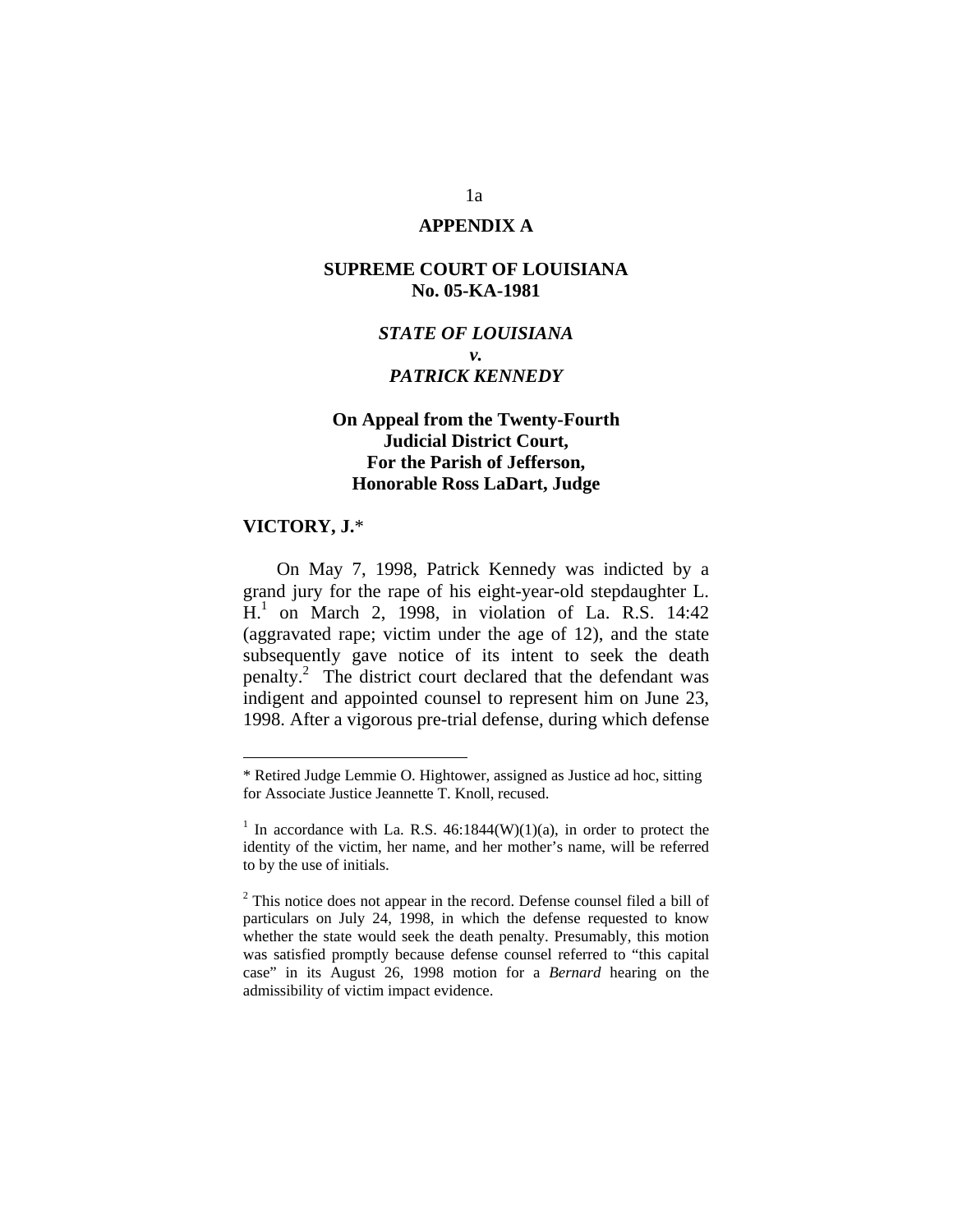counsel filed approximately 50 substantive motions and sought 6 supervisory writs,<sup>3</sup> a jury was selected on August 8 and 11–15, 2003. Opening statements commenced immediately after the completion of jury selection and trial continued through August 25, 2003, after which the jury returned a verdict of guilty of aggravated rape. The penalty phase was held on August 26, 2003, and the jury unanimously decided that the defendant should be sentenced to death. On October 2, 2003, the district court denied the defendant's motion for new trial, in which the defense contended that sentencing a defendant to death for an aggravated rape which the victim survives is constitutionally prohibited, and sentenced the defendant to death. The defendant appeals to

 $\overline{a}$ <sup>3</sup> In 99-KK-1850, this Court denied the defendant's application from the district court's refusal to strike aggravating circumstances from the indictment and to prohibit victim impact testimony during the penalty phase, noting that the defendant could re-raise these issues on appeal if convicted (Kimball, J., would grant). In 00-KK-1554, this Court granted the defendant's application to affirm the decision of the court of appeal, which reversed the district court's pre-trial ruling that an adult witness would be permitted to testify at trial under the "lustful disposition exception" that the defendant also raped her three times when she was a child, 16 years before the instant offense, but was never charged or convicted of the crimes (Victory, J., concurred, and Traylor, J., dissented). In a related application, which this Court denied in 00-KK-2428, the defendant sought review of the district court's refusal to schedule an additional pre-trial hearing in which defense counsel could more fully cross-examine this same adult witness. In 02-KK-2088, this Court denied the defendant's application from a determination by the court of appeal that the defendant failed to establish a prima facie case of gender discrimination in the selection of grand jury forepersons in Jefferson Parish (Johnson, J., would grant). In 03-KK-2269, this Court denied the defendant's application from the court of appeal's rejection of the defendant's contention that the legislature violated the ex post facto clause when it authorized the introduction of victim impact testimony during the penalty phase of trials (Calogero, C.J., concurring). In 03-KK-2393, this Court denied the defendant's application from the district court's denial of a defense motion for mistrial during the state's opening statement.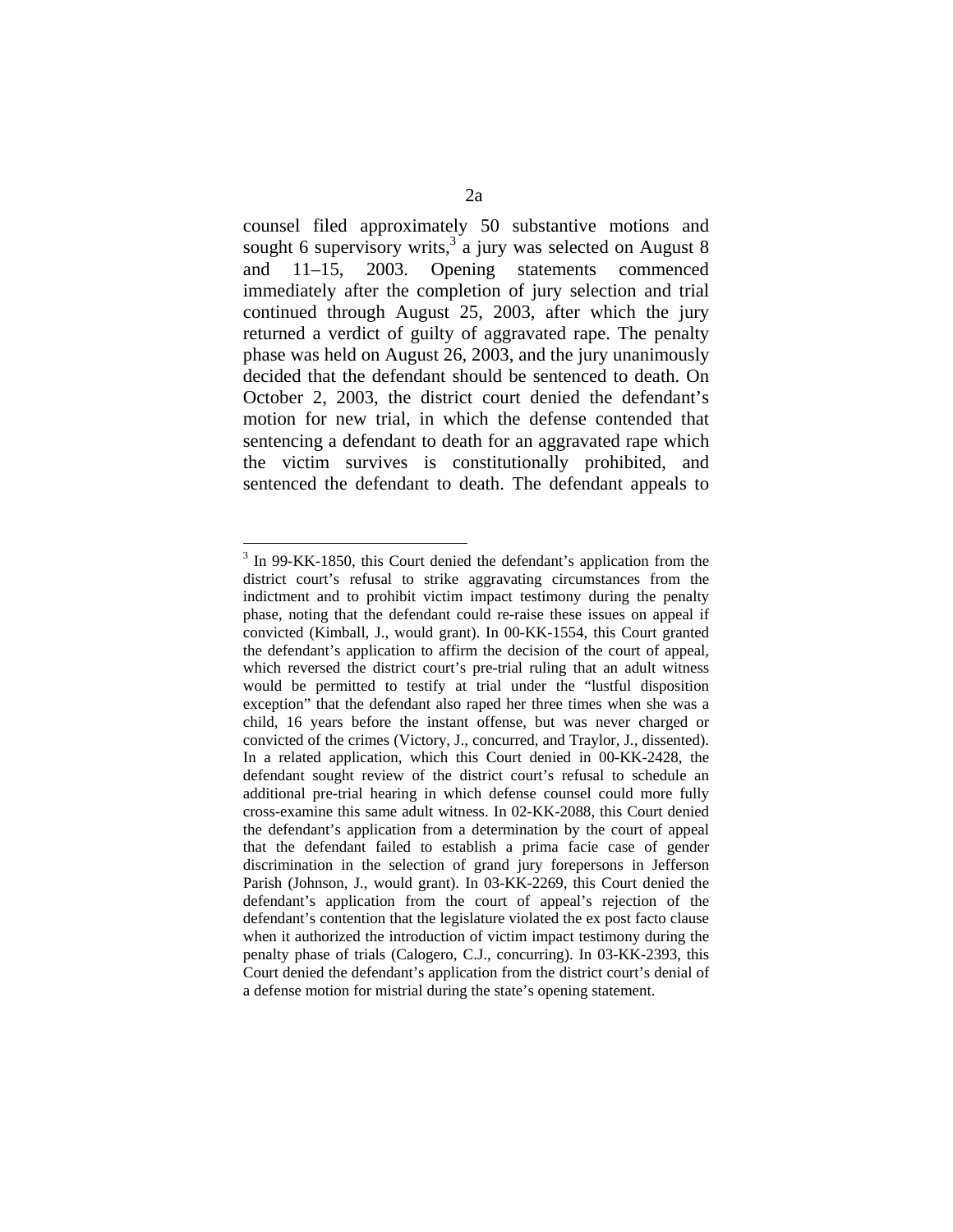this Court pursuant to La. Const. art. V, § 5(D)(2), assigning 69 errors.

### **FACTS AND PROCEDURAL HISTORY**

 It was not disputed that the victim was brutally raped. On the morning of March 2, 1998, the victim was transported by ambulance to Children's Hospital where she was examined in the emergency room. The victim's predominate injury was vaginal with profuse bleeding. Her entire perineum was torn and her rectum protruded into her vagina. Dr. Scott Benton of Children's Hospital testified as an expert in pediatric forensic medicine that the victim's injuries were the most serious he had seen, within his four years of practice, that resulted from a sexual assault. A pediatric surgeon was called in to repair the damage, which was repaired successfully. $4$ 

 The evidence presented at trial centered around the identity of the defendant as the rapist. Alvin Arguello, chief dispatcher for A. Arpet Moving Co., the defendant's employer, testified that when he arrived for work on the morning of March 2, 1998, which was generally around 6:15 a.m., there was a message from the defendant indicating he would not be available to work that day. The defendant called Arguello again between 6:30 and 7:30 a.m., sounding nervous, to ask him how to get blood out of a white carpet because his stepdaughter<sup>5</sup> had "just become a young lady." Rodney Madere, owner of B&B Carpet Cleaning, testified at trial that the defendant, whom he identified by caller ID, called him at 7:37 a.m. on March 2 to schedule an urgent carpet cleaning job to remove bloodstains. The State

<sup>&</sup>lt;sup>4</sup> However, as a result of pain, the victim had to be fed gallons of stool softener through a tube to permit her to begin defecating again.

<sup>&</sup>lt;sup>5</sup> Arguello testified that he could not remember whether the defendant said his niece or his daughter has "just become a young lady."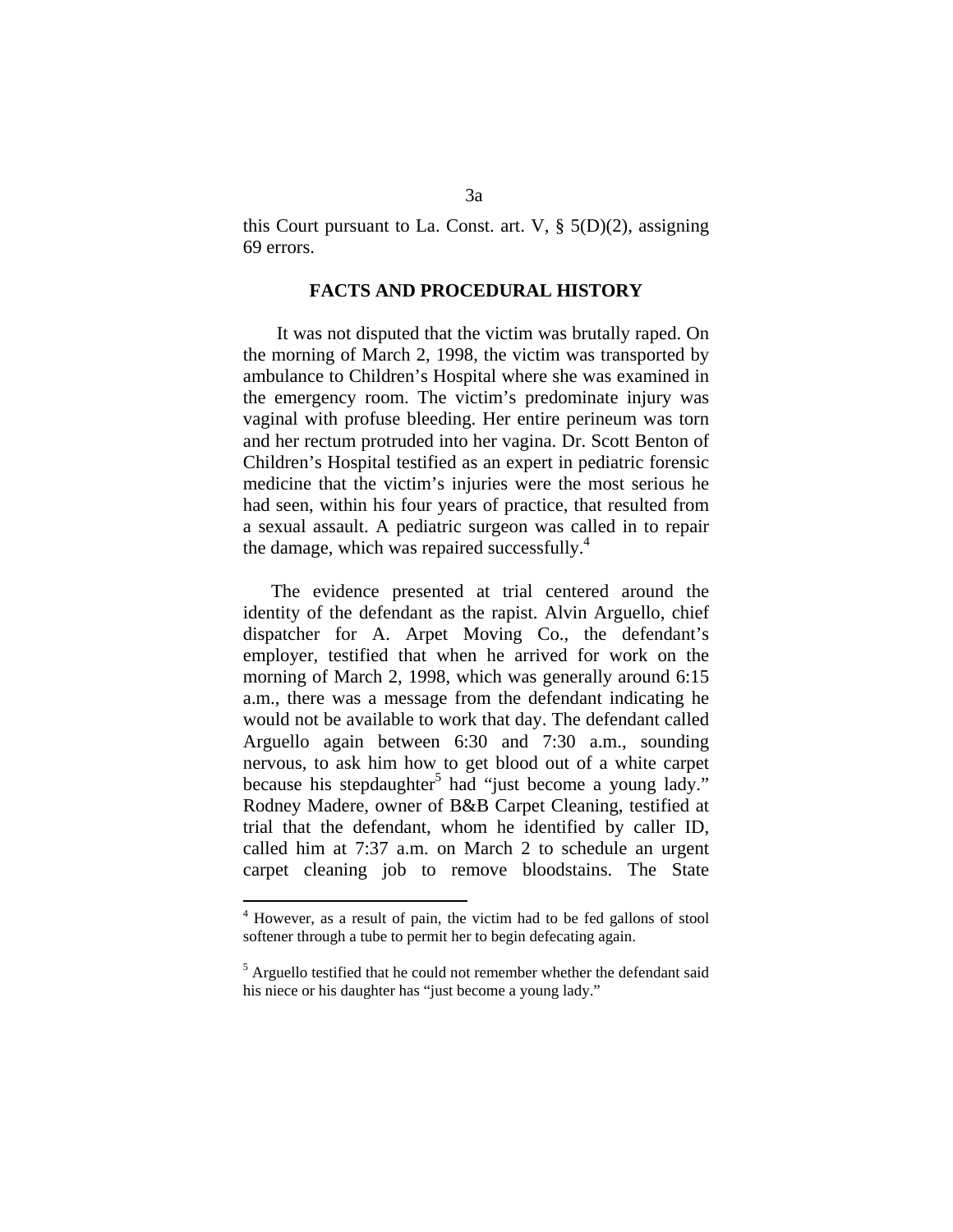introduced a photo of the caller ID box from B&B Carpet Cleaning showing a call from "Kennedy P" at 7:37 on March 2. Lester Theriot, an employee of B&B, testified that Madere called him before 8:00 on the morning of March 2, 1998, and told him to report immediately to the defendant's home, but he did not get there until after he dropped his son off at school, which he routinely did between 8:15 and 8:45. When he arrived, he could not get into the home because the police and an ambulance were present.<sup>6</sup>

 At 9:18 in the morning on March 2, 1998, the defendant called 911 to report that his stepdaughter had just been raped. The 911 call was played for the jury.<sup>7</sup> The defendant advised the operator that his daughter was in the garage while he was getting his son ready for school and that he exited the residence after hearing loud screaming. He told the operator that he discovered the victim lying in the side yard between their house and the empty lot next door, and that she told him that two boys grabbed her, pushed her down, pulled her over there, and raped her. When the operator asked if they were white males or black males, the defendant responded, "Ms. May [the victim], was they black or white? She said they was black boys." He further told that operator that he had seen one of the boys "walking through this neighborhood all the time," and described him as 18 years old, wearing a black shirt and blue jeans, and riding a ten-speed bike.

 Jefferson Parish Sheriff Office (JPSO) Deputy Michael Burgess responded first to the reported rape from only a block away, arriving between 9:20 and 9:30. Deputy Burgess testified that he was so close to the crime scene when he got

<sup>6</sup> These phone calls made to Arguello and Madere were not known to police until several days after the rape, and later served to shift the focus of the investigation to the defendant.

<sup>&</sup>lt;sup>7</sup> Sergeant Billy Lewis identified a tape and summary of the 911 call.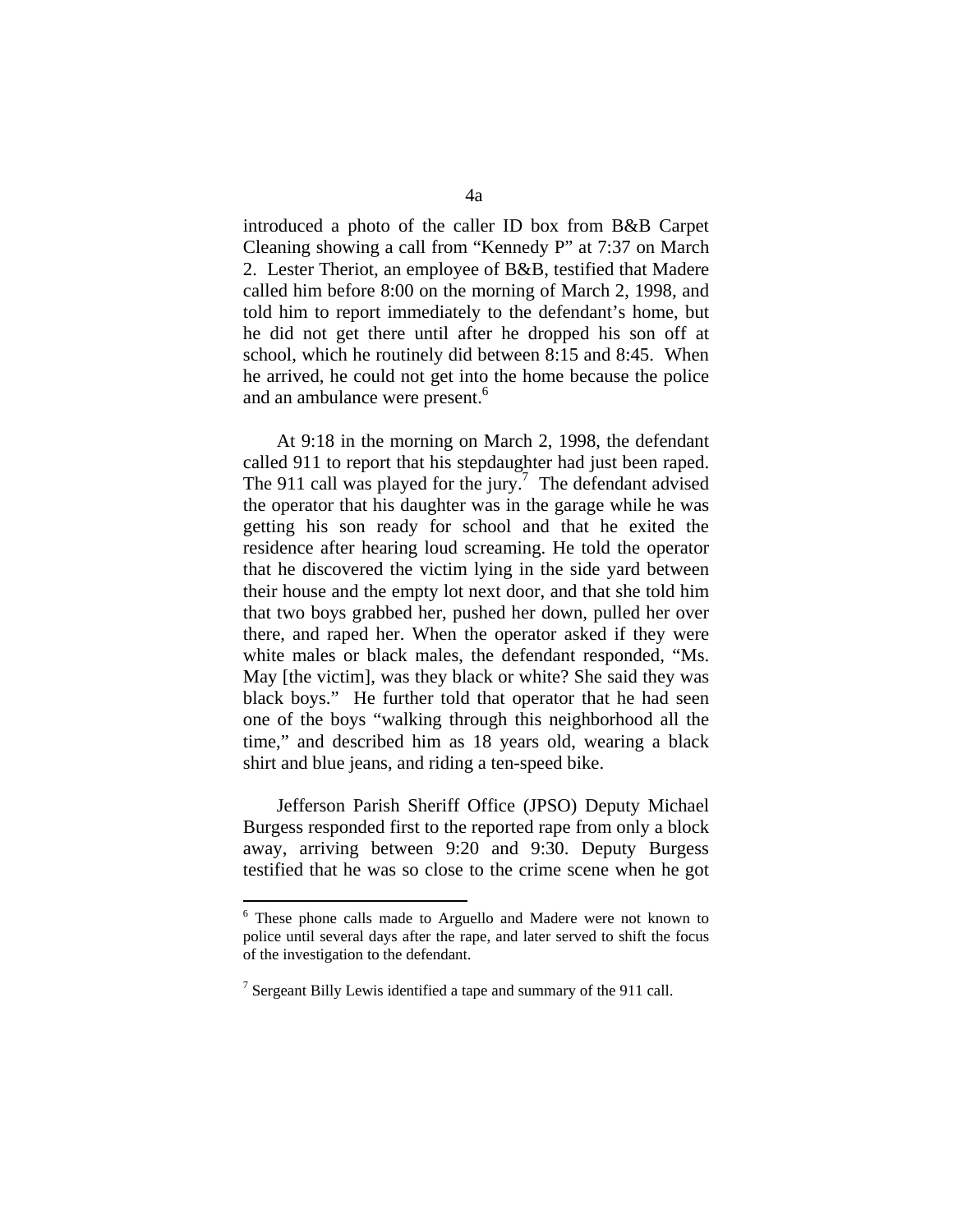the call that he thought he would actually catch the rape in progress. In fact, the transcript of the 911 call indicates Burgess arrived at the scene while the defendant was still talking to 911.

 Burgess testified that he was confused when he arrived because the crime scene in the yard was inconsistent with a rape occurring there: there was a dog sleeping undisturbed nearby and a small patch of coagulated blood was found in otherwise undisturbed long grass. He did not see anyone fleeing on a bike.

 Burgess testified that he heard voices from inside the house, approached the house through an open garage door, and proceeded through the garage to the back door. Inside the garage, he observed a straight thin line of blood drops on the concrete. The defendant came to the back door talking on the telephone, but ignored the officer as he tried to get information on the crime, continuing to talk on the phone. This prompted the officer to order the defendant to get off the phone and give him a description of the suspects so he could pursue them. Inside the house, Deputy Burgess did not see any more blood until they reached the stairs, which had a blood trail leading up them. Deputy Burgess testified that the defendant took him upstairs to the victim, who was lying sideways on the bed in her room, wearing a t-shirt, and wrapped in a bloody cargo blanket. The defendant was wiping his hands with a towel that had blood on it. When the officer asked where it came from, the defendant then told him he got the towel from the bathroom after he put the victim in the bathtub to clean her. The defendant told him further there was blood on the steps because he carried her up the stairs from the backyard like an infant. However, there was no blood on his own clothes and no blood trail from the circle of coagulated blood in the backyard.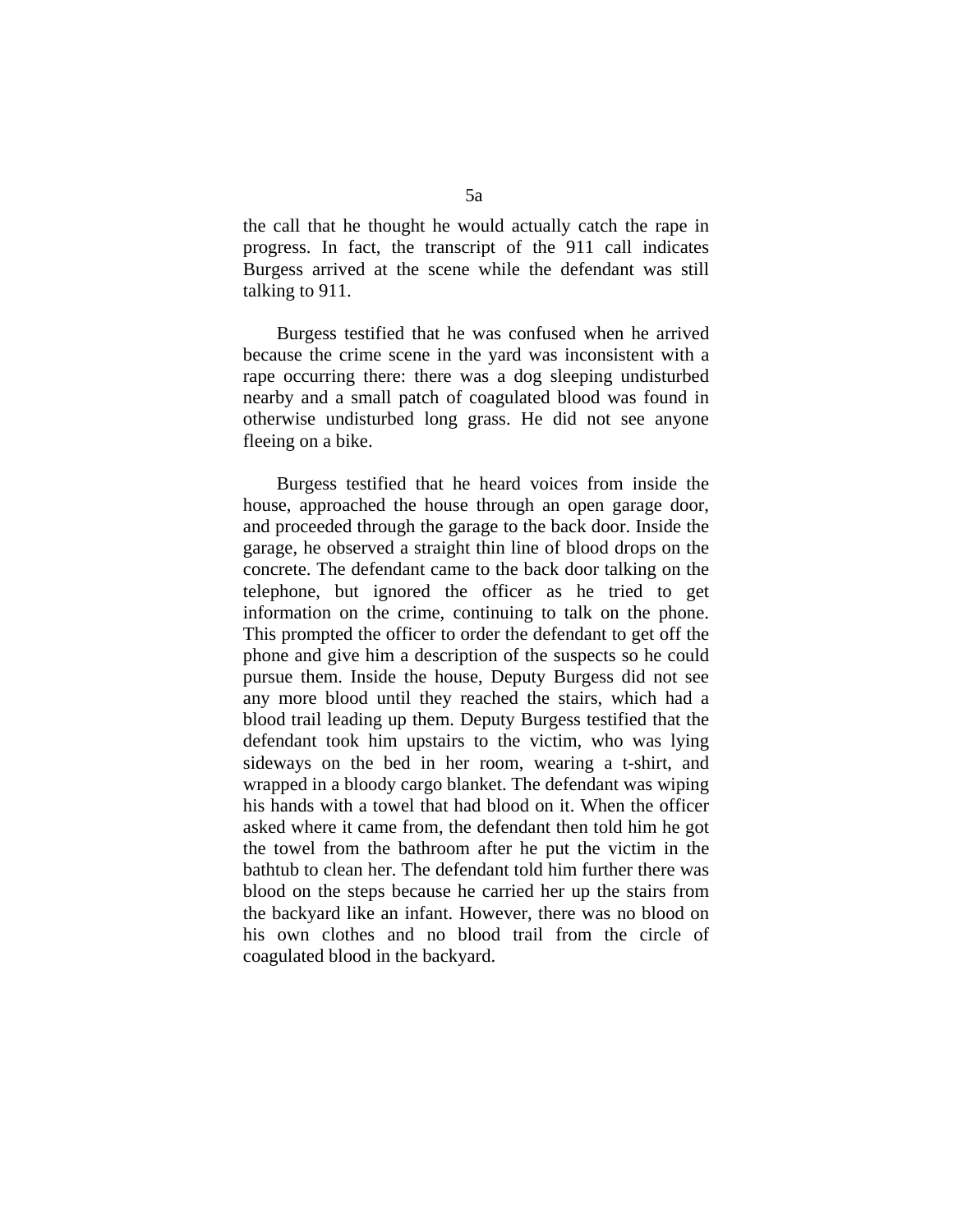Deputy Burgess testified he attempted to question the victim but she was only partially able to respond verbally to his questions at first. When Burgess questioned her, the defendant "kept trying to answer for her and [he] got a little upset with that." The victim told Burgess that she was selling Girl Scout cookies in the garage with her brother when two boys dragged her from the garage and one raped her.

 Stephen Brown, EMS field supervisor for West Jefferson Medical Center, testified that he was in the ambulance that responded to the 911 call minutes later. He found the victim upstairs in the home, wearing a Pocahontas shirt, with her shorts pushed down around her ankles, and wrapped in a bloody cargo blanket. The defendant had a basin filled with water which he was using to wipe off the victim's genital area. The defendant told him he was wiping down the blood to see where the blood was coming from, at which point Brown directed him to stop. Brown then examined the victim and found she had blood oozing from her vaginal area, which he then covered with a pad. $8$  Brown testified he attempted to interview the victim, but that the defendant interrupted the victim and tried to answer the questions for her.

 Both Burgess and Brown testified that they considered the defendant's behavior to be atypical and ultimately suspicious.

 Detective Brian O'Cull, formerly of JPSO, testified that he interviewed the defendant at 10:18 a.m. on March 2, 1998, about an hour after the rape was reported and before the defendant was a suspect, and that the interview was recorded.

<sup>&</sup>lt;sup>8</sup> Outside of the presence of the jury, Brown also stated that, in assessing the victim's blood loss, he noticed that the blood appeared to be more coagulated that it should have been if the time of the rape was reported accurately. This testimony was ruled inadmissible and not presented to the jury.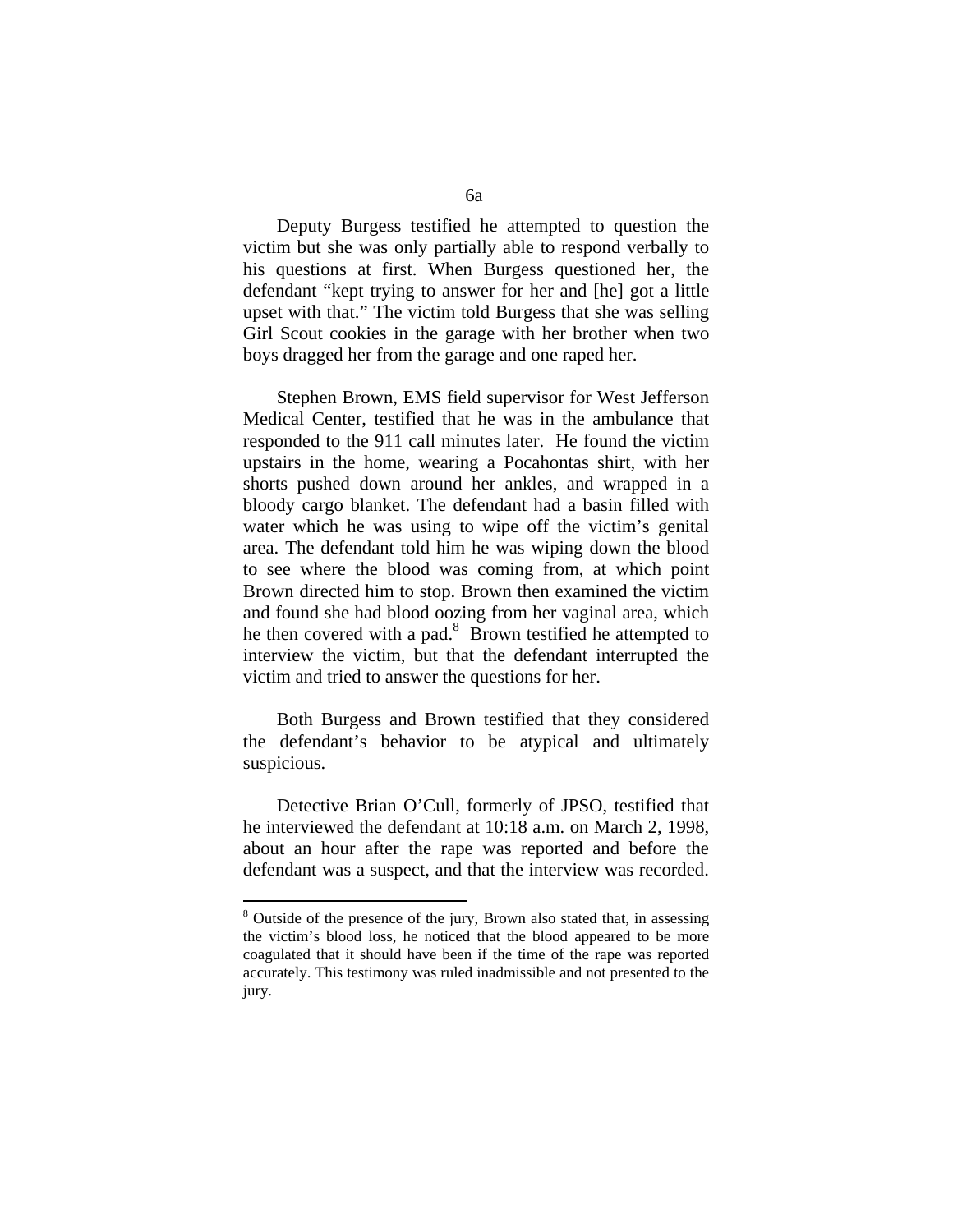Detective O'Cull identified an audiotape and transcripts of this interview, in which the defendant claims that he found the victim lying in the yard behind the house with her shorts half-way off in a puddle of blood, and that he then grabbed a work blanket, picked her up on it and brought her into the house, where he sat her in the tub with the water running while he called 911. The defendant claimed that the victim told him two boys were involved, and he saw a 19-year-old boy he recognized from the neighborhood ride off on a blue ten-speed bicycle "with the handle bars turned up," which he had seen on previous occasions behind the empty house next door. The defendant also told O'Cull that he had called the school earlier to report that the victim was staying home because she was sick.

 Detective Mike Hullihan testified that the defendant was *Mirandized* and interviewed by police later that day at the police station, although he was not a suspect at that time. The defendant told him that his wife left for work at 5:30 in the morning, and that after he fixed the victim breakfast, she vomited in the bathroom. After she vomited a second time, he gave her orange juice mixed with Tylenol and called school to report that she would be absent. The defendant stated that he was upstairs cleaning when the victim's younger brother came and told him that the victim was sick and lying in the yard. When the defendant went to investigate, he saw a black male fleeing on a bicycle and found the victim crying and lying in the yard with her panties and shorts next to her. The defendant told the officers he wrapped the victim in a cargo blanket, carried her upstairs, put her in the bathtub and called 911. The defendant described the attacker as a black male, about 250–270 pounds, wearing blue jeans and a black t-shirt, with a fade haircut and wearing a gold earring in his left ear, and fleeing on a light blue 10-speed bicycle with "upwards handle bars" on it. After taking the defendant to several locations in an effort to locate a bicycle similar to the one he described, the defendant identified one on display at K-Mart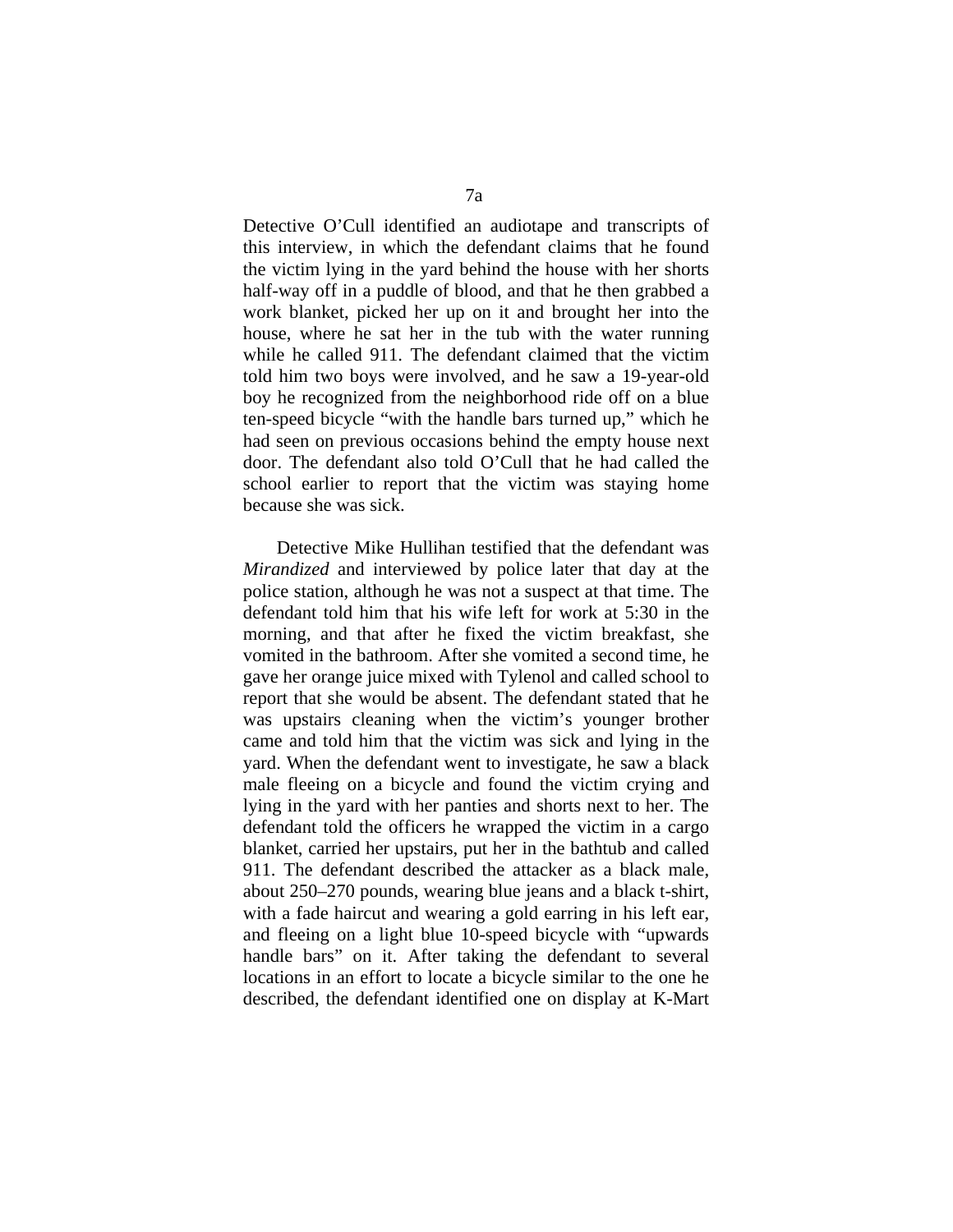and pointed to the light blue cap on a laundry detergent bottle as being the same color as the bike. Det. Hullihan testified that he was surprised that the defendant picked out this bike as a similar bike. A picture of this bike, which was not a tenspeed with handle bars turned up as earlier described by the defendant, but was instead a regular bike with straight handlebars, was introduced into evidence.

 Sergeant Kelly Jones of the JPSO Personal Violence Division was lead investigator on the case. When she arrived at the defendant's home on March 2, she instructed the other officers to begin canvassing the neighborhood to look for the suspect and bike as described by the defendant.<sup>9</sup> In the side yard, she noticed a location in the grass which appeared to contain coagulated blood but the grass was not disturbed and she could not locate any blood leading away from this location. She observed four or five very small drops of blood on the concrete floor just inside the garage and several random small drops of blood leading up the stairs. She collected several items from the victim's bedroom, including the utility blanket she had been lying upon, the t-shirt she was wearing, a pair of black shorts and underpants, and a bloodstained towel.

 Sergeant Jones then interviewed the victim at the hospital. The victim was in pain and described her attacker as a black male, age 18–19, medium build, with muscular arms. Sergeant Jones testified that the defendant was present during the interview and prompted the victim to include that the attacker had an earring and noted that they had seen the attacker cutting grass in the neighborhood previously. Sergeant Jones also testified that the defendant described the attacker as over 6' tall, large but not fat, with muscular arms,

<sup>&</sup>lt;sup>9</sup> Thirty officers canvassed the neighborhood looking for the suspects but to no avail.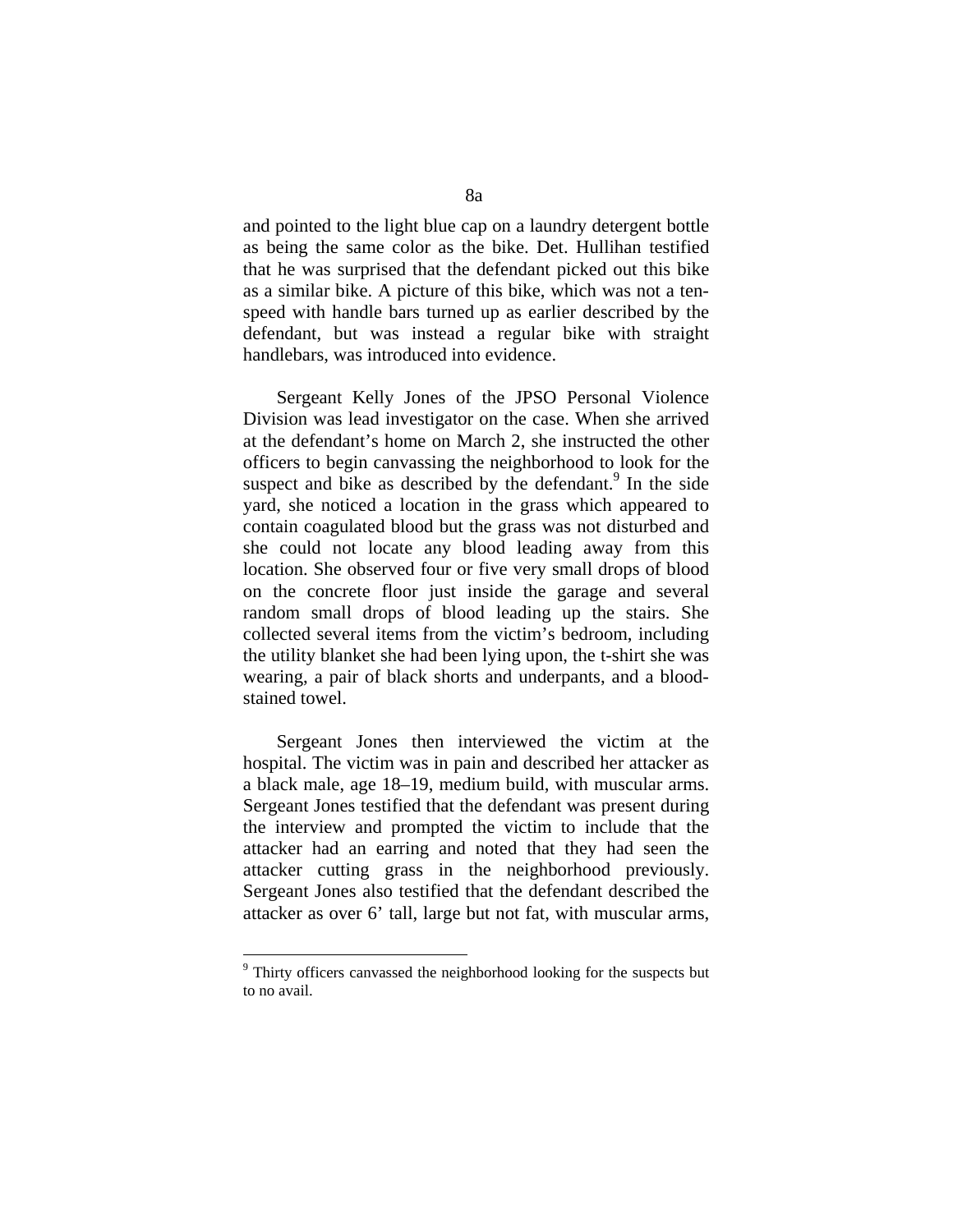and described the bicycle as a blue 10-speed with curled racing-style handlebars.

 On March 3, Detective Florida Bradstreet interviewed defendant in connection with her discovery of a bike belonging to Devon Oatis behind a nearby apartment on Longleaf Lane in Harvey. The blue, gearless bicycle was found in tall grass and was described by Det. Bradstreet as covered with spider webs, rusted, with flat tires, and inoperable. It appeared to have been there for some time as the grass underneath it was indented and dead. The defendant positively identified the bicycle as the one on which he saw the subject ride away and stated that he saw this bike behind the house on Sunday evening. Contrary to the defendant's earlier description of the bike, before he identified a similar bicycle at K-Mart, this bicycle was not a ten-speed with handle bars turned up, but was a regular bicycle with straight handlebars. The defendant described the bicycle's rider to Det. Bradstreet as a husky individual of 260 to 280 pounds, but that he did not have "fat hanging." Later, the defendant described the suspect to Det. Bradstreet as 18-19 with a muscular build, a low fade haircut and a gold earring in his left ear.

 After the defendant identified the bike that belonged to Devon Oatis, Sergeant Jones interviewed Oatis, a 16-year-old male, who was 6'11" tall and 270-280 pounds and appeared as being very heavy set. Sergeant Jones testified that she interviewed Oatis, a juvenile, in the presence of his mother. They both gave statements, which Sergeant Jones determined to be false by investigating further at John Ehret High School.<sup>10</sup> However, Sergeant Jones testified that Oatis was

<sup>&</sup>lt;sup>10</sup> Outside of the presence of the jury, Sergeant Jones stated that Oatis had been expelled from John Ehret High School in November, did not inform his mother of the expulsion, and that his mother would drive him to school every day, after which he would walk back home, where he spent each day while she was at work. On March 2, Oatis's friend called his mother,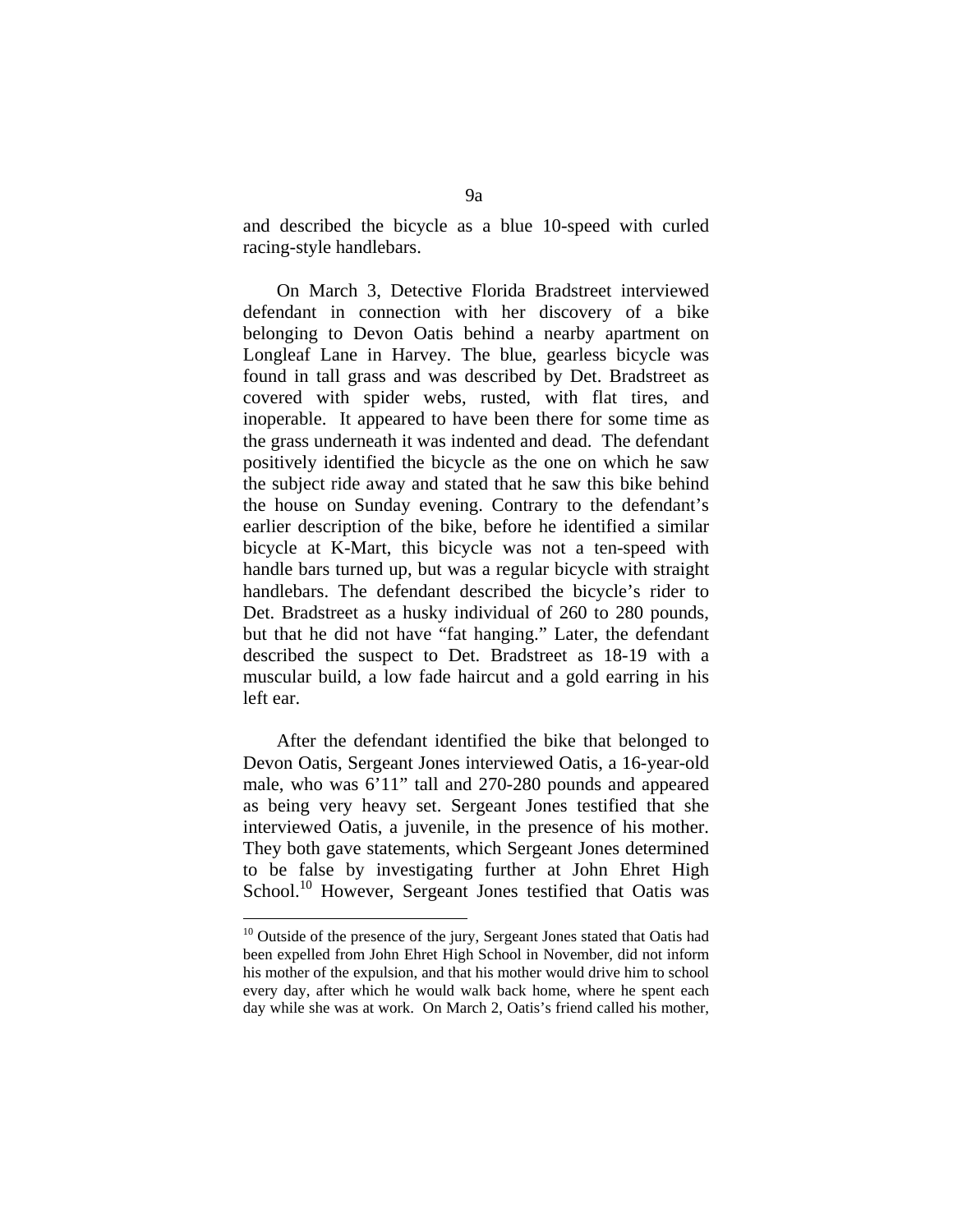ruled out as a suspect because his physical description did not match those given by the victim and the defendant and because his bicycle was inoperable.

 In the meantime, the victim continued to claim that two boys on a bicycle pulled her from the garage and one of them raped her in the yard. Dr. Benton testified that when he first examined the victim at Children's Hospital, she reported to him that two boys took her from the garage and one raped her while the other watched. Dr. Benton testified that medical records showed that the victim told all hospital personnel this same version of the rape while she was at the hospital, but that she told one family member that the defendant raped her. In addition, several days after the rape, the victim was interviewed by psychologist Barbara McDermott, and the videotaped interview was introduced by the defense at trial. $<sup>11</sup>$ </sup>

<u>.</u>

pretending to be a school official, to inform her that he had been suspended for fighting and to instruct her to pick him up from school and take him home, which she did.

 $11$  The state and the defense stipulated that these videotaped interviews satisfied the requirements of La. R.S. 15:440.5. The interviews were videotaped on two successive days and submitted on two videotapes as defendant's exhibit 7 and 8, which were transferred to DVD and viewed in that format.

The first day is primarily devoted to collecting personal and familial history. On both days, the victim was questioned on her ability to distinguish truth from lies. On the second day, the victim was told that she must tell what happened to her. The victim initially refused and began to comply only after her favorite police officer, "Miss Rene", was brought into the room for support. This officer hugged the victim, and could be heard quietly asking the victim to trust her, and encouraging her to tell the truth about what happened. "Miss Rene" told her they want to know if her Dad did it and they want to make sure she is safe. The victim said "they want me to say my Dad did it and I don't want to say it. I'm going to tell the same story." She then said that nobody told her to change her story, but her Mom told her that may be why they want her to keep on telling her story.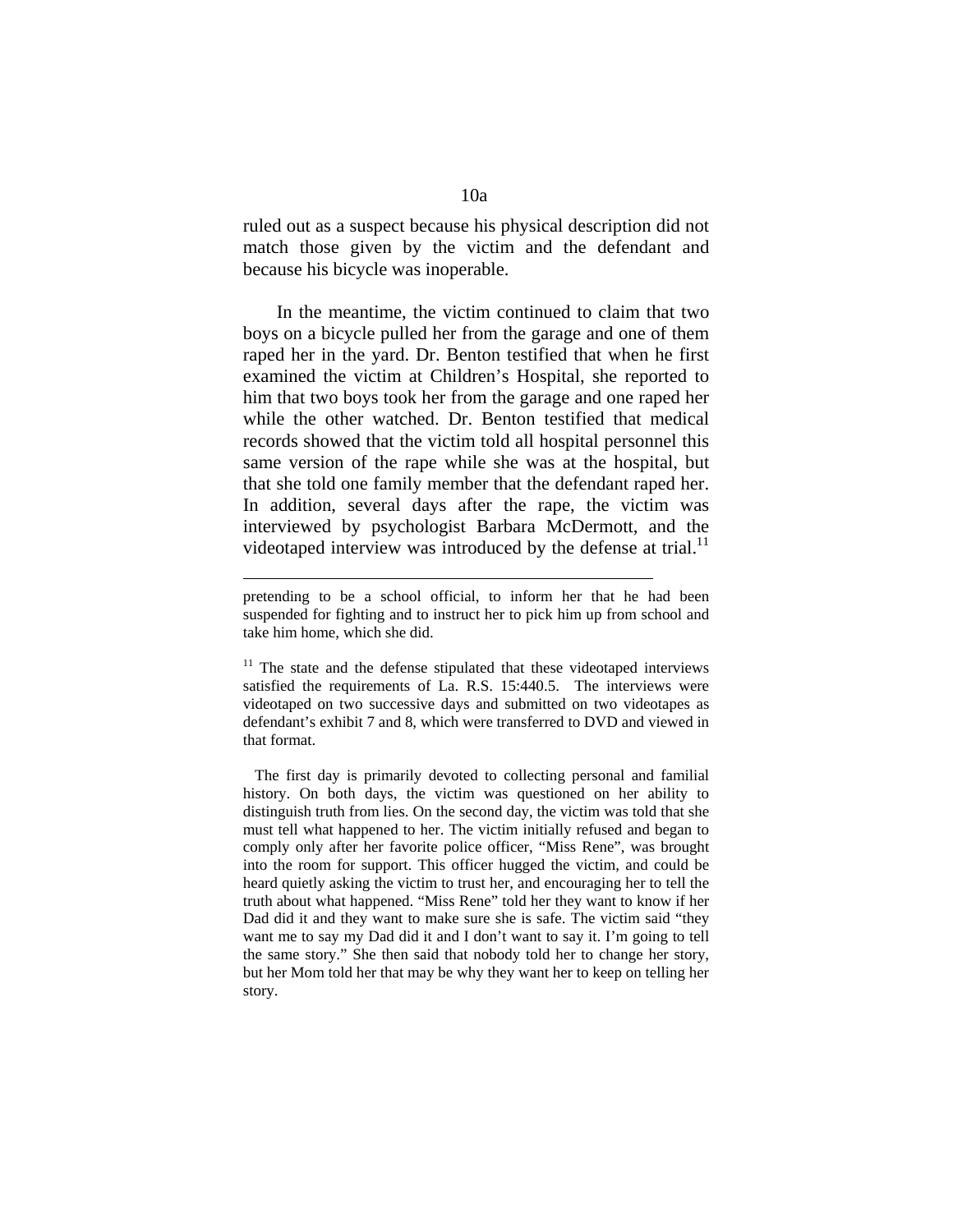In this interview, lasting for three hours over two days, the victim said that she woke up, watched television, and ate breakfast, which was prepared by the defendant, whom she called "Daddy." The victim said she was playing in the garage with her brother when she was approached by a boy who asked her about Girl Scout cookies. After a long delay, she said she fell off a ledge at the end of the garage and the boy pulled her by the legs across the concrete into the neighbor's yard with the other boy following them. She was trying to grab the grass while he was dragging her. The boy then pulled down his pants and her shorts, placed his hand over her mouth, and "stuck his thing in [her]." She could not go anywhere because he was on top of her and the other boy was behind her. When another boy saw the defendant through the window, they both fled on a bicycle. She forgot what both boys looked like and did not remember what either boy had on, though she thought one had on a black shirt and blue jeans. She did not remember anything after that until the ambulance arrived. Dr. McDermott questions the victim thoroughly and argumentatively on each element of the victim's story, telling the victim that her story does not make sense. For example, Dr. McDermott asks the victim why she did not suffer abrasions from being dragged across concrete by her legs, and asks her why she did not scream if the attacker's hand was not placed over her mouth until they reached the neighboring yard.

 In spite of the victim's version of events as stated above, the focus of the investigation began to shift toward the defendant. On March 4, 1998, the police found out for the first time about the defendant's phone calls to his employer,

<u>.</u>

The victim was extremely reluctant, stalled, spoke haltingly with long pauses, and ultimately told her version of the attack, while constantly asking to be reminded what she had said so far. She denied suffering nightmares or experiencing any fear that the rapist might return.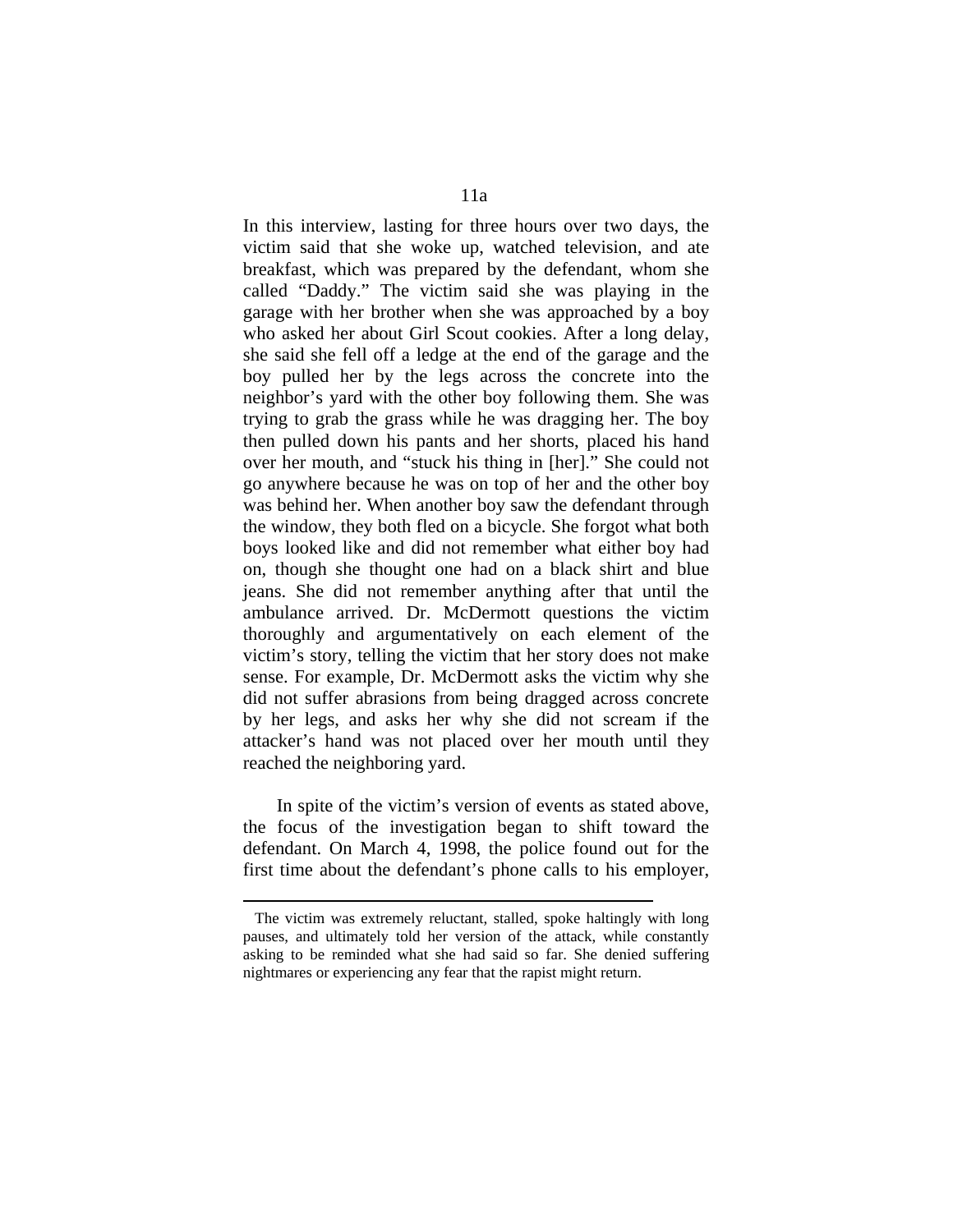A. Arpet Moving Co., hours before he made the 911 call, telling Arguella that he would not be into work and asking him how to get blood out of a white carpet because his stepdaughter "had just become a young lady." Sergeant Darryl Monie testified that on March 4, the defendant evidently knew the police had this information, and explained that he called his employer at about 5:15 a.m. to report that he was available for work that day. However, the defendant told him he called his employer back after the police had arrived at his house, first to inform him that he could not come to work because "his little girl had become a young lady," and then later because she had been raped. The defendant also told Sergeant Monie that he sought advice in the first phone call on removing bloodstains from carpet.

 On March 9, 1998, the police also found out about the defendant's call to B&B Carpet Cleaning, after Mr. Madere contacted them after seeing blood-stained carpets being removed from the defendant's home on the televised news. As stated earlier, the defendant made this call at 7:27 a.m., almost two hours before the defendant claimed the victim had just been raped, to request an urgent carpet cleaning job to remove blood stains.<sup>12</sup> The defendant was arrested and charged with aggravated rape on March 10, 1998.

 The State relied heavily on the testimony of Mr. Madere and Mr. Arguello because it created a time line indicating that the rape did not occur as reported by the defendant, i.e, that the rape occurred much earlier in the morning than reported

<sup>&</sup>lt;sup>12</sup> On cross-examination, Lieutenant Gray Thurman testified that he spoke with Madere, who showed him a carpet-cleaning appointment made by defendant, which the B&B computer indicated was made on March 1 and scheduled for March 5. However, Thurman testified that Madere explained that the computer was in error and that the appointment was made on March 2 and rescheduled for March 5 after Theriot was unable to do the job on March 2.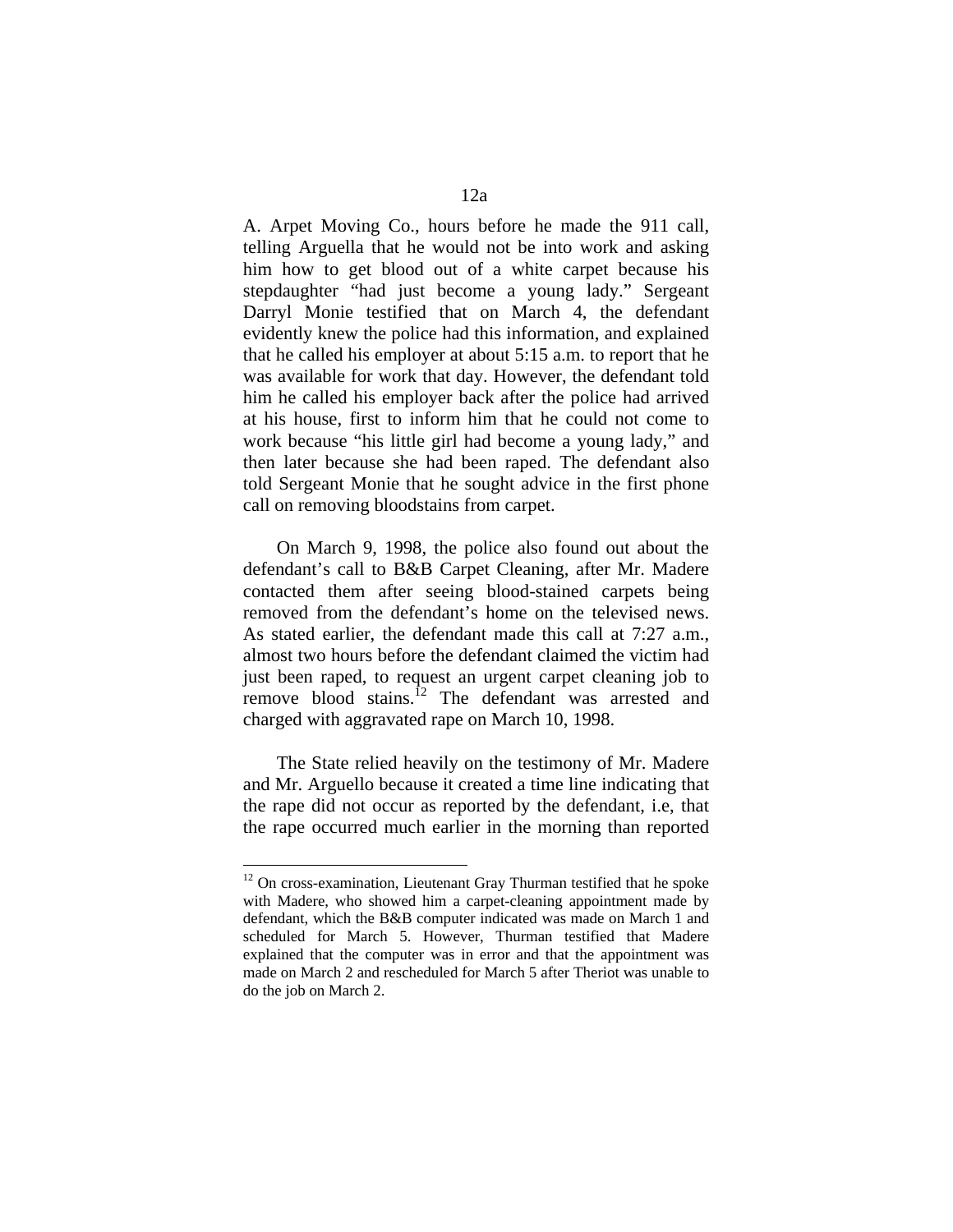by the defendant, that the defendant waited several hours before calling 911, and that the defendant was apparently attempting to clean up evidence of the crime in the meantime. The police also became aware of physical evidence that the crime scene had actually been cleaned.

 Sergeant Jones testified that pursuant to search warrants issued on March 4, 5, 7, and 8, 1998, luminol testing of areas in the victim's home presumptively established the presence of blood in a large area of the carpet at the foot of the victim's bed, on the carpet pad and on the sub-floor beneath. Sergeant Jones testified that a stain was observed on the sub-floor following the removal of the carpet and padding. The police also found a one-gallon jug container labeled "SEC Steam Low Foam Extraction Cleaner" found in the garage, and a pail and two towels from the bathroom sink. The police also discovered a stain on the underside of the victim's mattress and mattress pad, which they initially believed indicated defendant had altered the crime scene by turning over the mattress. Sergeant Charles Durel of the JPSO Crime Lab identified his sketches and photographs of the home, which showed the presumptive locations of blood visualized with luminol. Samples of several of these items from these locations were subsequently tested by Drs. Henry Lee and Michael Adamowicz of the Connecticut State Police Forensic Science Lab in 1998. Dr. Lee testified that liquid dilution demonstrated that someone had attempted to clean some bloodstains from some of the carpet samples. Dr. Adamowicz tested samples of a mattress pad and carpet and a vaginal swab of the victim. Dr. Adamowicz found no DNA on the mattress. He found otherwise unidentifiable human DNA on the carpet. He found the victim's DNA on some carpet samples, the cargo blanket, a towel, and a sanitary napkin. However, the defense had the mattress pad tested by Dr. Carolyn Van Winkle, senior forensic biologist at the Tarrant County Medical Examiner's Lab, who testified that she retested the same mattress pad in 2001 using a more sensitive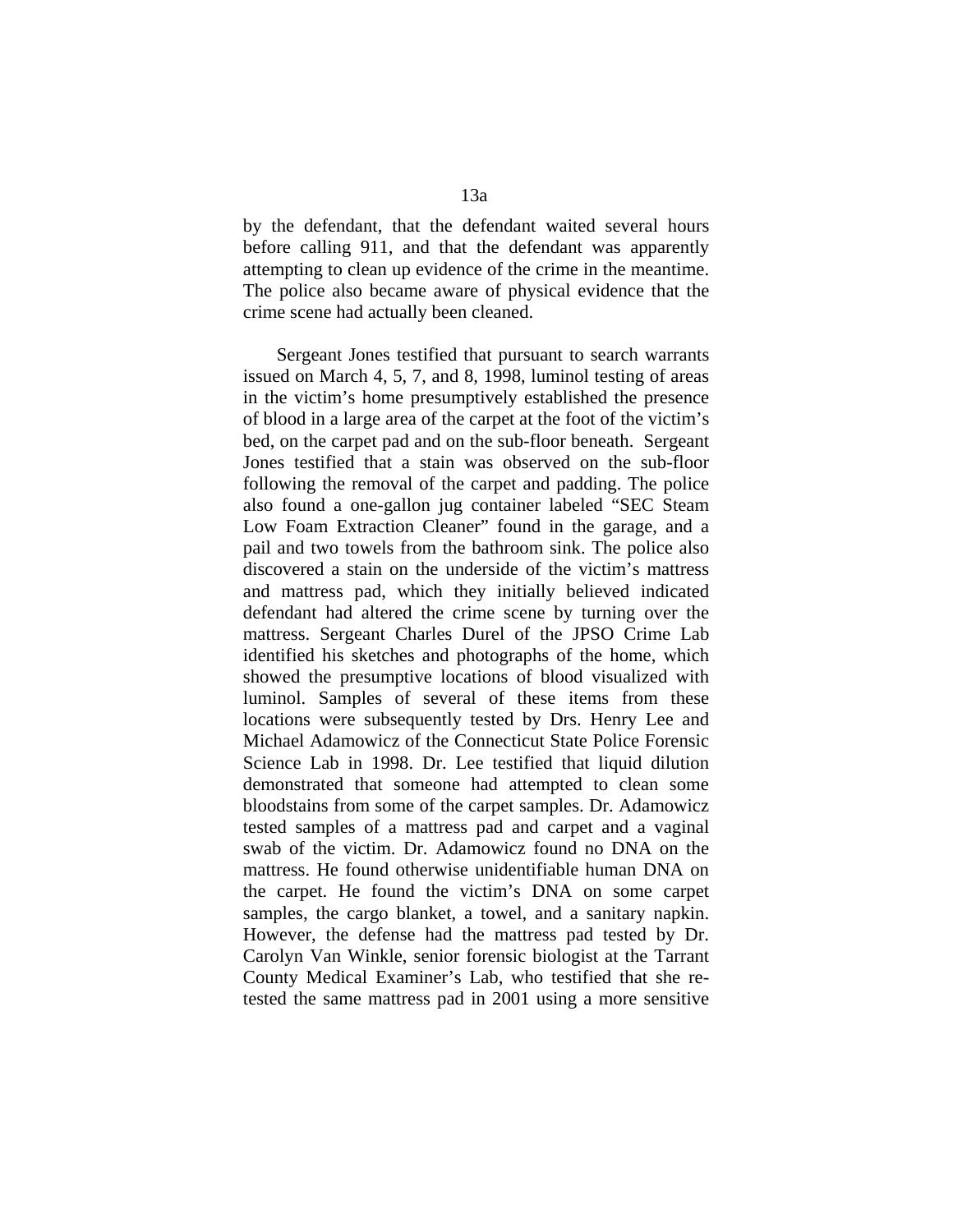test that came into common usage after 1998, and absolutely could rule out the victim as the source of blood on the mattress pad.

 Dr. Lee also testified as an expert in serology, DNA, crime scene analysis and reconstruction, and general criminalistics. Dr. Lee found no semen in the victim's shorts. No seminal fluid or spermatozoa was found in any of the swabs taken from the victim at the hospital. Because of the lack of positive evidence related to the defendant, the bulk of Dr. Lee's testimony was devoted to discussing the absence of evidence that might confirm the defense's theory that the victim was raped in the yard as she initially stated. He stated that he examined the shirt and shorts the victim was wearing for any grass or soil stains but could not find any, indicating that the victim was not dragged through the grass as she initially claimed. He also did not find any abrasion marks consistent with being dragged. He opined that blood staining on the back of the victim's shorts was consistent with the shorts being placed on the victim after she was raped. He also examined the victim's underwear and found a blood transfer stain on the back of them and did not find any grass or soil stains on them. He examined photographs of the crime scene outside and found nothing to indicate that a struggle had taken place, as there were no depressions in the grass and only a small blood stain sitting on top of the grass, indicating a lowvelocity dripping, suggesting that the blood had been planted there.

 Finally, and most important for the State was the testimony of the victim, supported by the testimony of her mother, C.H. C.H. testified at trial that she married the defendant in 1998. After the rape, the victim was removed from her custody for approximately one month because she had permitted the defendant, who was in jail, to maintain phone contact with the victim. C.H. testified that soon after the victim was returned to her custody, the victim for the first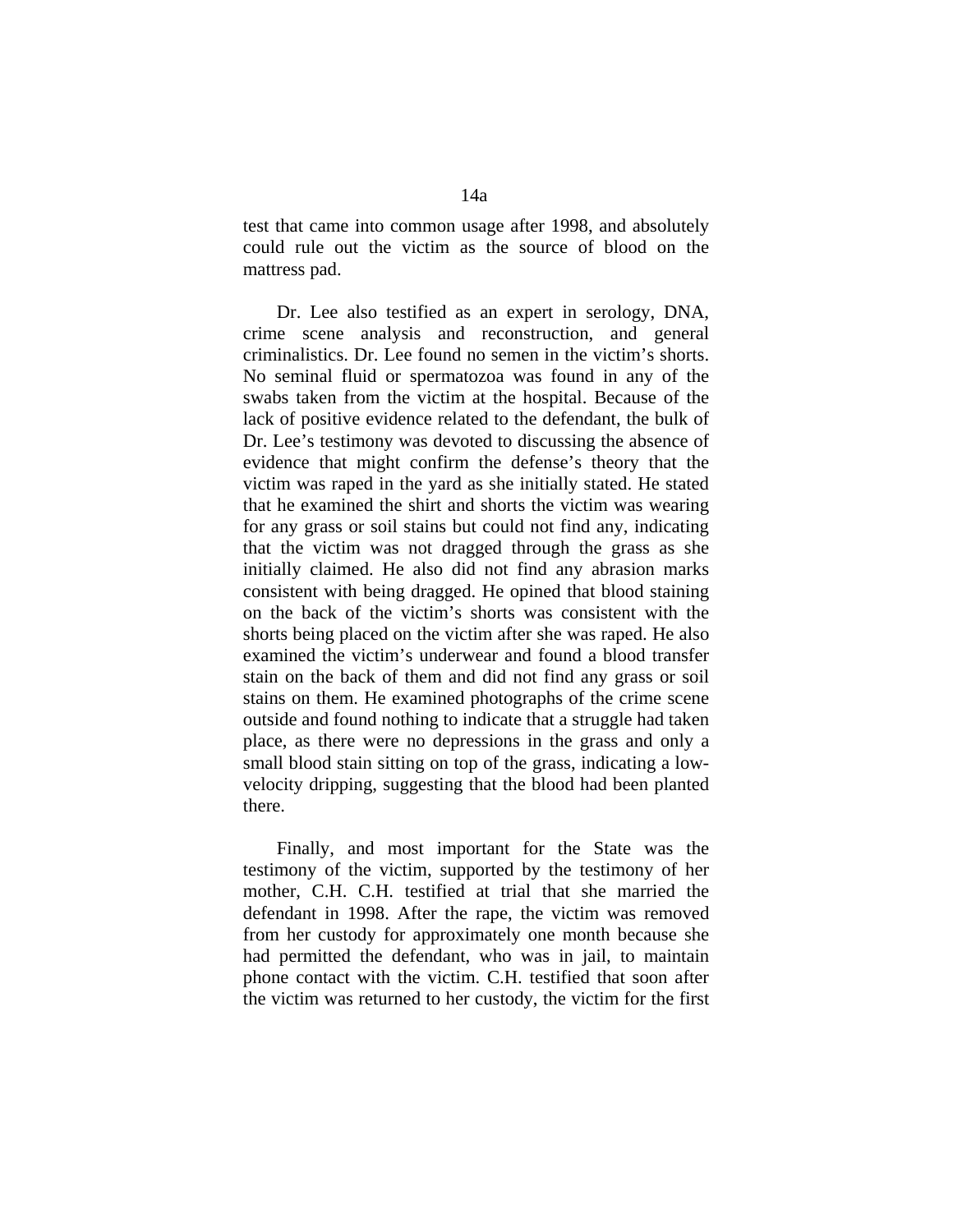time reported to her that defendant had raped her.<sup>13</sup> She testified that the victim was in the room she shared with her younger brother, crying as her mother had never seen her cry before. After she allowed the victim to come sleep in her room, the victim told her that she could not hold it in anymore and that the defendant was the one who raped her.

 The victim, who was eight when raped and nearly fourteen years old at the time of trial, took the stand during the fifth day of testimony. Upon taking the stand, one of the prosecuting attorneys stepped out of the courtroom for a few minutes. Defense counsel objected that the victim was permitted to sit on the stand during this delay and cry while the jury watched. The defense approached the bench to move for a mistrial, which motion was denied. After some brief questions about her age, the State asked "Do you remember what happened to you in 1998," to which the victim answered "yes." When asked to tell what happened, the victim stated "I woke up one morning and Patrick was on top of me and." She evidently then lost her composure, which required the court to recess, at which time the defense again moved for, and was denied, a mistrial.

 During that recess, out of the presence of the jury and in a discussion at the bench, pursuant to a joint stipulation, the state offered a videotaped interview performed on December 16, 1999, at the Child Advocacy Center (CAC) by Amalee Gordon. After the recess ended, the victim testified that she was interviewed by Amalee Gordon on December 16, 1999. The state then formally offered the videotaped interview into evidence and offered to stipulate that the tape was edited to satisfy the rules of evidence and that the tape in fact satisfied all of the statutory requirements that were previously

 $13$  The parties stipulated that the victim was returned to her mother on June 22, 1998.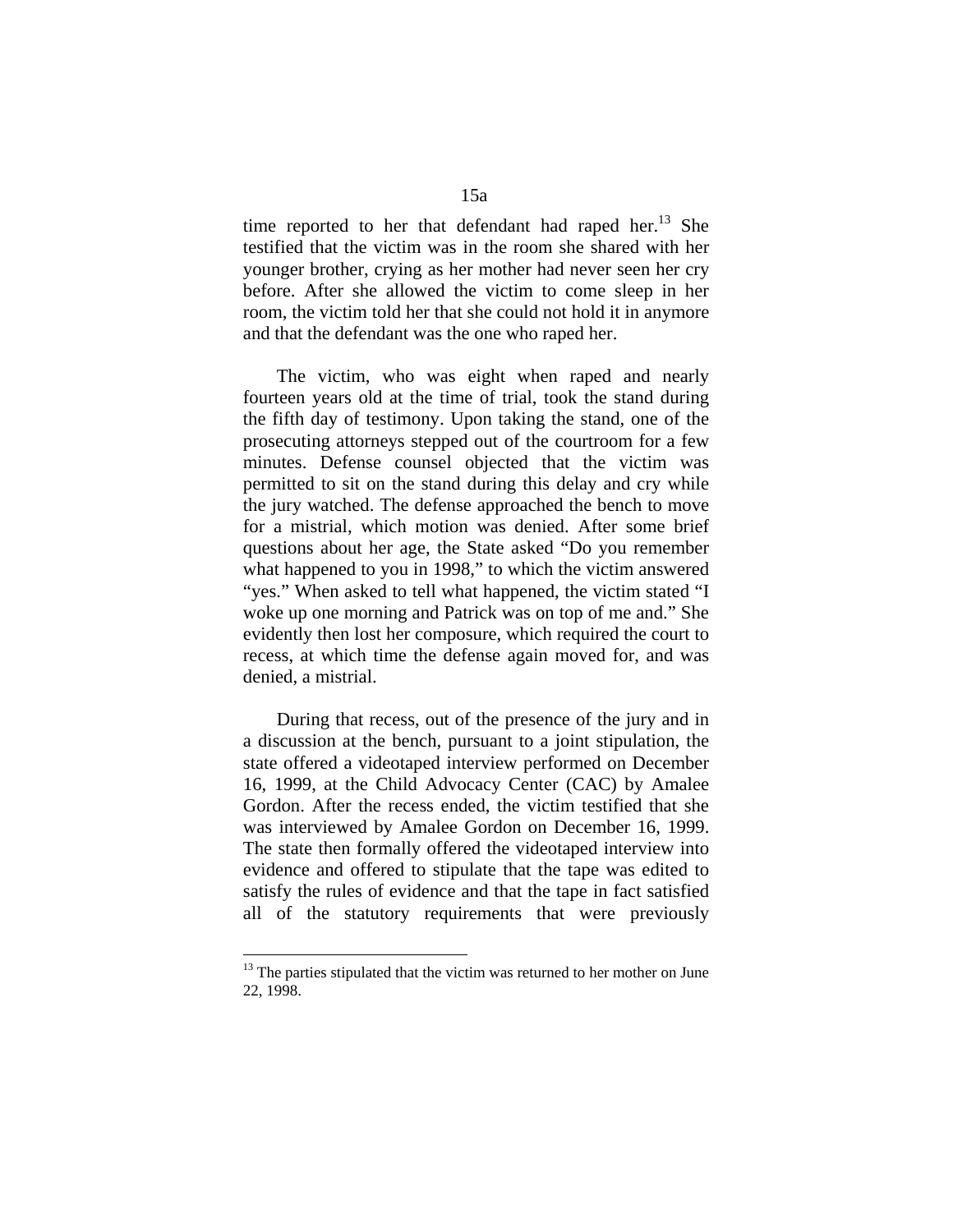discussed with defense counsel at the bench. $^{14}$  Defense counsel formally accepted the stipulation, stating "We would agree with that stipulation, Your Honor, and we have no objection to the tape." Although the videotape was offered into evidence after the victim lost her composure on the stand upon accusing the defendant, it is apparent that both parties knew from the outset of trial that the videotape would be introduced into evidence, as defense counsel asked the jury during opening statements to watch this tape closely and compare it with the first videotape made in March of 1998, in which the victim accuses two boys of dragging her out of her garage and one of them raping her.

 The videotape was played at that time for the jury while the victim remained seated on the stand. After the tape was played for the jury, the defense approached the bench and again moved for a mistrial on the basis that, while the tape was played (for approximately 23 or 24 minutes), the jury could observe the victim crying as she watched the tape. This motion was denied.<sup>15</sup>

 This videotape has been reviewed and is briefly summarized as follows. The victim and the interviewer sit in chairs against the backdrop of a quilt. The interviewer notes that Sergeant Kelly Jones is also present working the equipment and on one occasion points to the quilt, implying that Sergeant Jones is behind it. The interviewer informs the victim that she is present because something happened to her

<sup>&</sup>lt;sup>14</sup> At the bench conference, both parties stipulated that the videotape complied with the requirements of La. R.S. 15:440.5, discussed *infra*, and had been edited to comply with the Rules of Evidence.

<sup>&</sup>lt;sup>15</sup> In denying this motion, the district court noted that, although the victim had tears in her eyes at one point during the viewing of the tape, there was no outburst or excessive display of emotion by the victim and the jurors did not appear to react in a way that would indicate they were upset by the victim's response to the tape.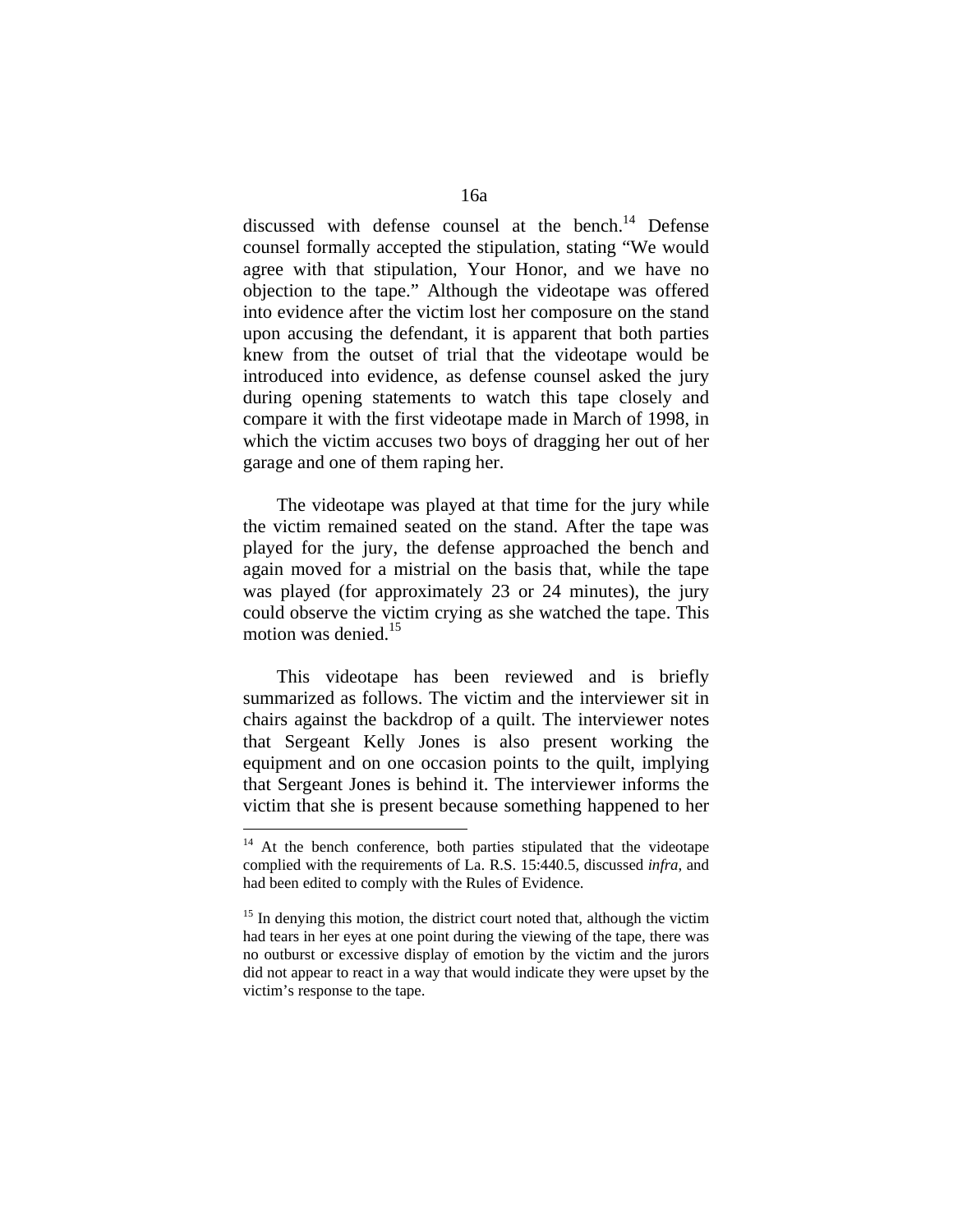and asks whether she knows what that is, to which the victim responds that she was raped by Patrick Kennedy. The victim states that she woke up one morning and the defendant was on top of her. He raped her, saw that she was bleeding, and called the police after informing her that she had better tell them the story he made up. The victim could not recall what that story was. The interviewer probes for additional details and the victim can state only (over the course of about fifteen minutes) that it happened in her room, on the bed, with the defendant's hand covering her eyes, while her shorts were off and the defendant was naked. The victim draws her bed showing the location the rape occurred and identifies her and the defendant's "private parts" on male and female outline drawings as the only place (with the exception of his hand over her eyes) that the defendant touched her. The defendant did not make her do anything else or say anything else to her. After she was raped, the victim said she fainted and did not remember anything until the ambulance arrived to take her to the hospital. At the hospital, other people asked her questions. She could not remember what they asked her other than for her birth date. The victim knew that she had bled and recalled seeing blood on her bed but nowhere else. This video was crudely edited to excerpt only admissible portions of the victim's statements.16

 After this videotape was played, the victim remained on the stand and testified on direct and cross-examination. Her testimony in full is as follows:

<sup>&</sup>lt;sup>16</sup> A substantially longer unedited tape, which was not available to the jury, was also viewed. In it, the victim makes, and in some cases also retracts, somewhat vague accusations that the defendant raped her on other occasions. The trial court denied the state's motion to introduce these prior rapes at a pre-trial *Prieur* hearing.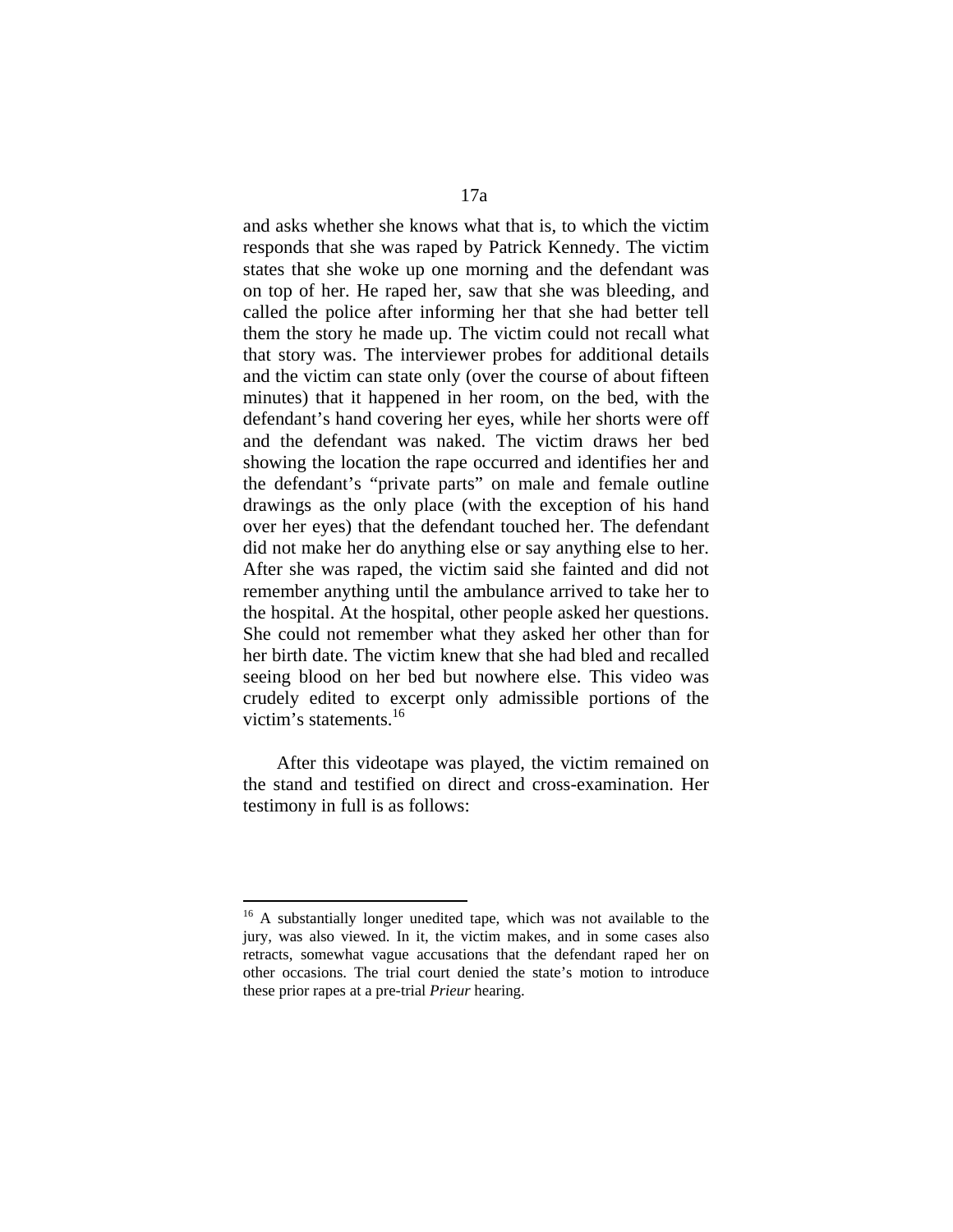By Mr. Paciera:

Q. You're alright?

A. Yes.

Q. Okay, when we looked at that tape, that was I think from December of 1999. You were a lot younger then?

A. Yes.

Q. And that was almost a year and a half after this happened to you, is

that right?

A. Yes.

Q. So when this happened to you, you were even smaller and younger?

A. Yes.

Q. When this first happened to you, you said somebody else did this, do you remember?

A. Yes.

Q. Do you remember what you said?

A. Yes.

[Defense object to leading questions and judge admonishes]

Q. When this first happened, what did you say happened?

A. I said two black boys raped me.

Q. Did two black boys do this to you?

A. No.

 $\mathbf{r}$  . . .

Q. Were you outside at all when this happened to you?

A. No.

Q. Were you ever in the garage when this happened to you?

A. No.

Q. Were you ever downstairs in the house when this happened to you?

A. No.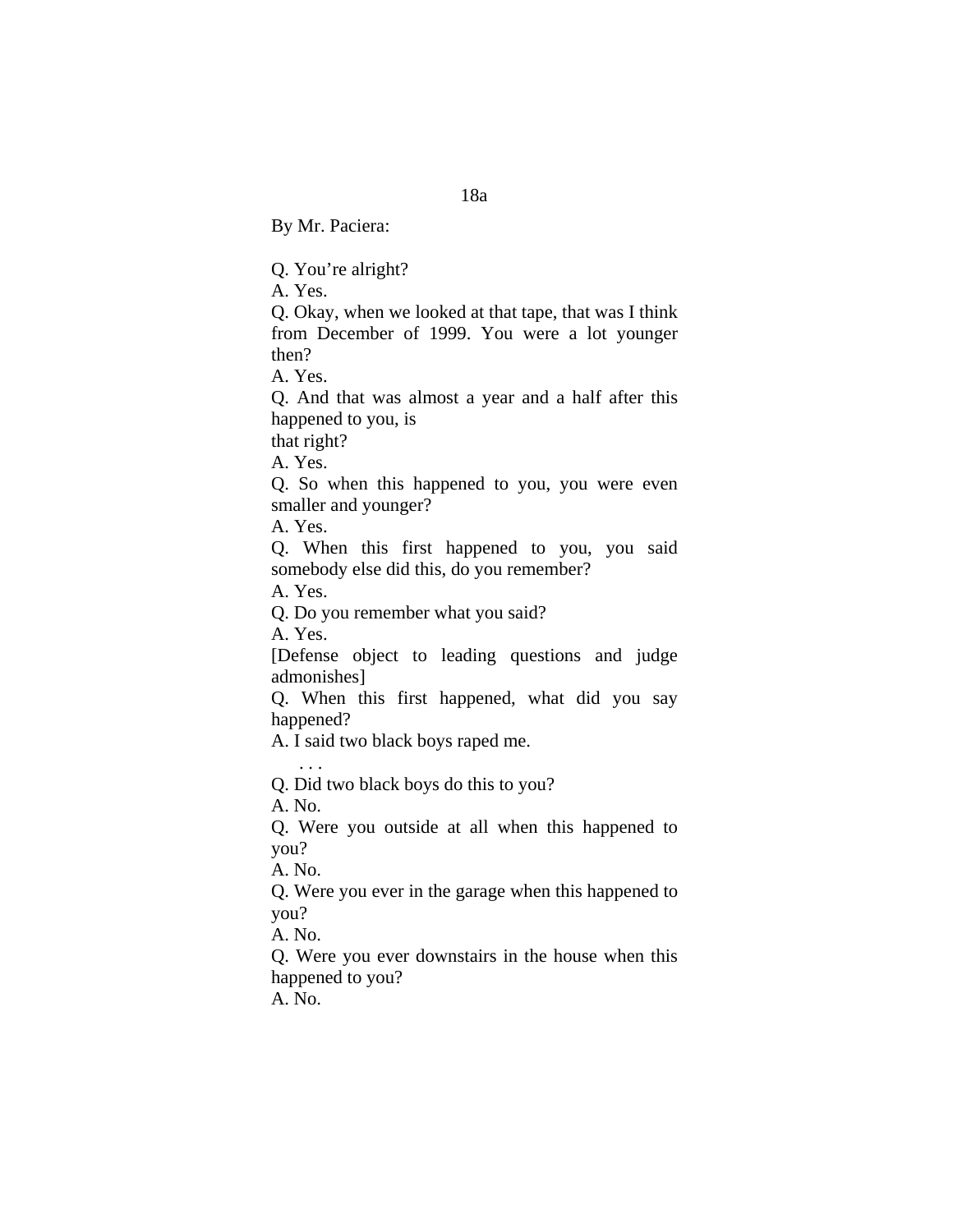Q. After this happened to you, did you ever go downstairs?

A. No.

Q. Who told you about saying two boys did it?

A. Patrick.

. . .

Q. Who was home the day this happened?

A. Me, my brother and Patrick.

Q. And where had your Mom gone?

A. To work.

Q. Was it still early morning or midday or do you remember what time this happened?

A. Morning.

Q. After this happened to you, what did Patrick do?

A. He got up, I'm not sure where he went, but he left my room and he came back.

Q. Did he have anything when he came back?

A. No.

Q. Was he carrying anything?

A. No.

Q. Okay, was there some point when he came in and he was carrying anything?

A. Yes.

Q. What was he carrying?

A. A cup of orange juice and pills chopped up in it.

Q. And what did he do with the orange juice with the chopped up pills?

A. He gave it to me.

Q. Now, after this happened to you, did it injure you, did you bleed? Not the orange juice, when you were raped.

A. Yes.

Q. Did you bleed?

A. Yes.

Q. Did anyone ever clean you?

A. No.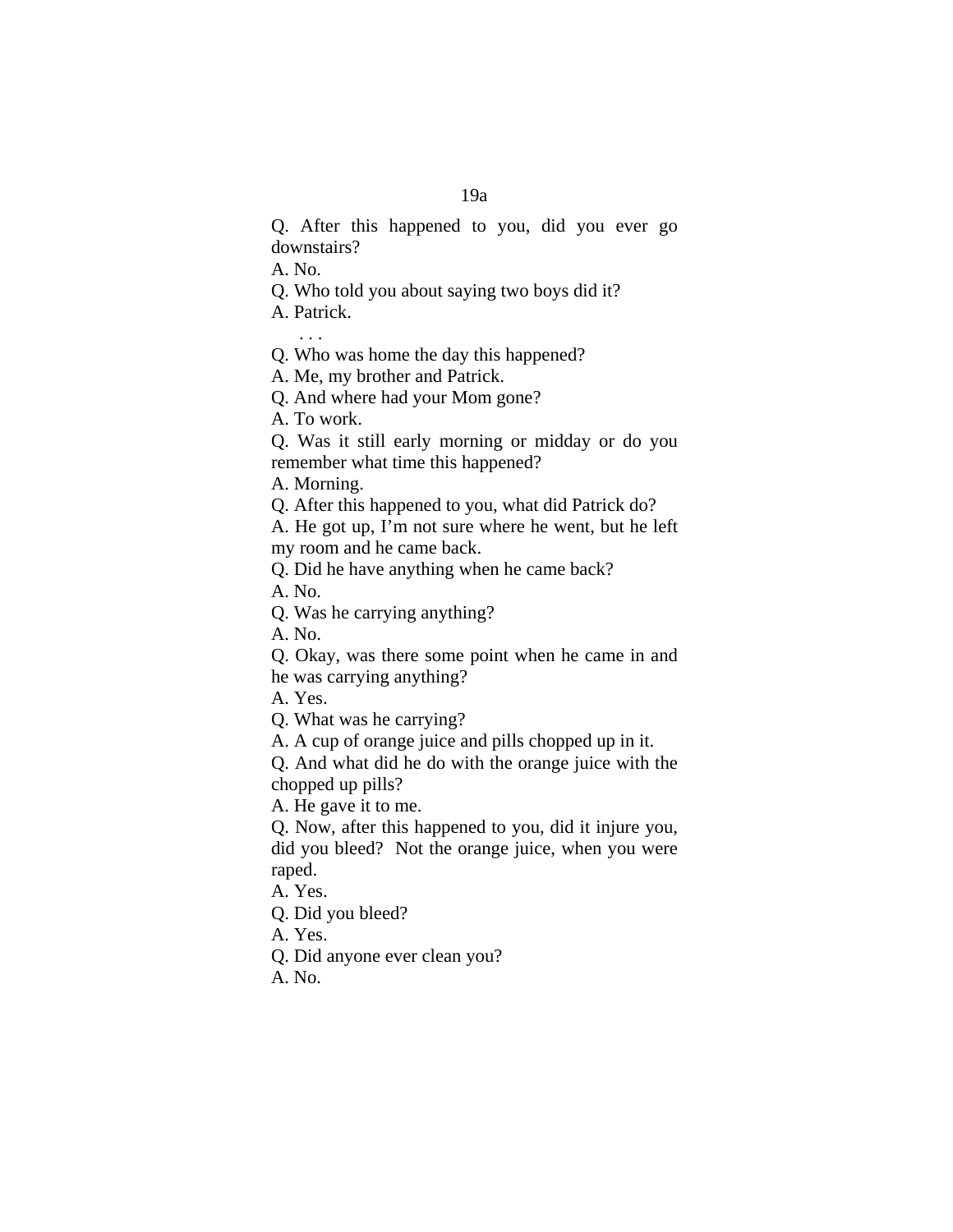Q. When you said Patrick, he left your room, is that what you said?

A. Yes.

Q. And could you tell where he was or could you hear him?

A. Not when he left the first time.

Q. Okay, well, could you hear some other time?

A. Yes.

Q. What could you hear?

A. I heard when he was on the phone with his boss.

Q. What'd he tell his boss?

A. He told his boss that his daughter had became a young lady and he couldn't come in today.

Q. Did you stay in the bedroom the whole time after this happened until the police got there or - -

A. No.

Q. What happened?

A. I was throwing up and he carried me to the bathroom.

Q. Were you throwing up after he did this?

A. Yes.

Q. And when he brought you into the bathroom, what bathroom did he bring you into?

A. In the hall bathroom.

Q. Did you throw up anymore?

A. I threw up in the tub.

Q. How did you get back to your bedroom after that?

A. I don't remember.

Q. You don't remember? Do you remember either the police getting to your house or somebody else like a doctor kind of person getting to your house?

A. I remember the police coming.

Q. How did you feel when the police came? Okay, I'll ask another question. Did you talk to the police?

A. While I was in the room?

Q. What's that?

A. While I was in the room?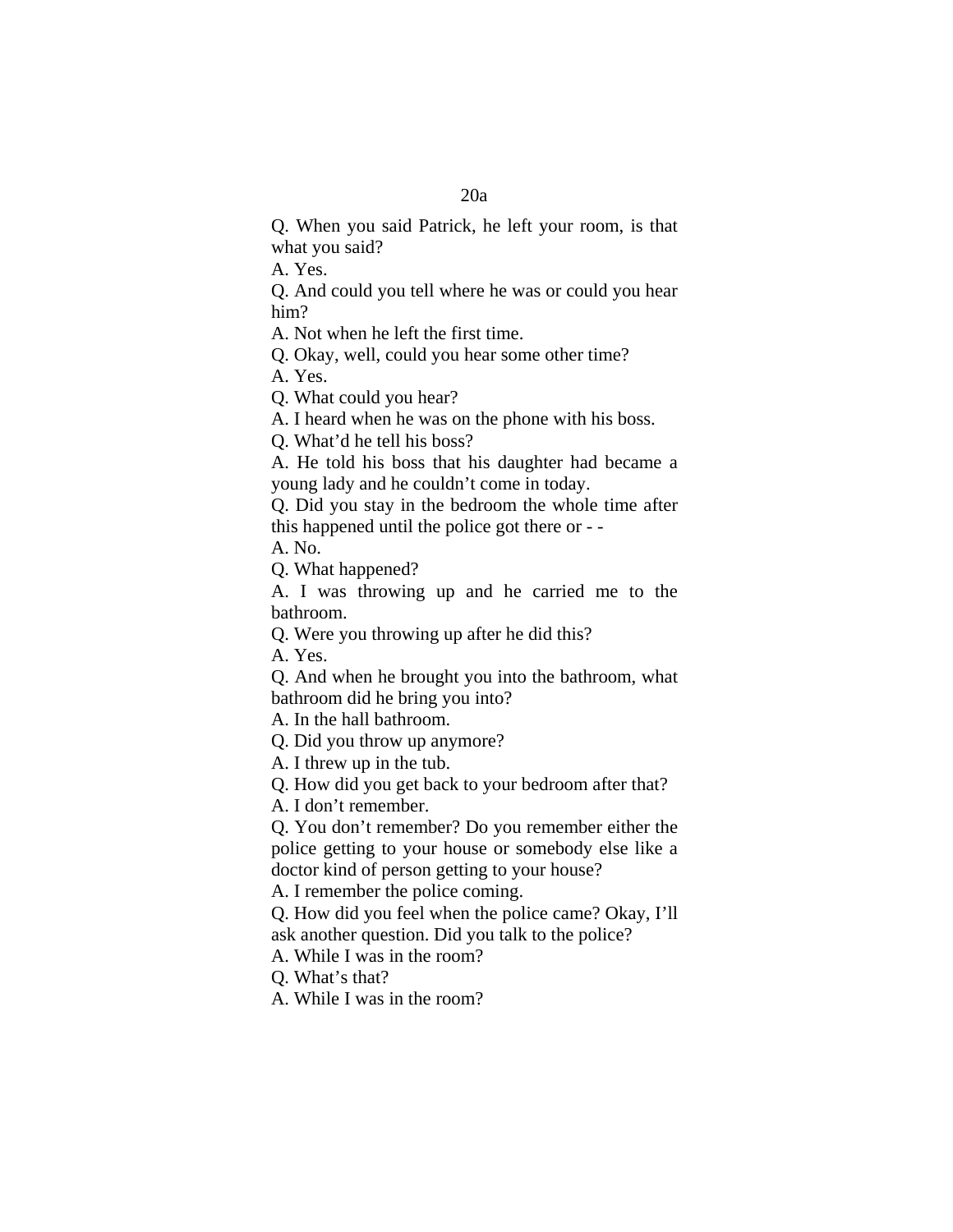Q. While you were in the room, if you remember.

A. I don't remember.

Q. Do you remember going to the hospital?

A. Yes.

Q. Do you remember how you got to the hospital?

A. Yes.

Q. How did you get to the hospital?

A. In the ambulance.

Q. Do you remember being at the hospital? You, okay, do you remember being at the hospital?

A. Yes.

Q. Do you remember talking to any doctors at the hospital?

A. Yes.

Q. Did anybody tell you what they were going to have to do to help you?

A. Yes.

Q. And what did they tell you or what did they do to help you?

A. While I was in the hospital?

Q. Yes.

A. When I first got there?

Q. We don't have to be real specific but did the doctors do some kind of surgery on you?

A. I don't know.

Q. Did they give you medicine?

A. Yes.

Q. Did it put you to sleep?

A. Yes.

Q. The person, Patrick that you said did this to you, I want you to point to him right now.

 Mr. Paciera: Please let the record reflect that the witness is pointing to the defendant, Patrick Kennedy. Q. Is everything that you're saying in this courtroom today the truth?

A. Yes.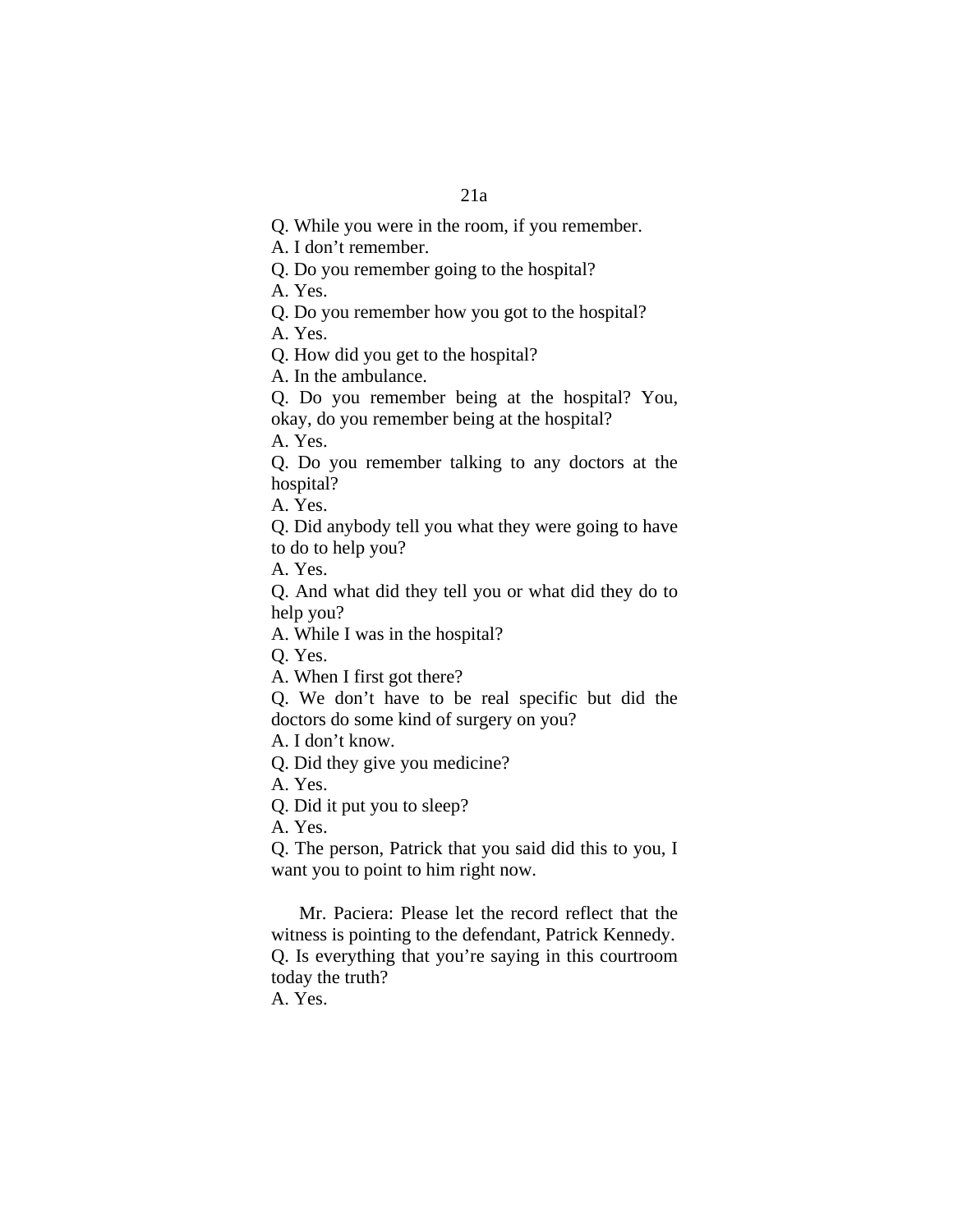### 22a

Q. Did you hear yourself when you were on that tape from December of 1999?

A. Yes.

Q. Is everything you heard on there the truth?

A. Yes.Q. That this person raped you?

A. Yes.

 $\overline{a}$ 

- Q. Nobody else?
- A. Nobody else.
- Q. In your room?

A. In my room.

Q. Thank you, [L. H.]. I want you to answer this lady's questions.

 On cross-examination, the victim testified that she remembered telling the police and people at the hospital that someone else did this to her, that after the rape the defendant did not live with them anymore, that she had to leave her mother and brother and go live with another family for a while and this was upsetting to her, and that she first told her mother that the defendant was the one that raped her right before she had the interview with Amalee Gordon. She could not remember certain other details, such as talking to one of the defense attorneys a year-and-a-half after the rape, talking to certain police officers after the rape, or making the first videotaped statement.

 After the State rested its case, the defense presented evidence attempting to show that Oatis was the likely rapist, pointing out that he lied about being in school that day and that the defendant had identified his bike as the one the suspect used.<sup>17</sup> To counter the state's witnesses'

 $17$  Sergeant Jones testified that eighth-grader, R.R., was also considered a potential suspect after it was reported to the police that R.R. told his classmates that he committed the rape. However, Linda Gilmore, a teacher's assistant at the Jefferson Community School testified that R.R. was present in school on March 2, 1998. Lieutenant Thurman investigated further and found R.R.'s alibi supported by the school's principal, a coach,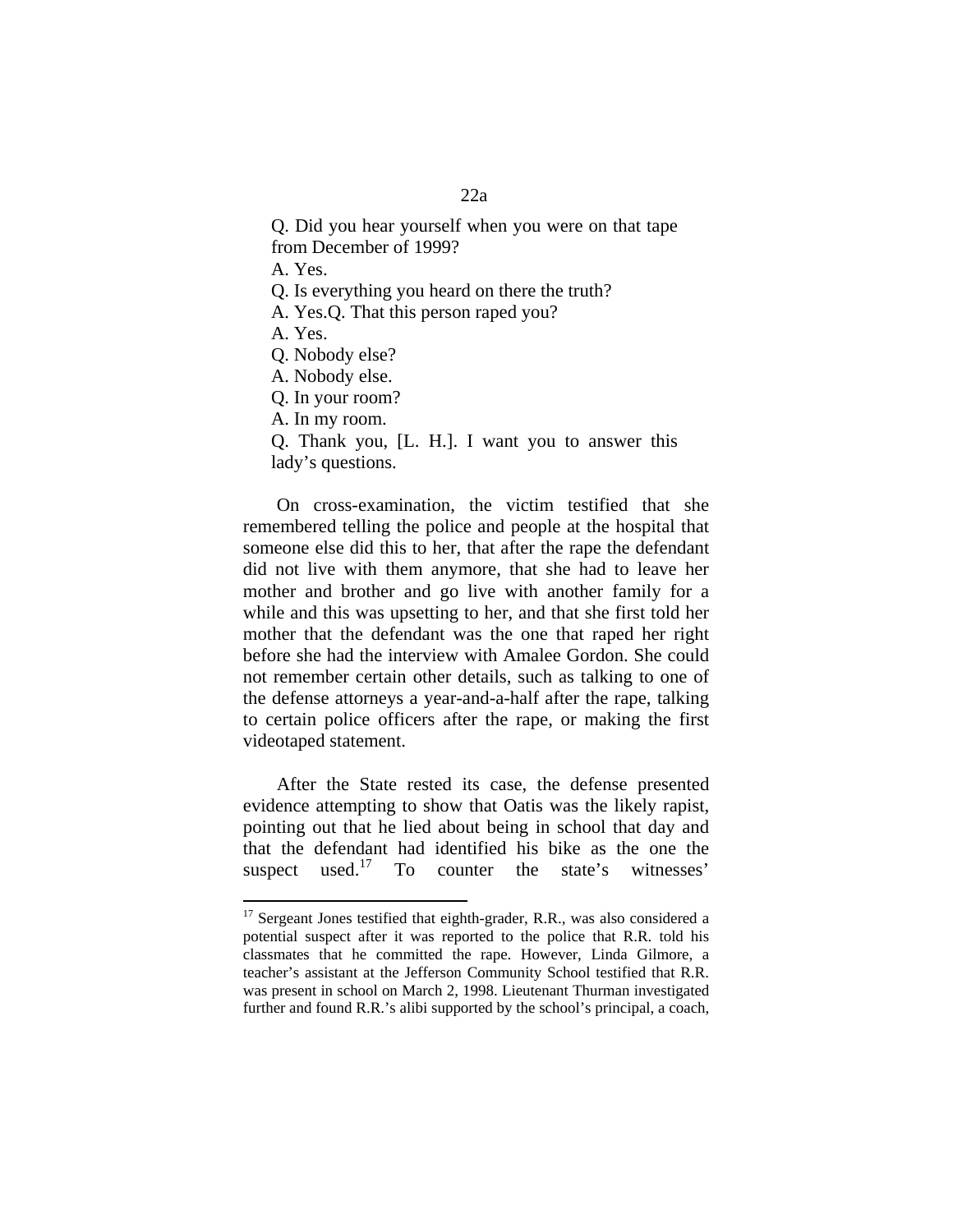characterization of the bike as inoperable, the defense presented the testimony of Kimberly Parnell, a nearby resident who was interviewed by police when they canvassed the neighborhood. She testified that she often saw several young men, including Oatis, in the neighborhood riding this same bike, some of whom used it to sell drugs, and that she saw Oatis refill the tires with air before riding it because of its poor condition. Ronnie Montgomery, a private investigator hired by the defense, testified that he was unable to locate Oatis.

 A cornerstone of the defendant's case was that the victim was coerced into changing her story, and that a comparison of the first and second videotapes showed that the first tape was much more detailed than the second, suggesting that the first was more truthful. The defense also presented evidence attempting to show that the victim's mother, C.H., changed her story in order to be reunited with her daughter. Catherine Holmes, a family friend, testified that C.H. expressed great fear that she would lose custody of her daughter. According to Holmes, C.H. described visiting her daughter after she was removed from her home and telling the victim that it was okay to tell people that defendant raped her because C.H. was instructed to do so by "them." After the victim was returned to C.H., Holmes said C.H. cut off all contact with her. Robert Tucker, a private investigator hired by the defense, testified that he interviewed the victim in 1999 and that she told him that she was raped by a young man who fled on a bicycle and that defendant did not rape her. Tucker said that C.H. told him that she was afraid, based on harassment and threats from police and social workers, that she would lose custody of her

1

Ms. Gilmore, the school's attendance records, and by witnesses who told him they saw R.R. picked up for school by bus at 7:45 a.m. Sergeant Jones testified that R.R. is about 5'3" with a lighter complexion and younger than any of the descriptions of the attacker.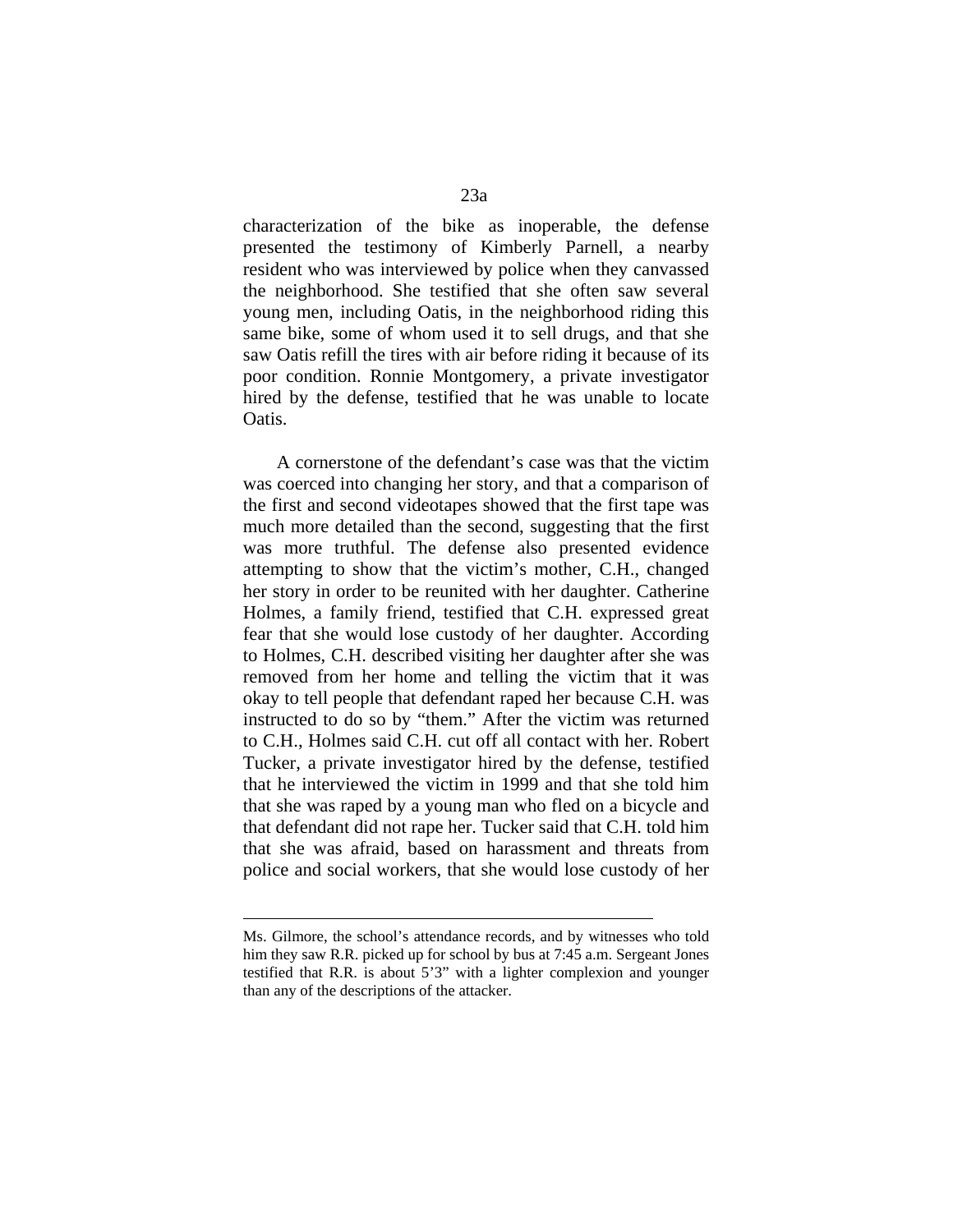daughter. The defense also stressed the lack of any physical evidence directly linking the defendant to the crime.

 After hearing all this evidence, the jury returned a guilty verdict of aggravated rape, which necessitated a capital sentencing phase. The State presented the testimony of S.L. The defendant was married to S.L.'s cousin and godmother, C.S., and S.L. spent the summer with defendant and C.S. when she was about eight or nine years old. S.L. testified that defendant sexually abused her three times, the first involved inappropriate touching, the last was intercourse. She did not tell anyone until two years later and the family pressured her not to pursue legal action so she did not. The defense presented seven witnesses who testified as to the effect defendant's execution would have on his family and friends. At the conclusion of the penalty phase, the jury unanimously determined that defendant should be sentenced to death.

 The defendant filed a motion for a new trial as to the guilt and penalty phase verdicts, a motion for judgment notwithstanding the verdict, and a motion in arrest of judgment, all arguing that the statute under which defendant was prosecuted, La. R.S. 14:42, is unconstitutional. After denying these motions, the court sentenced defendant to death in accordance with the jury's verdict. Defendant now appeals to this Court, assigning 69 errors. We will address the most significant of these errors in this opinion, and the remaining errors will be addressed in an unpublished appendix to this opinion.

 Before addressing the overriding legal issue presented by this appeal, which is whether the statute under which defendant was prosecuted is constitutional in that it authorizes the death penalty for a non-homicide crime, we must first address whether the defendant's conviction must fall for any other reason assigned by the defendant.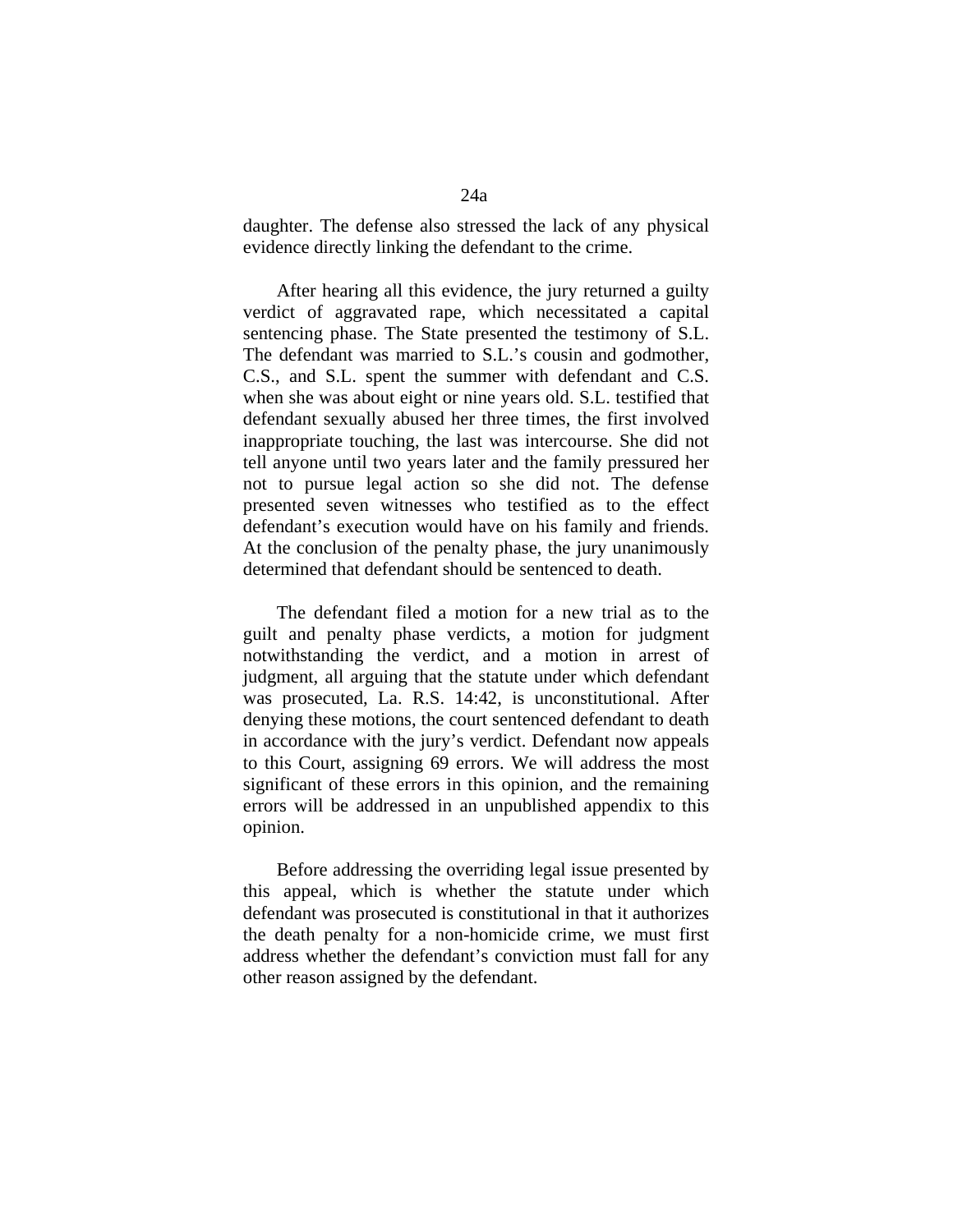### **I. Right of Confrontation and the Videotaped Victim Interviews**

 On appeal, the defendant raises several assignments of error related to his right of confrontation arising from the admission of the victim's videotaped interview conducted by Amalee Gordon, in which the victim accuses the defendant. First, the defendant argues that the statute which authorized the use of the videotape, La. R.S. 15:440, *et seq.*, is unconstitutional. Further, the defendant argues that the admission of the videotape constituted a statutory violation of La. R.S. 15:440, *et seq.*, because the victim was unavailable for cross-examination.

 The Confrontation Clause of the Sixth Amendment safeguards the defendant's rights to confront his accusers and to subject their testimony to rigorous testing in an adversary proceeding before the trier of fact. *California v. Green*, 399 U.S. 149, 90 S. Ct. 1930 (1970). Although face-to-face confrontation forms the core of the Clause's values, it is not an absolute right of the defendant. *Id.*; *Ohio v. Roberts*, 448 U.S. 56, 63, 100 S. Ct. 2531, 2537 (1980). Through exceptions to the hearsay doctrine, testimony may be introduced against the defendant without a physical, face-toface confrontation at trial under certain circumstances, provided the denial of such confrontation is necessary to further an important public policy interest and further provided that the testimony's reliability is otherwise assured. *Coy v. Iowa*, 487 U.S.1012, 108 S. Ct. 2798 (1988).

 One recognized important public policy interest is the protection of abused children. *Id*.; *Maryland v. Craig*, 497 U.S. 836, 110 S. Ct. 3157 (1990). Louisiana is one of many states which have developed special procedures to protect child witnesses testifying about abuse from unnecessary additional trauma, allowing videotaped statements of abused children to be admitted in court, provided certain conditions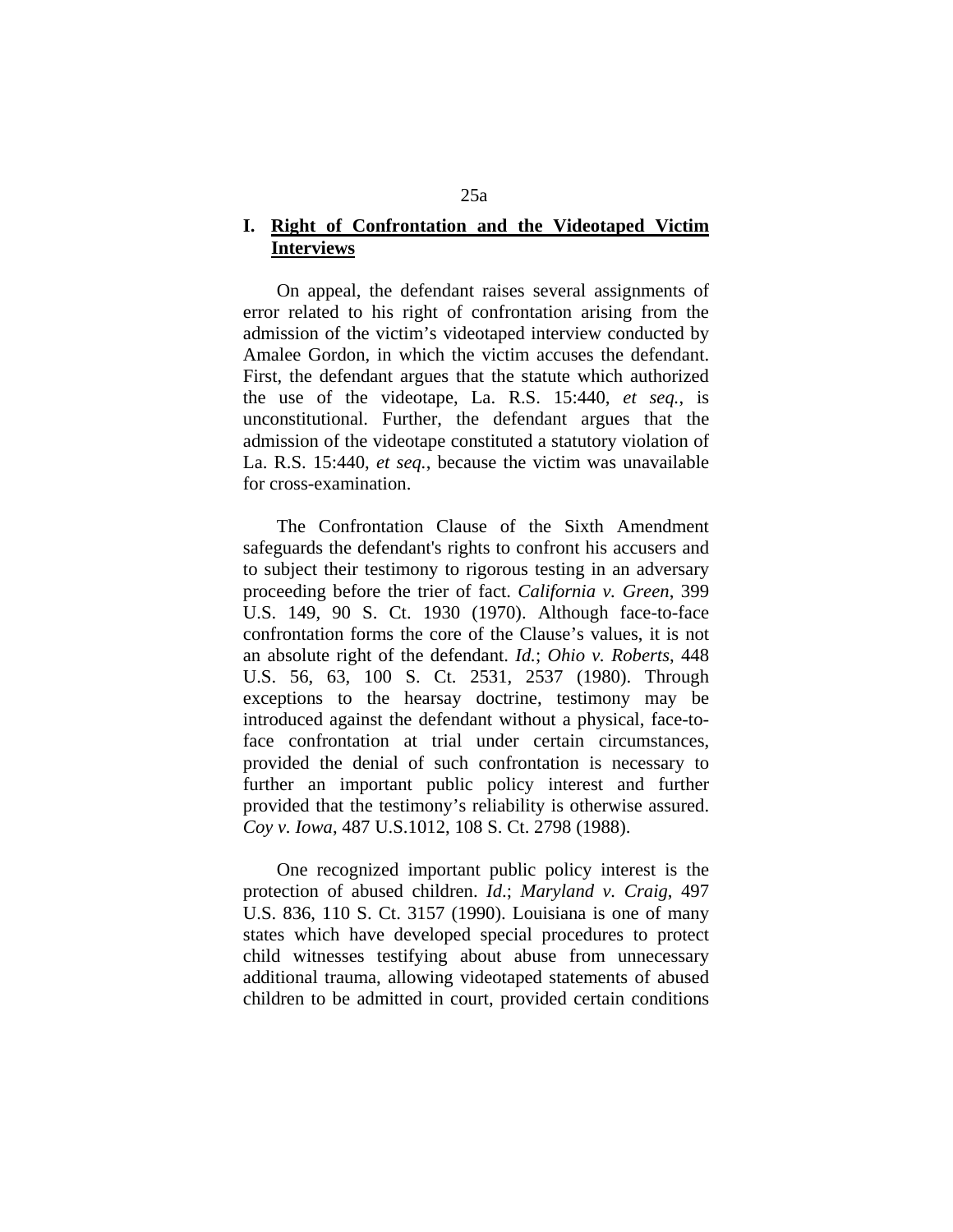are met, La. R.S. 15:440 *et seq.,* and allowing abused children to testify out of court via closed circuit television systems, La. C. Cr.P. art. 283. However, Louisiana's provisions creating special arrangements for abused children contain strict requirements designed to ensure that these accommodations do not compromise the rights of defendants to confront adverse witnesses and test the reliability of their testimony.

 The legislature first authorized the videotaping of victim statements in cases of child abuse in which the victim was under the age of 14 years at the time of the offense. 1984 La. Acts 563; La. R.S. 15:440.1-440.6. The purpose of the legislation was to facilitate prosecution of offenders who have committed crimes of violence against children "with a minimum of additional intrusion into the lives of such children." The statute authorizes videotaping the statements of such victims and introducing the statements at trial "as an exception to the hearsay rule." La. R.S. 15:440.3. It sets out conditions for taking the statement in the absence of the child's parents or relatives and with a minimum of questioning "calculated to lead the child to make any particular statement." La. R.S. 15:440.4.<sup>18</sup>

 $18$  La. R.S. 15:440.4 provides as follows:

Method of recording videotape; competency

A. A videotape of a protected person may be offered in evidence either for or against a defendant. To render such a videotape competent evidence, it must be satisfactorily proved:

 <sup>(1)</sup> That such electronic recording was voluntarily made by the protected person.

 <sup>(2)</sup> That no relative of the protected person was present in the room where the recording was made.

 <sup>(3)</sup> That such recording was not made of answers to interrogatories calculated to lead the protected person to make any particular statement.

 <sup>(4)</sup> That the recording is accurate, has not been altered, and reflects what the protected person said.

 <sup>(5)</sup> That the taking of the protected person's statement was supervised by a physician, a social worker, a law enforcement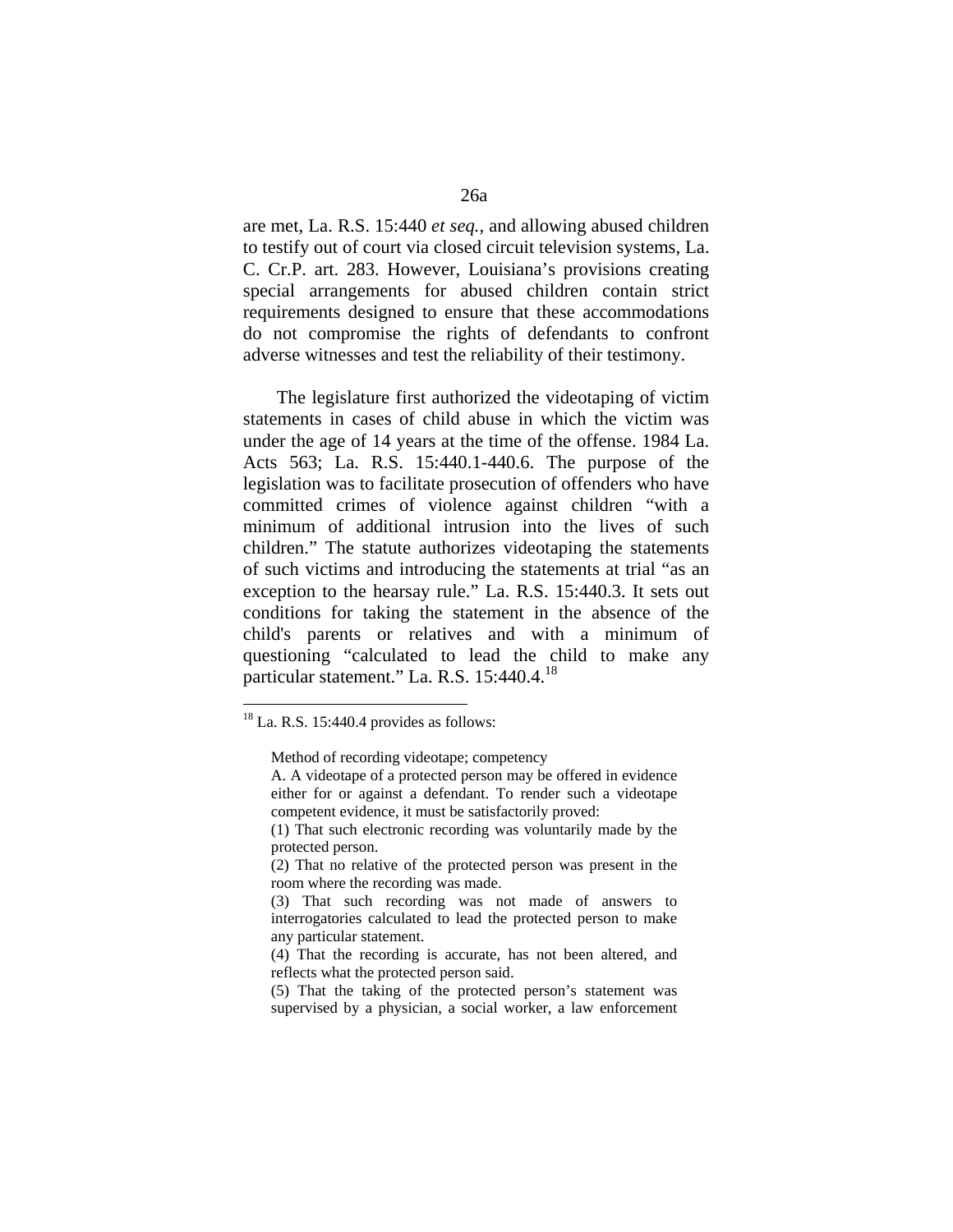In order to be admissible, the videotape must meet the requirements of La. R.S. 15:440.5, which provides as follows:

440.5. Admissibility of videotaped statements; discovery by defendant

A. The videotape of an oral statement of the protected person made before the proceeding begins may be admissible into evidence if:

(1) No attorney for either party was present when the statement was made;

(2) The recording is both visual and oral and is recorded on film or videotape or by other electronic means;

(3) The recording is accurate, has not been altered, and reflects what the witness or victim said;

(4) The statement was not made in response to questioning calculated to lead the protected person to make a particular statement;

(5) Every voice on the recording is identified;

officer, a licensed psychologist, a licensed professional counselor, or an authorized representative of the Department of Social Services.

B. The department shall develop and promulgate regulations on or before September 12, 1984, regarding training requirements and certification for department personnel designated in Paragraph (A)(5) of this Section who supervise the taking of the protected person's statement.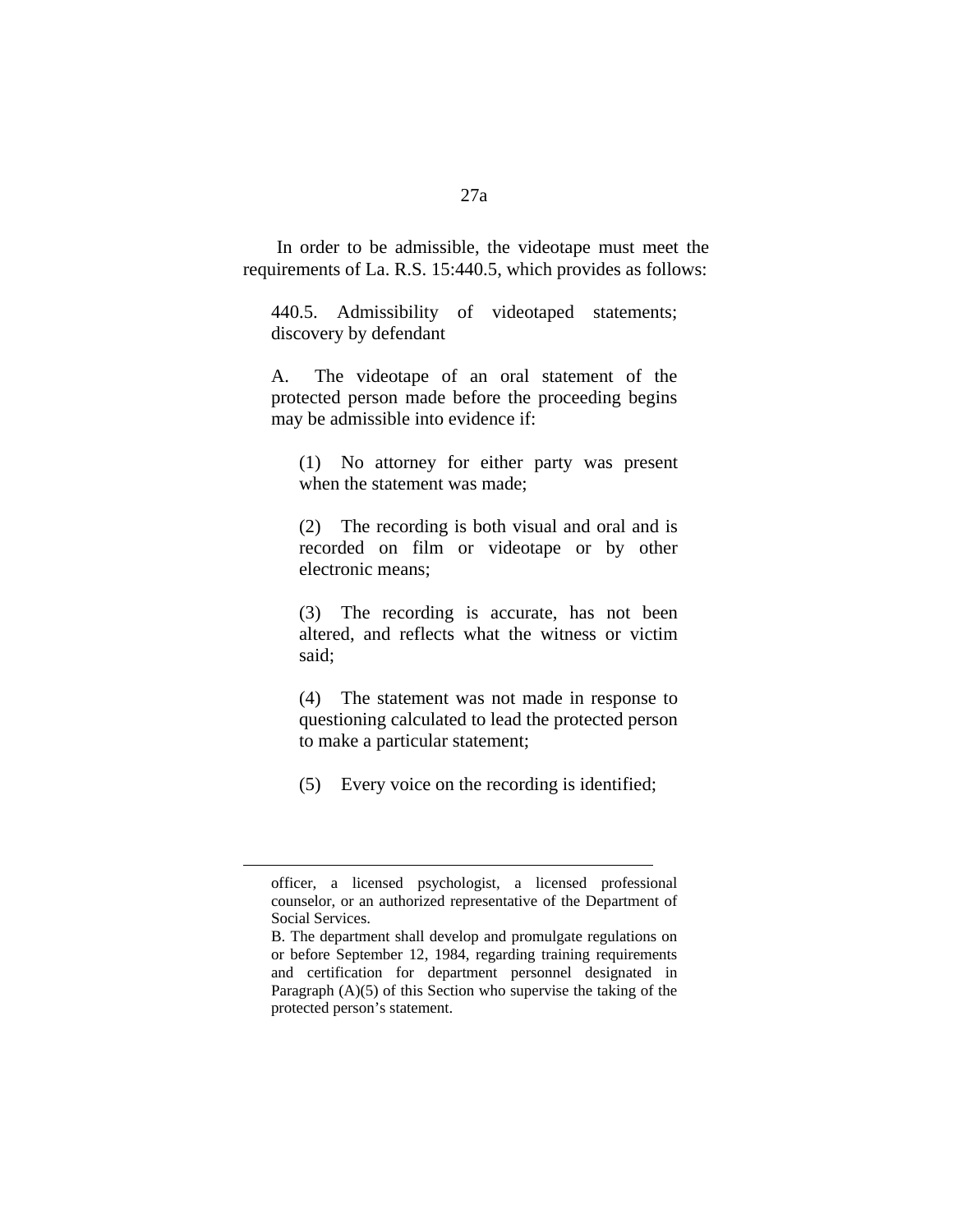(6) The person conducting or supervising the interview of the protected person in the recording is present at the proceeding and available to testify or be cross-examined by either party;

(7) The defendant or the attorney for the defendant is afforded an opportunity to view the recording before it is offered into evidence; and

(8) The protected person is available to testify.

B. The admission into evidence of the videotape of a protected person as authorized herein shall not preclude the prosecution from calling the protected person as a witness or from taking the protected person's testimony outside of the courtroom as authorized in R.S. 15:283. Nothing in this Section shall be construed to prohibit the defendant's right of confrontation.

C. In a criminal prosecution, when the state intends to offer as evidence a copy of a videotaped oral statement of a protected person made pursuant to the provisions of this Subpart, the defendant may be provided a copy of the videotape if the court determines it necessary to prepare a proper defense. If the court orders the defendant be provided a copy of the videotaped statement, only the attorney and the defendant shall be permitted to view the tape and no copies shall be made by any person. The copy shall be returned to the court immediately upon conclusion of the case. Any violation of this Subsection shall be punished as contempt of court.

 At trial, after the victim took the stand, the State offered the videotape into evidence and defense counsel stipulated that the videotape was in compliance with the requirements of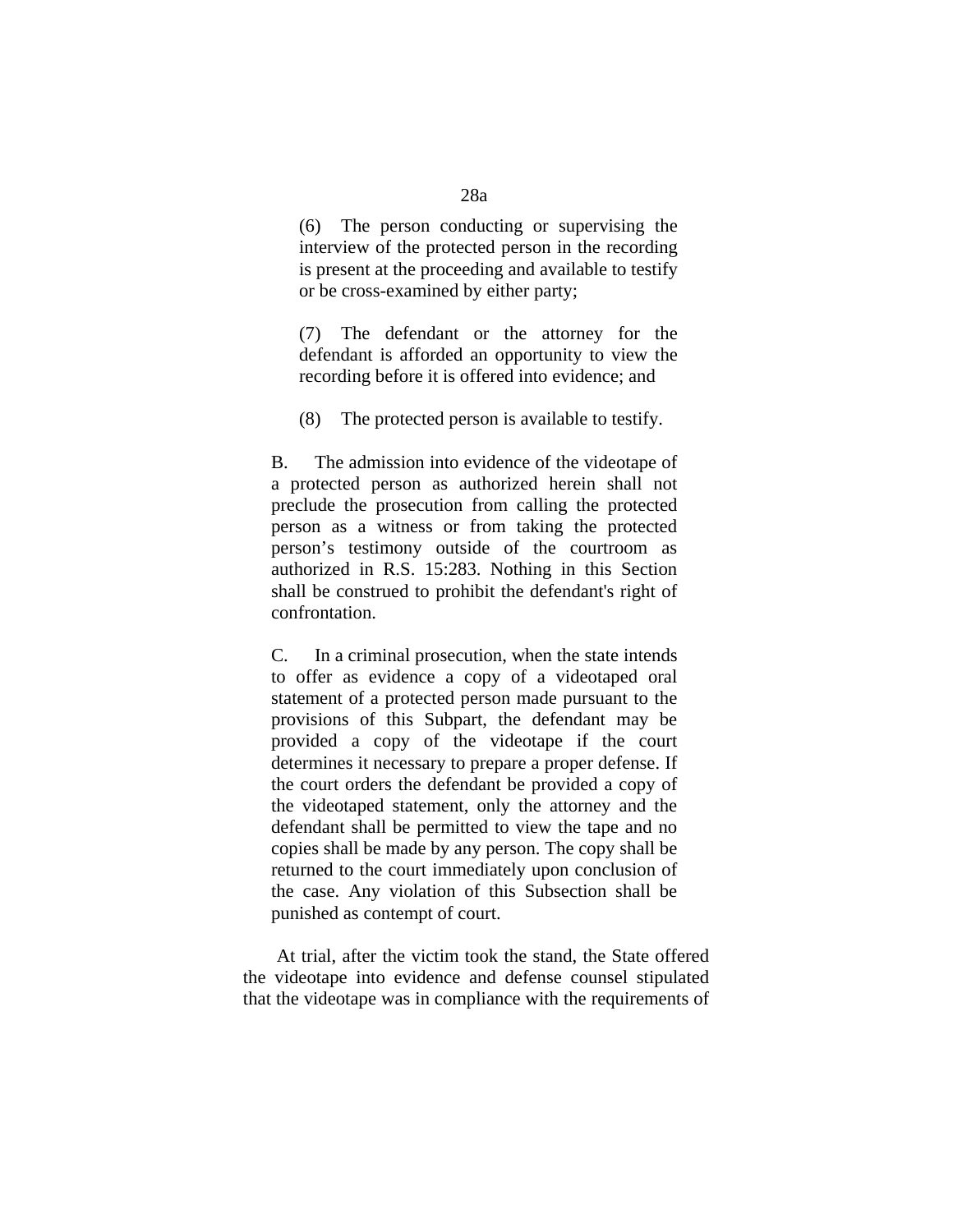La. R.S. 15:440.5. In addition, defense counsel expressly stated that it had "no objection" to the admissibility of the tape. Furthermore, as early as the opening statement, the defense calculated the December 16, 1999, videotape would be played for the jury, as it instructed the jury to watch both this videotape and the March, 1998, videotape closely because the March, 1998, videotape would provide more detail and thus be more truthful. However, now, the defendant characterizes the impact of the admission of this tape as devastating to his case.

 The defendant concedes that these issues were not presented to the court below, as defense counsel expressly stipulated to the admission of the tape and stated he had "no objection to the tape." However, he contends that La. R.S. 15:440.5 is unconstitutional on its face, which can be addressed by this Court in the absence of contemporaneous objection in the court below. He argues that under existing jurisprudence this Court may consider its validity despite the failure of the defense to move to quash the statutory provisions or otherwise object on confrontation grounds to the admission of the videotaped statement.19 *See State v. Green*, 493 So. 2d 588, 590 (La. 1986) (The facial unconstitutionality of a statute on which a conviction is based is an error discoverable by the mere inspection of pleadings and proceedings, without inspection of the evidence, which an appellate court is entitled to review, even though the

<sup>&</sup>lt;sup>19</sup> The defendant also argues in brief that even assuming the lack of objection barred direct review of the trial court's evidentiary ruling, "given the devastating impact of the videotape, to the extent the failure to object constitutes a waiver, it is clear that such a failure would constitute ineffective assistance of counsel." However, at oral argument, defense counsel specifically stated to the Court that it was not making an ineffective assistance argument at this stage of the proceedings. Thus, we do not consider whether lack of an objection constituted ineffective assistance of counsel and find that it does not provide grounds for us to consider defendant's unobjected to assignment of error.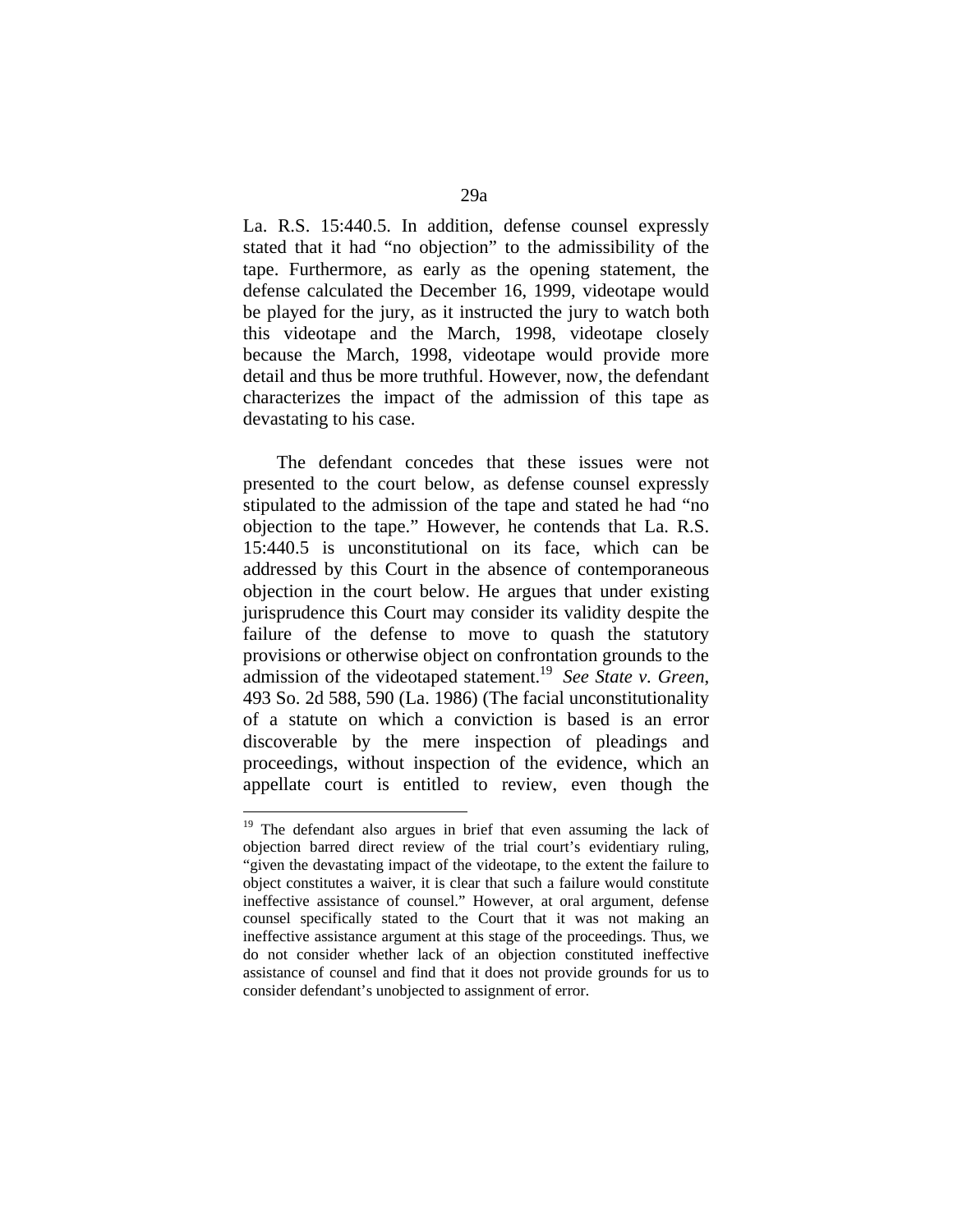defendant did not comply with the assignment of error procedure.) However, this Court has applied this rule only in the context of challenges to the facial validity of substantive criminal statutes. In this case, the statutes at issue concern only the nature of the evidence admitted at trial. As with any other ruling by a trial court admitting or excluding evidence, defendant must object to the ruling to preserve the issue for review. La. C.Cr.P. art. 841 ("[a]n irregularity or error cannot be availed of after verdict unless it was objected to at the time of occurrence."); *State v. Thomas*, 428 So. 2d 427, 433 (La. 1982) (on rehearing) (the contemporaneous objection rule prevents "a defendant from gambling for a favorable verdict and then resorting to appeal on errors that might easily have been corrected by objection."). In the present case, defense counsel not only failed to object to the admission of the videotape but he also stipulated to its admissibility.

 However, assuming the facial unconstitutionality of this statute can properly be considered in the absence of an objection at trial, we reject defendant's argument that this statute is unconstitutional on its face.<sup>20</sup> The defendant argues

<sup>&</sup>lt;sup>20</sup> Although this Court never considered the constitutionality of the original act, in a string of cases the circuit courts of Louisiana upheld the statutes in cases in which the victim actually appeared in court and testified. *See State v. Abbott*, 29,497, (La. App. 2 Cir. 6/18/97 ), 697 So. 2d 636, 640-41 (admission of videotape of interview between child victim and police officer does not violate confrontation principles when child and interlocutor both testify); *State v. Gray*, 533 So. 2d 1242, 1248-49 (La. App. 4 Cir. 1988) (videotaped testimony does not violate Confrontation Clause, at least when witnesses testify); *State in the Interest of R.C.*, 514 So. 2d 759, 761-65 (La. App. 2 Cir. 1987) (availability of witness to testify prevents statute from violating Confrontation Clause); *State v. Guidroz*, 498 So. 2d 108, 110-111 (La. App. 5 Cir. 1986) (defendant's right of confrontation not violated because defense counsel viewed the tape before trial and victim testified); *State v. Feazell*, 486 So. 2d 327, 330-331 (La. App. 3 Cir. 1986) (Confrontation Clause not violated when the state offered videotape in evidence as direct testimony and tendered witness in person for cross-examination); *but cf. State v. Navarre*, 498 So.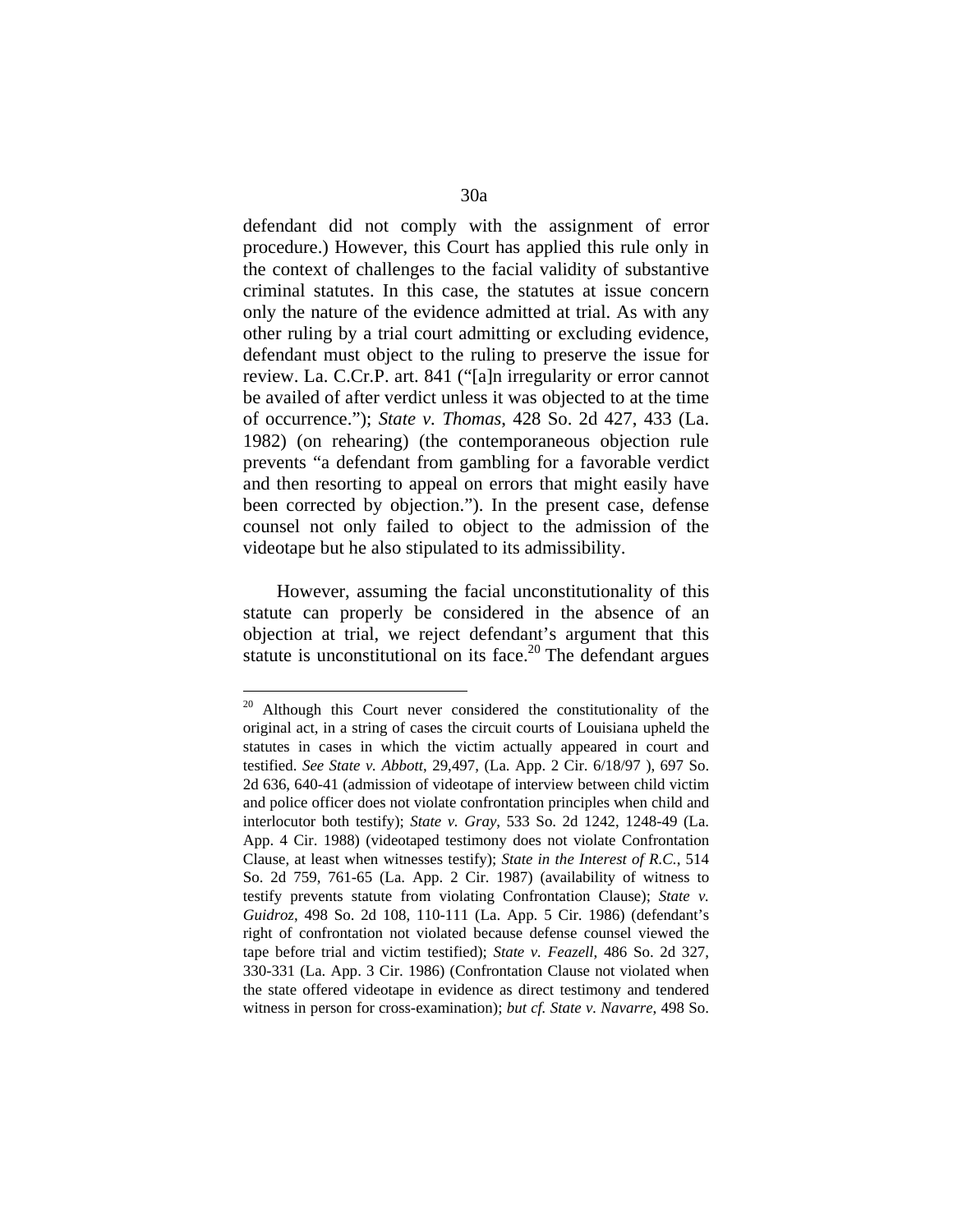that *Crawford v. Washington*, 541 U.S. 36, 124 S. Ct. 1354, 158 L. Ed. 2d 177 (2004), makes clear that the admission of "testimonial" statements, such as the victim's in this case, violates the Sixth Amendment.

 Traditionally, for purposes of the Confrontation Clause, all hearsay statements were admissible if: (1) the declarant was unavailable to testify; and (2) the statement fell under a "firmly rooted hearsay exception" or bore "particularized guarantees of trustworthiness." *Ohio v. Roberts*, 448 U.S. 56, 66, 100 S. Ct. 2531, 2539, 65 L. Ed. 2d 597 (1980). However, in *Crawford*, the United States Supreme Court overruled *Roberts* insofar as it applies to out-of-court statements that are "testimonial" in nature. The Court held that the adequate "indicia of reliability" standard set forth in *Roberts* is too amorphous to adequately prevent admission of "core testimonial statements that the Confrontation Clause plainly meant to exclude." *Crawford*, 541 U.S. at 63, 124 S. Ct. at 1371.

 The *Crawford* Court drew a distinction between testimonial and non-testimonial hearsay and noted that nontestimonial hearsay is admissible when both prongs of *Roberts* are satisfied, regardless of whether the defendant has had a prior opportunity to cross-examine the declarant. *Crawford*, 541 U.S. at 63, 124 S. Ct. at 1371. On the other hand, the Court held that testimonial hearsay statements may

1

<sup>2</sup>d 194, 196 (La. App. 1 Cir. 1986) (admission of videotaped victim interview without allowing defendant to cross-examine the victim violates statute and confrontation principles). However, other courts considering the question have come to the opposite conclusion even in cases in which the victim was available to testify. *See, e.g.*, *Offor v. Scott*, 72 F.3d 30, 33 (5th Cir. 1995) ("Nor is it an answer [under the Confrontation Clause] that the defendant might have called the child in order to cross-examine.").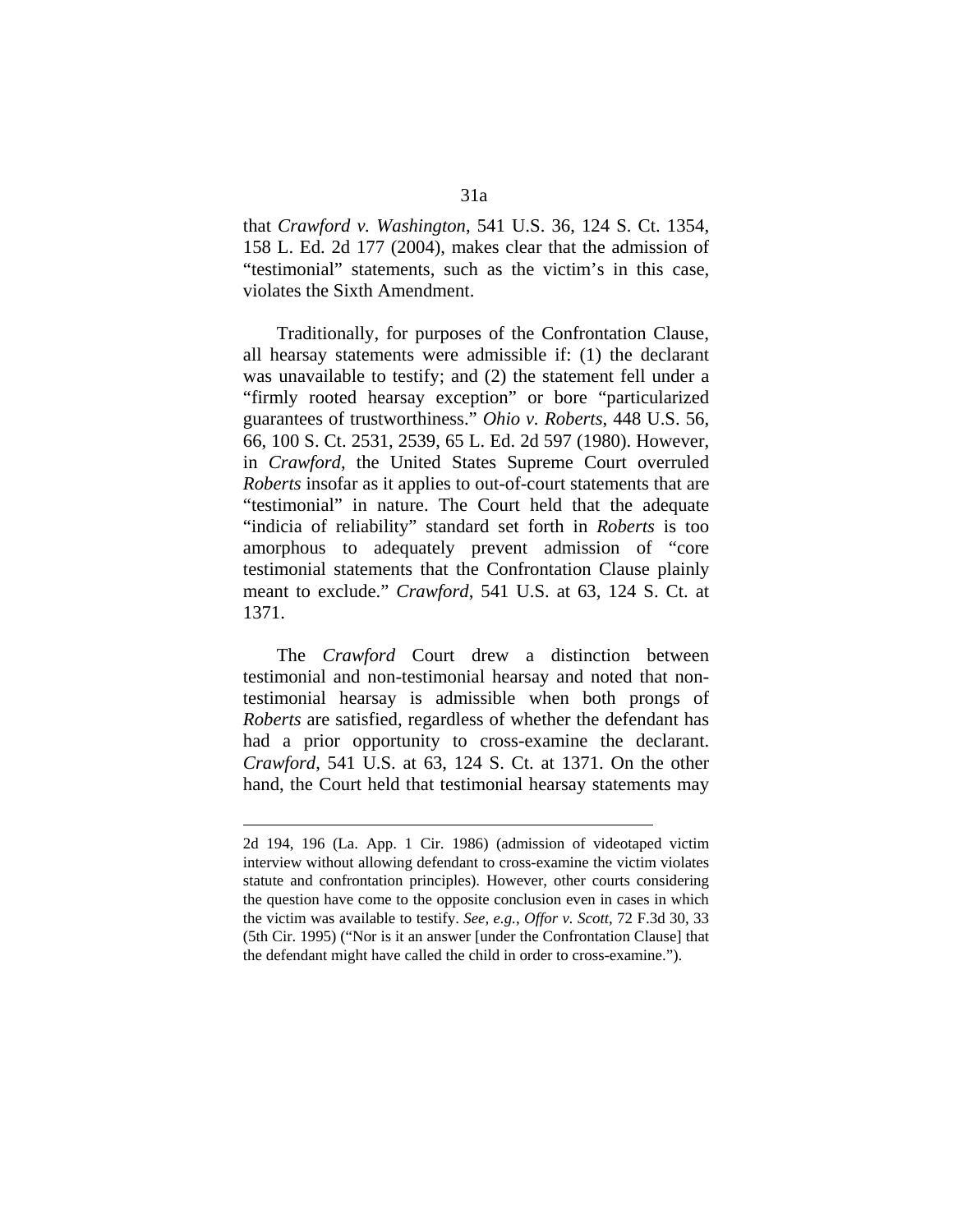be admitted as evidence at a criminal trial only when the declarant is unavailable to testify and the defendant has had a prior opportunity to cross-examine the declarant. *Id*. The Court also declined to provide a comprehensive definition of "testimonial," observing that, "whatever else the term covers, it applies at a minimum to prior testimony at a preliminary hearing, before a grand jury, or at a former trial; and to police interrogations." *Id.*, 541 U.S. at 68. "These are the modern practices with closest kinship to the abuses at which the Confrontation Clause was directed." *Id.* <sup>21</sup>

 $\overline{a}$ 

Statements are nontestimonial when made in the course of police interrogation under circumstances objectively indicating that the primary purpose of the interrogation is to enable police assistance to meet an ongoing emergency. They are testimonial when the circumstances objectively indicate there is no such ongoing emergency, and that the primary purpose of interrogation is to establish or prove past events potentially relevant to later criminal prosecution.

<sup>21</sup> In the companion cases, *Davis v. Washington* and *Hammon v. Indiana*, 547 U.S. \_\_, 126 S. Ct. 2266, 165 L. Ed. 2d 224 (2006), the Court found it necessary to fashion a test, albeit an admittedly nonexhaustive one, *Id.* 126 S. Ct. at 2273, for the determination of whether statements should be classified as testimonial or non-testimonial. The Supreme Court held that:

*Id.*, 547 U.S. at \_\_\_\_, 126 S. Ct. at 273-74. The Court then applied this test in *Davis* and found that statements made to a 911 operator were nontestimonial because they constituted "a call for help against a bona fide threat" by a caller who "was facing an ongoing emergency" and they were elicited by the 911 operator to "resolve the present emergency, rather than simply to learn (as in *Crawford*) what had happened in the past." *Id.*, 547 U.S. at  $\qquad$ , 126 S. Ct. at 2274 (emphasis in original). The Court applied the new test in *Hammon* (the companion case) to find that statements made by a battered wife, who initially claimed that she was fine and nothing had happened, to an officer responding to a domestic disturbance call, were testimonial because "there was no emergency in progress; [the officer] had heard no arguments or crashing and saw no one throw or break anything, . . . and there was no immediate threat to [the victim's] person." *Id.*, 547 U.S. at \_\_\_, 126 S. Ct. at 2278.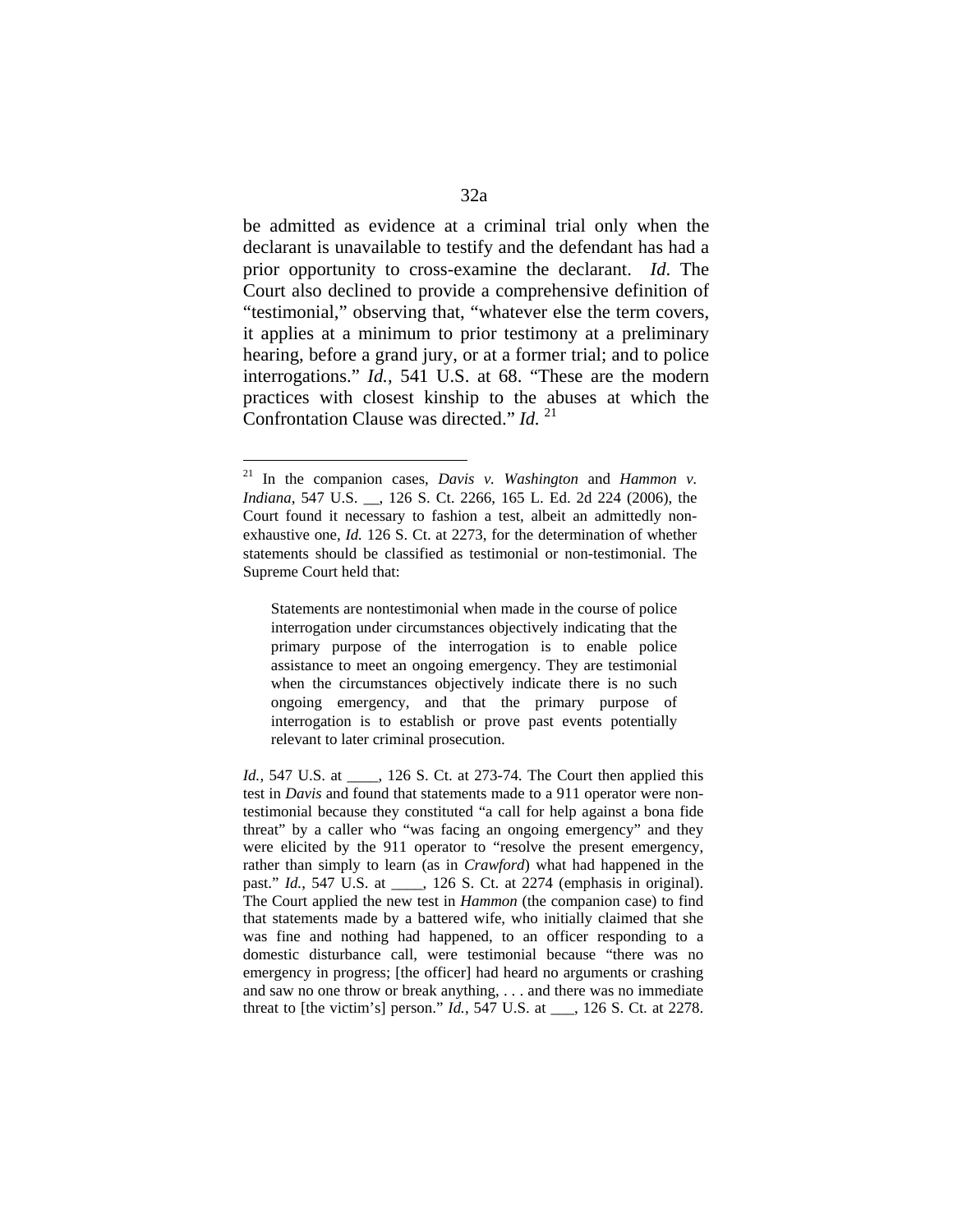While *Crawford* did establish as an important requirement for Sixth Amendment purposes that the defendant have a prior opportunity to cross-examine the declarant, and that requirement was clearly not met in this case, *Crawford* also expressly stated:

Finally, *we reiterate that, when the declarant appears for cross-examination at trial, the Confrontation Clause places no constraints at all on the use of his prior testimonial statements. See California v. Green*, 399 U.S. 149, 162, 90 S. Ct. 1930, 26 L. Ed. 2d 489 (1970)). It is therefore irrelevant that the reliability of some out-of-court statements "cannot be replicated, even if the declarant testifies to the same matters in court." *Post*, at 1377 (quoting *United States v. Inadi*,

[T]rial courts will recognize the point at which, for Sixth Amendment purposes, statements in response to interrogations become testimonial. Through in limine procedure, they should redact or exclude the portions of any statement that have become testimonial, . . . .

*Id.*, 547 U.S. at \_\_\_\_, 126 S. Ct. at 2277-78.

1

 Although not specifically enumerated as such in *Crawford* or in the companion cases that followed, it is difficult to contend that a child victim's videotaped accusation, which was obtained by the state in preparation for trial long after the emergency, as in the instant case, is anything other than clearly testimonial. The videotaped statement constitutes an out-of-court statement offered to prove the truth of the matter asserted, *i.e.*, that the defendant raped the victim.

The Court acknowledged that "a conversation which begins . . . to determine the need for emergency assistance . . . [can] evolve into testimonial statements, . . . ," *id.*, 547 U.S. at \_\_\_\_, 126 S. Ct. at 2277, but suggested that: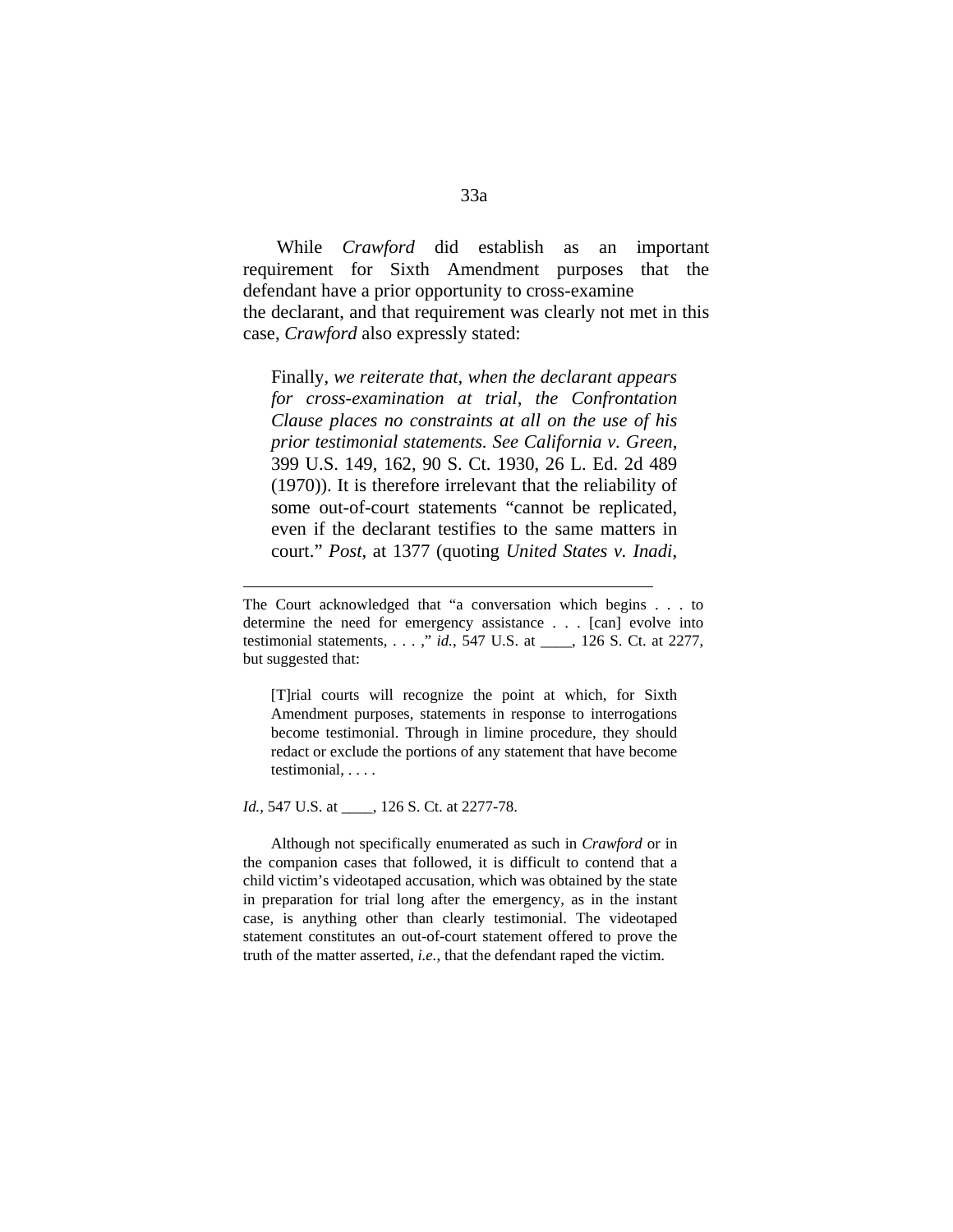475 U.S. 387, 395, 106 S.Ct 1121, 89 L. Ed. 2d 390 (1986)). The Clause does not bar admission of a statement so long as the declarant is present at trial to defend or explain it. (Emphasis added.)

541 U.S. 59, n. 9. Therefore, according to *Crawford*, a testimonial videotaped statement is not inadmissible under the Sixth Amendment if "the declarant is present at trial to defend or explain it." *Id.* 

 Thus, it is clear that La. R.S. 15:440.5 is not facially unconstitutional as it specifically requires as a condition of admissibility that "the protected person is available to testify." La. R.S. 15:440.5(8). Whether the victim was actually "available to testify" or "present at trial to defend or explain" her statement is thus the only remaining issue related to the admissibility of the videotape. This raises the related questions of whether the statute is constitutional as applied in this case, and/or whether the admission of the tape was a statutory violation of La. R.S. 15:440.5(8), because, as urged by the defendant, although she took the stand at trial, her lack of memory rendered her "unavailable."

 Once again, we note that the defendant stipulated to the admissibility of the tape before it was played and expressly stated that he had "no objection to the tape." Even after the cross-examination, he still did not object on the grounds that the victim's alleged lack of memory rendered her unavailable. Thus, this objection is clearly waived. La. C.Cr.P. 841. However, in an abundance of caution, we find that even had defendant objected, we would still find that the victim was "available to testify" for purposes of La. R.S. 15:440.5(8) and the Confrontation Clause.

 The defendant argues that although the victim was physically present to testify, she was unable to respond to questioning in a meaningful way and simply adopted her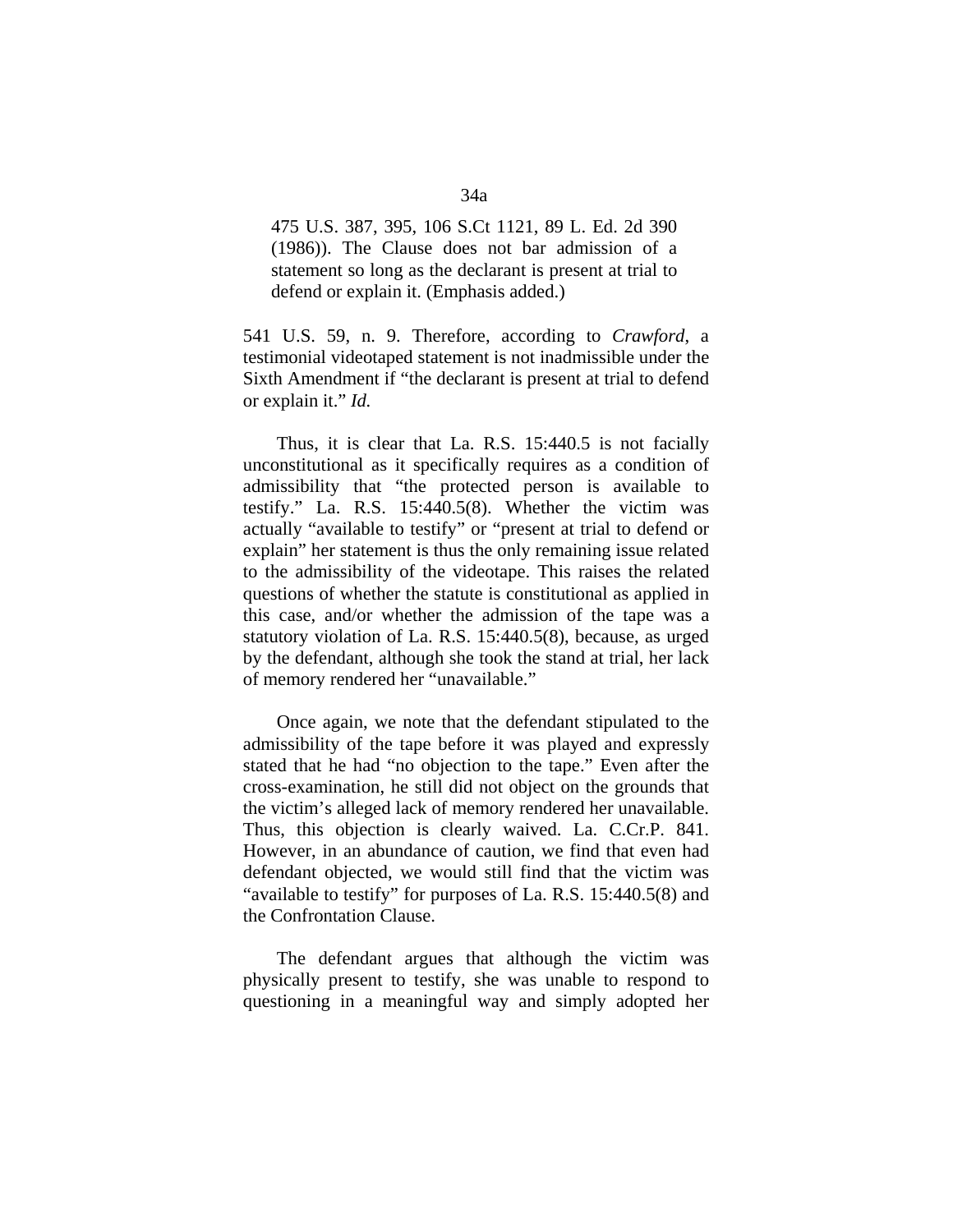videotaped statement, which was obtained without the presence of defense counsel or any opportunity to effectively cross-examine the witness either pre-trial or at trial. Defendant contends that the victim's poor memory rendered her unavailable for cross-examination despite her physical presence on the stand.

 We disagree. A witness may be physically present in a courtroom and still be "unavailable." *See, e.g.*, *State v. Nall*, 439 So. 2d 420 (La. 1983); *State v. Pearson*, 336 So. 2d 833 (La. 1976); *State v. Ghoram*, 328 So. 2d 91 (La. 1976). However, since the Supreme Court's decision in *California v. Green*, 399 U.S. 149, 90 S. Ct. 1930, 26 L. Ed. 2d 489 (1970), the Court has made clear that "[t]he Confrontation Clause guarantees only 'an opportunity for effective crossexamination, not cross-examination that is effective in whatever way, and to whatever extent, the defense may wish.'" *United States v. Owens*, 484 U.S. 554, 561, 108 S. Ct. 838, 842, 98 L. Ed. 2d 951 (1988) (quoting *Kentucky v. Stincer*, 482 U.S. 730, 739, 107 S. Ct. 2658, 2664, 96 L. Ed. 2d 631 (1987) (quoting *Delaware v. Fensterer*, 474 U.S. 15, 20, 106 S. Ct. 292, 294, 88 L. Ed. 2d 15 (1985)) (emphasis in original). In *Owens*, the trial court allowed the admission of the testimony of a witness with amnesia that although he remembered identifying defendant as his attacker, he no longer had an independent memory of the attack. *Id.* at 840- 41. The Supreme Court found that this was not in violation of defendant's Confrontation Clause rights because, even though amnesia rendered effective cross-examination difficult, it did not deprive defendant of "an opportunity for effective cross examination." *Id.* at 842.

 In this case, the victim was able to answer the vast majority of the questions asked of her. *See, supra* pp. 12-18. In court, she identified defendant as the person who raped her, and testified that she remembered making the videotape, that everything happened as she reported on the videotape, that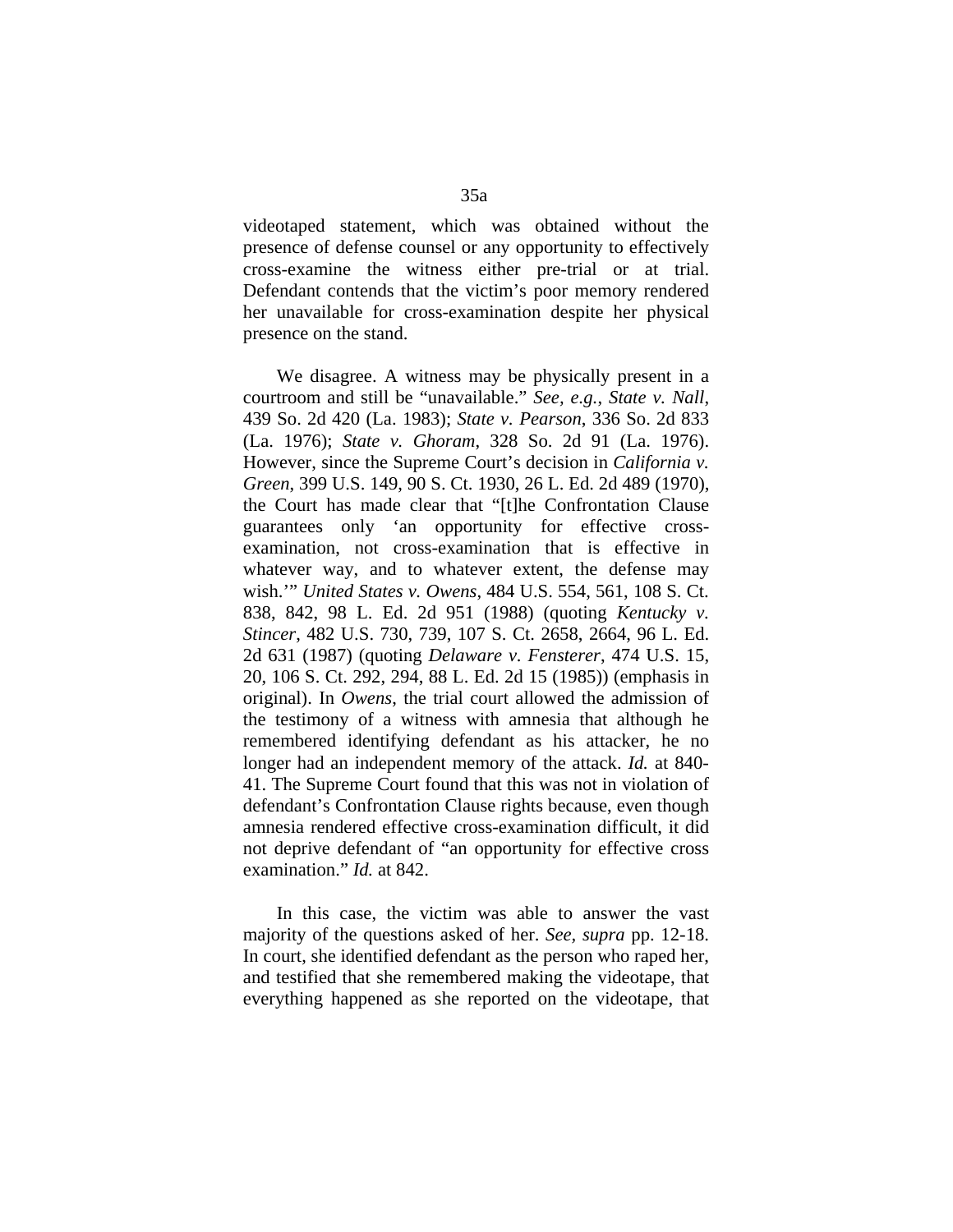she earlier had told police and others that a boy had raped her but that was a lie, and she testified about circumstances surrounding the rape. The fact that she could not remember meeting with specific people during the investigation and that she did not remember making the first videotape with Dr. McDermott does not render her "unavailable" for purposes of the statute or the constitution. She was clearly able to "defend or explain" the videotaped statement at trial. These assignments of error lack merit.

 The defendant next claims that the admission of C.H.'s testimony that L.H. told her the defendant raped her violates the hearsay rule. As stated above, C.H. followed the victim to the stand and told jurors that after her daughter returned to her custody in 1998, L.H. came to her one night and confided that "she couldn't hold it [in] anymore that Patrick Kennedy had raped her." The state offered C.H.'s testimony over defense hearsay objections as "the first reporting to her mother," for purposes of La.C.E. art.  $801(D)(1)(d)$  (defining as nonhearsay the prior consistent statement of a declarant who testifies in court subject to cross-examination referring to an "initial complaint of sexually assaultive behavior.") The statutory provision reflects a longstanding jurisprudential rule exempting the initial report of a child rape victim from the hearsay rule. *See, e.g.*, *State v. Prestridge*, 399 So. 2d 564, 572 (La. 1981) ("[I]n the prosecution of sex offenses the better rule is that the original complaint of a young child is admissible when the particular facts and circumstances of the case indicate that the complaint was the product of a shocking episode and not a fabrication."); *State v. Adams*, 394 So. 2d 1204, 1212 (La. 1980) (same); *State v. Noble*, 342 So. 2d 170, 173 (La. 1977) (same).

 We find this statement clearly was not made under emergency circumstances shortly after the offense, and the press of the shocking episode most likely dissipated over the course of nearly two years to a point where it no longer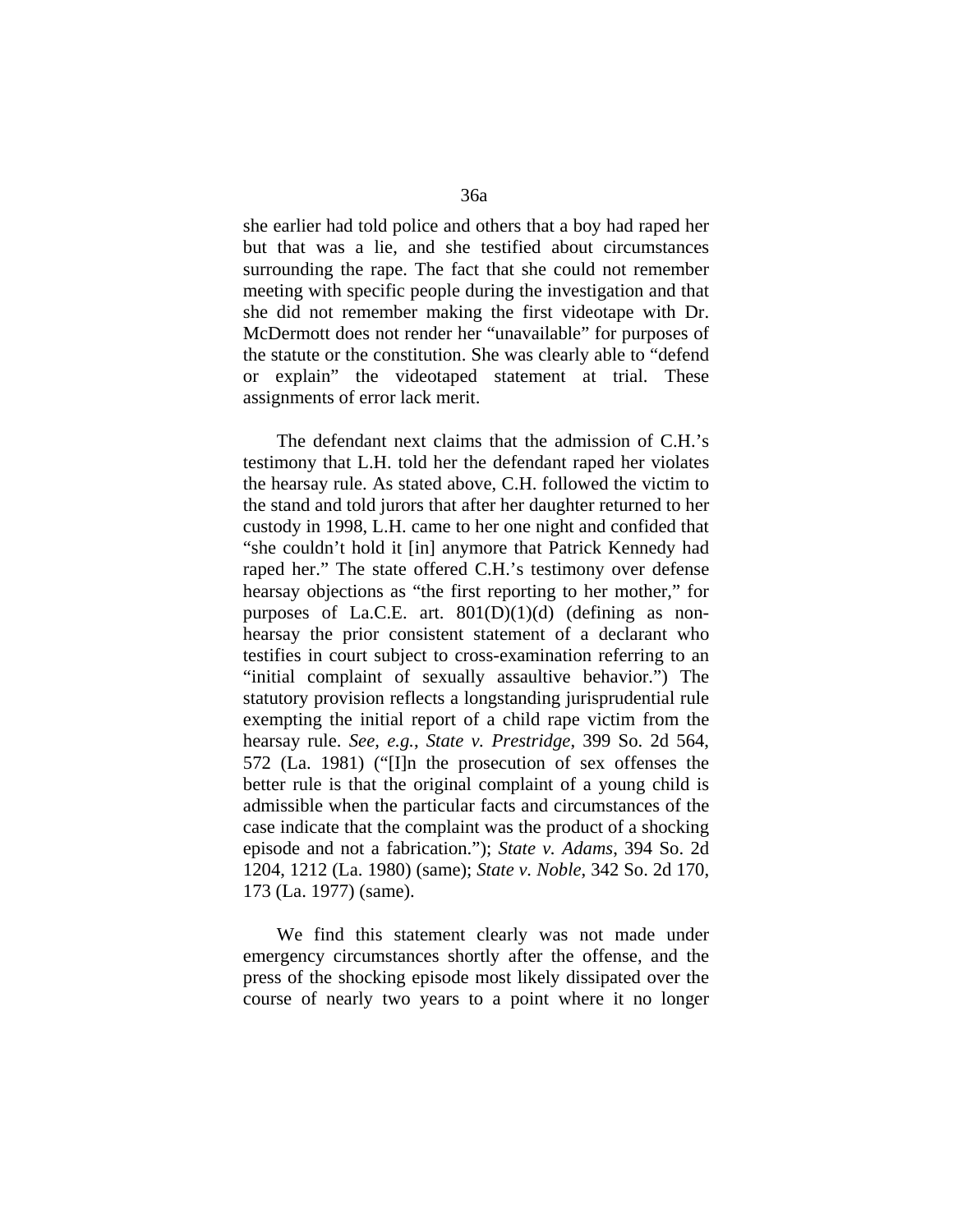assured the reliability of the assertion even for purposes of Louisiana's hearsay rules. Moreover, the statement constituted L.H.'s initial report of the sexual assault only from the state's perspective. It remained for jurors to determine whether her first report to the police, that two black boys had been involved, or to her mother, told the truth of the matter.

 However, even assuming that the trial erred in admitting C.H.'s testimony, the ruling was clearly harmless. This Court has long held that the admission of hearsay testimony is harmless error when the effect is merely cumulative or corroborative of other testimony adduced at trial. *State v. Johnson*, 389 So. 2d 1302 (La. 1980); *State v. McIntyre*, 381 So. 2d 408, 411 (La. 1980). As this evidence was merely cumulative of the evidence provided in the videotaped statement of L.H. previously viewed by the jury, and L.H.'s testimony at trial, the admission of this evidence constitutes harmless error.

 Finding no other errors in defendant's conviction and sentence, we now reach the seminal issue in this case. $^{22}$ 

# **II. Capital Punishment for Non-Homicide Aggravated Rape**

 Looming over this case is the potential for the defendant to be the first person executed for committing an aggravated rape in which the victim survived since La. R.S. 14:42 was amended in 1995 to allow capital punishment for the rape of a person under the age of twelve. The defendant contends that Louisiana stands in a minority of jurisdictions in which

<sup>&</sup>lt;sup>22</sup> See the unpublished appendix to this opinion for a discussion of the numerous other assignments of error in this case.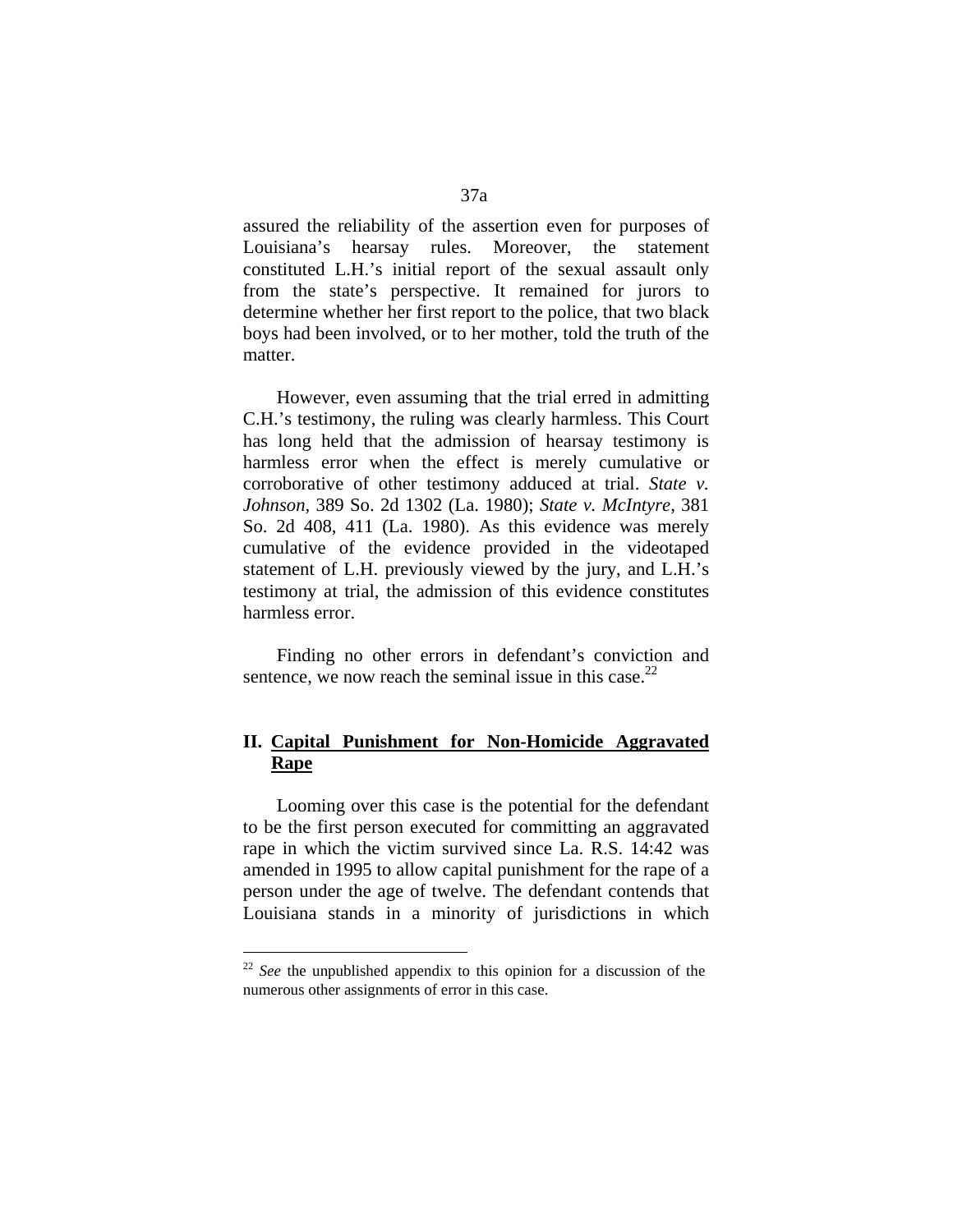legislatures have authorized capital punishment for the rape of a child not resulting in homicide<sup>23</sup> and predicts that La. R.S. 14:42 is unlikely to survive the scrutiny of the United States Supreme Court, whose decisions the defendant interprets as making it clear that the loss of life is the essential component which renders capital punishment a proportionate penalty under the Eighth Amendment.<sup>24</sup>

§ 20. Right to Humane Treatment

 $\overline{a}$ 

Section 20. No law shall subject any person to euthanasia, to torture, or to cruel, excessive, or unusual punishment. Full rights of citizenship shall be restored upon termination of state and federal supervision following conviction for any offense.

In *State v. Perry*, 610 So. 2d 746 (La. 1992), we held that "[t]he framers of our state constitution clearly intended for this guarantee to go beyond the scope of the Eighth Amendment in some respects and to provide at least the same level of protection as the Bill of Rights and the Fourteenth Amendment and all others." Indeed, distinct from the Eighth Amendment, Art. 1, §20 expressly prohibits "euthanasia," "excessive" punishment, and "cruel *or* unusual" punishment. However, for purposes of capital punishment for child rape, we find this language does not provide any additional protections beyond those provided by the Eighth Amendment. Therefore, our analysis will proceed according to Eighth Amendment jurisprudence.

<sup>&</sup>lt;sup>23</sup> The defendant contends further that Louisiana is also among a minority of jurisdictions worldwide and claims the legislature, in amending La. R.S. 14:42 to authorize capital punishment for aggravated rape of a child under the age of twelve, violated Article 42 of the American Convention on Human Rights, to which this country is a signatory. However, in *Breard v. Greene*, 523 U.S. 371, 377, 118 S. Ct. 1352, 1355 (1998), the Supreme Court held that "[e]ven were [inmate's] Vienna Convention claim properly raised and proved, it is extremely doubtful that the violation should result in the overturning of a final judgment of conviction without some showing that the violation had an effect on the trial." Accordingly, this assignment of error lacks merit.

<sup>&</sup>lt;sup>24</sup> The defendant also contends that La. Const. art. 1,  $\S$  20 provides additional requirements of proportionality beyond that imposed by the Eighth Amendment. La. Const. art.1, § 20 provides: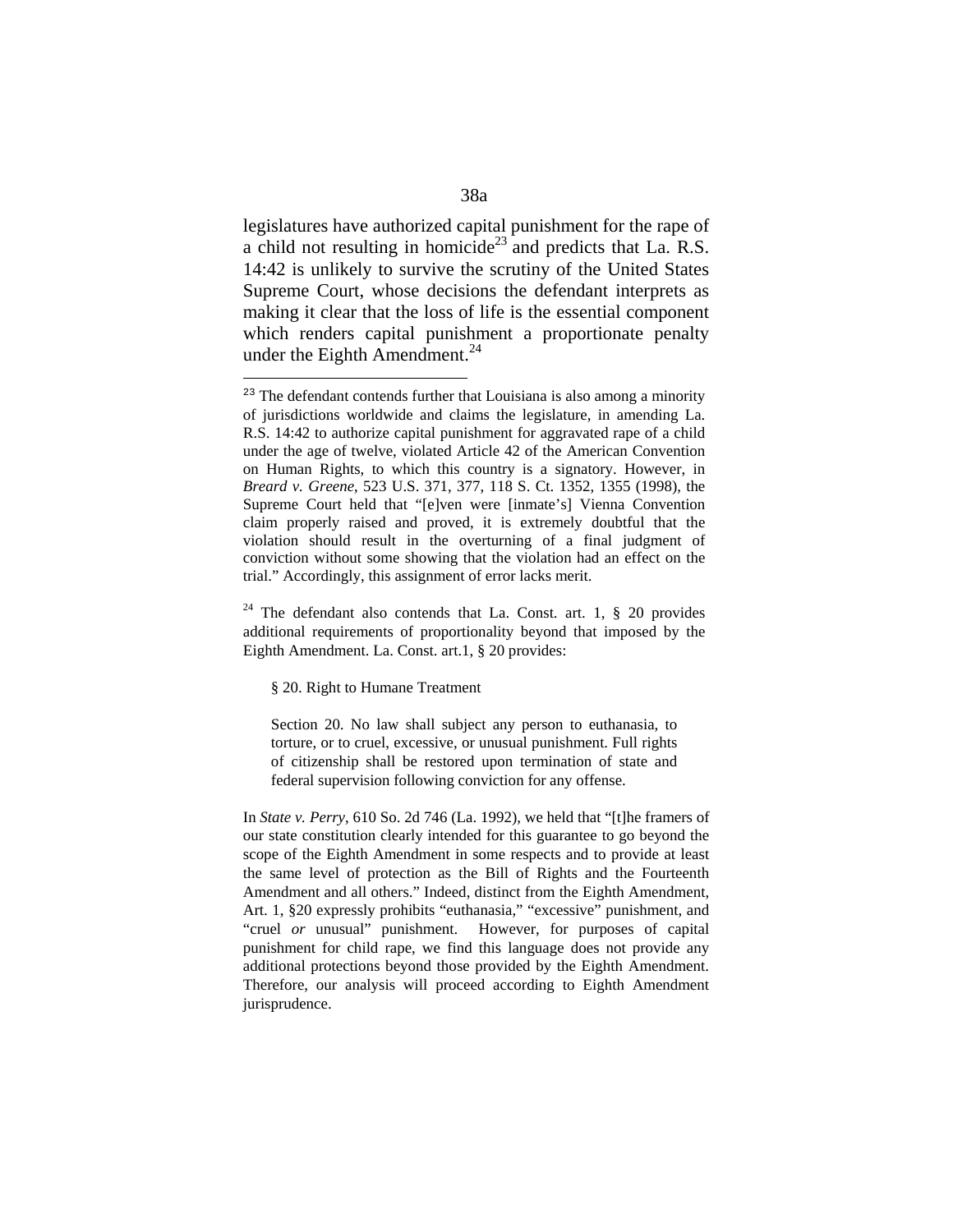The Eighth Amendment provides that "[e]xcessive bail shall not be required, nor excessive fines imposed, nor cruel and unusual punishments inflicted." U.S. Const. amend. VIII. In *Weems v. United States,* the United States Supreme Court first discussed the Eighth Amendment as being "progressive, and . . . not fastened to the obsolete, but may acquire meaning as public opinion becomes enlightened by a humane justice." 217 U.S. 349, 366-67, 378, 30 S. Ct. 544, 54 L. Ed. 793 (1910). Decades later, in *Trop v. Dulles*, the Supreme Court established that "[t]he Amendment must draw its meaning from the evolving standards of decency that mark the progress of a maturing society." 356 U.S. 86, 101, 78 S. Ct. 590, 2 L. Ed. 2d 630. (1958). This Eighth Amendment framework was further defined in *Gregg v. Georgia*, which held that a punishment is excessive and unconstitutional under the Eighth Amendment if it (1) makes no measurable contribution to acceptable goals of punishment and hence is nothing more that the purposeful and needless imposition of pain and suffering; or (2) is grossly out of proportion to the severity of the crime. 428 U.S. 153, 96 S. Ct. 2909, 49 L. Ed. 2d 859 (1976) (affirming the death sentence for first-degree murder). In *Coker v. Georgia*, discussed *infra*, the Court further explained:

A punishment might fail the test on either ground. Furthermore, these Eighth Amendment judgments should not be, or appear to be, merely the subjective views of individual Justices; judgment should be informed by objective factors to the maximum possible extent. To this end, attention must be given to the public attitudes concerning a particular sentence history and precedent, legislative attitudes, and the response of juries reflected in their sentencing decisions are to be consulted.

1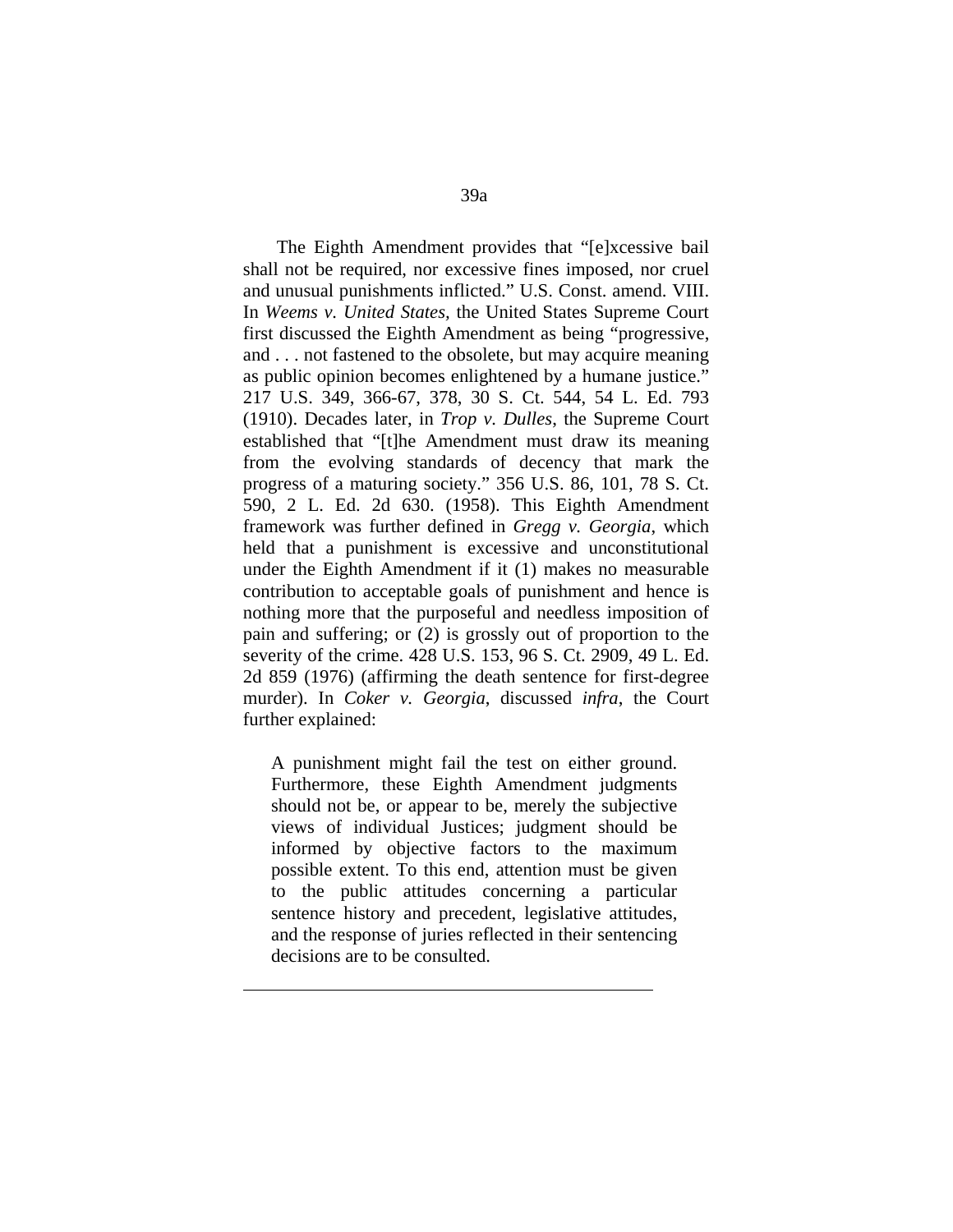# 433 U.S. 584, 592, 97 S. Ct. 2861, 53 L. Ed. 2d 982 (1977).25

 Before 1977, aggravated rape was punishable by death in Louisiana. In 1976, the United States Supreme Court invalidated the death-penalty provision of Louisiana's aggravated-rape statute based on the notion that the imposition and carrying out of the death penalty for that crime constituted cruel and unusual punishment in violation of the Eighth and Fourteenth Amendments. *Selman v. Louisiana*, 428 U.S. 906, 96 S. Ct. 32l4 (l976). In 1977, the Court held that capital punishment for the rape of an adult woman violated the Eighth Amendment. *Coker, supra*.

 The Louisiana Legislature again capitalized the crime of aggravated rape in 1995, but restricted it to the aggravated rape of a child under the age of 12 years, and provided for the punishment of "death or life imprisonment at hard labor without benefit of parole, probation, or suspension of sentence, in accordance with the determination of the jury." La. Acts 1995, No. 397, § 1, La. Acts 1997, No. 898 and 757; La. R.S.  $14:42(D)(2).^{26}$ 

La. R.S. 14:42 provides in full:

<sup>25</sup> Later, in *Stanford v. Kentucky,* which held that executing an individual for crimes committed at 16 or 17 years of age did not violate the Eighth Amendment, the Court held that the Court's independent judgment had no bearing on the acceptability of a particular punishment under the Eighth Amendment. 492 U.S. 361, 109 S. Ct. 2969, 106 L. Ed. 2d 306 (1989). However, as discussed *infra*, *Stanford* was later overruled by *Roper v. Simmons, infra*, in which the Court also reaffirmed its view prior to *Stanford* that it must exercise its own independent judgment to determine whether the death penalty is a disproportionate penalty.

<sup>&</sup>lt;sup>26</sup> Defendant was tried, convicted, and sentenced under this version of the law. However, Acts 2003, No. 795, § 1 substituted 13 years for 12 years in La. R.S. 14:42(A)(4), and Acts 2006, No. 178, § 1, substituted 13 years for 12 years in La. R.S. 14:42(D)(2) to change the penalty provisions to conform to the definition of the crime.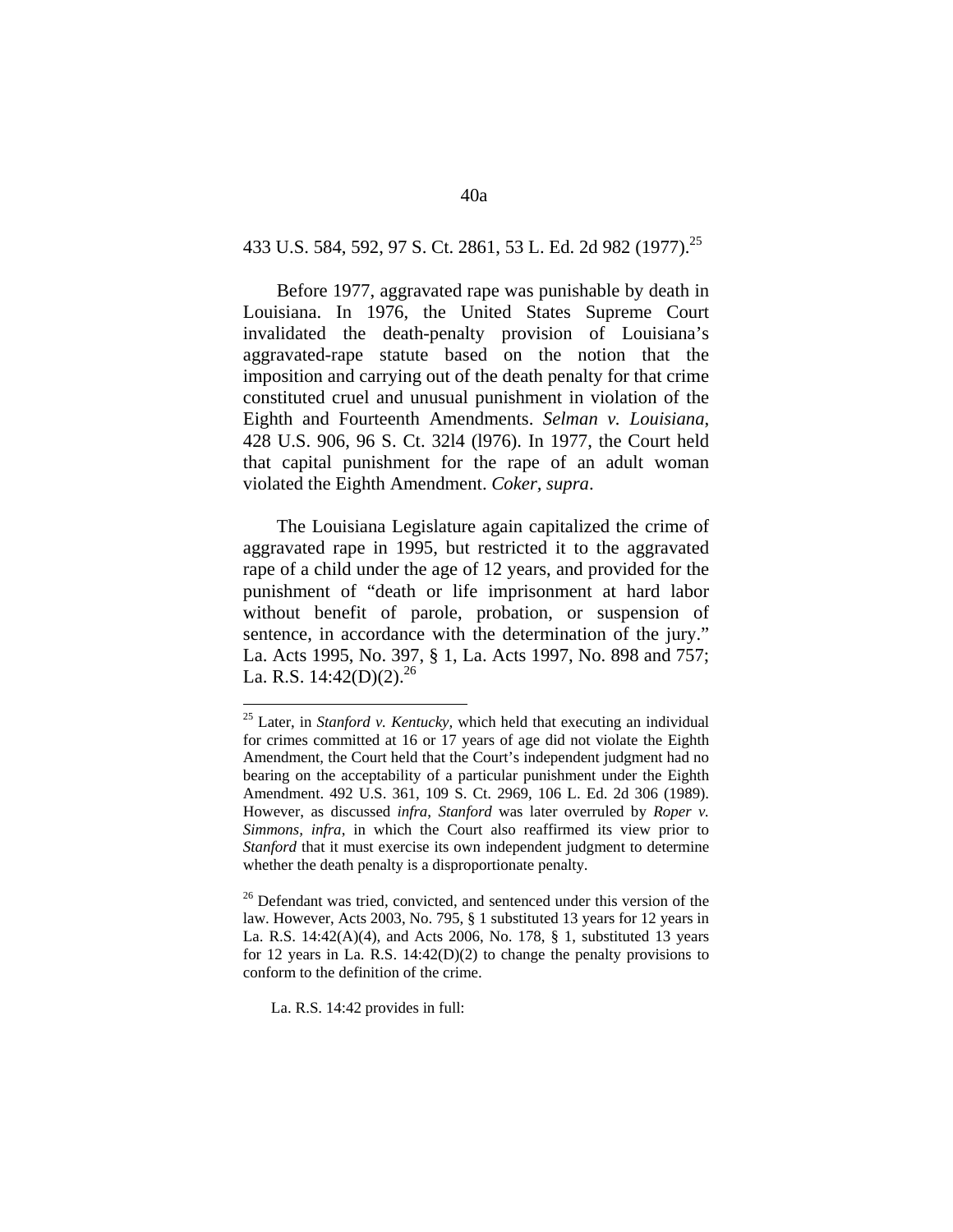§ 42. Aggravated rape

1

A. Aggravated rape is a rape committed upon a person sixty-five years of age or older or where the anal, oral, or vaginal sexual intercourse is deemed to be without lawful consent of the victim because it is committed under any one or more of the following circumstances:

(1) When the victim resists the act to the utmost, but whose resistance is overcome by force.

(2) When the victim is prevented from resisting the act by threats of great and immediate bodily harm, accompanied by apparent power of execution.

(3) When the victim is prevented from resisting the act because the offender is armed with a dangerous weapon.

(4) When the victim is under the age of thirteen years. Lack of knowledge of the victim's age shall not be a defense.

(5) When two or more offenders participated in the act.

(6) When the victim is prevented from resisting the act because the victim suffers from a physical or mental infirmity preventing such resistance.

B. For purposes of Paragraph (5), "participate" shall mean:

(1) Commit the act of rape.

(2) Physically assist in the commission of such act.

C. For purposes of this Section, the following words have the following meanings:

(1) "Physical infirmity" means a person who is a quadriplegic or paraplegic.

(2) "Mental infirmity" means a person with an intelligence quotient of seventy or lower.

 D. (1) Whoever commits the crime of aggravated rape shall be punished by life imprisonment at hard labor without benefit of parole, probation, or suspension of sentence.

 (2) However, if the victim was under the age of thirteen years, as provided by Paragraph (A)(4) of this Section:

(a) And if the district attorney seeks a capital verdict, the offender shall be punished by death or life imprisonment at hard labor without benefit of parole, probation, or suspension of sentence, in accordance with the determination of the jury. The provisions of C.Cr.P. Art. 782 relative to cases in which punishment may be capital shall apply.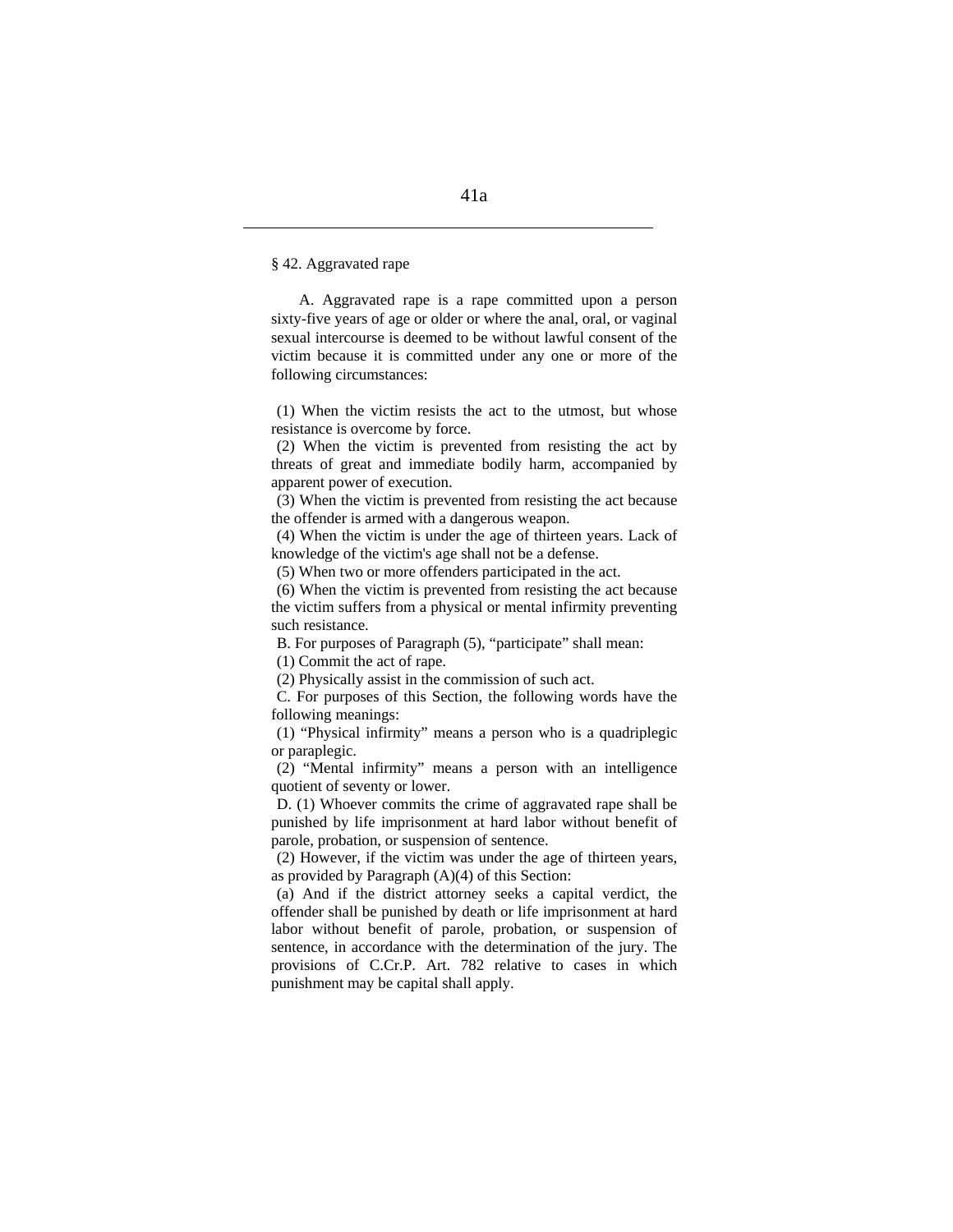In *State v. Wilson*, 96-1392 (La. 12/13/96), 685 So. 2d 1063, *cert. denied*, *Bethley v. Louisiana*, 520 U.S. 1259, 117 S. Ct. 2425, 138 L. Ed. 2d 188 (1997), in the context of pretrial appeals by the state from the granting of motions to quash, this Court upheld the constitutional validity of the death penalty for the crime of aggravated rape when the victim is under 12 years of  $age^{27}$  In so doing, we distinguished the rape of a child from the United States Supreme Court's decision in *Coker, supra.* For while *Coker*  clearly bars the use of the death penalty as punishment for the rape of an adult woman, it left open the question of which, if any, non-homicide crimes can be constitutionally punished by death. Because "children are a class that need special protection," we concluded that "given the appalling nature of the crime, the severity of the harm inflicted upon the victim, and the harm imposed on society, the death penalty is not an excessive penalty for the crime of rape when the victim is a child under the age of twelve years old." *Wilson, supra* at 1070. In distinguishing the *Wilson* case from *Coker*, we pointed out that the plurality in *Coker* "took great pains in referring only to the rape of adult women throughout their

 <sup>(</sup>b) And if the district attorney does not seek a capital verdict, the offender shall be punished by life imprisonment at hard labor without benefit of parole, probation, or suspension of sentence. The provisions of C.Cr.P. Art. 782 relative to cases in which punishment is necessarily confinement at hard labor shall apply.

<sup>&</sup>lt;sup>27</sup> The United States Supreme Court denied certiorari, with Justices Stevens, Breyer, and Ginsberg, concurring in the result but reiterating the principle that the denial of a "petition for writ of certiorari does not in any sense constitute a ruling on the merits . . ." To underscore the point, the dissenters noted "an arguable jurisdictional bar" to the Court's review because the defendant had been "neither convicted of nor sentenced for any crime" and thus the court did not have before it a final judgment of a state court for purposes of review as a matter of 28 U.S.C. § 1257(a). *Id.*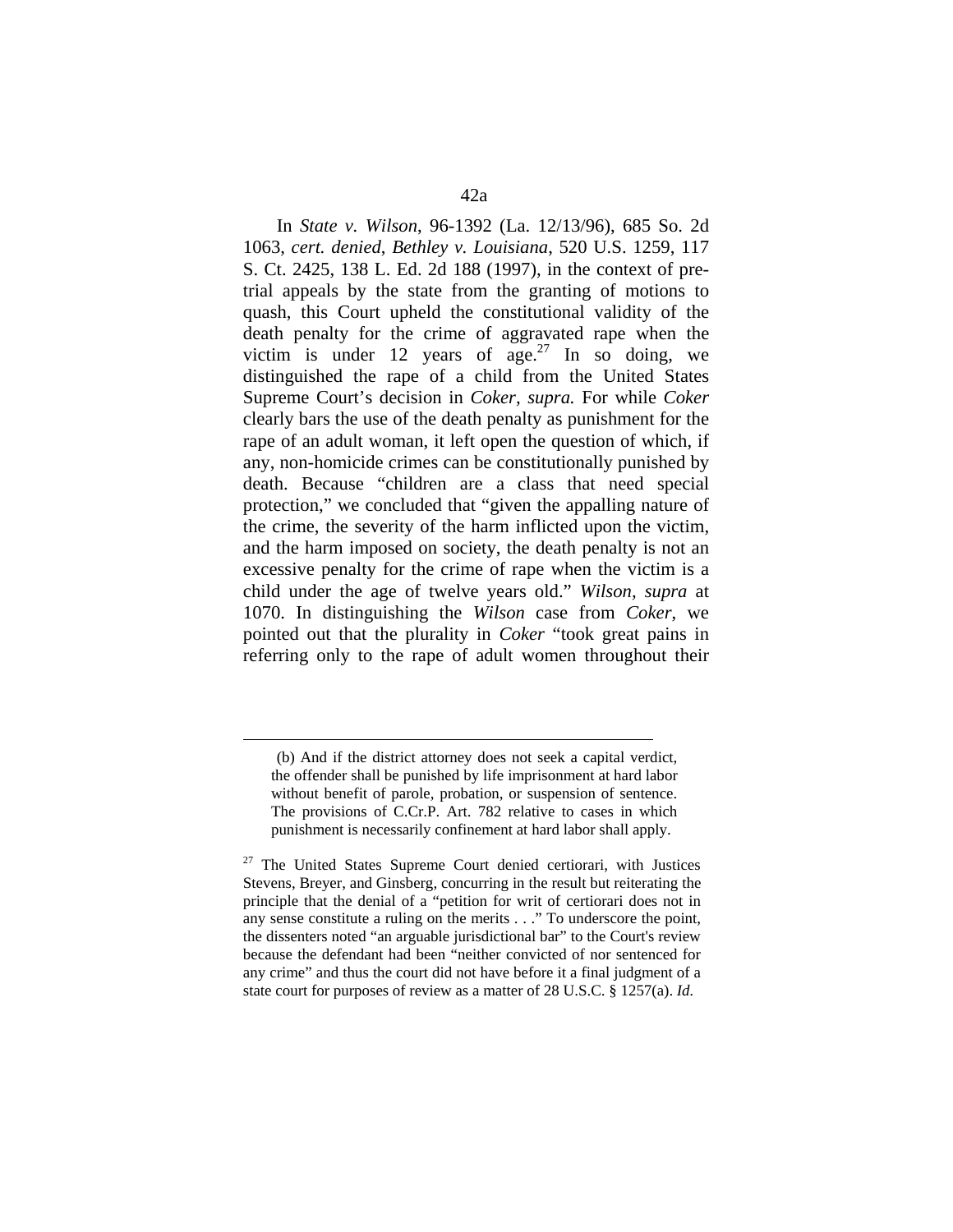opinion," as being disproportionate to the death penalty, referring to an "adult woman" fourteen times. *Id.* at 1066.<sup>28</sup>

*Wilson* freely acknowledged at the outset that Louisiana stood alone at that time in providing the death penalty for child rape in which the victim does not die because other jurisdictions sharing similar views, *i.e.*, Tennessee, Florida, and Mississippi, had already struck down their laws for a variety of reasons. *Wilson*, 685 So. 2d at 1068. Nevertheless, on the premise that "[t]here is no constitutional infirmity in a state's statute simply because that jurisdiction [chooses] to be first," and taking into account that "[s]tatutes applied in one state can be carefully watched by other states so that the experience of the first state become available to all other states," the Court thereby left room for the possibility "that other states are awaiting the outcome of the challenges to the constitutionality of the subject statute before enacting their own." *Wilson*, 685 So.2 at 1069.

 In the present case, however, unlike in *Wilson*, the issue is no longer hypothetical. For the first time since the enactment of Louisiana's present bifurcated capital sentencing scheme, the Court has before it a defendant condemned to death for a crime in which the victim did not die. The defendant predicts that Louisiana's aggravated rape statute will not survive federal scrutiny on the basis of a series of decisions, including *Coker,* in which death sentences for non-homicide offenses were set aside. *See Enmund v. Florida*, 458 U.S. 782, 102 S. Ct. 3368, 73 L. Ed .2d 1140 (1982) (holding that the death penalty is an excessive penalty for a robber who does not take a human life); *Eberheart v. Georgia*, 433 U.S. 917, 97 S. Ct. 2994, 53 L. Ed. 2d 1104 (1977) (holding that aggravated kidnapping did not warrant a

<sup>28</sup> Incidentally, the victim in *Coker* was actually a sixteen-year-old married woman.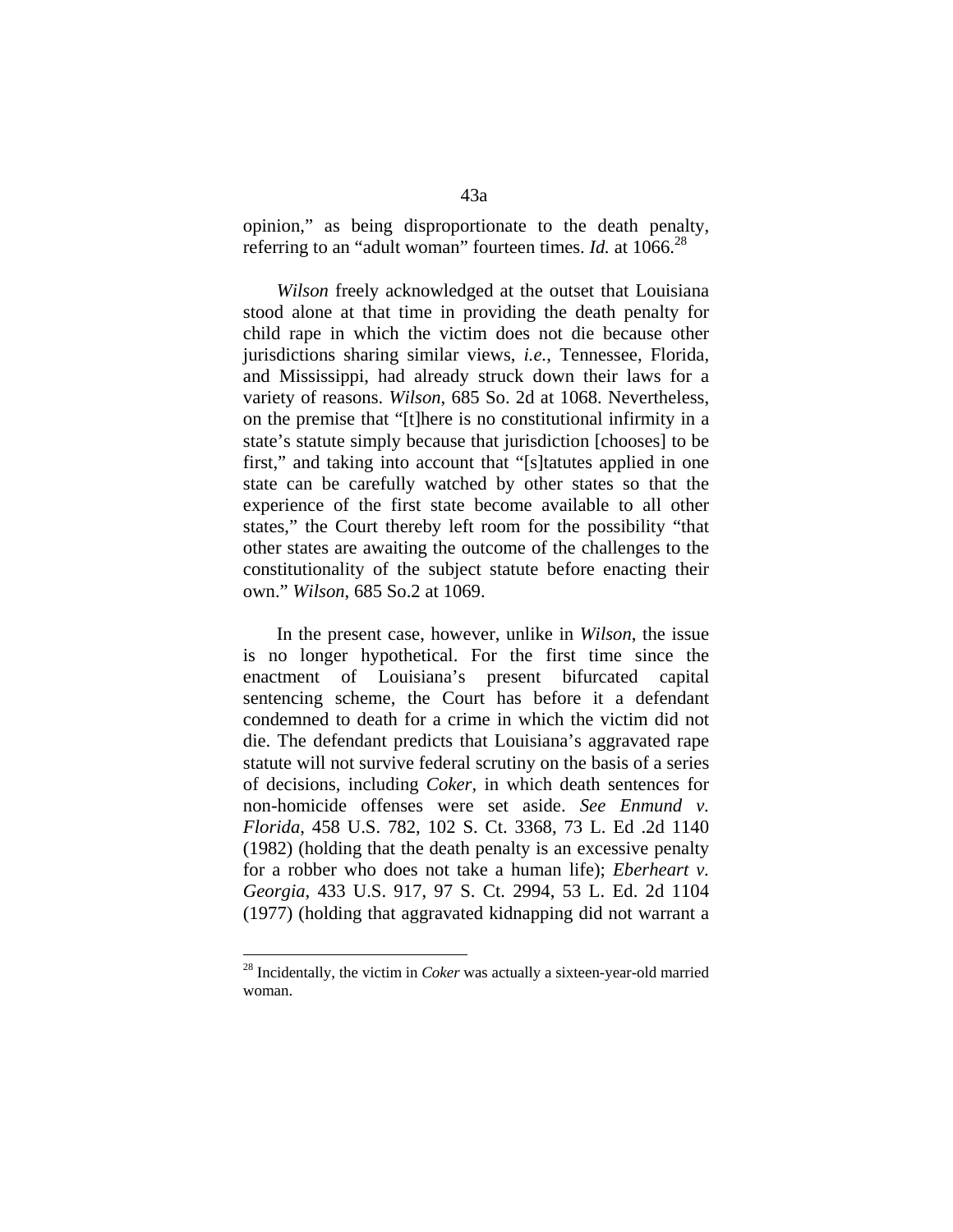death sentence); *U.S. v. Jackson*, 390 U.S. 570, 88 S. Ct. 1209, 20 L. Ed. 2d 138 (1968) (holding the death-penalty clause of the Federal Kidnapping Act unconstitutional).

 In considering defendant's argument, we must address the question in the context of the Eighth Amendment analysis recently refined by the United States Supreme Court in the watershed decisions of *Atkins v. Virginia*, 536 U.S. 335, 122 S. Ct. 726, 151 L. Ed. 2d 670 (2001) (exempting mentally retarded persons from capital punishment) and *Roper v. Simmons*, 543 U.S. 551, 125 S. Ct. 1183, 161 L. Ed. 1 (2005) (exempting from capital punishment all defendants under the age of 18 years at the time of commission of a capital crime). *Atkins* and *Roper* reaffirm the Court's view that at its core the Eighth Amendment requires the Court to refer to "the evolving standards of decency that mark the progress of a maturing society to determine which punishments are so disproportionate as to be cruel and unusual." *Roper*, 543 U.S. at 561, 125 S. Ct. at 1190 (internal quotation marks and citation omitted). In making that determination, *Atkins* and *Roper* also reaffirmed the Court's view prior to *Stanford v. Kentucky, supra,* that "the Constitution contemplates that in the end our own judgment will be brought to bear on the question of the acceptability of the death penalty under the Eighth Amendment." *Roper*, 543 U.S. at 563, 125 S.Ct at 1191-92 (quoting *Atkins*, 536 U.S. at 312, 122 S. Ct. 2242 (quoting *Coker*, 433 U.S. at 597, 97 S. Ct. at 2868)). Thus, a bare majority of the prior Court subscribed to a two-part analysis under the Eighth Amendment:

The beginning point is a review of objective indicia of consensus, as expressed in particular by the enactments of legislatures that have addressed the question. This data gives us essential instruction. We then must determine, in the exercise of our own independent judgment, whether the death penalty is a disproportionate punishment . . . .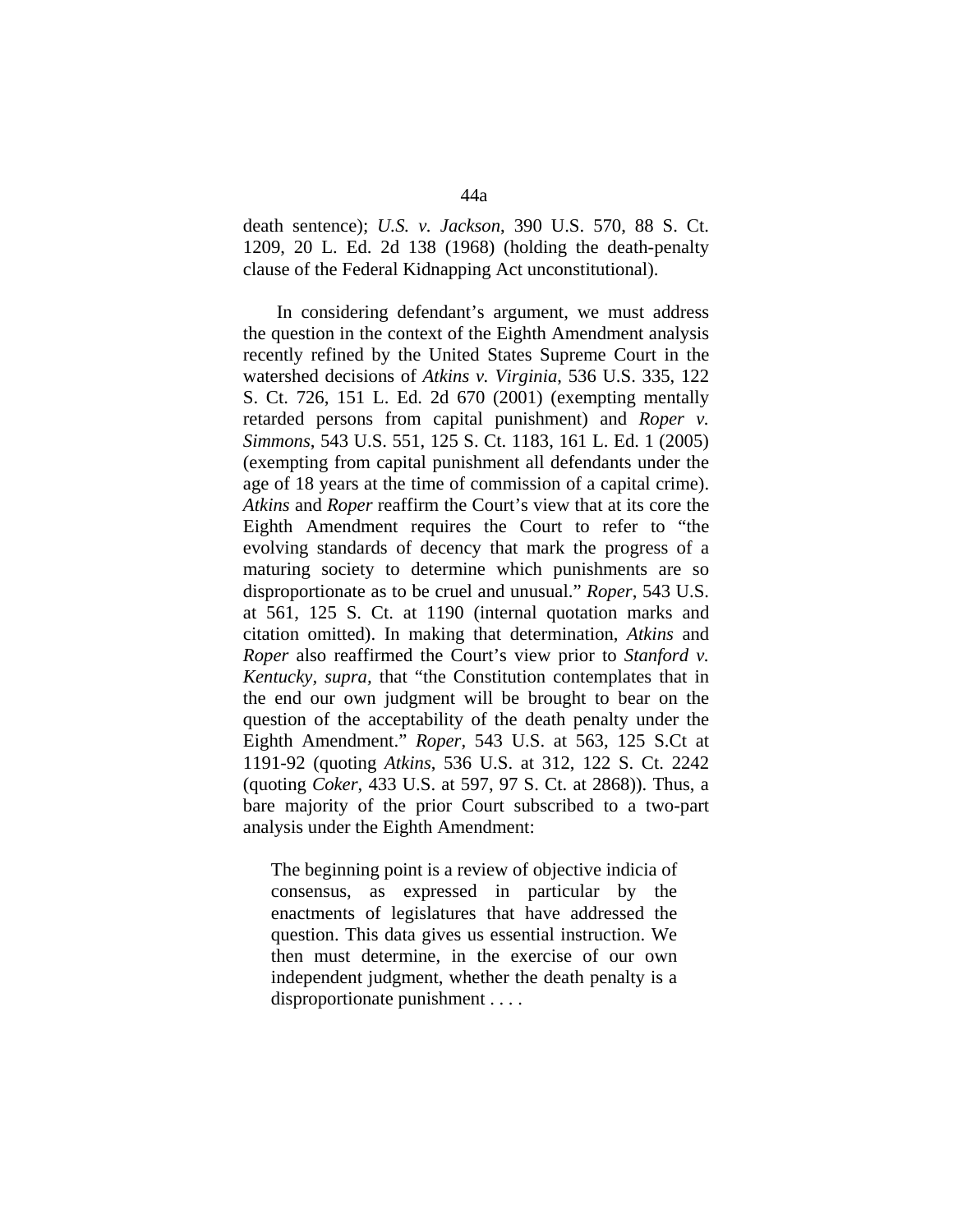*Roper*, 543 U.S. at 564, 125 S. Ct. at 1192. Both *Atkins* and *Roper* also looked to the frequency of the use of capital punishment where it is permissible as an objective indicia of consensus. This test has never been reconsidered or applied by the current Court and its new members.<sup>29</sup>

 The first part of this test takes into account more than simply a numerical counting of which states among the 38 jurisdictions permitting capital punishment stand for or against a particular capital prosecution. The Court will also take into account the *direction* of change. In *Atkins*, the Court thus noted with respect to the number of states that had abandoned capital punishment for the mentally retarded following the Court's decision in *Penry v. Lynaugh*, 492 U.S. 302, 109 S. Ct. 2934, 106 L. Ed. 2d 256 (1989) (Eighth Amendment does not bar execution of the mentally retarded) (overruled by *Atkins*), "it is not so much the number of these States that is significant, but the consistency of the direction of change." *Atkins*, 536 U.S. at 315, 122 S. Ct. 2242. The Court thus attached particular significance to the number of states which adopted statutes precluding execution of the mentally retarded together with the failure of any state legislature to adopt the death penalty for the mentally retarded following the decision in *Penry*. *Atkins*, 536 U.S. at 315-16, 122 S. Ct. at 2249 ("Given the well-known fact that anticrime legislation is far more popular than legislation providing protections for persons guilty of violent crime, the

<sup>&</sup>lt;sup>29</sup> At least two current Justices, Scalia and Thomas, disagree that the meaning of the Eighth Amendment should be determined in accordance with the Court's "modern jurisprudence," which considers whether there is a "national consensus" that laws allowing certain executions "contravene our modern 'standards of decency,'" and they particularly object to the Court's exercise of its subjective independent judgment to determine the meaning of the Eighth Amendment. *Roper*, 543 U.S. at 608-09 (Scalia, J., dissenting, joined by Thomas, J. and Rehnquist, C.J.).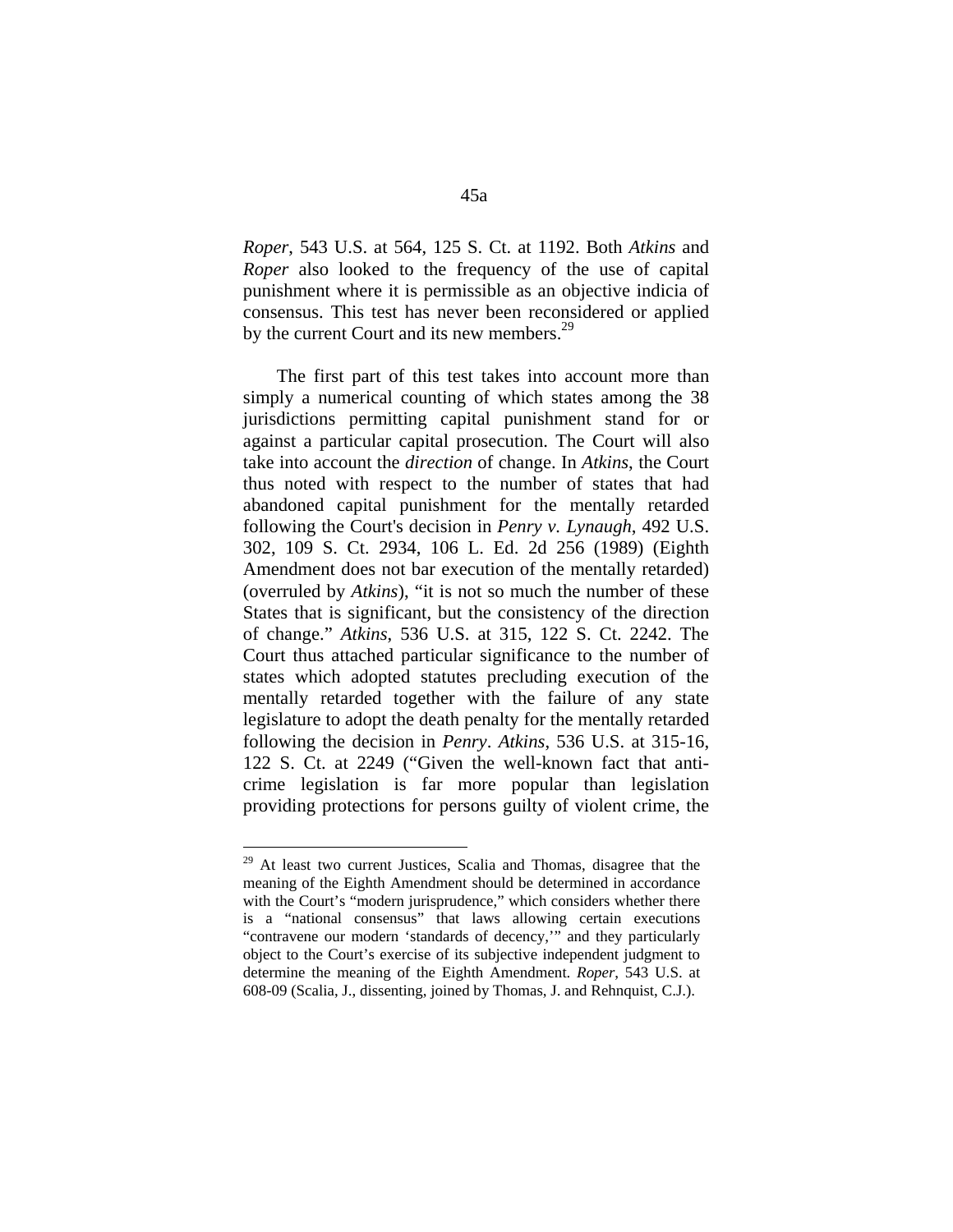large number of States prohibiting the execution of mentally retarded persons (and the complete absence of States passing legislation reinstating the power to conduct such executions) provides powerful evidence that today our society views mentally retarded offenders as categorically less culpable than the average criminal."). In *Roper*, the Court reinforced the importance of the direction of change to its analysis, finding the fact that five states (four through legislative enactment and one through judicial decision), that had allowed the death penalty for juveniles prior to *Stanford* now prohibited it, constituted a significant trend toward the abolition of the juvenile death penalty. The *Roper* Court then concluded that, "[a]s in *Atkins*, the objective indicia of consensus in this case —the rejection of the juvenile death penalty in the majority of States; the infrequency of its use even where it remains on the books; and the consistency in the trend toward abolition of the practice—provide sufficient evidence that today our society views juveniles, in the words of *Atkins* used respecting the mentally retarded, as 'categorically less culpable than the average criminal.'" *Roper*, 543 U.S. at 567, 125 S. Ct. at 1194.

 The second part of the test, in which the Court will bring its own independent judgment to bear on the Eighth Amendment question, proceeds from the premise that "[c]apital punishment must be limited to those offenders who commit 'a narrow category of the most serious crimes' and whose extreme culpability makes them 'the most deserving of execution.'" *Roper*, 543 U.S. at 568, 125 S. Ct. at 1194 (quoting *Atkins*, 536 U.S. at 319, 122 S. Ct. at 2251). The Court will thus consider whether capital punishment for a particular class of offenders serves the twin social purposes of deterrence and retribution.<sup>30</sup> Although intentional murders

<sup>30</sup> The Court buttressed its conclusion in *Roper* that death was disproportionate to the particular class of offender under consideration by taking into account the overwhelming weight of international opinion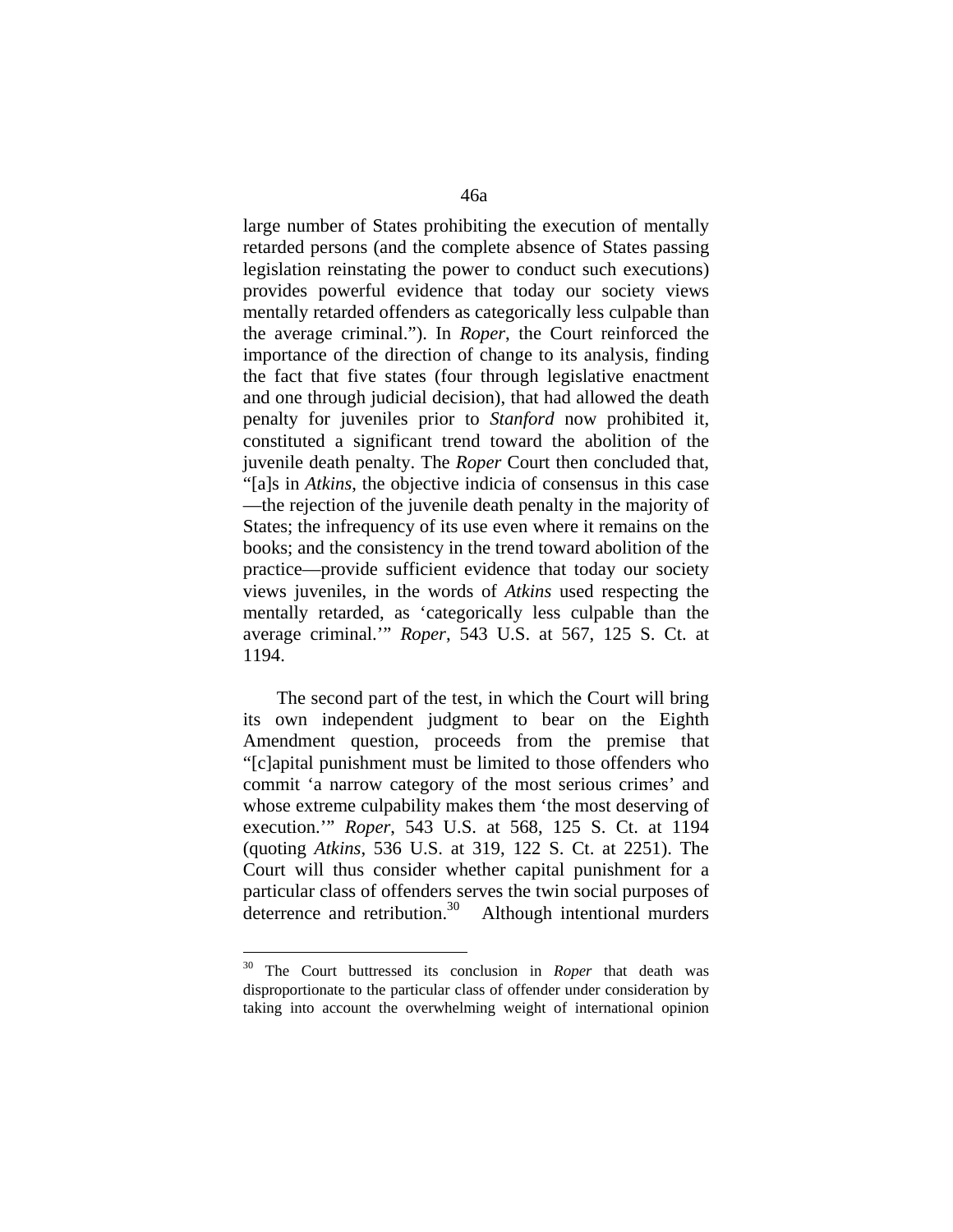unquestionably fall into the category of the most serious crimes, *Atkins* and *Roper* concluded that neither the mentally retarded nor juvenile offenders under the age of 18 years when they commit the crime can "with reliability be classified among the worst offenders." *Roper*, 543 U.S. at 569, 125 S. Ct. at 1195.<sup>31</sup> While the Court has exercised its independent

1

 Former Chief Justice Rehnquist rejected the Court's consideration of the sentencing practices of other countries in determining a national consensus for Eighth Amendment purposes, arguing that the Court in *Stanford v. Kentucky*, 492 U.S. 361, 391, n.1, 109 S. Ct. 2969, 106 L. Ed. 2d 306 (1989), explicitly rejected such consideration. *Atkins*, 536 U.S. at 325 (Rehnquist, C.J., dissenting); *Roper*, 543 U.S. at 622 (Rehnquist, C.J., dissenting).

disapproving of the death penalty for juvenile offenders. The Court thereby reaffirmed that reference "to the laws of other countries and to international authorities [is] instructive for its interpretation of the Eighth Amendment's prohibition of 'cruel and unusual punishments.'" *Roper*, 543 U.S. at 575, 125 S. Ct. at 1198. The Court found it particularly instructive in *Roper* that the seven countries which had executed juvenile offenders besides the United States since 1990 (*i.e.* Iran, Pakistan, Saudi Arabia, Yemen, Nigeria, Democratic Republic of Congo, and China) had all since then "either abolished capital punishment for juveniles or made public disavowal of the practice." *Roper*, 543 U.S. at 577, 125 S. Ct. at 1199. The Court thus deemed it "proper that we acknowledge the overwhelming weight of international opinion against the juvenile death penalty, resting in large part on the understanding that the instability and emotional imbalance of young people may often be a factor in the crime. . . . The opinion of the world community, while not controlling our outcome, does provide respected and significant confirmation for our own conclusion." *Roper*, 543 U.S. at 578, 125 S. Ct. at 1200.

 $31$  Intellectual deficits and adaptive disorders of the former, and a lack of maturity and a fully developed sense of responsibility of the latter, tend to diminish the moral culpability of the mentally retarded and juvenile offender, with important societal consequences. Retribution "is not proportional if the law's most severe penalty is imposed on one whose culpability or blameworthiness is diminished, to a substantial degree, by reason of youth and immaturity[,]" *Roper*, 543 U.S. at 571, 125 S. Ct. at 1196, or by reason of the "diminished capacities to understand and process information" of the mentally retarded. *Atkins*, 536 U.S. at 318-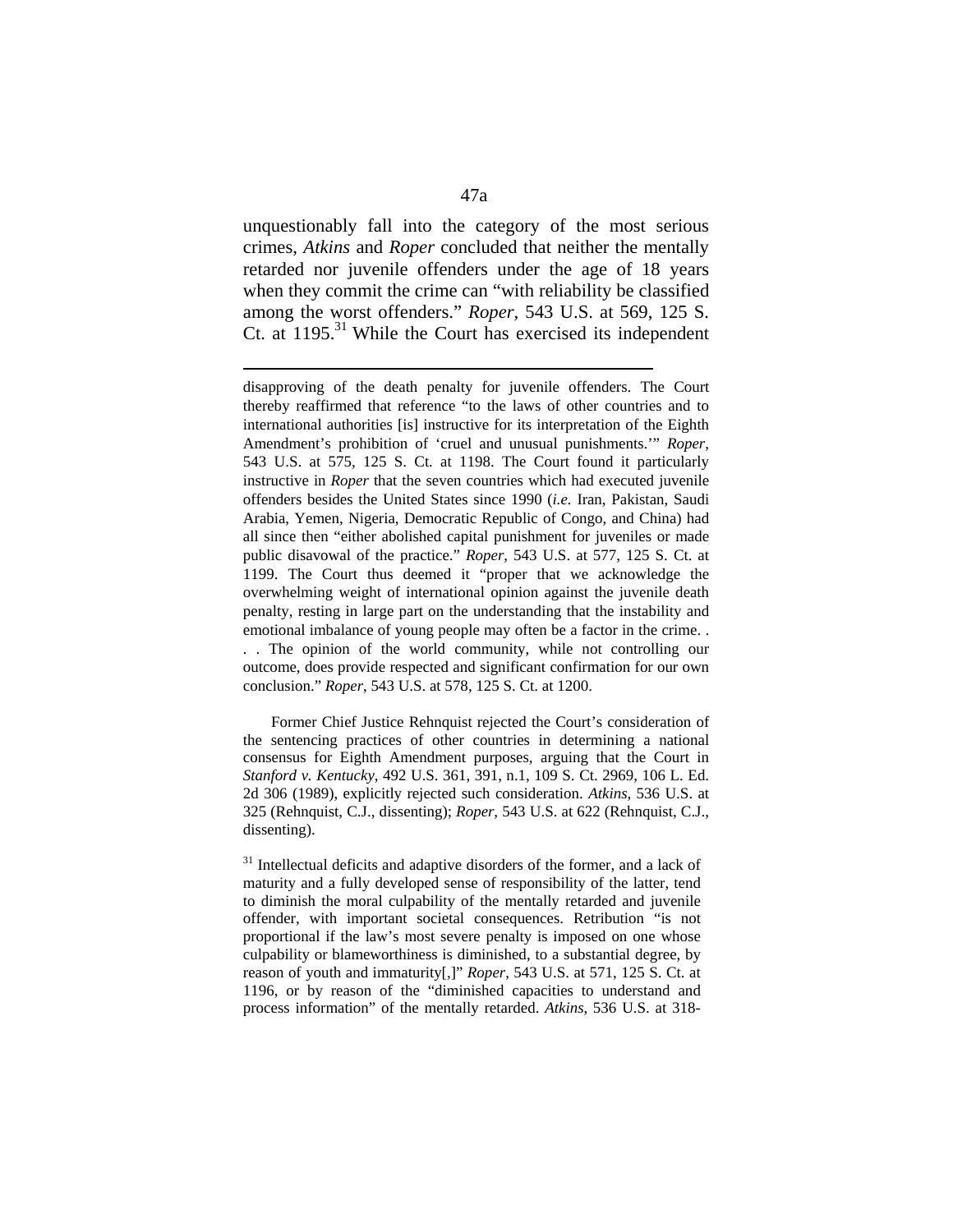judgment in *Coker* to determine that the rapist of an adult woman is not an offender who commits "'a narrow category of the most serious crimes' and whose culpability makes them 'the most deserving of execution,'" *Roper, supra*, 543 U.S. at 568, it has not yet analyzed whether the rape of a child under twelve falls in that category.

 Thus, we must undertake the first part of the Supreme Court's Eighth Amendment test, analyzing the legislative enactments of other states that have addressed the issue. Since *Wilson,* four more states, Oklahoma, South Carolina, Montana, and Georgia, presently prescribe capital punishment for child rape. Two of the jurisdictions, Oklahoma and South Carolina, recently adopted their laws in 2006. Montana enacted a child rape capital punishment statute in 1997. These state statutes are more narrowly drawn than Louisiana, as all three require proof that the defendant previously had been convicted of sexual assault of a child before he becomes death eligible. *See* 10 Okl. St. Ann. § 7115(I) (2006 Supp); Mont. Code Ann. § 45-5-303; S.C. Code Ann. § 16-3-655(C)(I) (2006 Supp). Georgia has persistently reenacted its capital rape provisions, Ga. Code Ann. § 16-6-1(a)(1), although some 40 years have passed since the decision in *Coker*. The courts of that state readily acknowledge that while the offense remains classified as a capital crime for procedural purposes, the death penalty is not available when the victim is an adult woman. *Merrow v. State*, 268 Ga. App. 47, 601 S.E.2d 428  $(2004)$ .<sup>32</sup> However, in 1999, the Georgia legislature added

1

 $32$  Thus, for some 40 years the Georgia courts have followed a classification theory similar to the one adopted by this Court for a few

<sup>19.</sup> For the same reasons, the mentally retarded and the juvenile offender "will be less susceptible to deterrence." *Roper*, 543 U.S. at 571, 125 S. Ct. at 1196; *see Atkins*, 536 U.S. at 320, 122 S. Ct. at 2251 ("[I]t is the same cognitive and behavioral impairments that make these defendants less morally culpable . . . that also make it less likely that they can process the information of the possibility of execution as a penalty and, as a result, control their conduct based upon that information.").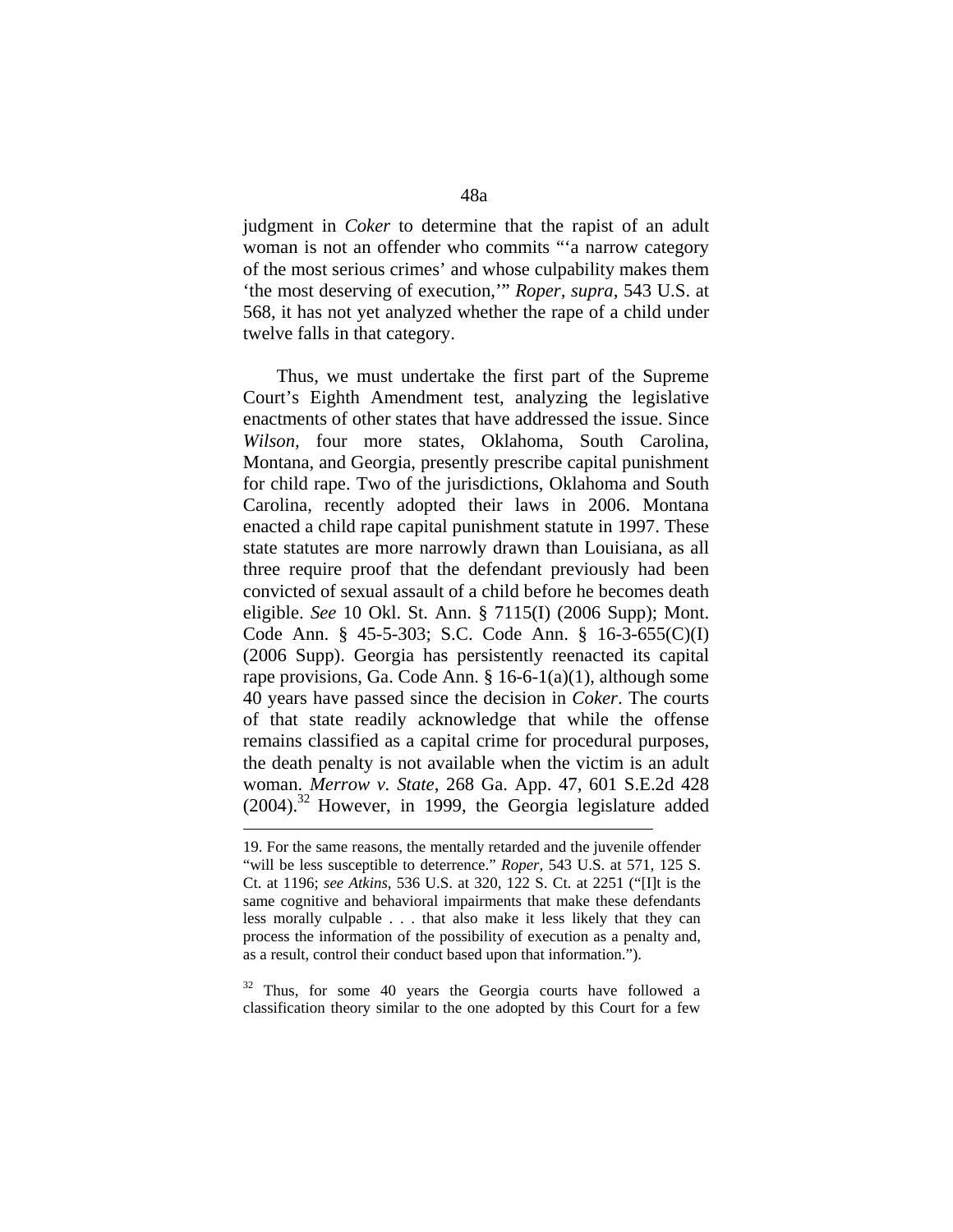subsection  $(1)(a)(2)$ , which proscribes the carnal knowledge of a female less than 10 years old as a capital offense*. See State v. Lyons*, 256 Ga. App. 377, 568 S.E.2d 533, 535 (Ga. Ct. App. 2002). This statutory provision thus places Georgia in the ranks of those jurisdictions which provide capital punishment for the rape of a child which does not necessarily result in the death of the victim. Florida has retained capital child rape as a matter of statutory law but has not enforced it since 1981 following the decision in *State v. Buford*, 403 So. 2d 493 (Fla. 1981) which struck down the law in light of *Coker*. Thus, a stark analysis shows that of the 38 states allowing the death penalty, only 5 provide it for child rape.

However, the proportionality analysis question under the Eighth Amendment and the situation in the rest of the country is more complex. For in our view, and evidently the view of the United States Supreme Court,  $33$  child rape is the most heinous of all non-homicide crimes, and while the majority of other states may not provide capital punishment for child rape, many do provide capital punishment for other non-homicide crimes which are far less heinous. Thus, this analysis should look beyond the child rape penalty provisions of other states and instead should consider all non-homicide capital statutes to determine the national consensus for capital punishment in non-homicide cases.

 Commentators taking opposite views in the debate spectrum over the question of death for child rape have

1

years following the decision in *Furman v. Georgia*, 408 U.S. 237, 92 S. Ct. 2726 (1972). Under that approach, and despite the invalidity of the death penalty after *Furman*, capital cases remained "capital" for all procedural purposes, including the requirement of a unanimous 12 person jury. *State v. Holmes*, 263 La. 685, 269 So. 2d 207 (1972); *State v. Flood*, 263 La. 700, 269 So. 2d 212 (1972).

<sup>33</sup> *See Coker, supra*, 433 U.S. at 597 ("Short of homicide, [rape] is the ultimate violation of self.")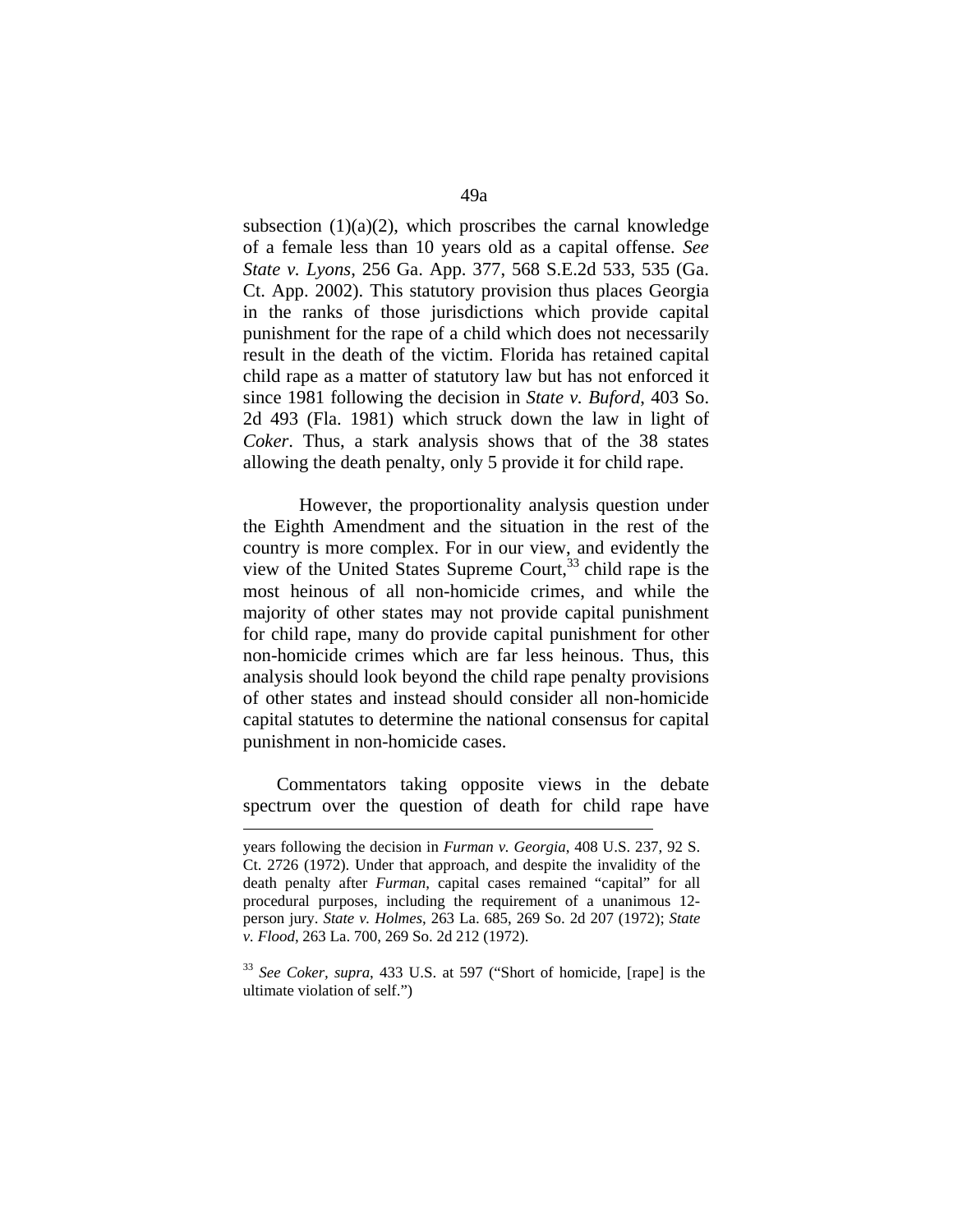difficulty in agreeing which states among the 38 jurisdictions permitting capital punishment do or do not provide the death penalty for crimes which do not result in the death of the victim. *See* Melissa Meister, *Murdering Innocence: The Constitutionality of Capital Child Rape States,* 45 Ariz. L. Rev. 198 (2003) (advocating capital child rape statutes); Joanna H. D'Avella, Note, *Death Row for Child Rape? Cruel and Unusual Punishment Under the Roper-Atkins "Evolving Standards of Decency" Framework,* 92 Cornell L. Rev. 129 (2006) (discussing Patrick Kennedy's case specifically and advocating the defense point of view); Ashley M. Kearns, *South Carolina's Evolving Standards of Decency: Capital Child Rape Statute Provides a Reminder That Societal Progression Continues Through Action, Not Idleness,* 58 S.C. L. Rev. 509  $(2007).^{34}$  However, most agree that the number

<sup>&</sup>lt;sup>34</sup> For example, Meister lists Missouri as a jurisdiction permitting nonhomicide capital punishment. 45 Ariz. L. Rev. at 211, n. 131. However, Cornell places Missouri in the homicide-only category, D'Avella, *Note,* 92 Cornell L. Rev. at 130, n.6. On the other hand, Cornell lists Washington as a homicide-only capital jurisdiction while Meister correctly places it in the non-homicide category. *See* Wash. Rev. Code Ann. § 9.82.010 (West 2006 Supp) (treason). Kearns states that fourteen states allow the death penalty for non-homicide crimes. 58 S.C. La. Rev. 509, 520, n.9.

More importantly, for present purposes, Cornell lists Florida as among the states which provide capital punishment for the rape of a child. D'Avella, *Note*, 92 Cornell L. Rev. at 150, n. 152. In fact, Fla. Stat. Ann. § 794.011(2)(a) (West 2000), continues to provide that "[a] person 18years of age or older who commits sexual battery upon, or in an attempt to commit sexual battery injures the sexual organs of, a person less than 12 years of age commits a capital felony. . ." However, as this Court noted in *Wilson*, the Florida Supreme Court struck this provision down in *Buford v. State*, *supra* (applying *Coker*), and despite its nominal capital classification, child rape is punishable in Florida by a sentence of life imprisonment without parole. *Adawy v. State*, 902 So. 2d 746, 748 (Fla. 2005); *see* Fla. Stat. Ann. § 775.082 (West 2000) (in the event the death penalty in a capital felony is held unconstitutional by the United States Supreme Court or the Florida Supreme Court, the district court shall sentence the offender to life imprisonment without parole).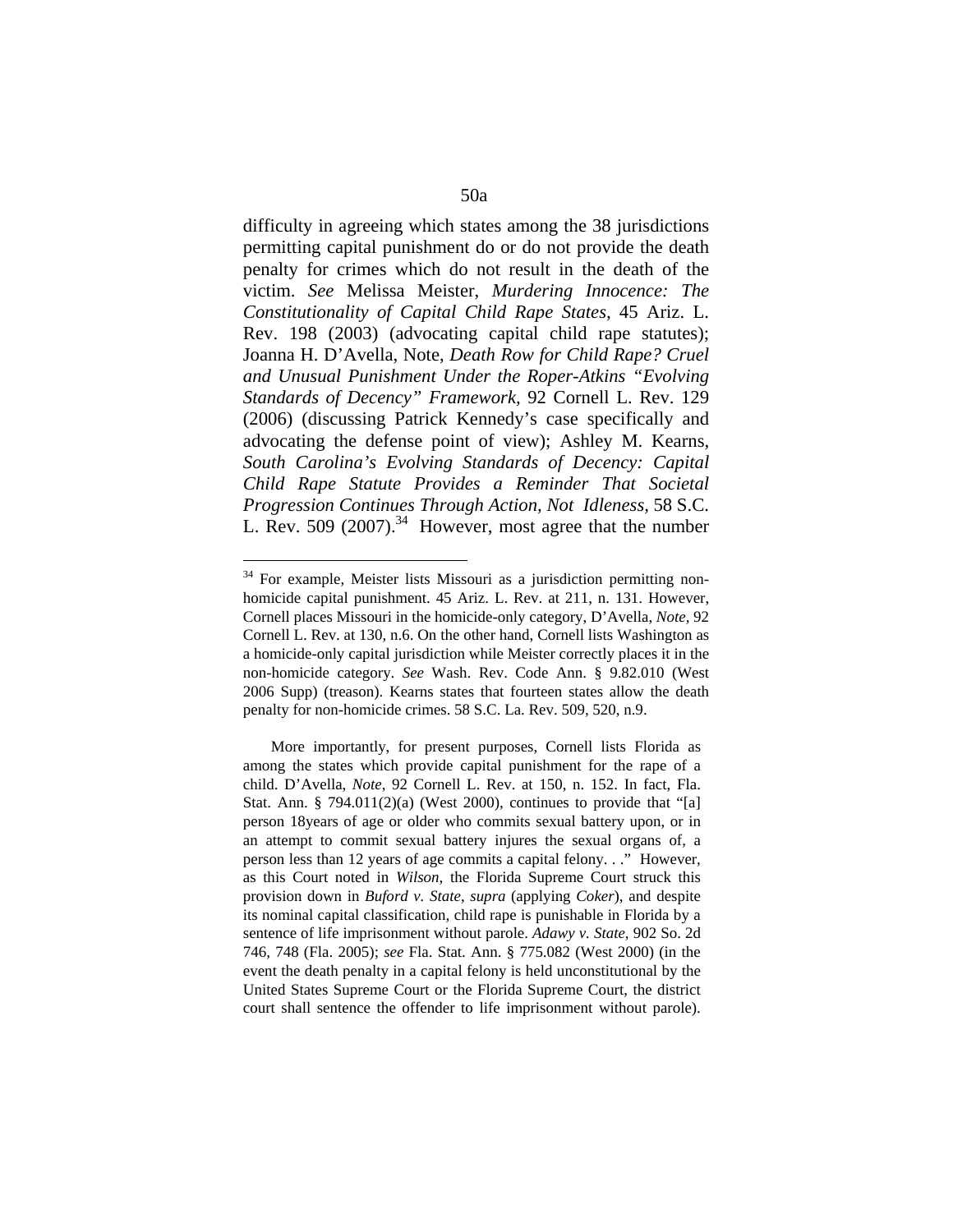of jurisdictions allowing the death penalty for non-homicide crimes at least doubled between 1993 and 1997. Kearns, 58 S.C. L. Rev. at 520, 521, and n. 110 (citing Meister, *supra*  note 108, at 210-212 and Michael Mello, *Executing Rapists: A Reluctant Essay on the Ethics of Legal Scholarship,* 4 Wm. & Mary J. Women & L., 129, 160-61 (1997) (noting that in 1993, at least six states authorized death for non-homicide crimes, and by 1997, that number had grown to fourteen)).

 Our own survey, which also includes the 2003 Bureau of Justice Statistics report on capital punishment, $35$  indicates that 24 of the 38 states permitting capital punishment provide the death penalty only for crimes resulting in the death of the victim. Of the remaining 14 states, 5 provide capital punishment for child rape, as discussed above. Five more provide the death penalty for sui generis extraordinary crimes against the government, i.e., treason, espionage, aircraft piracy. See Ark. Code Ann. § 5-51-201 (Michie 1997); Cal. Penal Code § 37 (West 1999); Miss. Code Ann. §§ 97-7-67, 97-25-55 (West 2003); N.M. Stat. Ann. § 20-12-42 (Michie 1989); Wash. Rev. Code Ann. § 9.82.010 (West 2006  $Supp.$ <sup>36</sup> Four states provide capital punishment for

1

35 U.S. Department of Justice, Bureau of Justice Statistics, *Capital Punishment 2003* at p.2 (Washington, DC: GPO 2004), http:// www.ojp.usdoj.gov/6js/pub/pdf/cp03pdf (accessed February 21, 2007).

<sup>36</sup> However, the last execution for espionage and treason under state law occurred in 1862 in Texas. Federal law providing capital punishment for the same kinds of crimes all but preempts the field, *see, e.g.*, 18 U.S.C. § 794 (espionage); 18 U.S.C. § 2381 (treason), and even then, the last persons executed under federal law for espionage and treason were the Rosenbergs in 1953. *See*: http://en.wikipedia.org/wiki/

Capital punishment in the United States (accessed February 21, 2007).

Nonetheless, Florida ranks among the non-homicide capital jurisdictions because of its strict drug laws. *See* Fla. Stat. Ann. §§ 893.135, 921-142 (*see infra* at p. 54a).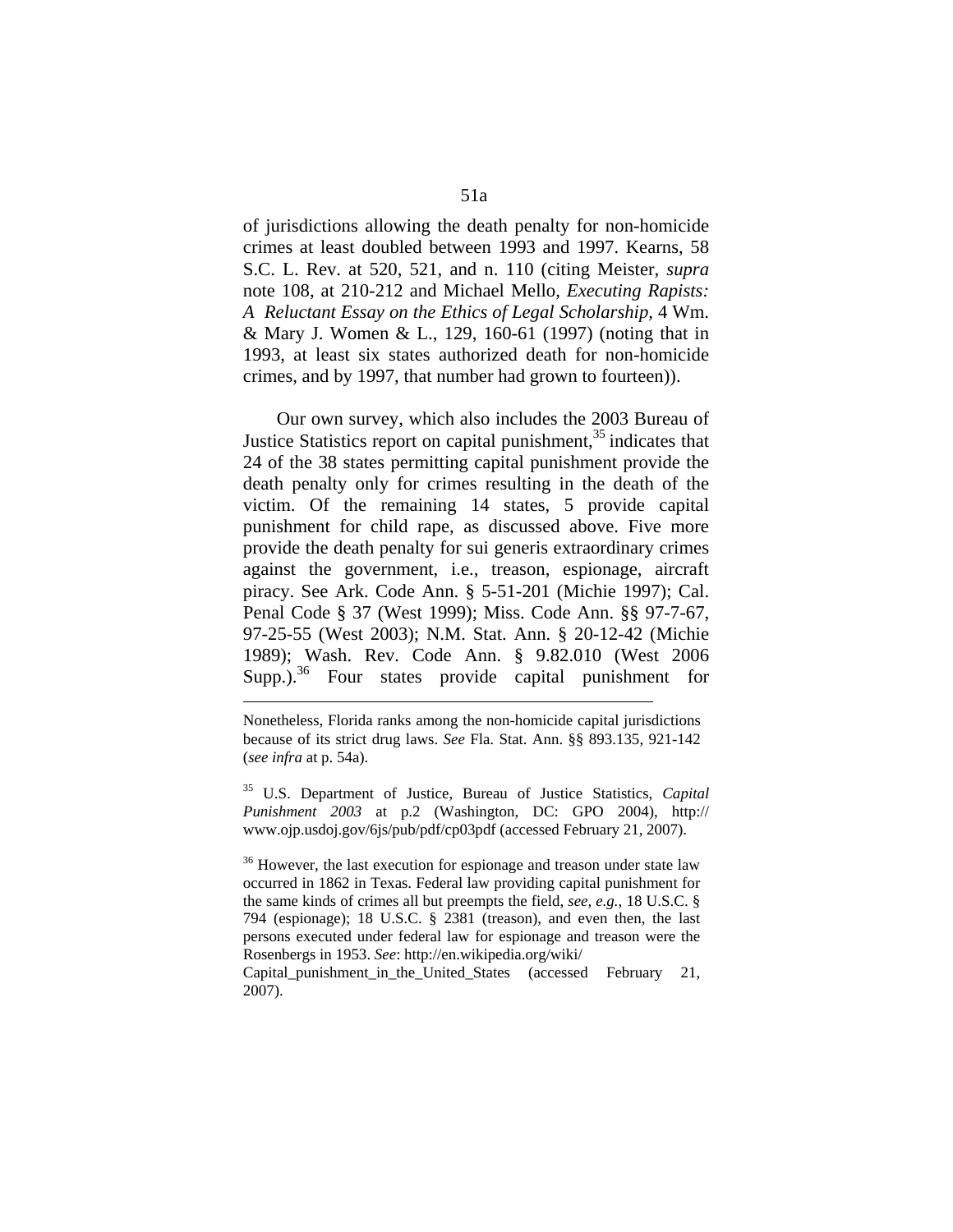aggravated kidnapping offenses similar to Louisiana's (noncapital) crime of aggravated kidnapping in R.S. 14:42. See Colo. Rev. Stat. Ann. § 18-3-301; Idaho Code, §§ 18-4502, 18-4504 (Michie 2000); Mont. Code Ann. 45-5-503 (West 2005); S.D. Codified Laws § 22-19-1 (Michie 1998). While it remains unclear why the legislatures in those states have felt free to prescribe capital punishment for a crime decapitalized by the Supreme Court in *Eberheart v. Georgia*, 433 U.S. 917, 97 S. Ct. 2994, 53 L. Ed. 2d 1104 (1977) (per curiam citing *Coker*) when it does not result in the death of the victim, *Eberheart* may be read narrowly as a companion case of *Coker* (which it cites explicitly), as the crime involved a particularly brutal but non-lethal gang rape of a woman abducted at roadside as she attempted to fix a flat tire, *see Eberheart v. State*, 232 Ga. 247, 206 S.E.2d 12 (1974), and not as a broad statement that capital punishment may not be inflicted for a kidnapping which harms but does not kill the victim. In addition, three of the statutes are narrowly drawn and decapitalize the crime if the victim is released, before conviction of the offender (Colorado) or imposition of sentence (Idaho), or released unharmed at any time (Montana), to encourage the kidnapper to spare the victim's life. On the other hand, South Dakota imposes no such limits on its kidnapping law, thus making the crime more serious in that state than the rape of a child under the age of 10, a crime carrying a mandatory term of life imprisonment. S.D. Codified Laws §§ 22-22-1; 22-6-1 (Michie 1998). Despite the constitutional uncertainty of the laws, $37$  these jurisdictions count in the survey of states which permit capital punishment for non-homicide crimes.

 $37$  For example, in South Dakota, the crime of rape, involving either an adult woman or a child, becomes a capital offense if it also constitutes kidnapping as defined in § 22-19-1(2), *i.e.*, abduction "[to] facilitate the commission of any felony or flight thereafter. . ." However, exactly that scenario led to the decision in *Eberheart* and may prompt an identical response from the Supreme Court today.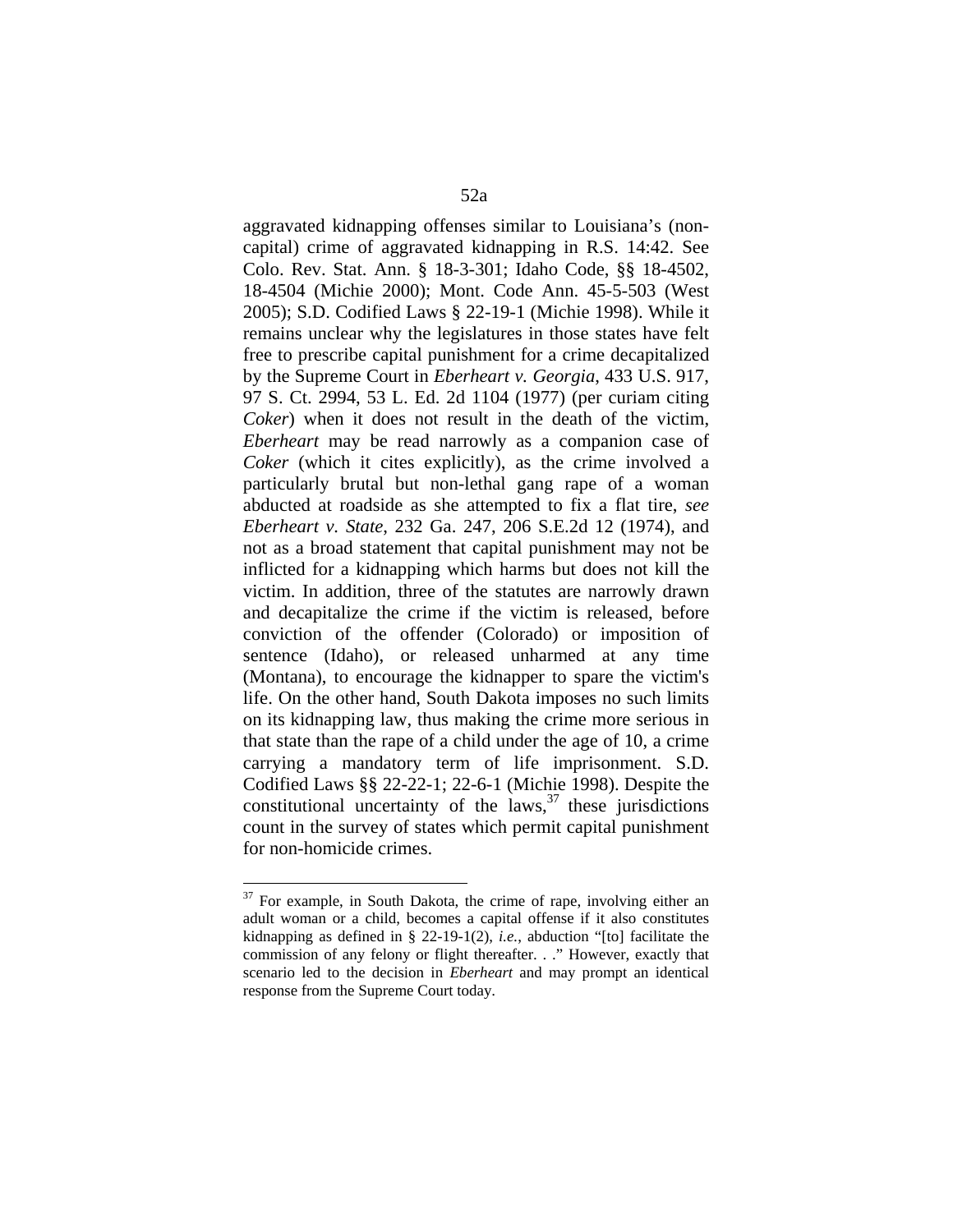Utah had made aggravated assault by a prisoner as a capital crime until the Utah Supreme Court struck the statute down in *State v. Gardner*, 947 P.2d 630, 653 (Utah 1997) ("We may or may not think the Supreme Court reached the right result in [*Coker*], but we do not see the persuasiveness of an argument that any aggravated assault, no matter how vicious, could be legally more reprehensible than any rape, no matter how brutal. And under *Coker*, no rape, '*with or without aggravating circumstances,*' can constitutionally qualify for the death penalty when death has not resulted.") (emphasis added by the court). Accordingly, in terms of which jurisdictions *presently* allow for at least the possibility of capital punishment for non-homicide crimes (apart from whether it is actually imposed), Utah no longer ranks among those states. However, a similar law in Montana remains in effect. Mont. Code Ann. § 46-18-220 (2005).

 In spite of its decision in *State v. Buford*, *supra*, Florida remains among the ranks of non-homicide capital jurisdiction because of its sweeping drug laws which provide for capital punishment in extreme cases even when the offense does not result in the actual death of anyone. *See, e.g.* Fla. Stat. Ann. § 893.135(3) (West 2007 Supp) (importation of 300 or more kilograms of cocaine into the state when the offender "knows that the probable result of such importation would be the death of any person"); *see also* Fla. Stat. Ann. § 921.142(1) ("The Legislature finds that trafficking in cocaine or opiates carries a grave risk of death or danger to the public; that a reckless disregard for human life is implicit in knowingly trafficking in cocaine or opiates; and that persons who traffic in cocaine or opiates may be determined by the trier of fact to have a culpable mental state of reckless indifference or disregard for human life."). In effect, Florida has imported into its non-homicide drug laws the culpable mental state found sufficient by the Supreme Court to support a sentence of death in homicide cases. *See Tison v. Arizona*, 481 U.S.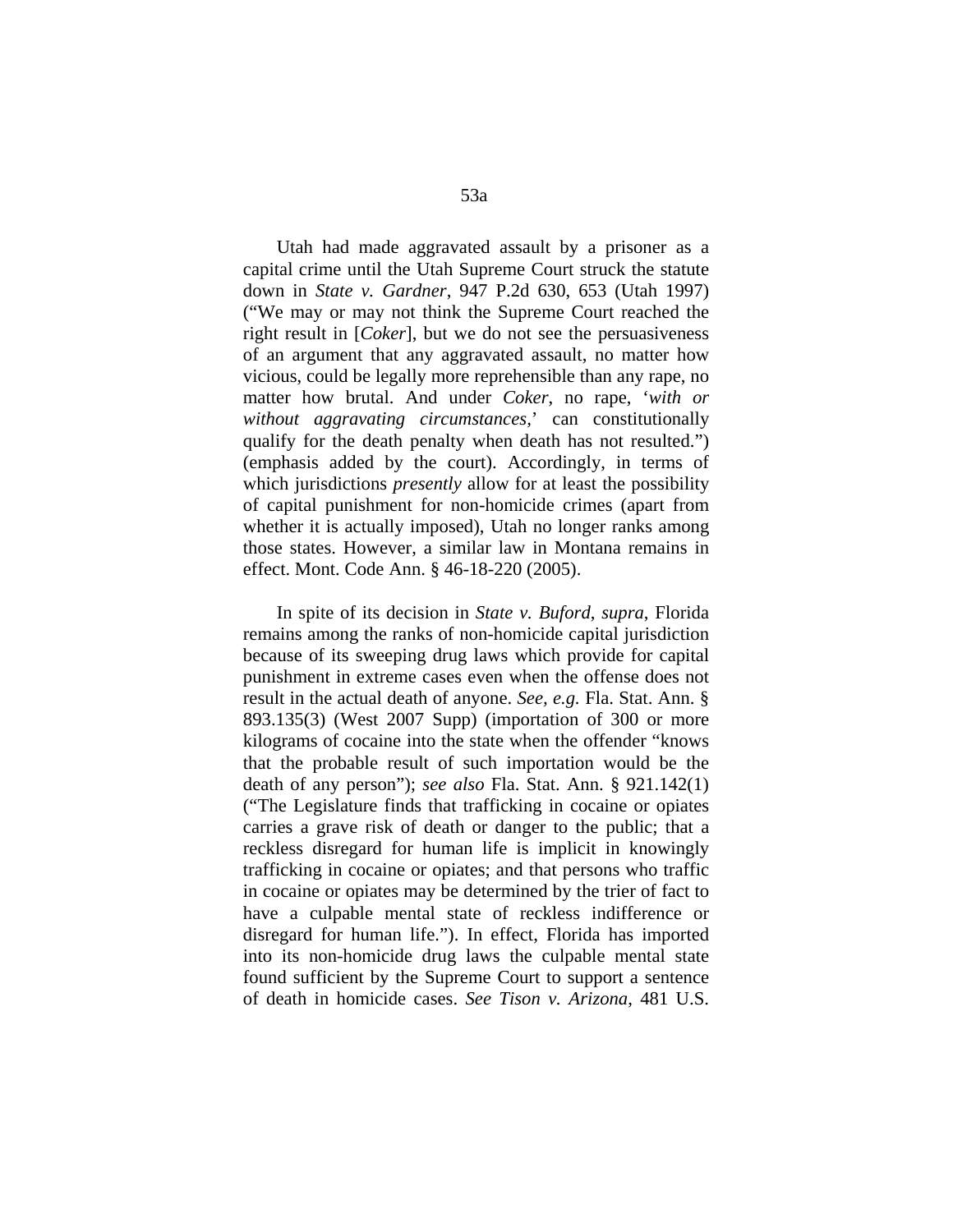137, 107 S. Ct. 1676, 95 L. Ed. 2d 127 (1987). Thus, 14 of the 38 states permitting capital punishment provide the death penalty for non-homicide crimes: Louisiana, Oklahoma, South Carolina, Georgia, Arkansas, California, Mississippi, New Mexico, Washington, Colorado, Idaho, Montana, South Dakota, and Florida.

 At the federal level, of the 39 crimes carrying the death penalty, excluding the extraordinary crimes of treason and espionage, the overwhelming majority require the death of a person. However, 18 U.S.C. § 3591(b)(1) and 21 U.S.C. § 848(e) combine to provide capital punishment for the kingpin of an extraordinarily large continuing criminal drug enterprise.

 Overall, it appears that approximately 38% of capital jurisdictions (15 of 39, including federal) authorize some form of non-homicide capital punishment, a showing strong enough to suggest that there may be no consensus one way or the other on whether death is an appropriate punishment for any crime which does not result in the death of the victim. However, when the direction of change is considered, clearly the direction is towards the imposition of capital punishment for non-homicide crimes. As stated earlier, the number of jurisdictions allowing the death penalty for non-homicide crimes more than doubled between 1993 and 1997.

 Most important to our analysis is the fact that four states have enacted laws which capitalize child rape since *Wilson*, evidencing movement in the direction that this Court thought possible back in 1996 when *Wilson* was decided. Looked at another way, even after the Supreme Court decided in *Coker*  that the death penalty for rape of an adult woman was unconstitutional, five states nevertheless have capitalized child rape since then, a number which the Supreme Court held in *Roper* was sufficient to indicate a new consensus regarding society's standards of decency towards the juvenile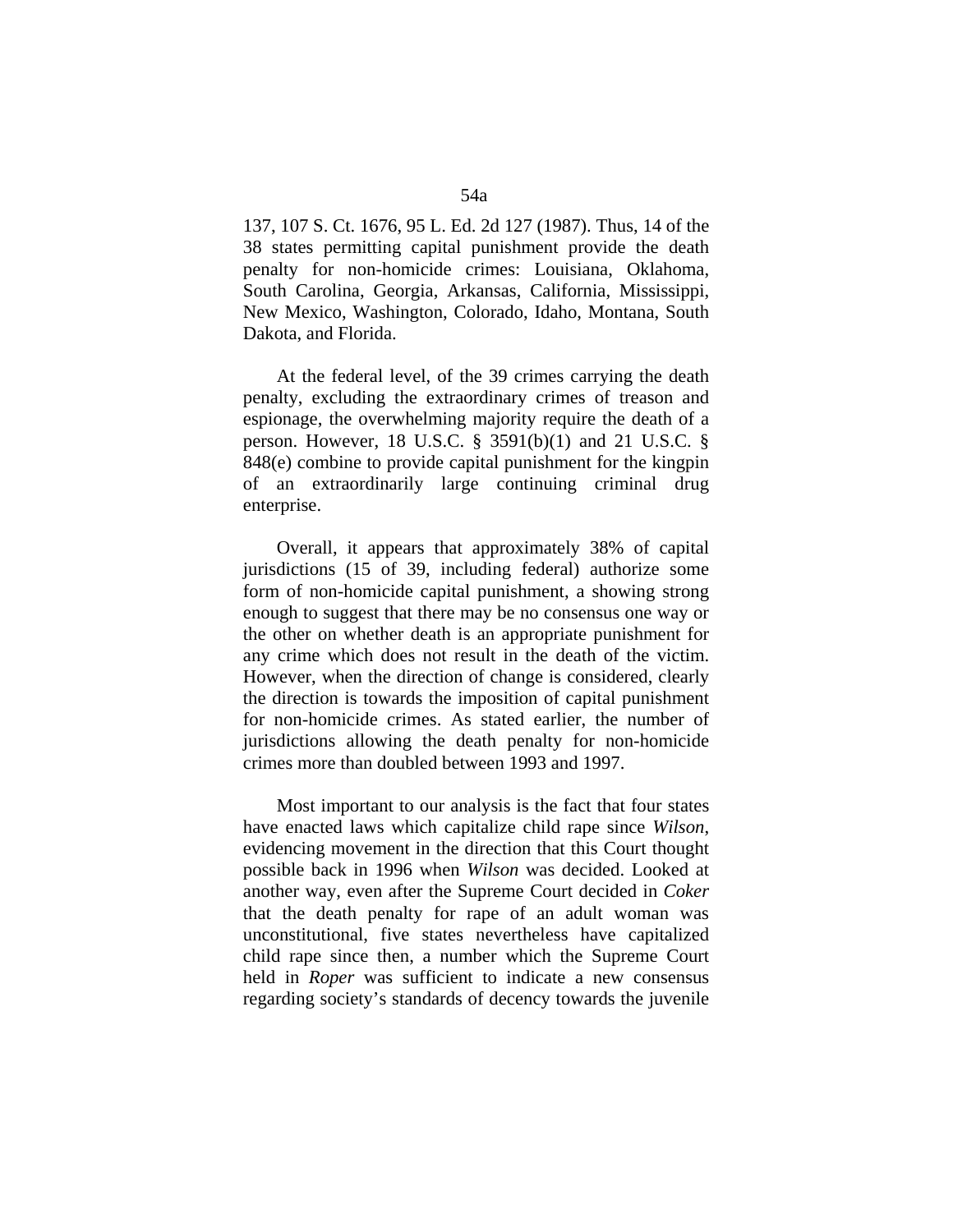death penalty. In fact, the trend is more compelling than in *Roper*, given the *Roper* Court's reliance on five states abolishing the death penalty for juveniles after *Stanford* held that the death penalty for juveniles was constitutional. Here, we have five states enacting the death penalty for child rape in spite of *Coker*, which held that the death penalty for rape of an adult was unconstitutional. Furthermore, it is likely that the ambiguity over whether *Coker* applies to all rape or just adult rape has left other states unsure of whether the death penalty for child rape is constitutional. These states may just be taking a "wait and see" attitude until the Supreme Court rules on the precise issue. Thus, the fact that only five states capitalize child rape should not pose an obstacle to the Court's consideration of the issue, given the direction of change, *i.e*, an increase of five since *Coker*.

 Because of the direction of change towards the death penalty for child rape and given the lack of consensus either way when considering the number of capital jurisdictions that authorize the death penalty for non-homicide crimes (38%), in our view, the second stage of the *Atkins/Roper* analysis becomes relevant.

 Whether child rapists rank among the worst offenders is largely an *a priori* judgment of whether the Eighth Amendment requires a bright-line rule of death only for death. The Supreme Court has characterized rape as a crime second only to homicide in the harm that it causes. *See Coker, supra*, 433 U.S. at 597 ("Short of homicide, [rape] is the 'ultimate violation of self.'") (quoting U.S. Dept. of Just., Law Enforcement Assistance Administration Report, Rape and Its Victims: A Report for Citizens Health Facilities and Criminal Justice Agencies (1975)). Given that characterization by the Court, it seems clear that if the Court is going to exercise its independent judgment to validate the death penalty for any non-homicide crime, it is going to be child rape.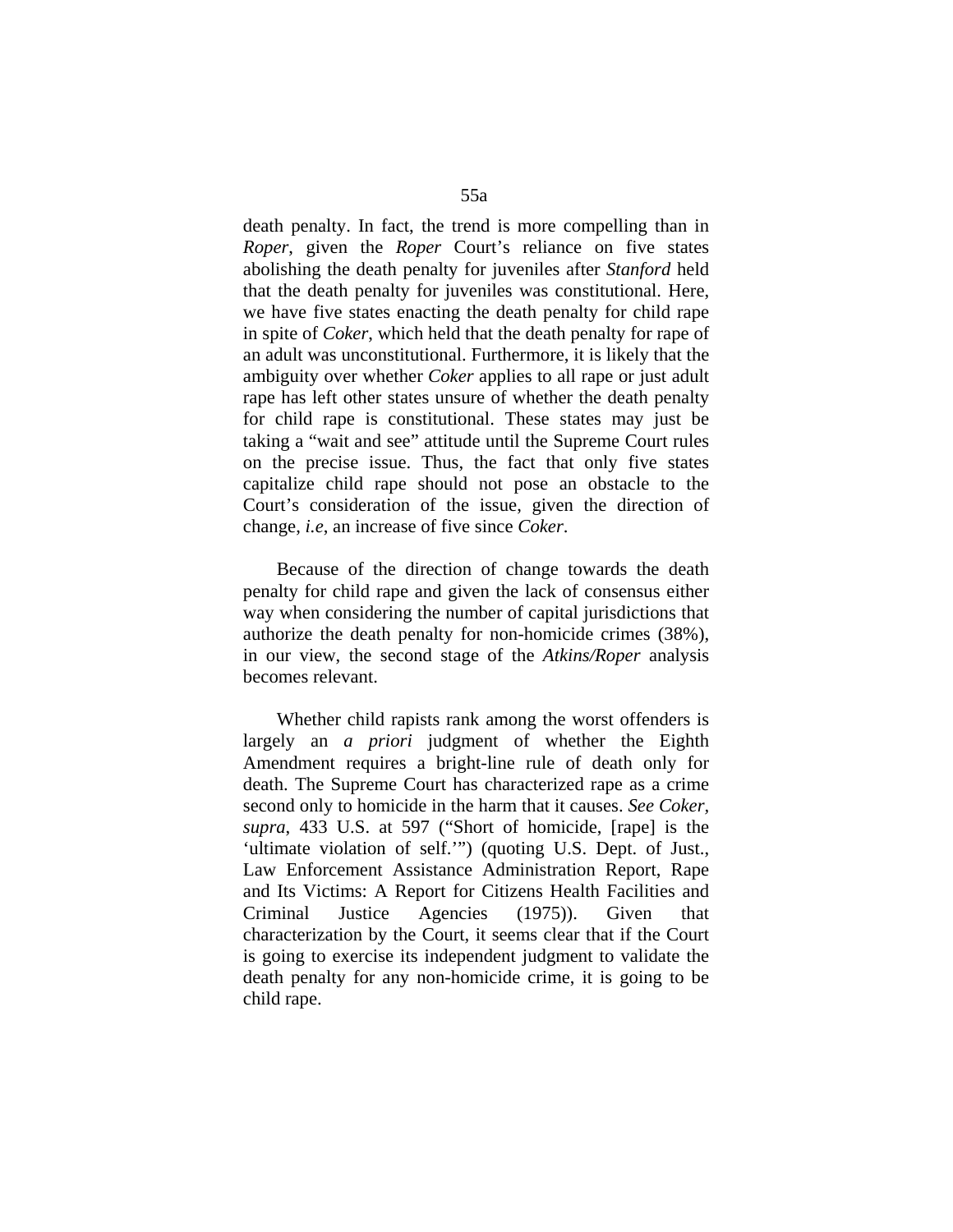While we cannot purport to exercise the Supreme Court's independent judgment on any matter, it can be said for child rapists as a class of offenders that, unlike the young or mentally retarded, they share no common characteristic tending to mitigate the moral culpability of their crimes. Contrary to the mentally retarded and juvenile offenders, execution of child rapists will serve the goals of deterrence and retribution just as well as execution of first-degree murderers would.<sup>38</sup> Our state legislature, and this Court, have determined this category of aggravated rapist to be among those deserving of the death penalty, and, short of first-degree murder, we can think of no other non-homicide crime more deserving. As we previously held in *Wilson:* 

Rape of a child under the age of twelve years of age is like no other crime. Since children cannot protect themselves, the State is given the responsibility to protect them. Children are a class of people that need special protection; they are particularly vulnerable since they are not mature enough nor capable of

<sup>&</sup>lt;sup>38</sup> We reject the defendant's policy arguments that commentators have speculated that the threat of capital punishment would encourage a rapist to murder his victim, that subjecting a child rape victim to a capital trial increases the trauma to the victim, and that there is an elevated likelihood of wrongful conviction in cases of rape when the victim is a child. Policy arguments tend to be facile, speculative, and political in nature. For each policy argument advanced by anti-capital punishment commentators, equally valid responses have been offered by pro-capital punishment commentators. *See, e.g.*, Yale Glazer, *Child Rapists Beware! The Death Penalty and Louisiana's Amended Aggravated Rape Statute*, 25 Am. J. Crim. L. 105-12 (1997-1998). Thus, we consider these policy arguments to be largely irrelevant for Eighth Amendment purposes. Social policy arguments are for the legislature to consider, and whether a particular law represents good or bad policy has little bearing on the question of whether it is nevertheless constitutional. Further, as we stressed in *Wilson*, regardless of a victim's reluctance to come forward against a child rapist, children are a class of persons who need special protection.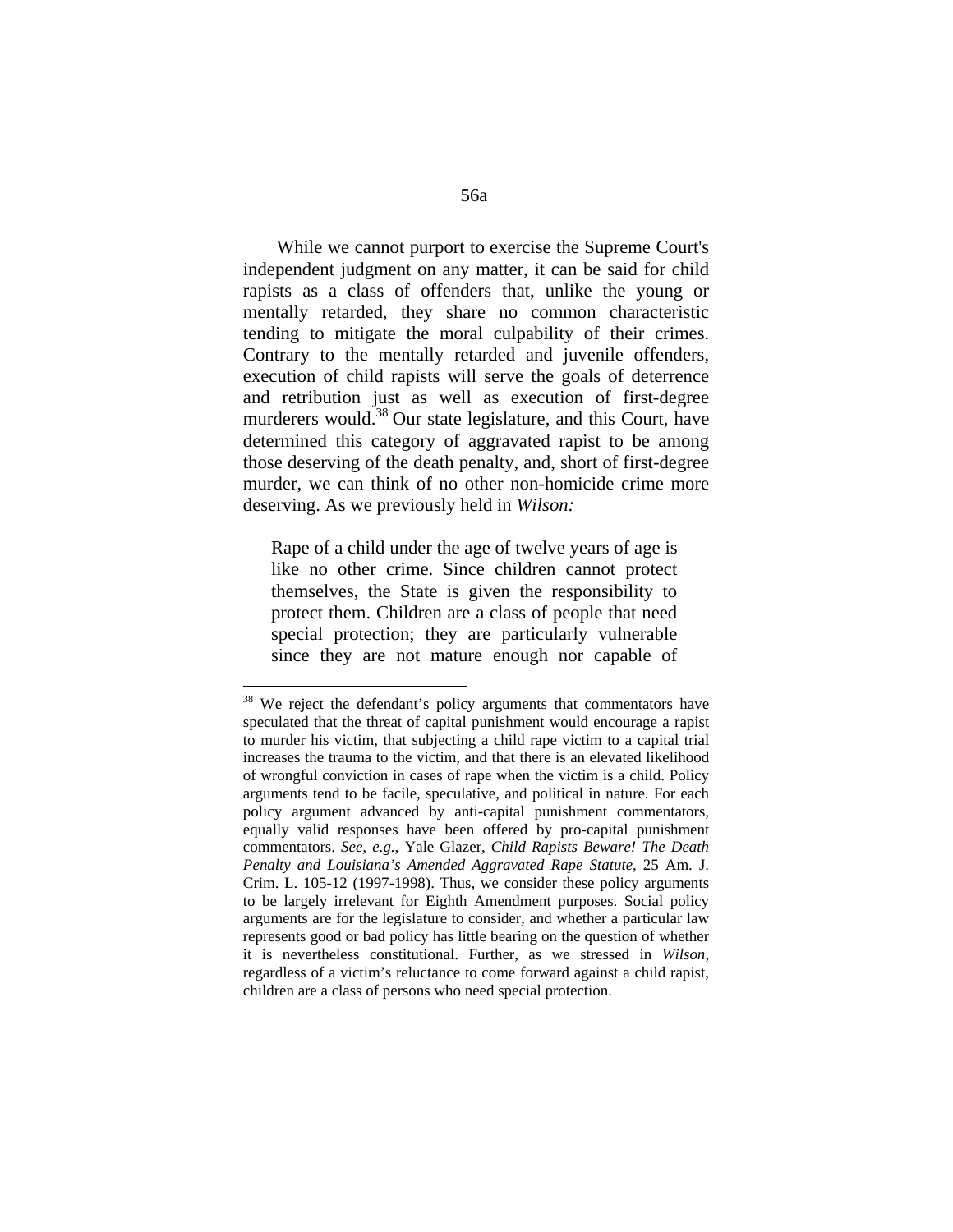defending themselves. A "maturing society," through its legislature has recognized the degradation and devastation of child rape, and the permeation of harm resulting to victims of rape in this age category. The damage a child suffers as a result of rape is devastating to the child as well as to the community.<sup>39</sup>

*Wilson, supra* at 1067. We affirm that reasoning today and hold that the death penalty for the rape of a child under twelve is not disproportionate. Thus, we reject these assignments of error.

 Defendant also argues that assuming that capital punishment is constitutional for child rape under the Eighth Amendment as discussed above, Louisiana's procedure for

<sup>39</sup> As we further explained in *Wilson:*

Contemporary standards as defined by the legislature indicate that the harm inflicted upon a child when raped is tremendous. That child suffers physically as well as emotionally and mentally, especially since the overwhelming majority of offenders are family members. Louisiana courts have held that sex offenses against children cause untold psychological harm not only to the victim but also to generations to come. "Common experience tells us that there is a vast difference in mental and physical maturity of an adolescent teenager . . . and a preadolescent child . . . It is well known that child abuse leaves lasting scars from generation to the next . . . such injury is inherent in the offense." *State v. Brown*, 660 So. 2d 123, 126 (La.App. 2 Cir.1995). ". . . Aggravated rape inflicts mental and psychological damage to its victim and undermines the community sense of security. The physical trauma and indignities suffered by the young victim of this offense were of enormous magnitude . . . ," *State v. Polkey*, 529 So. 2d 474 (La.App. 1 Cir.1988), ". . . the child's tender age made her particularly vulnerable and incapable of resisting . . . considering acutely deleterious consequences of conduct on an eight-yearold child." *State v. Jackson*, 658 So. 2d 722 (La.App. 2 Cir.1995). 685 So. 2d at 1070.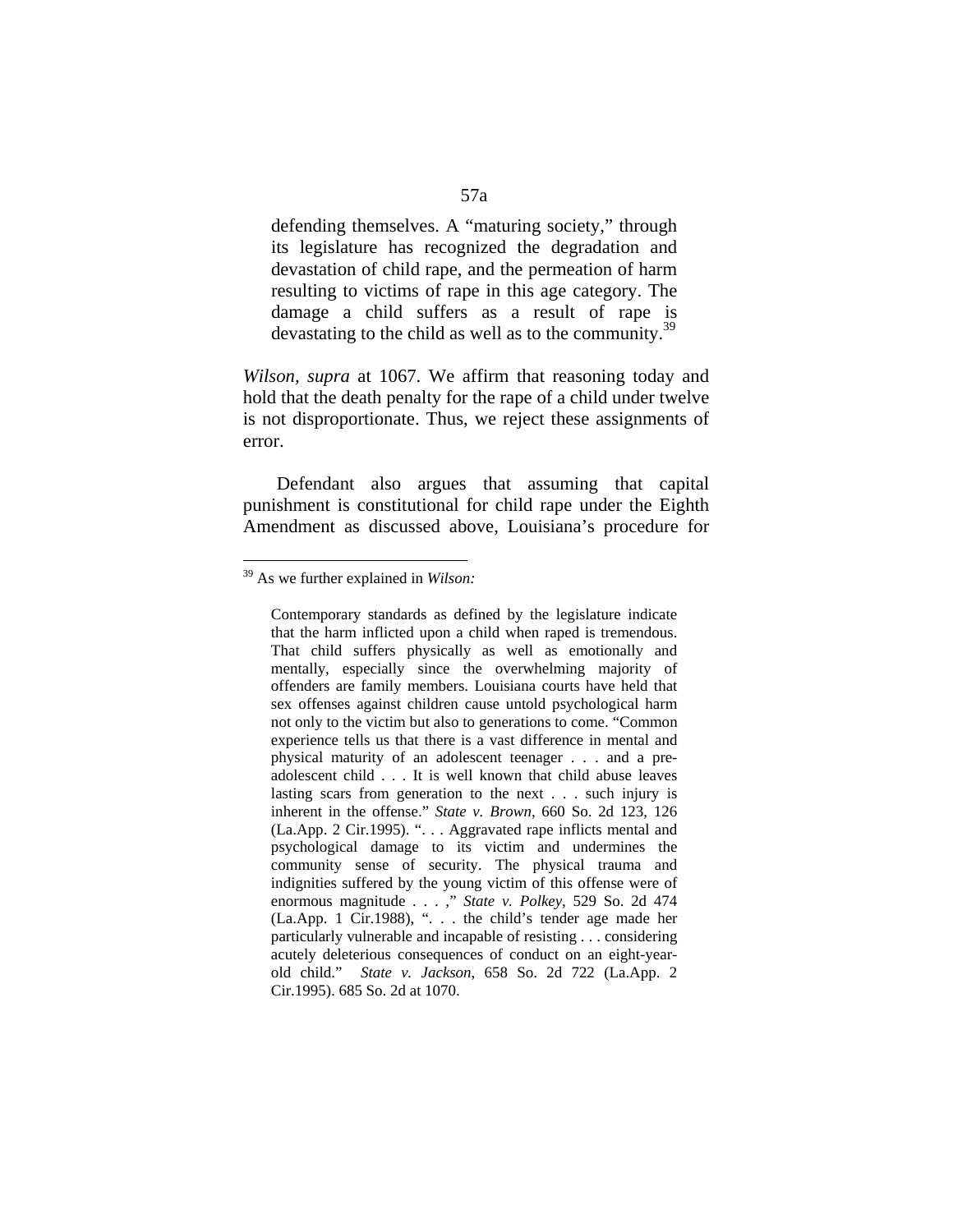determining when child rape should result in a death sentence is unconstitutional because it does not ensure that it will not be imposed arbitrarily or capriciously.

 La. R.S. 14:42, as it read at the time of trial, defined aggravated rape as "a rape committed upon a person, sixtyfive years of age or older or where the anal, oral, or vaginal sexual intercourse is deemed to be without lawful consent of the victim because it is committed. . . [w]hen the victim is under the age of twelve.  $\ldots$ <sup>40</sup> When the victim is under the age of twelve, La. R.S. 14:42(D)(2) authorizes the death penalty.41 All other cases of aggravated rape are punishable by "life imprisonment at hard labor without benefit of parole, probation, or suspension of sentence." La. R.S. 14:42(D)(1).

La. C.Cr.P. art. 905.3 provides:

 $\overline{a}$ 

A sentence of death shall not be imposed unless the jury finds beyond a reasonable doubt that at least one statutory aggravating circumstance exists and, after consideration of any mitigating circumstances, determines that the sentence of death should be

<sup>40</sup> As stated in footnote 26, *supra* at p. 32, La. R.S. 14:42(A)(4) was amended in 2003 to substitute 13 years for 12 years.

Aggravated rape also is where anal, oral, or vaginal sexual intercourse is deemed to be without lawful consent of the victim because (1) the victim resists the act to the utmost, but whose resistance is overcome by force, (2) the victim is prevented from resisting the act by threats of great and immediate bodily harm, accompanied by apparent power of execution, (3) the victim is prevented from resisting because the offender is armed with a deadly weapon, (4) two or more offenders participated in the act, and (5) the victim is prevented from resisting the act because the victim suffers from a physical or mental infirmity preventing such resistance.

<sup>&</sup>lt;sup>41</sup> As stated in footnote 26, *supra* at p. 32, La. R.S.  $14:42(D)(2)$  was amended in 2006 to substitute 13 years for 12 years.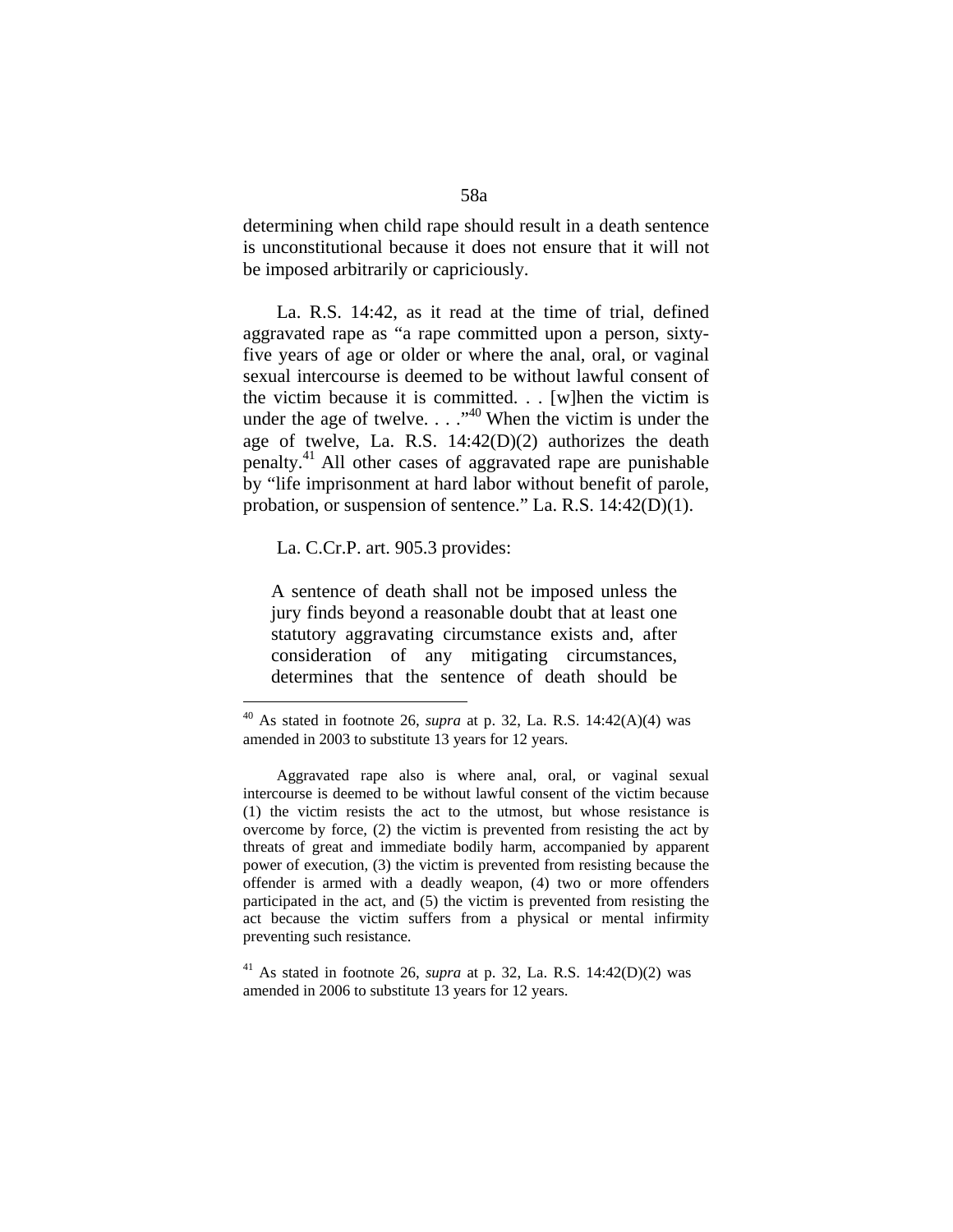imposed. The court shall instruct the jury concerning all of the statutory mitigating circumstances. The court shall also instruct the jury concerning the statutory aggravating circumstances but may decline to instruct the jury on any aggravating circumstance not supported by evidence. The court may provide the jury with a list of the mitigating and aggravating circumstances upon which the jury was instructed.

 Louisiana is not a weighing state. It does not require capital juries to weigh or balance mitigating factors against aggravating factors, one against the other, according to any particular standard. *State v. Hamilton*, 92-1919 (La. 9/5/96), 681 So. 2d 1217, 1227-28; *State ex rel. Busby. v. Butler*, 538 So. 2d 164, 173-74 (La. 1988); *State v. Jones*, 474 So. 2d 919, 932 (La. 1985). The distinctive feature of Louisiana's capital sentencing law is that "[t]he jury is not required to find any mitigating circumstance in order to make a recommendation of mercy that is binding on the trial court . . . but it must find a statutory aggravating circumstance before recommending a sentence of death." *Gregg v. Georgia*, 428 U.S. 153, 96 S. Ct. 2909 (1976) (also describing and upholding Georgia's sentencing provisions). The jury must consider and find one aggravating factor listed in La. C.Cr.P. art. 905.4 and must consider the mitigating factors listed in La. C.Cr.P. art. 905.5. Included as aggravating factors are that "the offender was engaged in the perpetration or attempted perpetration of aggravated rape," and the "the victim was under the age of twelve years  $\dots$  ." La. C.Cr.P. art. 905.4(A)(1) and (10).

 Defendant argues that Louisiana's capital sentencing procedures fail to genuinely narrow the class of child-rapists eligible for the death penalty because 905.4 was designed solely to guide the jury's discretion in deciding which offenders guilty of first-degree murder are eligible for the death penalty and provides no basis by which juries can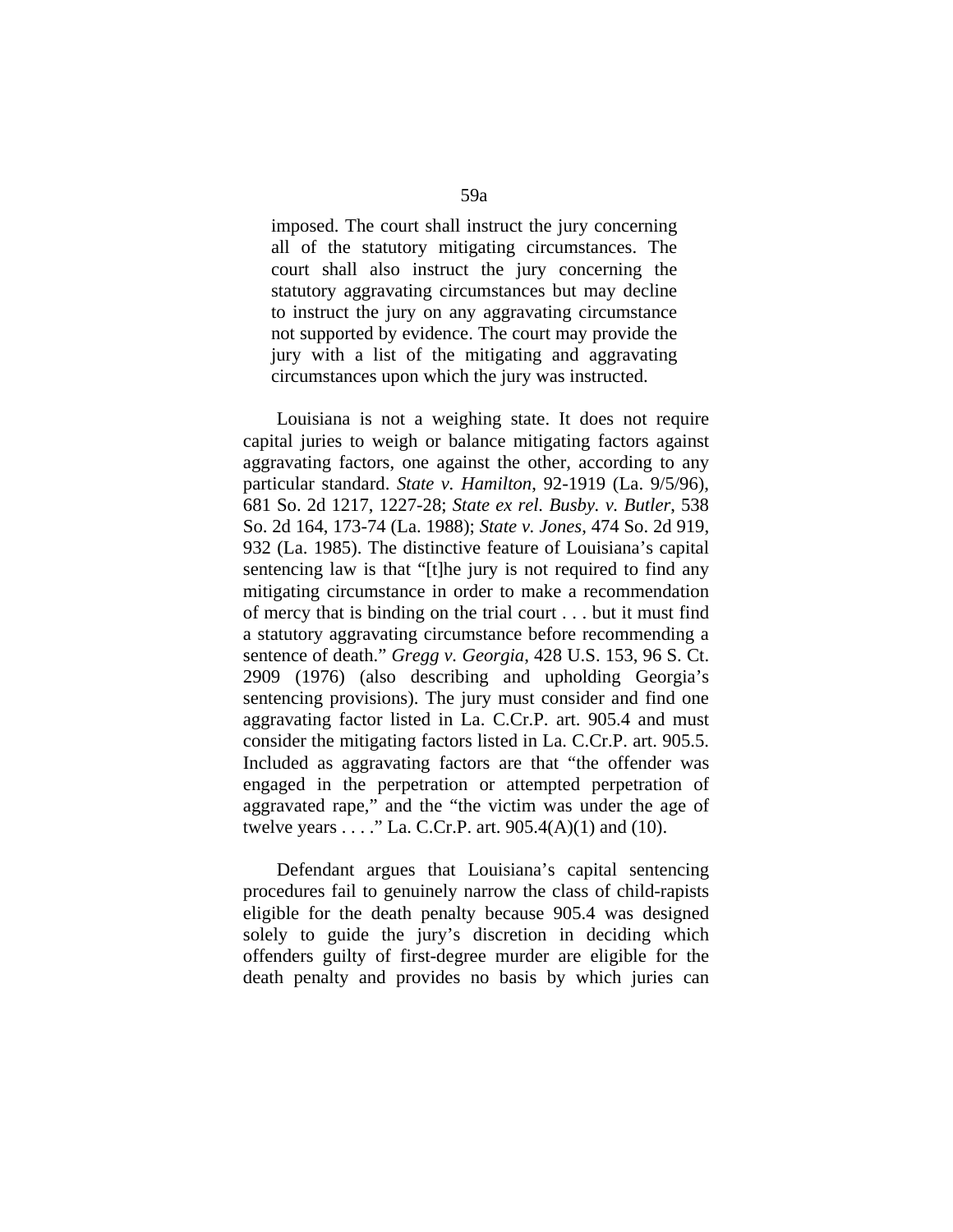determine which child rapists deserve the death penalty and which do not.

 However, as we previously held in *Wilson,* the United States Supreme Court held in *Lowenfield v. Phelps*, 484 U.S. 231, 108 S. Ct. 546, 98 L. Ed. 2d 568  $(1988)^{42}$  a death sentence does not violate the Eighth Amendment merely because the single statutory "aggravating circumstance" found by the jury duplicates an element of the underlying offense. To pass constitutional muster, a capital sentencing scheme must "genuinely narrow the class of persons eligible for the death penalty and must reasonably justify the imposition of a more severe sentence on the defendant compared to others found guilty" of the same crime. 484 U.S. at 244 (citing *Zant v. Stephens*, 464 U.S. 862, 877, 103 S. Ct. 2733, 2742, 77 L. Ed. 2d 235 (1983)). *Lowenfield* held:

the narrowing function required for a regime of capital punishment maybe provided in either of these two ways: The legislature may itself narrow the definition of capital offenses, as Texas and Louisiana have done, so that the jury finding of guilt responds to this concern, or the legislature may more broadly define capital offenses and provide for narrowing by jury findings of aggravating circumstances at the penalty phase.

*Id.*, 484 U.S. at 246. Accordingly, the Court held that "the fact that the aggravating circumstance duplicated one of the elements of the crime does not make this sentence constitutionally infirm." *Id.*

<sup>&</sup>lt;sup>42</sup> In *Lowenfield*, the issue was whether a sentence of death may validly rest upon a single aggravating circumstance under La. C.Cr.P. art. 905.4 that is a necessary element of the underlying offense of first-degree murder under La. R.S. 14:30.1. The Court answered in the affirmative.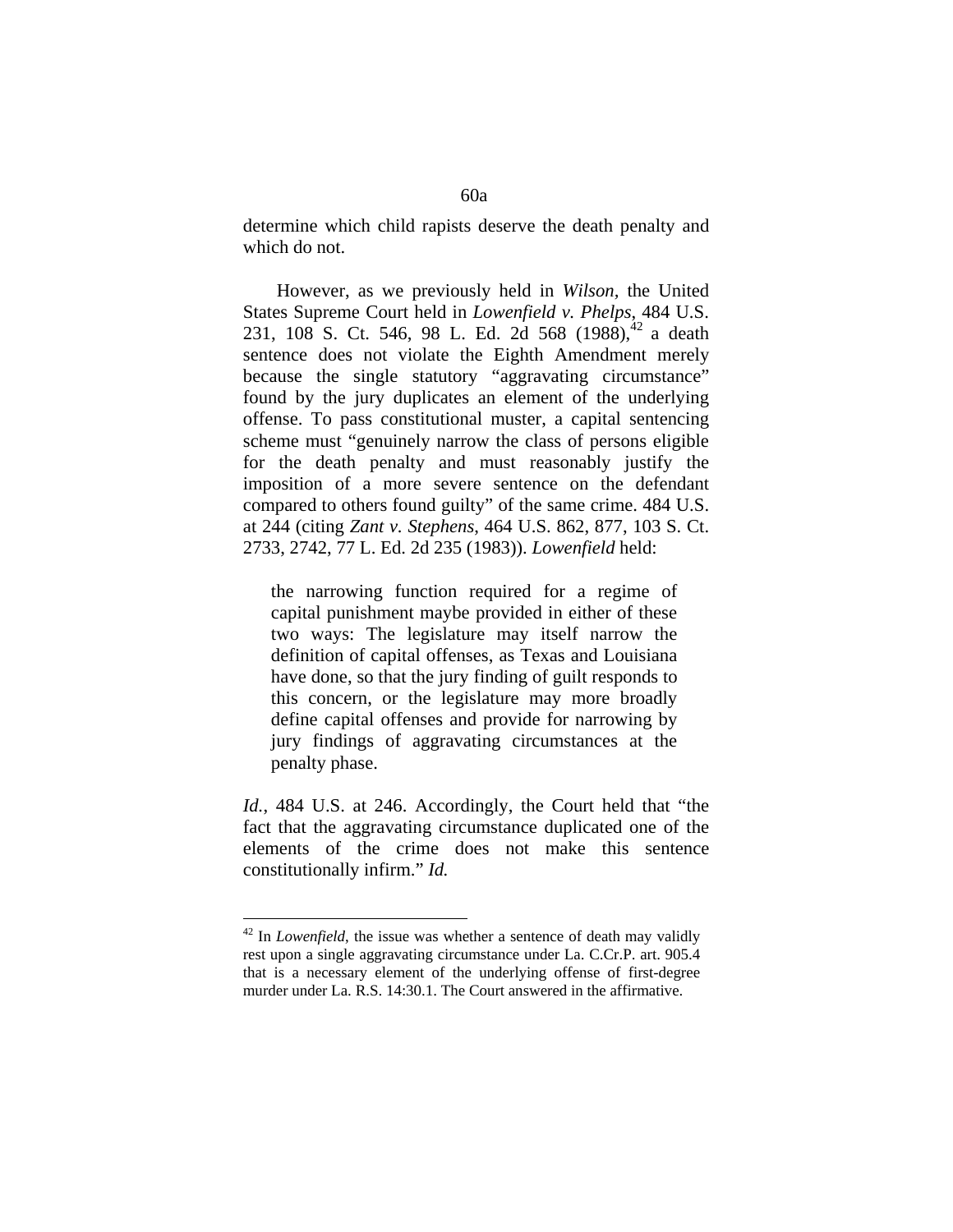Thus, under *Lowenfield*, the narrowing function may either be done in the underlying statute itself, in this case La. R.S. 14:42, or in the sentencing statute, La. C.Cr.P. art. 905.4, and the fact that the aggravating circumstance, *i.e*., victim under the age of 12, duplicates and element of the crime, victim under the age of 12, does not invalidate the statute. As found by *Lowenfield* in the context of murderers, "the Louisiana scheme narrows the class of death-eligible murderers and then at the sentencing phase allows for the consideration of mitigating circumstances and the exercise of discretion. The Constitution requires no more." *Id.*, 484 U.S. at 246.

 The reasoning of *Lowenfield* plainly applies to Louisiana's sentencing scheme for capital rape.<sup>43</sup> This assignment of error lacks merit.<sup>44</sup>

 $43$  In fact, the present capital rape sentencing scheme as amended in 2003 actually does allow for narrowing at the sentencing phase as well, as the underlying statute narrows those child rapists eligible for the death penalty to those who rape children under 13, and the sentencing statute provides as an aggravating factor that the child be under 12.

<sup>44</sup> We note that the author of this opinion concurred in *Wilson*, writing separately to express his view that "the Legislature should immediately amend Articles 905 *et seq.* of the Code of Criminal Procedure (especially Article 905.2) to clarify the sentencing procedure for an aggravated rape case in which the death sentence may be imposed." *Wilson, supra* at 1074 (Victory, J., concurring). This was directed at the fact that La. C.Cr.P. art. 905.2, which governs capital sentencing hearings, provided that "[t]he sentencing hearing shall focus on the circumstances of the offense, the character and propensities of the offender, and *the impact that the death of the victim has had on the family members*." (Emphasis added.) The statute had no provisions for a capital case where the victim survived. This statute was amended by Acts 2001, No. 280, § 1 to provide for this and now reads "The sentencing hearing shall focus on the circumstances of the offense, the character and propensities of the offender, and the victim, and the impact that *the crime has had on the victim*, family members, friends, and associates. *The victim* or his family members, friends and associates may decline to testify but, after testifying for the state, shall be subject to cross-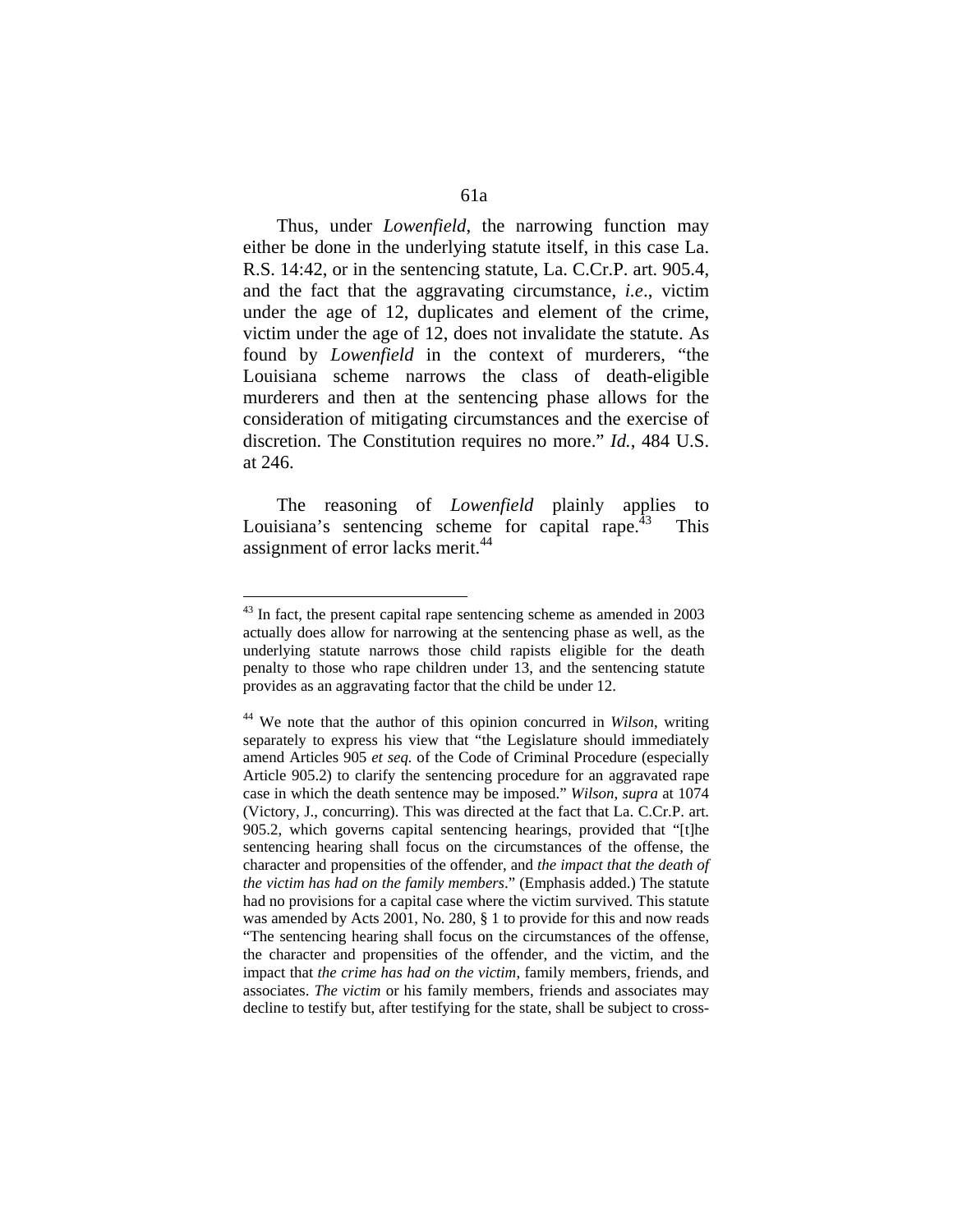### **III. Capital Sentence Review**

 Under La.C.Cr.P. art. 905.9 and Supreme Court Rule XXVIII, this Court reviews each death sentence imposed by the courts of this state to determine if it is constitutionally excessive. In making its determination, the Court considers whether the sentence was imposed under the influence of passion, prejudice, or other arbitrary factors; whether the evidence supports the jury's finding with respect to a statutory aggravating circumstance; and whether the sentence is disproportionate, considering both the offense and the offender.

 The district judge submitted a Uniform Capital Sentence Report and Capital Sentence Investigation Report as Supreme Court Rule XXVIII requires. Those documents reveal that the defendant is a black male who was 34 years of age when he committed the instant aggravated rape in March of 1998 and is currently 43 years old. The defendant has two dependent stepchildren, a stepdaughter age 14 (the victim of the instant offense) and a stepson age 10. The Sentence Report reflects that his father predeceased him in 2000 and his mother is still living. The Sentence Report indicates that the highest grade completed was eighth grade. This report also lists the defendant as being the half-brother to a son born of his mother, half-brother to two sons from his father, and halfbrother to a sister from his father. The Sentence Report reveals that no psychiatric evaluation was made to determine sanity but that the defendant was interviewed by psychologists to determine if he is mentally retarded, and the district court determined that he was not. *See* discussion in the

<u>.</u>

examination." (Emphasis added.) Thus, the concerns the author had in 1996 have now been rectified.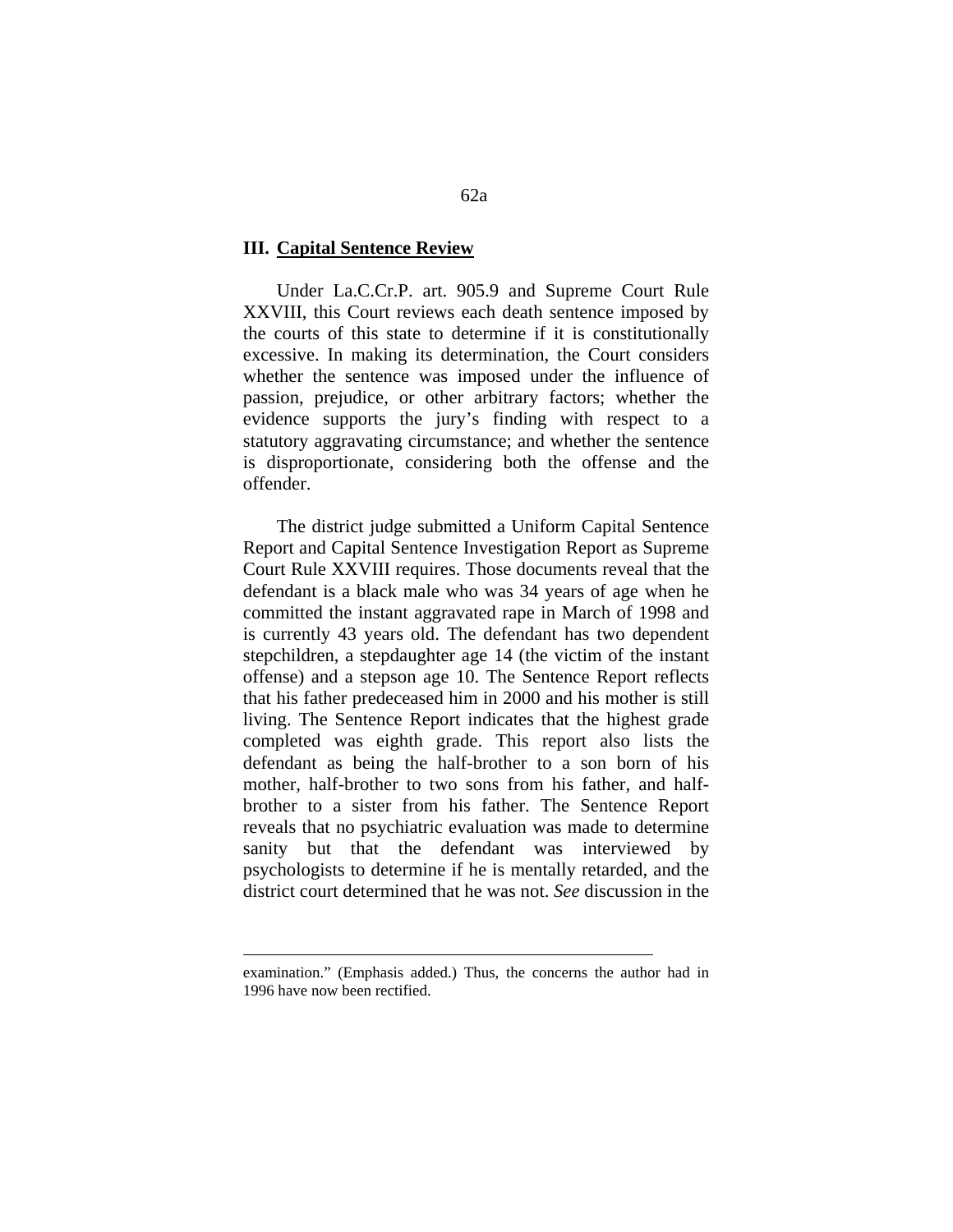appendix to this opinion. There was testimony in a pre-trial hearing that the defendant completed his GED.

 Portions of the Capital Sentence Report and the Investigation Report reveal the defendant had five prior convictions for issuing worthless checks between 1987-1992. The instant capital offense involves the March 2, 1998, aggravated rape of his step-daughter who was under the age of 12 years old at the time (age 8). There was testimony presented during the penalty phase that Kennedy also raped a child, now an adult, in 1984, but that he was never charged or convicted of this offense.

 **Passion, Prejudice and Other Arbitrary Factors**. In capital cases the Court has heightened responsibility to determine whether argument introduced passion, prejudice, or other arbitrary factors which contributed to the jury's sentencing decision. The discussion of the various alleged instances of prejudicial prosecutorial comments, gruesome photographs and expert testimony regarding the extent of the injuries, and the victim's emotional display on the stand set forth instances which the defendant claims interjected of passion, prejudice, and other arbitrary factors into these proceedings. These claims are discussed and rejected in the appendix. For the reasons set forth in the discussion of each of these assignments of error, we find that there is nothing to establish passion, prejudice, and/or other arbitrary factors were interjected into these proceedings in such a way that they contributed to the jury's decision that the defendant should suffer the death penalty.

 **Aggravating Circumstance.** As discussed above, the state introduced sufficient evidence to prove the presence of the aggravating circumstance of aggravated rape of a victim under the age of twelve years old. That this aggravating circumstance is the same as an element of the charged offense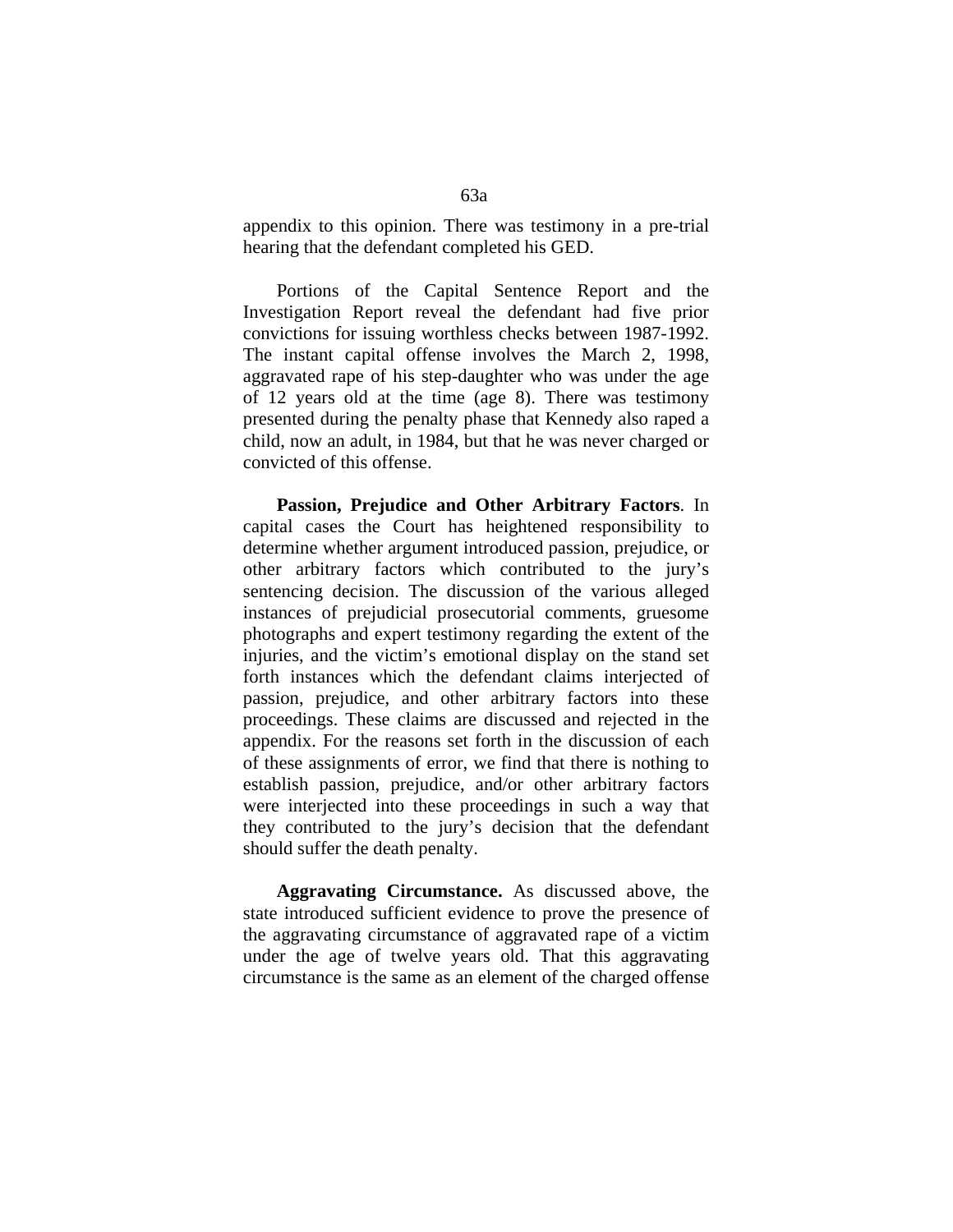is discussed above, and does not merit reversal of the defendant's conviction and sentence.

 **Proportionality.** This Court reviews death sentences to determine whether the sentence is disproportionate to the penalty imposed in other cases, considering both the offender and the offense. In this case, the state attempts to meet its obligations under Rule XXVIII by submission of a memorandum dealing with seventy-seven cases, purporting to catalog all first-degree murder cases in the 24th Judicial District Court in which sentence was imposed after January 1, 1976. The state also catalogs each capital rape case in which sentence was imposed after August 15, 1995, in the same judicial district. In five of the cases involving aggravated rape of a juvenile, the state opted not to seek capital punishment.<sup>45</sup> In two cases, prosecution was instituted as a capital case but defendants pled guilty and received life sentences. In two of the capital rape cases, the defendants were convicted but the jury did not unanimously vote to impose capital punishment during the penalty phase. Because this is the first time the death penalty has been imposed under Louisiana's revised aggravated rape law, there are no similar cases. However, the heinous nature of the crime and the severity of the injuries sustained by the victim distinguishes this case from aggravated rape cases in which the death penalty is either not requested or not imposed. In addition, we have held above that the death penalty in this case is not disproportionate under the Eighth Amendment.

<sup>&</sup>lt;sup>45</sup> In one case, the state opted not to seek the death penalty because the sexual abuse spanned the period within which the aggravated rape statute was amended.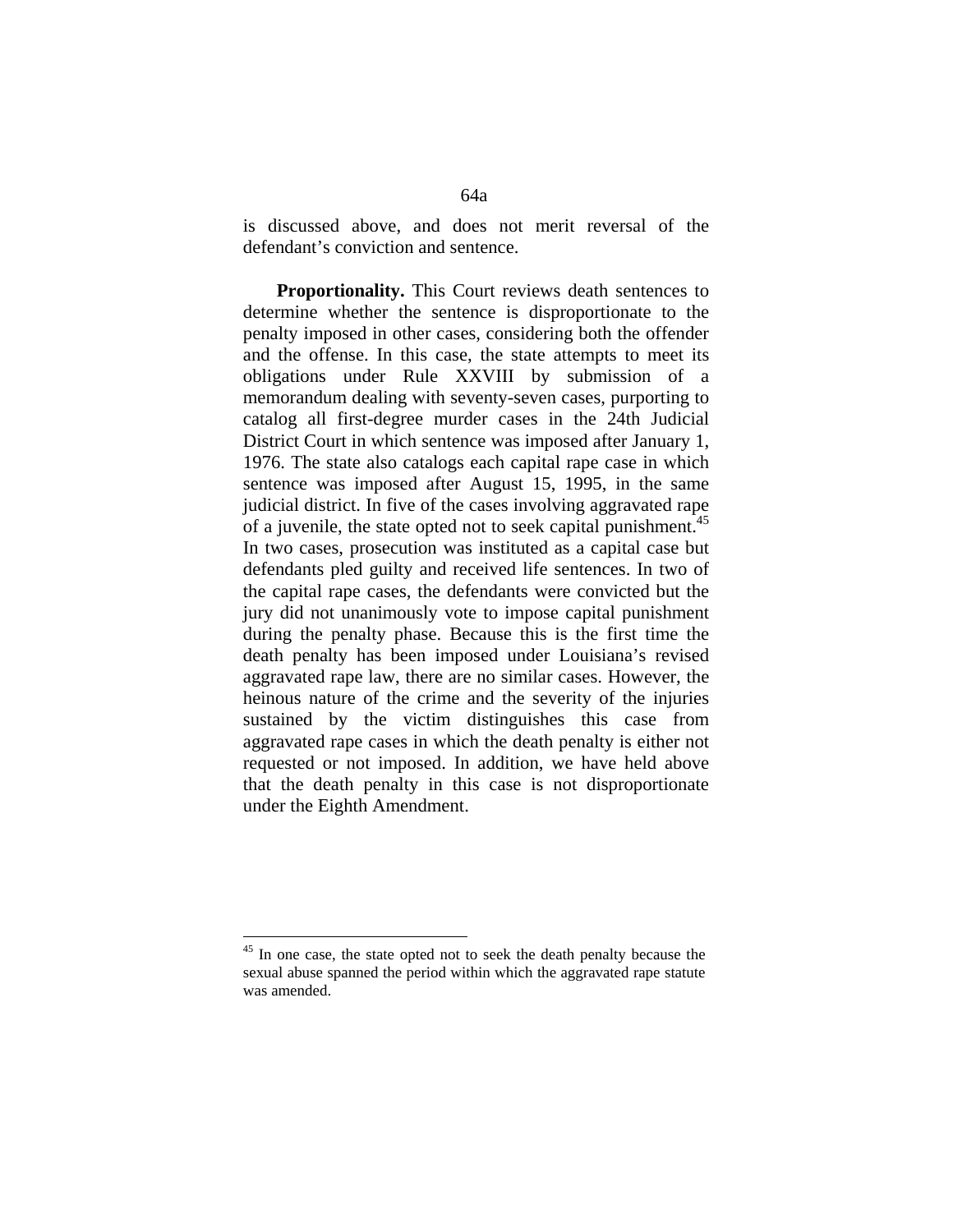#### **DECREE**

 For the reasons assigned herein, the defendant's conviction and death sentence are affirmed. In this event this judgment becomes final on direct review when either: (1) the defendant fails to petition timely the United States Supreme Court for certiorari; or (2) that Court denies his petition for certiorari; and either (a) the defendant, having filed for and been denied certiorari, fails to petition the United States Supreme Court timely, under its prevailing rules, for rehearing of denial of certiorari; or (b) that Court denies his petition for rehearing, the trial court shall, upon receiving notice from this Court under La. C.Cr.P. art. 923 of finality of direct appeal, and before signing the warrant of execution, as provided by La. R.S. 15:567(B), immediately notify the Louisiana Indigent Defense Assistance Board and provide the Board with reasonable time in which: (1) to enroll counsel to represent the defendant in any State post-conviction proceedings, if appropriate, pursuant to its authority under La. R.S. 15:149.1; and (2) to litigate expeditiously the claims raised in that application, if filed in the state courts.

#### **AFFIRMED.**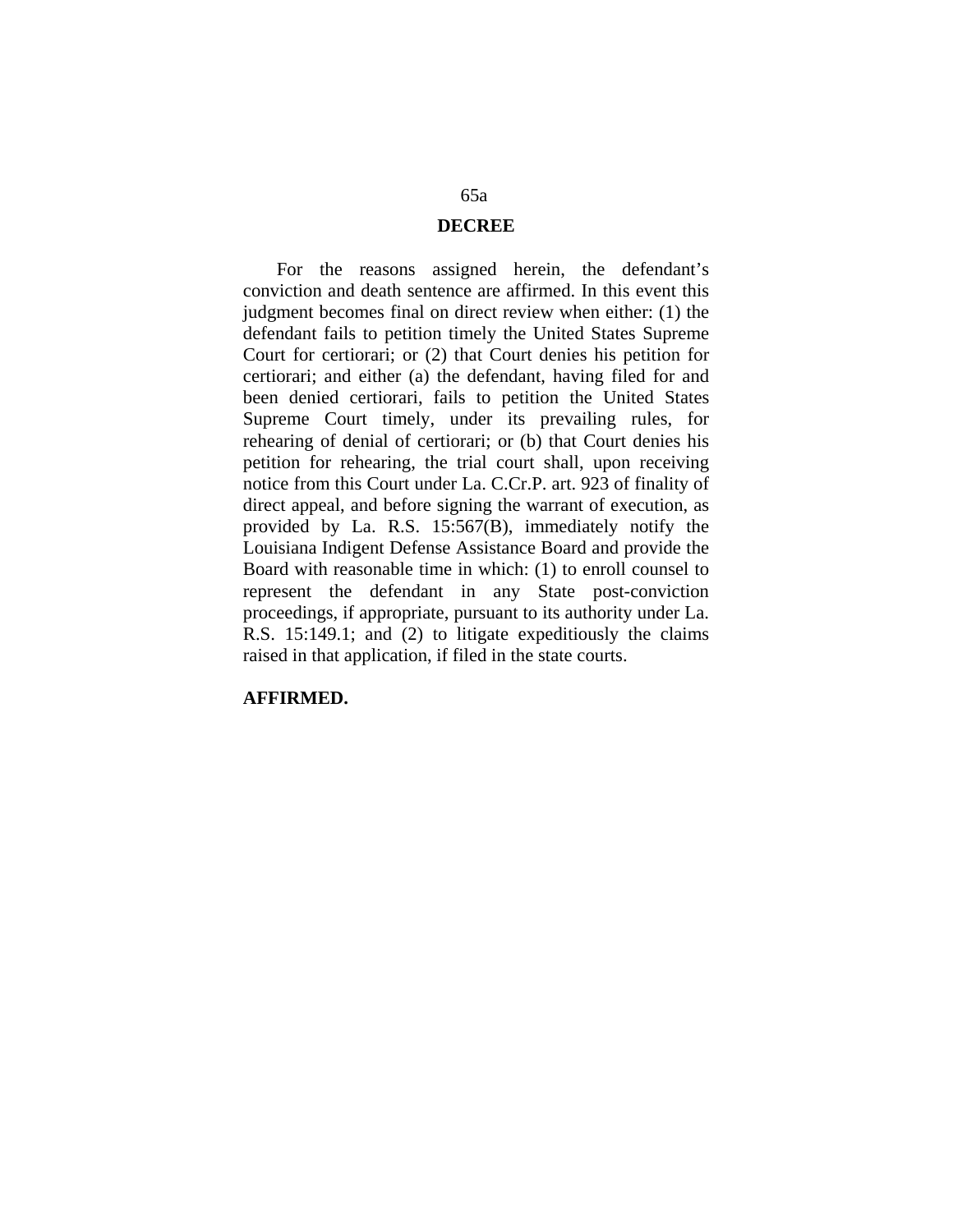## 66a

## **APPENDIX B**

## **SUPREME COURT OF LOUISIANA No. 05-KA-1981**

# *STATE OF LOUISIANA v*. *PATRICK KENNEDY*

# **On Appeal from the Twenty-Fourth Judicial District Court**, **For the Parish of Jefferson**, **Honorable Ross LaDart, Judg**e

### **NOT FOR PUBLICATIO**N

#### **VICTORY, J.**\*

 $\overline{a}$ 

 The defendant's remaining assignments of error are without merit and are addressed below in the order they arose in the proceedings.

## **Pre-Trial Grand Jury Proceedings**

 The defendant contends that discrimination in the selection of the grand jury foreperson requires reversal of the conviction. This claim was previously presented to this Court by writ application from the decision of the Fifth Circuit in *State v. Kennedy*, 02-0214 (La. App. 5 Cir. 3/4/02), 823 So. 2d 411, *writ denied*, 02-2088 (La. 1/24/03), 836 So. 2d 43, in which the Fifth Circuit analyzed the case in light of this Court's decision in *State v. Langley*, 95-1489 (La. 4/3/02), 813 So. 2d  $356<sup>1</sup>$ . The court of appeal correctly found that the

<sup>\*</sup>Retired Judge Lemmie O. Hightower, assigned as Justice ad hoc, sitting for Associate Justice Jeannette T. Knoll, recused.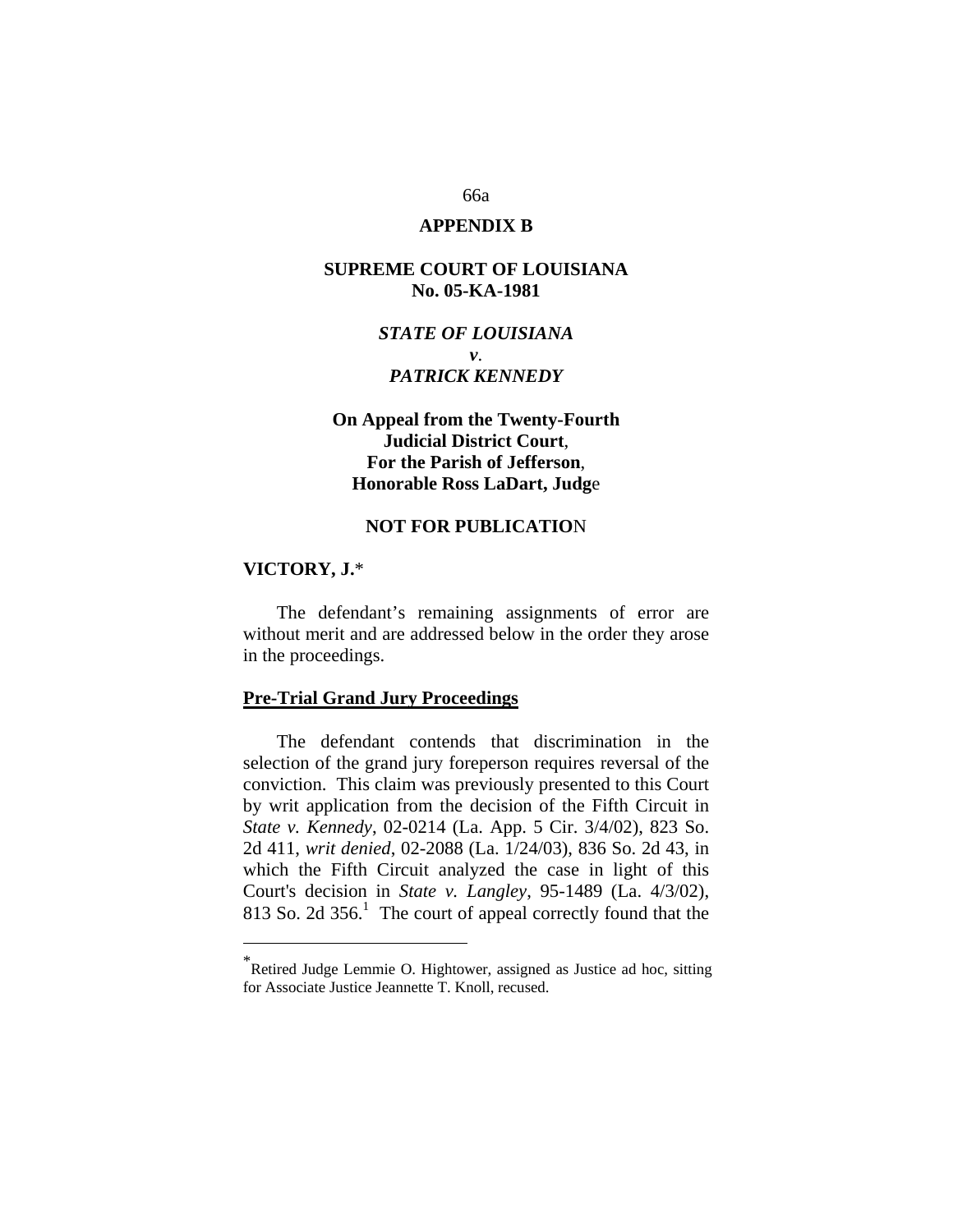defendant failed to establish a prima facie case of discrimination in the selection of the grand jury foreperson.<sup>2</sup> The instant appeal adds no new considerations for review.

### **Voir Dire**

<u>.</u>

 The defendant contends prospective jurors with prior felony convictions, who had served their sentences, were

 $2^2$  To demonstrate an equal protection violation in the context of grand jury selection, a defendant must establish a prima facie case of purposeful discrimination by showing:

<sup>&</sup>lt;sup>1</sup>As noted by the appellate court, *Langley* found an unrebutted prima facie case of discrimination when African-Americans were under represented by an absolute disparity of 15.5% to 15.9% and women by 25.4%. Here, on the other hand, the absolute disparity for African-Americans, which ranged from 7.12% to -0.78%, was far below the figures presented in *Langley*. However, the absolute disparity figures for women in the instant case, 13.4% to 17.21%, "all partially within the *Langley*-III range as significant." *Kennedy*, 823 So. 2d at 416. In *Langley*, the absolute disparity for women was 25.4%. Nevertheless, when reviewing the comparative disparities figures in the present case, females were under represented 29% to 32% of the time, whereas in *Langley*, the comparative disparity amounted to 48.5% for women. *Kennedy*, 823 So. 2d at 419. Given the borderline under representation of women, the improvement in the selection process, the large size of the population segment, and the small comparative disparity, the Fifth Circuit concluded that the defendant failed to establish a prima face case of discrimination in the selection of grand jury forepersons in Jefferson Parish. *Kennedy*, 823 So. 2d at 419- 420.

 <sup>(1)</sup> under representation of an identifiable group in the grand jury that returned the indictment; (2) that the degree of under representation must be proved "by comparing the proportion of the group in the total population to the proportion called to serve as grand jurors, over a significant period of time;" and (3) that the selection process is "subject to abuse or is not racially neutral" so as to support the presumption of discrimination raised by the statistical showing. *Castaneda v. Partida*, 430 U.S. 482, 494-95, 97 S. Ct. 1272, 1280, 51 L. Ed. 2d 498. Only if a defendant established a prima facie case of discrimination using this approach would the burden shift to the state to rebut that prima facie case. *Id.*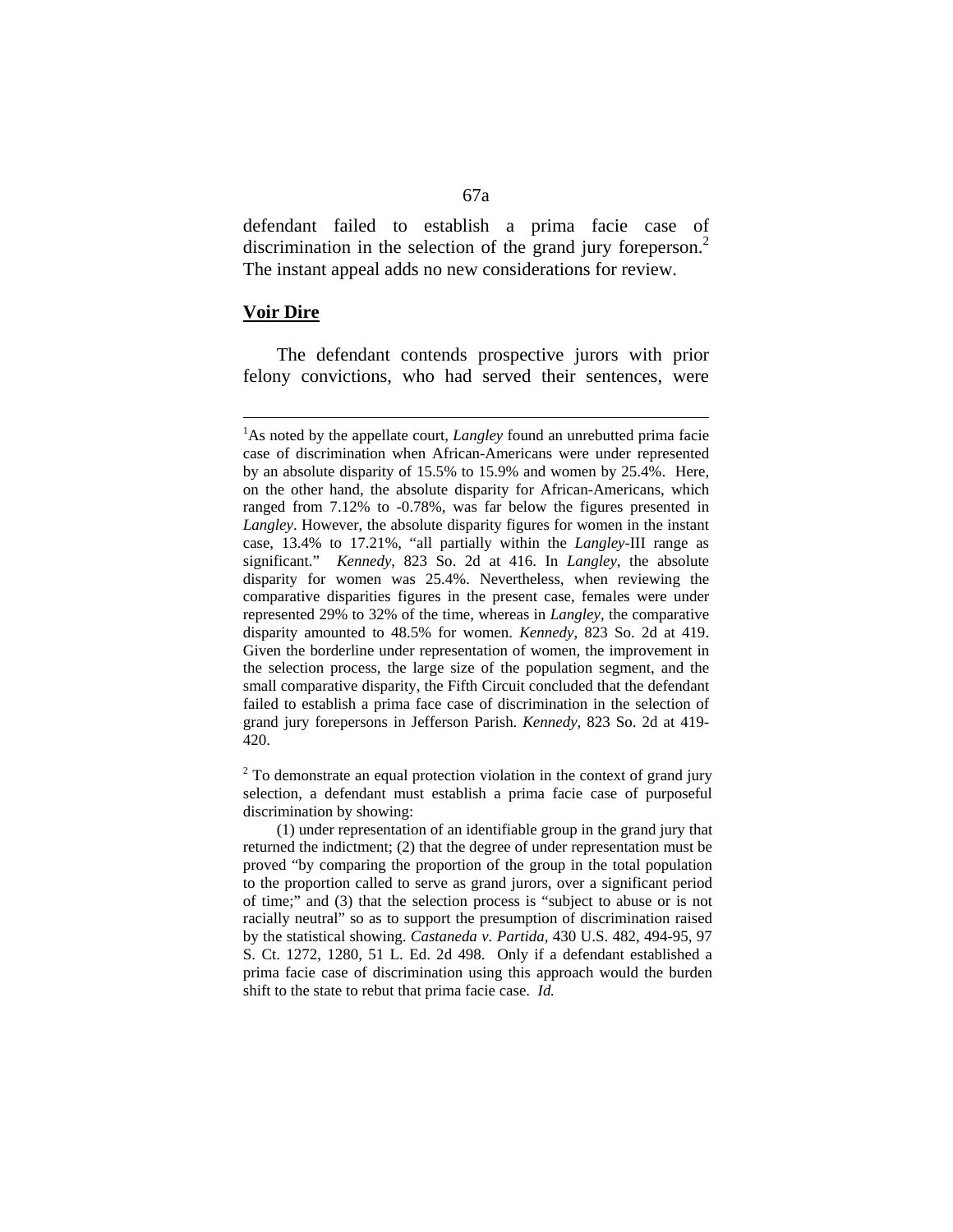wrongfully disqualified by the Clerk of Court in Jefferson Parish.

 La. C.Cr.P. art. 401 sets out the general qualifications for jurors in Louisiana. No one under indictment for a felony, nor anyone having been convicted of a felony for which he has not been pardoned is eligible to serve as a juror. La. C.Cr.P. art. 401(5). In Louisiana, the initial qualifications of individuals to serve as jurors are determined before their names are placed on the general venire lists. La. C.Cr.P. art. 408 (parishes other than Orleans); La. C.Cr.P. art. 409 (Orleans Parish). Defendant contends that the provisions of La. C.Cr.P. art. 401(5) are unconstitutional, as they conflict directly with La. Const. art. I, § 20, which provides for the right to humane treatment:

No law shall subject any person to euthanasia, to torture, or to cruel, excessive, or unusual punishment. Full rights of citizenship shall be restored upon termination of state and federal supervision following conviction for any offense.

In the defendant's view, the right to sit on a jury is a full right of citizenship that shall be restored upon the completion of a criminal sentence.

 However, this Court has recognized that the restoration of the full rights of citizenship under Article I, § 20 restores only the basic rights of citizenship, such as the right to vote, work or hold public office, but does not restore privileges as a first offender pardon under La. Const. art. IV, § 5(E)(1) does. *State v. Adams*, 355 So. 2d 917, 922 (La. 1978). Likewise, an automatic pardon for a first felony offender under Article IV,  $\S$  5(E)(1), while restoring some privileges, does not restore the status of innocence to the convict who has merely served out his sentence as does an executive pardon granted by the governor. *Adams*, 355 So. 2d at 922; *Diaz v. Chasen*, 642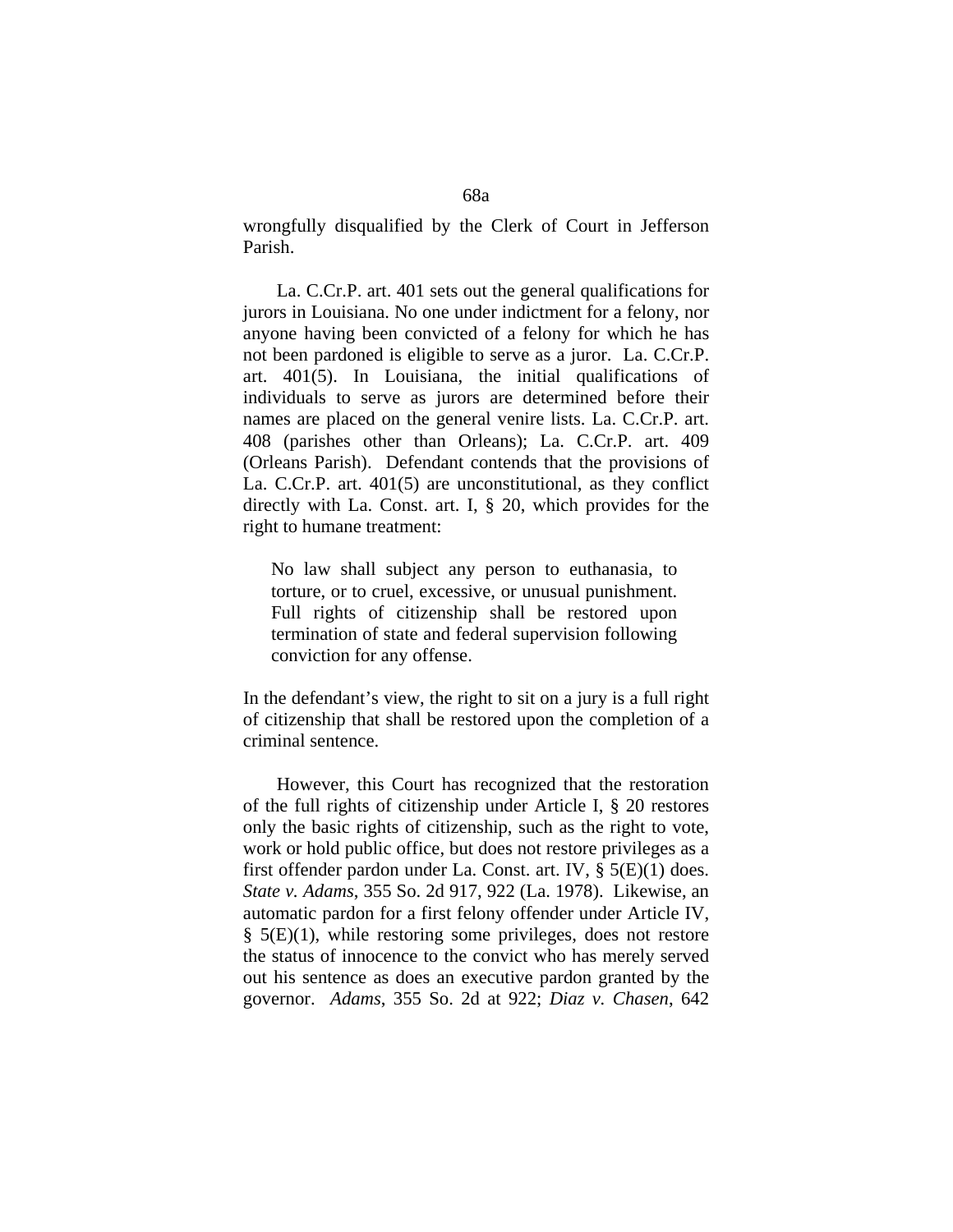F.2d 764, 766 (5th Cir. 1981). Moreover, La. C.Cr.P. art. 401(5) specifically provides that in order for a person to qualify as a juror they must "not be under indictment for a felony, nor have been convicted of a felony for which he has not been pardoned." *See State v. Hall*, 233 So. 2d 541 (La. 1970). Absent a pardon from the governor, a person convicted of a felony in Louisiana is not qualified to serve as a juror. *State v. Baxter*, 357 So. 2d 271, 273 (La. 1978).

 Article V, § 33(A) of the Louisiana Constitution provides: "A citizen of the state who has reached the age of majority is eligible to serve as a juror within the parish in which he is domiciled. The legislature may provide additional qualifications." The legislature was well within its constitutional authority in instituting the qualifications in La. C.Cr.P. art. 401. The defendant's contentions in these assignments of error are contrary to settled law.

 The defendant also complains of several other rulings made by the district court during voir dire. The defendant contends that prospective jurors Lange and Subramaniam were improperly excused for cause based only on a general opposition to capital punishment. The defendant also complains that prospective jurors Butler, Howell, and Scheid were improperly excused for cause based only on a general belief that capital punishment is disproportionate to the offense of aggravated rape. The defendant contends that the district court improperly excused prospective African-American jurors Dorsey, Parkman, Martinez, Manson, and Payton for hardship, and prospective jurors Lespinasse and Jones based on youth. The defendant also contends the district court improperly denied defense challenges for cause of prospective jurors Augustus and Asfour. Finally, the defendant contends the district court improperly restricted the scope of voir dire.

To determine the correctness of such rulings, a review is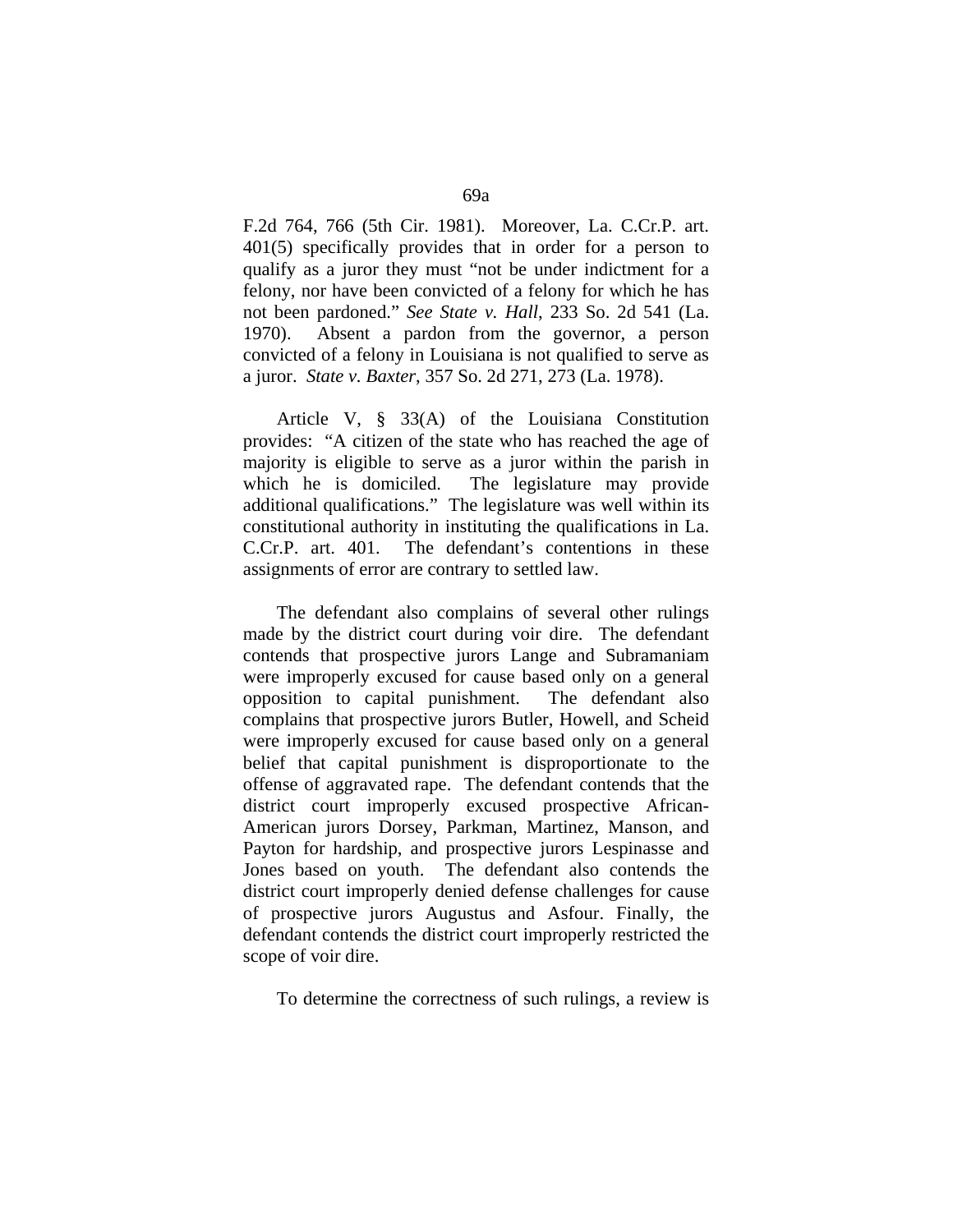undertaken of the record of the voir dire as a whole. *State v. Lee*, 93-2810(La. 5/23/94), 637 So. 2d 102, 108; *State v. Hall*, 616 So. 2d 664, 669 (La. 1983) (citing *State v. Williams*, 457 So. 2d 610 (La. 1984)). The record has been scrutinized and the jury selection process summarized briefly below, with those prospective jurors complained of by the defendant appearing in **bold** typeface.

 Voir dire commenced on August 8, 2003. The jury pool was first examined for basic qualifications, then "death qualified," and then subjected to general voir dire. $3\overline{3}$  39 prospective jurors were excused by the district court *without objection* for failing to meet basic qualifications: 5 were not citizens residing in the jurisdiction;<sup>4</sup> 3 reported difficulty reading or writing;<sup>5</sup> 11 expressed health concerns that rendered them physically and/or mentally unable to serve;  $6$  11 were excused for family, school, or work-related hardship;<sup>7</sup> 7

<sup>&</sup>lt;sup>3</sup> Although defense counsel agreed to this procedure, the defendant himself objected that he believed asking prospective jurors to assume guilt hypothetically to inquire into their views on capital punishment would bias them against him *ab initio*.

<sup>4</sup> These included prospective jurors Montgomery, Morales, Serio, **Lespinasse**, and Richardson. The reasons for excusing prospective juror Lespinasse were not fully jurisdictional but interrelated with his attendance of high school. After the trial judge explained basic juror qualifications and other prospective jurors voiced their jurisdictional concerns, Lespinasse volunteered that, although his family resided in Jefferson Parish, he attended boarding school at the high school level outside the parish during most of the preceding year and was still in high school.

<sup>&</sup>lt;sup>5</sup> These included prospective jurors Bustillo, Moore, and Robertson.

<sup>6</sup> These included prospective jurors Berthelot, Wallace, Wade, **Martinez**, Stoll, Roussel, Lee, Roach, Burghardt, Bodden, and Chopin. In addition to these, three prospective jurors were excused for poor health over the defense's objection: Rogers, Reech, **Dorsey**.

<sup>&</sup>lt;sup>7</sup> These included prospective jurors Thibodeaux, Smith, Lizano, Dykes,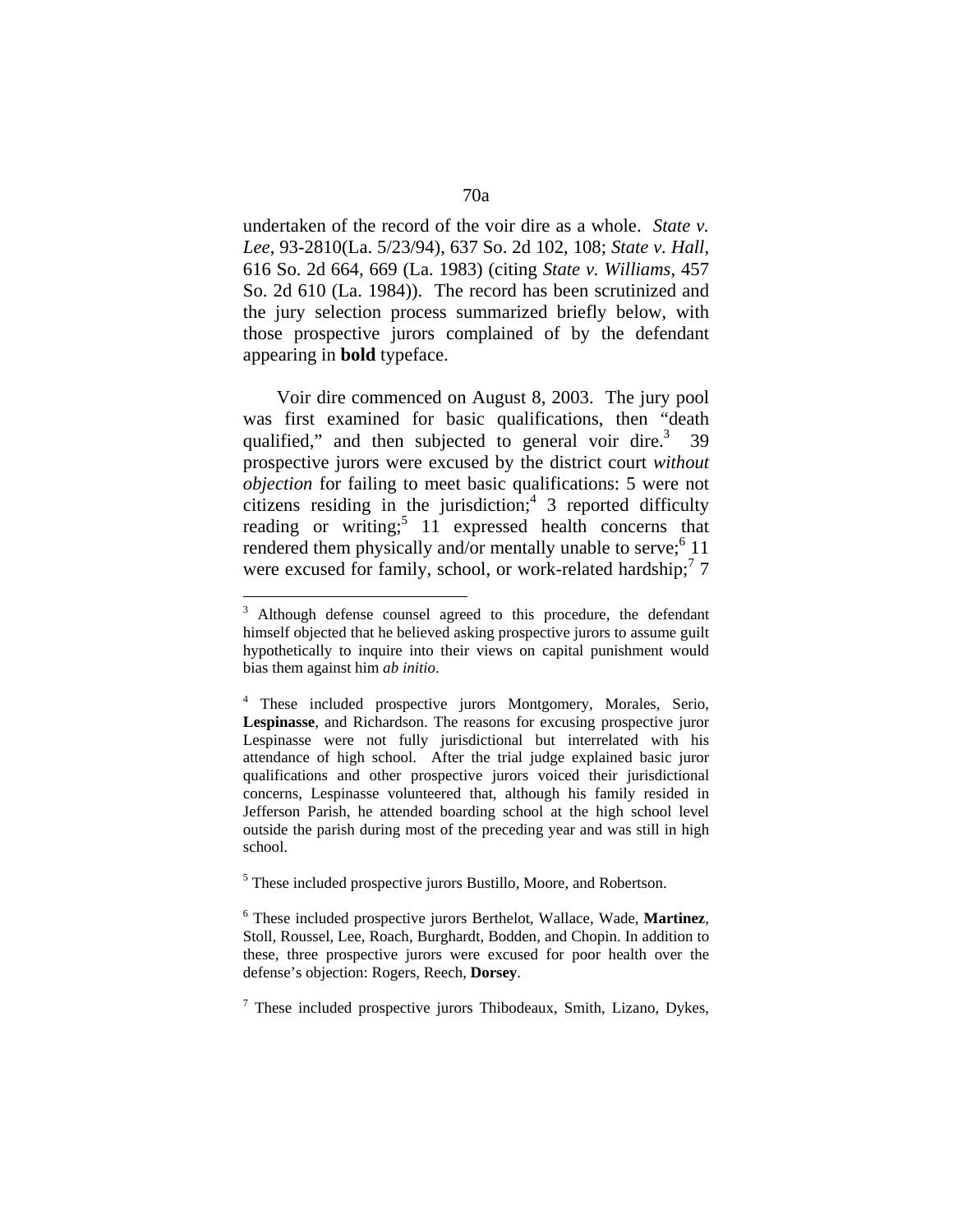had personal experience with sexual abuse or other concerns resulting in partiality;<sup>8</sup> and 2 had personal familiarity with an aspect of this case.<sup>9</sup> Prior to "death qualification," two prospective jurors were successfully challenged for cause by the state without objection, $10$  three prospective jurors were successfully challenged for cause by the defense without objection, $\frac{11}{11}$  and three prospective jurors were jointly and three prospective jurors were jointly challenged successfully for cause.<sup>12</sup>

 During "death qualification," 16 prospective jurors were successfully challenged for cause *without objection* because they would not consider life imprisonment as a punishment for an offender proved to have raped a child (reverse-Witherspoon)<sup>13</sup> and 43 prospective jurors were successfully challenged for cause *without objection* because they would not consider capital punishment either generally<sup>14</sup> or for an

<sup>9</sup> These were prospective jurors Johnson and Day.

<u>.</u>

 $10$ <sup>10</sup>These were Duhe and Smith. In addition to these, four prospective jurors were successfully challenged for cause by the state over the defense's objection: Martin, **Parkman**, **Manson**, and **Payton**.

<sup>11</sup>These were Smith, Reyes, and Smoot. Two of defendant's challenges for cause were denied (**Asfour** and Ripp) and one of the defendant's challenges for cause was granted over the state's objection (Lacheny).

 $12$ These were Kavanaugh, Kenney, and Brignac. One joint challenge for cause was denied (**Augustus**).

<sup>13</sup>These were Kummerer, Martinez, Jackson, Kravet, Coulon, Rogers, Moore, Thomas, Lachney, Estes, Godin, Wilson, Michel, Arceneaux, Deibel, and Folse.

<sup>14</sup> These were Williams, Rousell, Cunningham, Hollister, Kenning, Leaumont, Carriere, McGee, Lopez, Pulizzano, Clark, Nguyen, Hahn,

Oddo, Howard, Briede, Vela, Ardoin, Trosclair, and Fernandez.

<sup>&</sup>lt;sup>8</sup> These included prospective jurors Carey, Pennino, Canizaro, Heyer, Buquoi, Bennet, and Unger.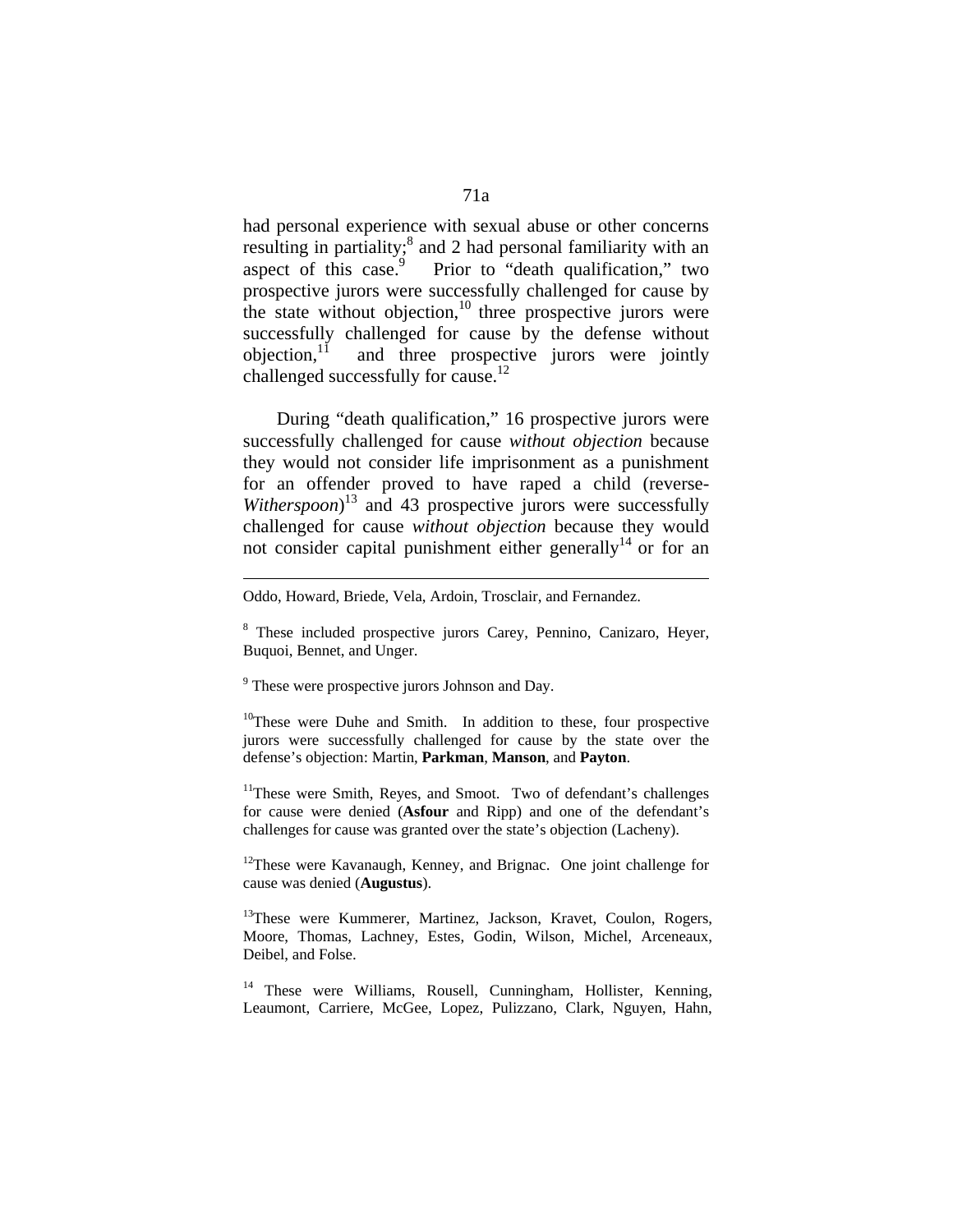offense of aggravated rape15 (*Witherspoon*). Following "death qualification," the state's challenge for cause based on family hardship was granted for five prospective jurors without  $objection<sup>16</sup>$  and the state and defense joined in one challenge for cause.17

 By August 14, 78 jurors were found to have been qualified, had survived *Witherspoon* and reverse-*Witherspoon* challenges, and progressed to general voir dire. During general voir dire, two joint challenges for cause were granted,<sup>18</sup> three state challenges for cause were granted without objection, $19$  and one defense challenge for cause was granted without objection.<sup>20</sup> Following general voir dire, peremptory challenges were made and the jury selection process completed. The district court judge gave an additional two peremptory challenges (to be used to strike prospective

<sup>16</sup> These were Griffiths, Feurtado, Collins-Jones, Shuckrow, and Blissett. In addition, the state's challenges for cause for prospective jurors **Jones** and Brady were granted over the defense's objection.

<sup>17</sup> This prospective juror was Nixon. The state's challenge for cause of prospective juror **Lange** was granted over the defense's objection.

<sup>18</sup> Prospective jurors Cheron and Fleming had some pre-existing knowledge of the crime.

<sup>19</sup> These were prospective jurors Carey, Ripp, and Lorens.

 $20$  This was prospective juror Blum.

<u>.</u>

Arcement, Matthews, Wick, Williams, Babin, Delahoussaye, Hoang, Jacobs, Vincent, Klotz, Funck, St. Germain, and Quinn. In addition to these, the state's *Witherspoon* challenge for cause was granted over the defense's objection for prospective juror **Subramaniam**.

<sup>15</sup> These were **Howell**, **Butler**, **Scheid**, Buckman, Ohlsson, Wells, Boudreaux, Davis, Harrison, Rowen, Bonura, Landry, Sibley, Sanchez, Avery, Digiacomo, and Logan. The state's *Witherspoon* challenge for cause of Waguespack was denied.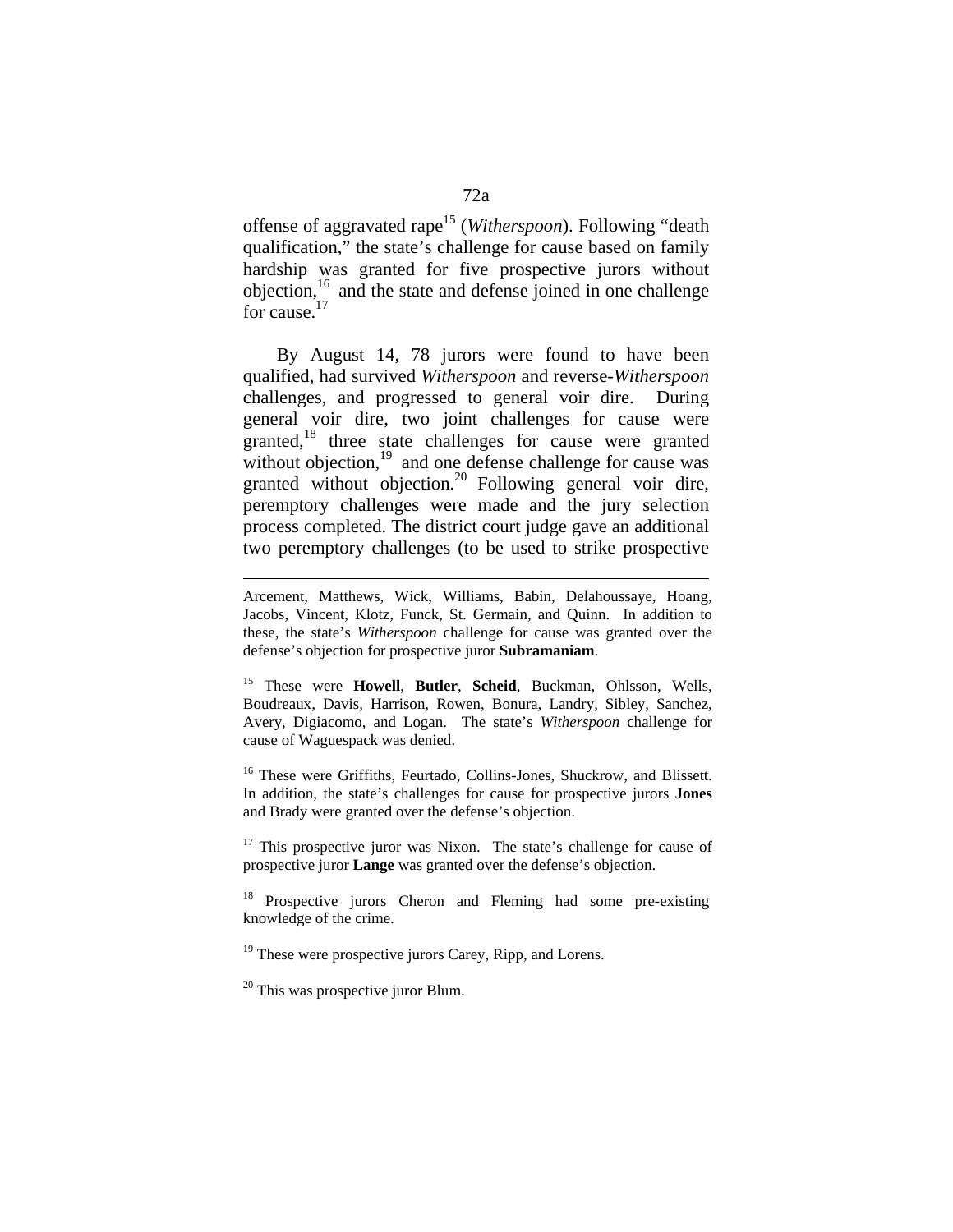alternate jurors) for a total of fourteen peremptory challenges for each side. The state exercised nine of its peremptory challenges,  $^{21}$  which included one back-strike.<sup>22</sup> The defense exercised 11 of its peremptory challenges, $^{23}$  which included seven back-strikes.<sup>24</sup> Twelve jurors<sup>25</sup> and two alternates<sup>26</sup> were finally selected.

 **Lange.** The district court granted the state's challenge for cause of this prospective juror. Defendant contends that ruling was in error because Lange expressed only a general opposition to capital punishment but indicated that he would consider both life and death based on the brutality of the offense and, despite some general knowledge about the case, he understood and would apply the presumption of innocence.

 In fact, Lange initially indicated on his juror questionnaire that he generally opposed capital punishment but that he could put aside his feelings and impose it according to the facts and the law. He explained further on questioning by the state during "death qualification" that his view on the appropriateness of capital punishment would depend on the brutality of the crime. The defense had no

 $21$  The state struck peremptorily prospective jurors Bolton, Rodriguez, Harper, K. Martinez, Yochum, Vincent, Franklin, and one unknown prospective juror.

 $22$  The state back-struck prospective juror B. Martinez.

 $23$  The defense struck peremptorily prospective jurors Ryan, Asfour, Guidry, and Sachitano.

 $24$  The defense back-struck Williams, Finney, Allemore, Flynn, Sheehan, Badeaux, and Marcus.

<sup>25</sup>These were Hezeau, Uhl, Vo, Wise, Doucet, Dufrene, **Augustus**, Servat, Hanley, Harris, Dubois, and Cavallo.

<sup>&</sup>lt;sup>26</sup> These were alternates Murry and Broders.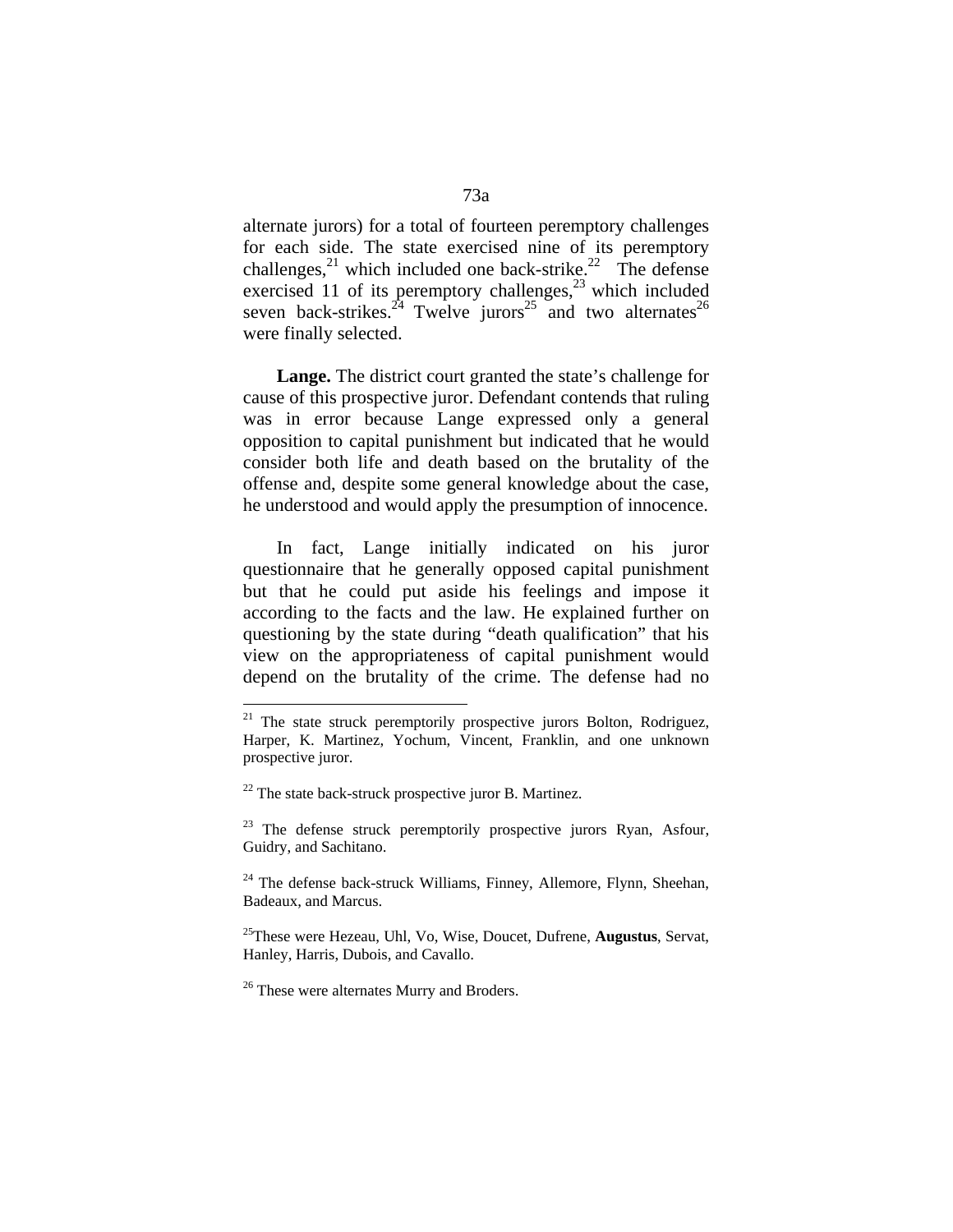further questions for him. Neither side objected to this prospective juror at the close of the "death qualification" process. During the general voir dire questioning that followed, Lange volunteered when the district court judge inquired into whether any prospective jurors were aware of the publicity surrounding this crime or had heard any media reports. Lange indicated that he heard that the stepfather had brutally raped the child and that there had been a search through the Woodmere neighborhood. Although Lange initially stated that he had not formed an opinion whether the stepfather was guilty, he indicated upon further probing by the district court judge that he believed the defendant, who was likely identified correctly by the victim, was obliged to present some evidence to restore his tarnished reputation. At that point, the district court instructed Lange on the presumption of innocence and the Fifth Amendment.

 The state contended in challenging prospective juror Lange for cause that, although he indicated (after being instructed by the district court), that he would apply the proper legal standard regarding the burden of proof, the totality of his answers combined with his initial statements, including his knowledge gleaned from media reports, indicated that he believed the defense had to present evidence to prove the innocence of the defendant. The district court judge agreed and granted the state's challenge for cause over the objection of the defense.

 A trial court is vested with broad discretion in ruling on challenges for cause, and these rulings will be reversed only when a review of the voir dire record as a whole reveals an abuse of discretion. *State v. Cross*, 93-1189, pp. 6-7 (La. 6/30/95), 658 So. 2d 683, 686-87; *State v. Robertson*, 92-2660 (La. 1/14/94), 630 So. 2d 1278, 1280. The grounds for which a juror may be challenged for cause are set forth in La. C.Cr.P. art. 797. One of these grounds is pertinent here, namely, that "[t]he juror is not impartial, whatever the cause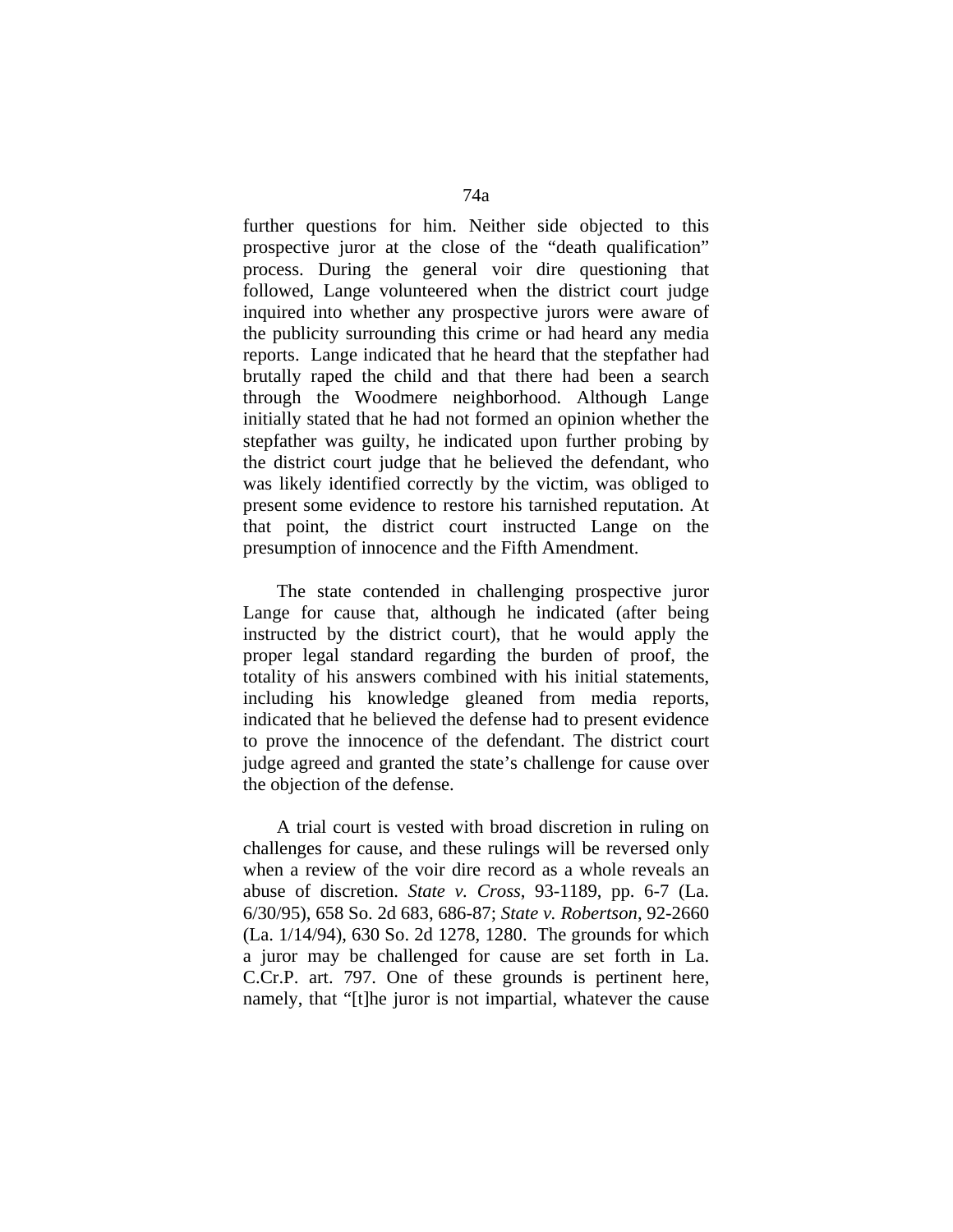of his partiality, . . ." *Id.* § (2). A trial court is not bound by a juror's assurances of impartiality, and a cause challenge should be granted if a juror's responses as a whole reveal facts from which bias, prejudice or inability to render fair judgment may be inferred reasonably. *State v. Hallal*, 557 So. 2d 1388, 1389-90 (La. 1990) (per curiam); *State v. Jones*, 474 So. 2d 919, 926 (La. 1985). As a general matter, under La. C.Cr.P. art. 800(B) a defendant is precluded from attacking a trial court's grant of a state's challenge for cause unless the effect of such ruling is the exercise by the state of more peremptory challenges than it is entitled to by law.

 Under these circumstances, the district court did not abuse its discretion in granting the state's challenge for cause. The trial judge makes personal observations of potential jurors during the entire voir dire, and a reviewing court should accord great deference to the trial judge's determination and should not attempt to reconstruct voir dire by microscopic dissection of transcript in search of magic words or phrases that automatically signify juror's qualification or disqualification. Despite this prospective juror's ability to respond correctly after being instructed, the overall tenor of his answers indicate that his awareness of facts of the case as reported by the media would substantially impair his performance as a juror. The defendant fails to show that the trial judge abused his discretion in granting the state's challenge for cause of prospective juror Lange. Moreover, the defendant has made no showing that the effect of this ruling was the exercise by the state of more peremptory challenges than it was entitled to by law. As noted above, the state exercised only 9 of its 12 peremptory challenges.

 **Subramanian.** The state's *Witherspoon* challenge for cause was granted over the defense's objection for this prospective juror. The defendant contends that this ruling was in error because, although Subramanian opined that capital punishment was costly and ineffective and likely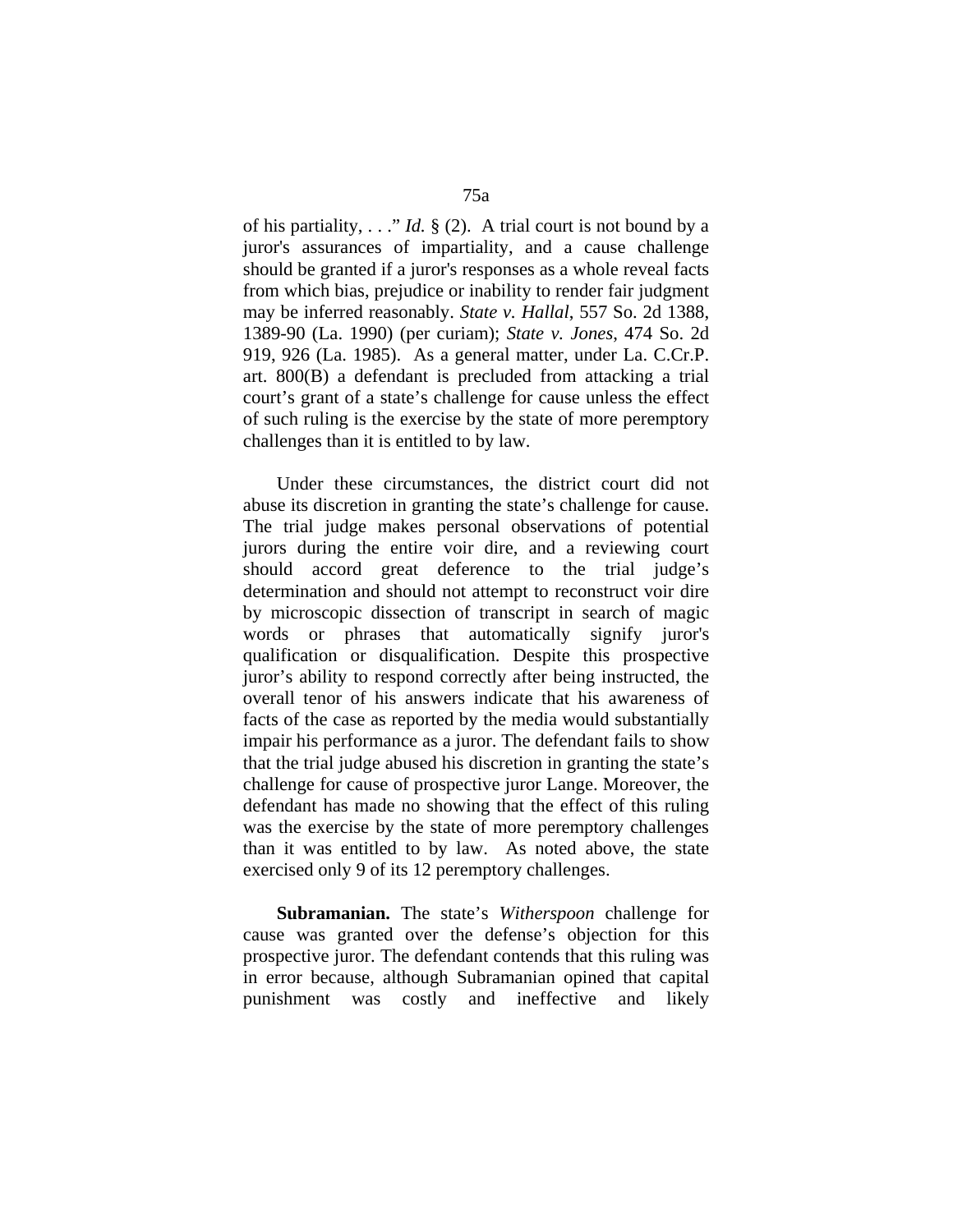disproportionate for rape, he indicated that he could consider it albeit at a very high standard of proof. Although the state had remaining peremptory challenges and could exclude the juror in any event, a defendant may complain that the trial court erroneously excused a potential juror who is *Witherspoon* eligible, although the state could have used a peremptory challenge to strike the juror. *Gray v. Mississippi*, 481 U.S. 648, 664, 107 S. Ct. 2045, 2054, 95 L. Ed. 2d 622 (1987); *Davis v. Georgia*, 429 U.S. 122, 97 S. Ct. 399, 50 L. Ed. 2d 338; *State v. Edwards*, 97-1797 (La. 7/2/99), 750 So. 2d 893, 903-04.

 In fact, this prospective juror began the "death qualification" process by stating that he was generally opposed to capital punishment because he considered it expensive, ineffective, and uncivilized. Upon further questioning, he indicated that he believed death was a disproportionate punishment for the rape of minor; he would only seriously consider it in a case of mass murder. He conceded that his views on capital punishment would impair his ability to serve fairly and impartially. In response to further questioning by the defense, this prospective juror clearly stated that, assuming the state had met its burden of proof in the guilt phase, during the penalty phase he would revisit such guilt-phase issues as witness credibility and physical evidence, in effect requiring the state to prove its case at a higher standard than beyond a reasonable doubt because it was a capital case.

 A prospective juror is properly excluded for cause because of his/her views on capital punishment when the juror's views would "prevent or substantially impair the performance of his duties as a juror in accordance with his instructions and his oath." *Wainwright v. Witt*, 469 U.S. 412, 424, 105 S. Ct. 844, 852, 83 L. Ed. 2d 841 (1985); *State v. Sullivan*, 596 So. 2d 177 (La. 1992), *rev'd on other grounds sub nom. Sullivan v. Louisiana*, 508 U.S. 275, 113 S. Ct.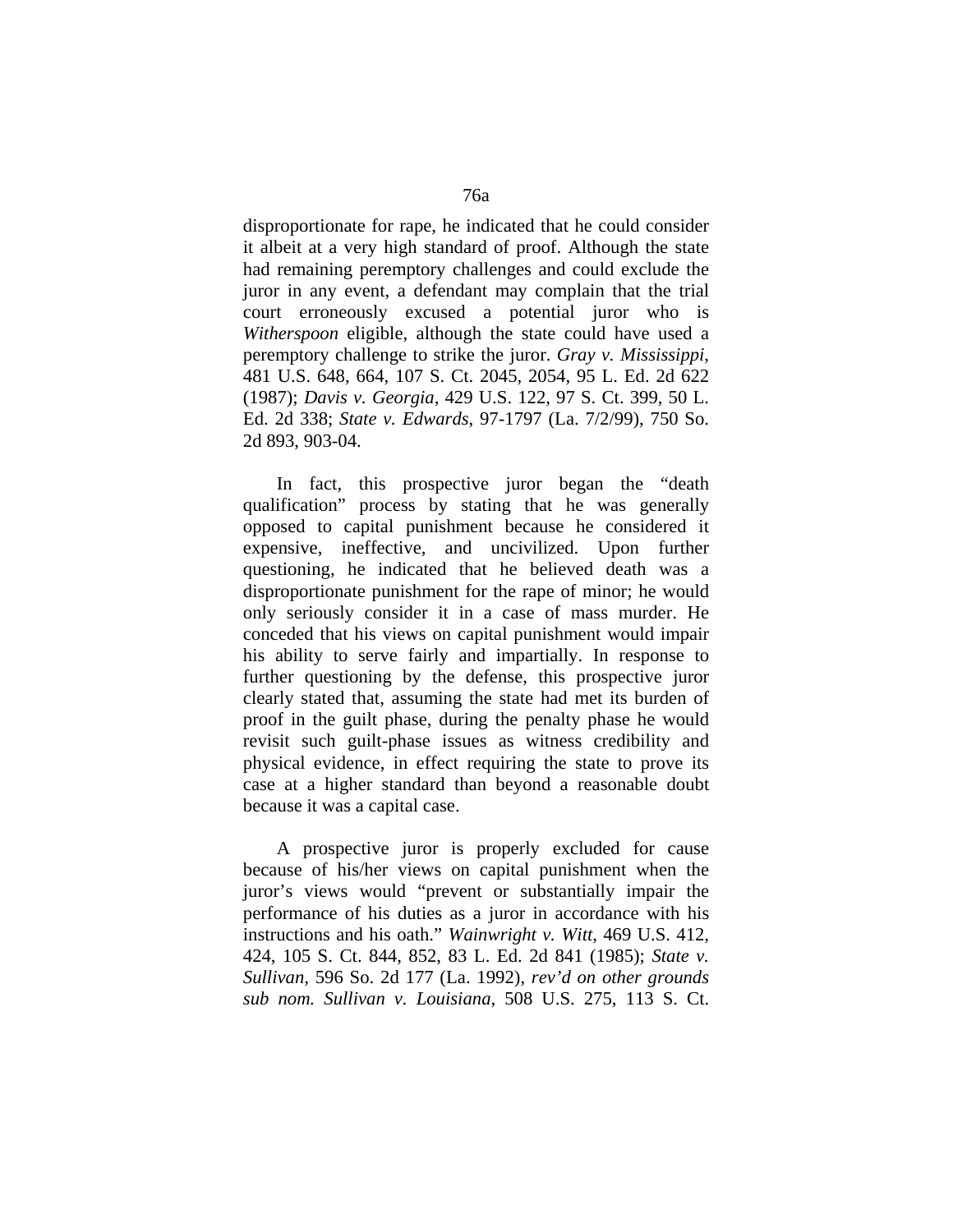2078, 124 L. Ed. 2d 182 (1993). The basis of exclusion under La. C.Cr.P. art. 798(2)(b), which incorporates the standard of *Witherspoon v. Illinois*, 391 U.S. 510, 88 S. Ct. 1770, 20 L. Ed. 2d. 776 (1968), as clarified by *Witt*, is that the juror's views "would prevent or substantially impair him from making an impartial decision as a juror in accordance with his instructions and his oath." *Witherspoon* further dictates that a capital defendant's rights under the Sixth and Fourteenth Amendments to an impartial jury prohibits the exclusion of prospective jurors "simply because they voiced general objections to the death penalty or expressed conscientious or religious scruples against its infliction." *Id.*, 88 S. Ct. at 1777.

 A review of the record demonstrates that the trial judge did not abuse his discretion in granting the state's challenge for cause of Subramanian on the basis of his views on capital punishment. Although this prospective juror indicated that he could consider imposing the death penalty under extremely limited circumstances, it is clear that this juror's views exceed a general objection to the death penalty or conscientious or religious scruples against its infliction, and rose to the level of substantially impairing his ability to make an impartial decision in accordance with his instructions and his oath. If a prospective juror's inclination for or against the death penalty would substantially impair the performance of the juror's duties, a challenge for cause is warranted. *State v. Ross*, 623 So. 2d 643, 644 (La. 1993). Although this prospective juror declared his ability to remain impartial, his responses as a whole reveal facts from which bias, prejudice or inability to render judgment according to law may reasonably be inferred. The juror's voir dire responses as a whole make it clear that his reluctance to impose the death penalty translated into requiring "absolute" proof of guilt, rather than proof beyond a reasonable doubt. His views on capital punishment therefore would substantially impair his performance as a juror. He was properly excluded.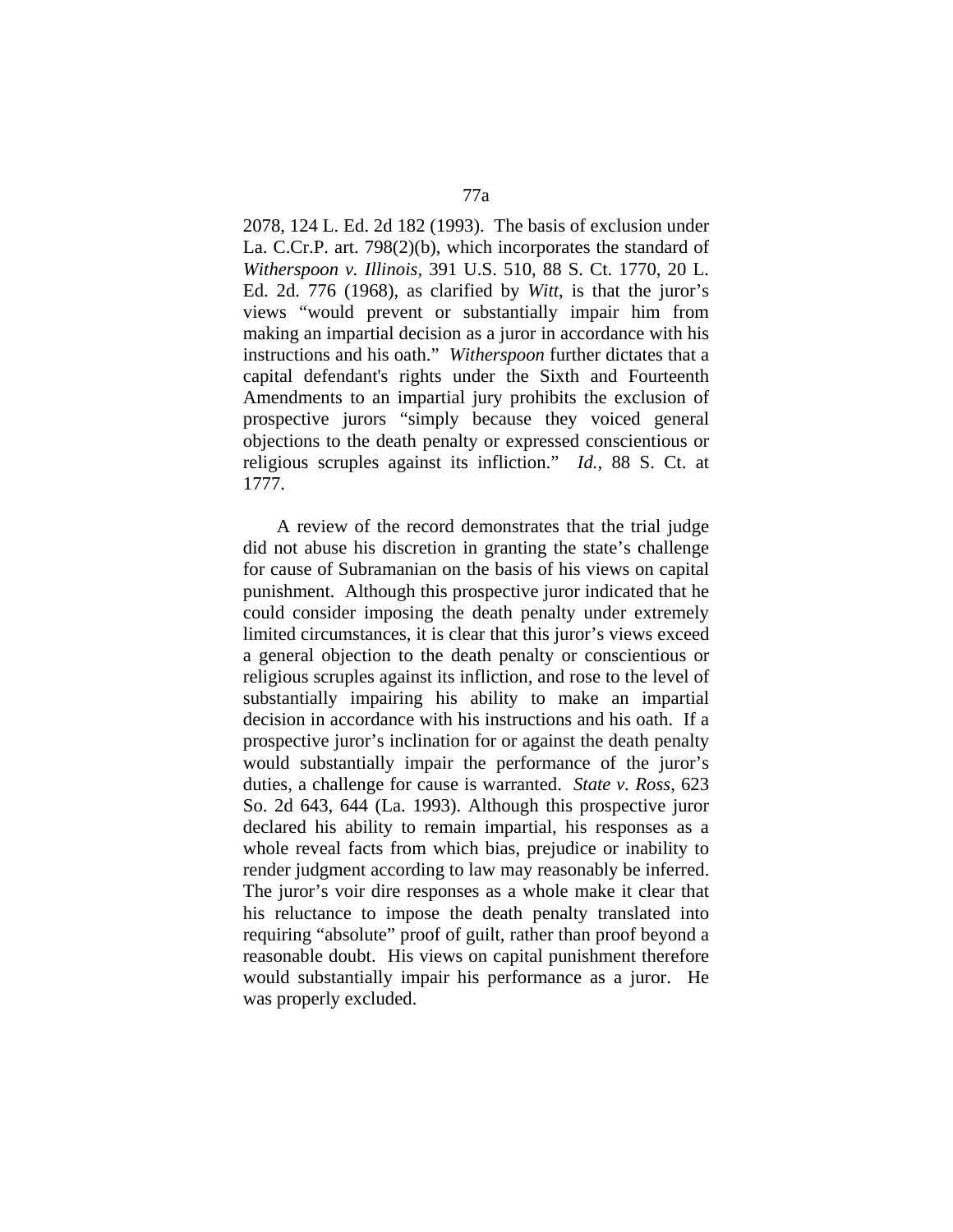**Dorsey, Parkman, Martinez, Manson, and Payton.**  The defendant contends that African-American jurors were improperly excluded for health reasons, which reasons the defendant implies were not sufficiently severe to vitiate their ability to serve. Of these prospective jurors, defense counsel did not object to excusing Martinez.<sup>27</sup> Of the remaining four, each of whom voluntarily approached the bench to inform the court of his or her ill-health during the initial qualification process, all suffered significant impairments clearly rendering them unable to serve. Dorsey complained of neck pain, inability to engage in prolonged sitting, trouble with walking and standing as a consequence of recent ankle surgery, and drowsiness resulting from pain medicine. Parkman suffered from rheumatoid arthritis, experienced difficulty in sitting, laying, or standing, and endured pain in her shoulder, neck, and legs. She frequently urinated as a consequence of diabetes, takes numerous medications, and indicated that the pain she suffers would impair her ability to concentrate.<sup>28</sup> Manson reported a significant memory impairment: he would forget mundane things after 15-20 minutes elapsed and would forget even significant information after a week. Payton reported taking approximately 15 different medications and suffering from drowsiness and frequent uncontrolled urination.

 The trial court is authorized to excuse a person from jury service either before or after selection to the general venire or jury pool if such service would result in undue hardship or extreme inconvenience. The court is permitted to take this

<sup>27</sup> Moreover, Martinez suffered from scoliosis and reported, *inter alia*, inability to sit for more than 10 or 15 minutes.

 $28$  The trial judge noted, following the defense's objection, that this prospective juror's condition appeared severe and that she wore numerous braces.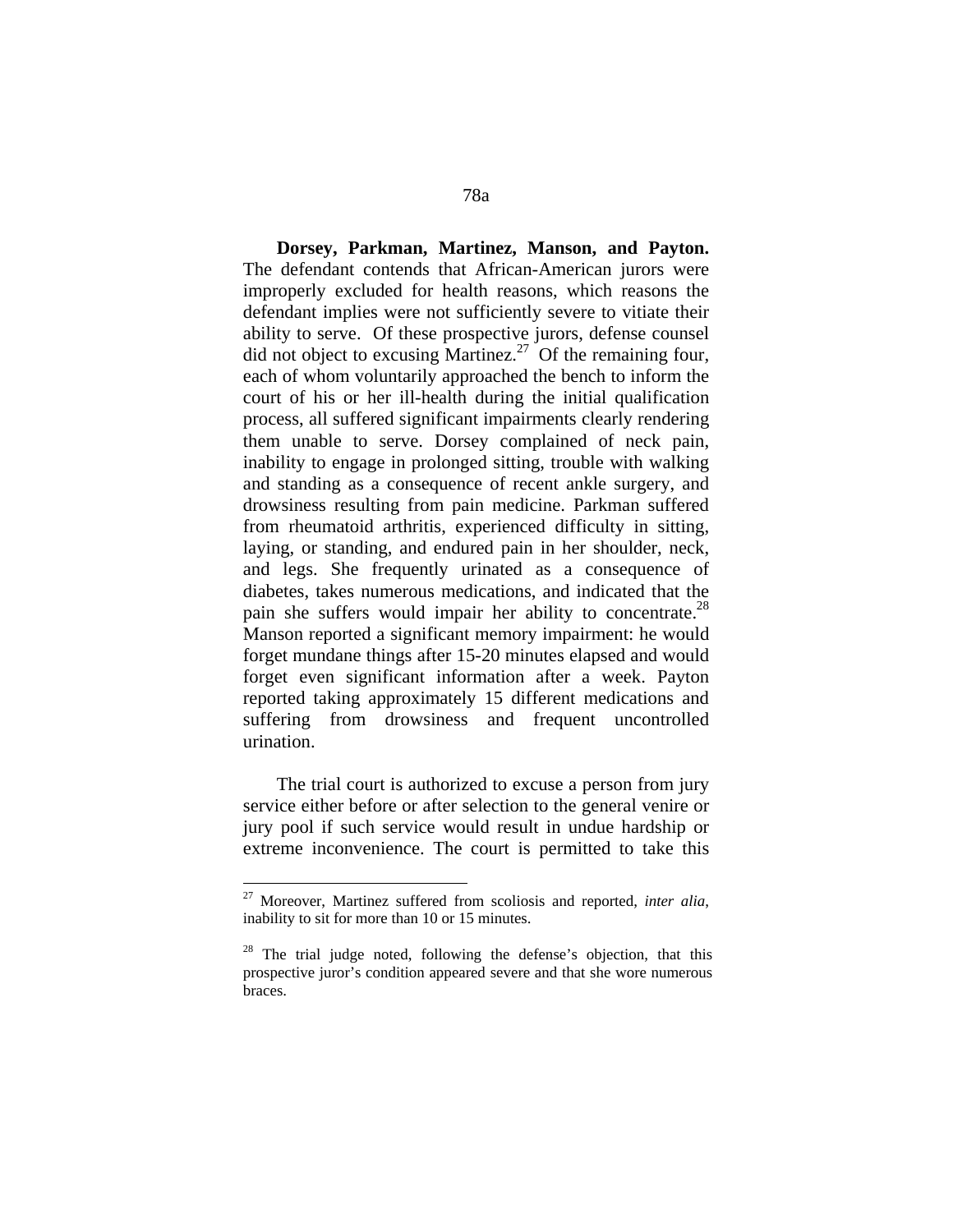action on its own initiative or on the recommendation of an official or employee designated by the court. *See* La. C.Cr.P. art. 783(B); *State v. Brown*, 414 So. 2d 726, 728 (La. 1982). The trial court is vested with broad discretion in excusing prospective jurors for undue hardship. *State v. Ivy*, 307 So. 2d 587, 590 (La. 1975). The discretion to release prospective jurors in advance of voir dire examination is not to be disturbed unless there is a showing of fraud or collusion resulting in prejudice to the accused. *State v. Sheppard*, 350 So. 2d 615, 650 (La. 1977). A review of the transcript of voir dire shows that these jurors were properly excused for ill health.

 **Lespinasse.** The defendant contends that Lespinasse was excused because he was 18 years old. However, this prospective juror was excused not only without objection but apparently by agreement of both sides.<sup>29</sup>

 **Jones.** The defendant contends that Jones was excused for youth although she ultimately indicated that she could consider both life and death. In fact, this prospective juror initially stated during "death qualification" that she could consider capital punishment for homicide but would not for an aggravated rape under any circumstances. Upon further questioning by the defense, she indicated that she had changed her mind and "would have an open mind to both sides." Following "death qualification," the court noted that Jones appeared to have been rehabilitated, the state agreed, and no challenge was made. Jones then approached the bench to indicate that she did not believe she was sufficiently mature to serve as a juror on this case. The state challenged her for

<sup>&</sup>lt;sup>29</sup> Setting aside the fact that the defense agreed to the release of this prospective juror and assuming that this boarding school student could be considered to reside in the jurisdiction, full-time students are not a protected class and "the young" are not a group requiring protection for purposes of jury composition jurisprudence, as discussed below.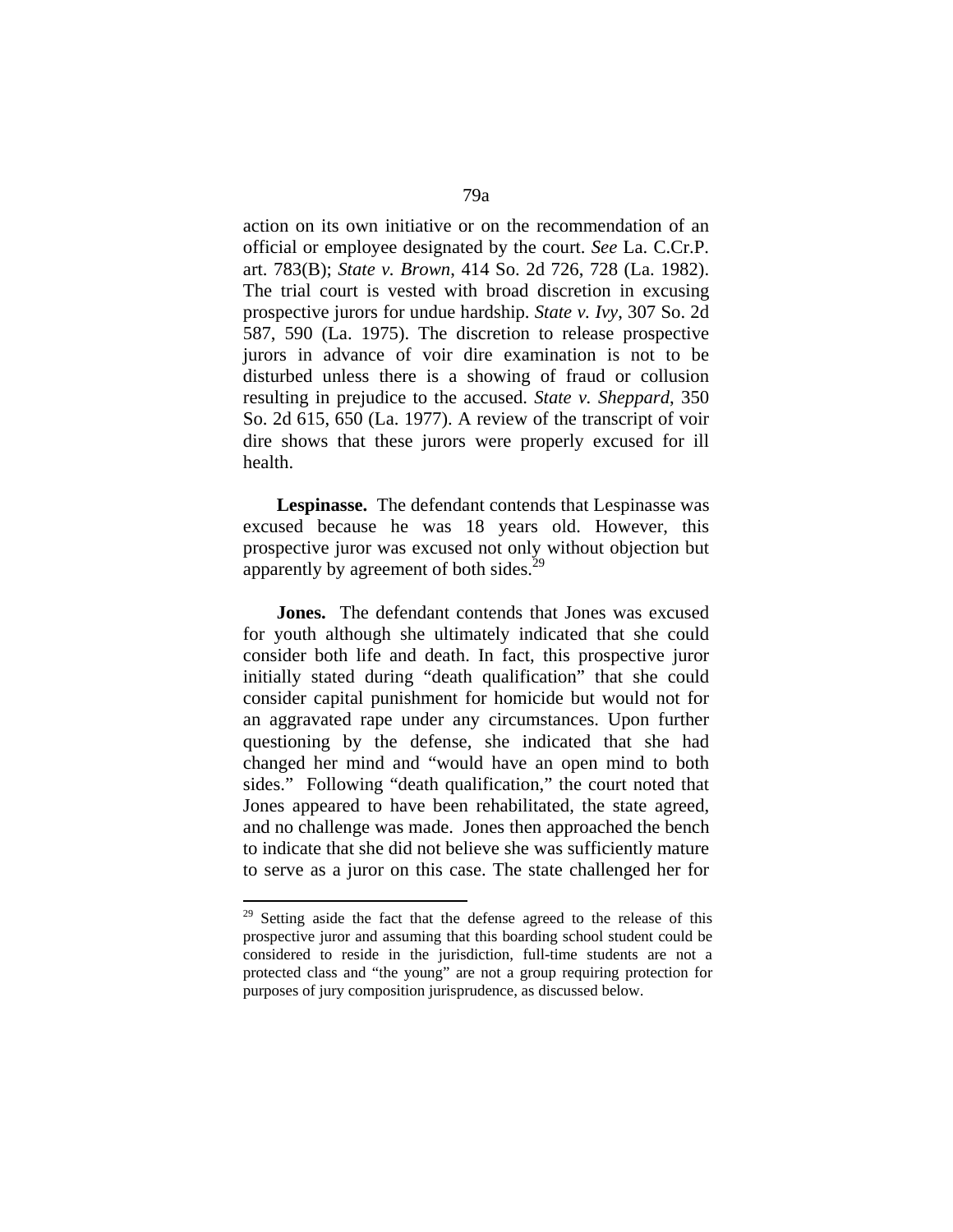cause and the defense objected. The trial court attempted to rehabilitate her. She remained obdurate that she would be unable to make a decision and that any decision she made would be based, not on the facts and the law, but rather based on her fear.

 Although the law prohibits systematic exclusion of certain protected classes in the source or sources from which the jury venires are chosen, "the young" have never been held to be a group which requires protection under its fair crosssection analysis. *Hamling v. United States*, 418 U.S. 87, 94 S. Ct. 2887, 2917, 41 L. Ed. 2d 590 (1974) (upholding a system for jury selection which guaranteed that the youngest juror at the time of trial could be no younger than 24). As noted above, Jones was considered rehabilitated by the state until she voluntarily expressed her fear that she was not sufficiently mature to participate in a capital trial and stated that she would not be able to make a decision based on the law and the evidence. Under the circumstances, there was no abuse in the grant of this challenge for cause of a juror who insists that, because of her own immaturity, she cannot make a decision based on the law and the evidence.

 **Augustus.** The district court denied a joint challenge for cause of this juror. The defendant contends that his challenge for cause of this prospective juror was improperly denied and that he exhausted all of its peremptory challenges, forcing it to accept this juror, who would only vote for death, on the jury. However, as noted above in the summary of voir dire, a review of the transcript makes it abundantly clear that the defense did not exhaust all of its peremptory challenges. $30$ 

 $30$  When this juror first made the jury, the defense had exercised only five of its peremptory challenges. When the 12th member of the jury was accepted, the defense had exercised 11. In his supplemental brief, the defendant concedes that subsequent correction of the record results in a revision to the number of peremptory challenges utilized, which the defendant contends in his reply brief shows that the record is so defective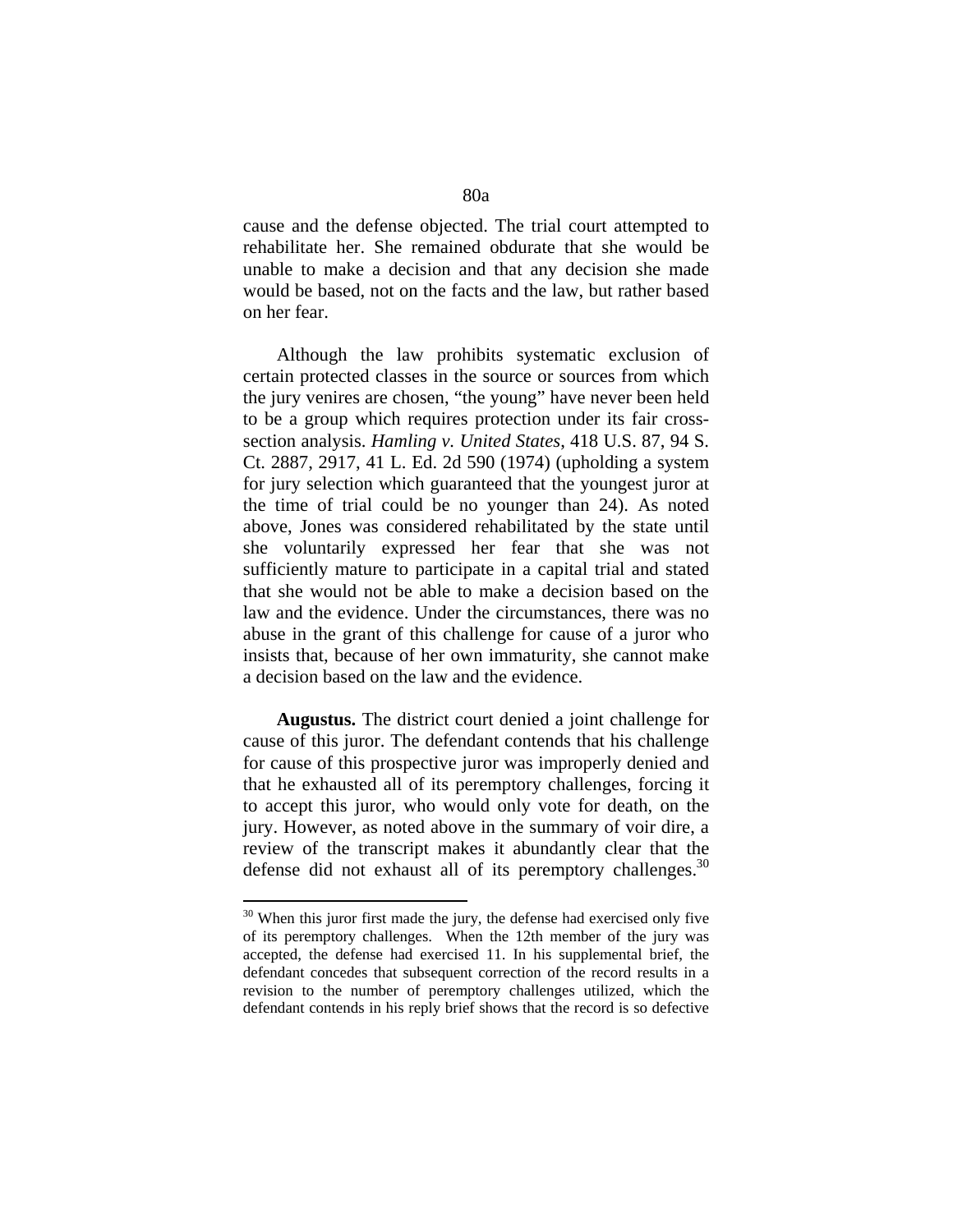The trial judge, in addition to affording each side two extra challenges for use in selecting alternates, repeatedly vocalized the number of challenges remaining for each side throughout the selection process. Appellate counsel's claim that the record is unclear in this regard, later withdrawn in his reply brief, is patently in error.

 A trial court is vested with broad discretion in ruling on challenges for cause and these rulings will be reversed only when a review of the voir dire record as a whole reveals an abuse of discretion. *State v. Cross*, 93-1189 (La. 6/30/95), 658 So. 2d 683, 686-87; *State v. Robertson*, 92-2660 (La. 1/14/94), 630 So. 2d 1278, 1280. Prejudice is presumed when a challenge for cause is denied erroneously by a trial court, and the defendant has exhausted his peremptory challenges. *Robertson*, 630 So. 2d at 1280; *State v. Ross*, 623 So. 2d 643, 644 (La.  $1993$ ).<sup>31</sup> But when a defendant has failed to exhaust his peremptory challenges, this Court has held that such a failure bars review. *See State v. Mitchell*, 94-2078, (La. 5/21/96), 674 So. 2d 250, 254 (juror allegedly would not consider mitigating evidence and would weigh against defendant a failure to testify; this Court "need not reach . . .

1

as to undermine confidence in it.

<sup>31</sup>The rule is different at the federal level. *See United States v. Martinez-Salazar*, 528 U.S. 304, 120 S. Ct. 774, 145 L. Ed. 2d 792 (2000) (exhaustion of peremptory challenges does not trigger automatic presumption of prejudice arising from district court's erroneous denial of a cause challenge). However, at the federal level, a defendant may seat the challenged juror and then complain about the trial court's ruling denying the cause challenge on appeal if convicted. *Martinez-Salazar*, 528 U.S. at 315, 120 S. Ct. at 781. In Louisiana, a defendant must use one of his remaining peremptory challenges to excuse the juror or waive any complaint on appeal. *State v. Connolly*, 700 So. 2d at 818; *State v. Bourque*, 622 So. 2d 198, 229-30 (La. 1993); *State v. Fallon*, 290 So. 2d 273, 282 (La. 1974).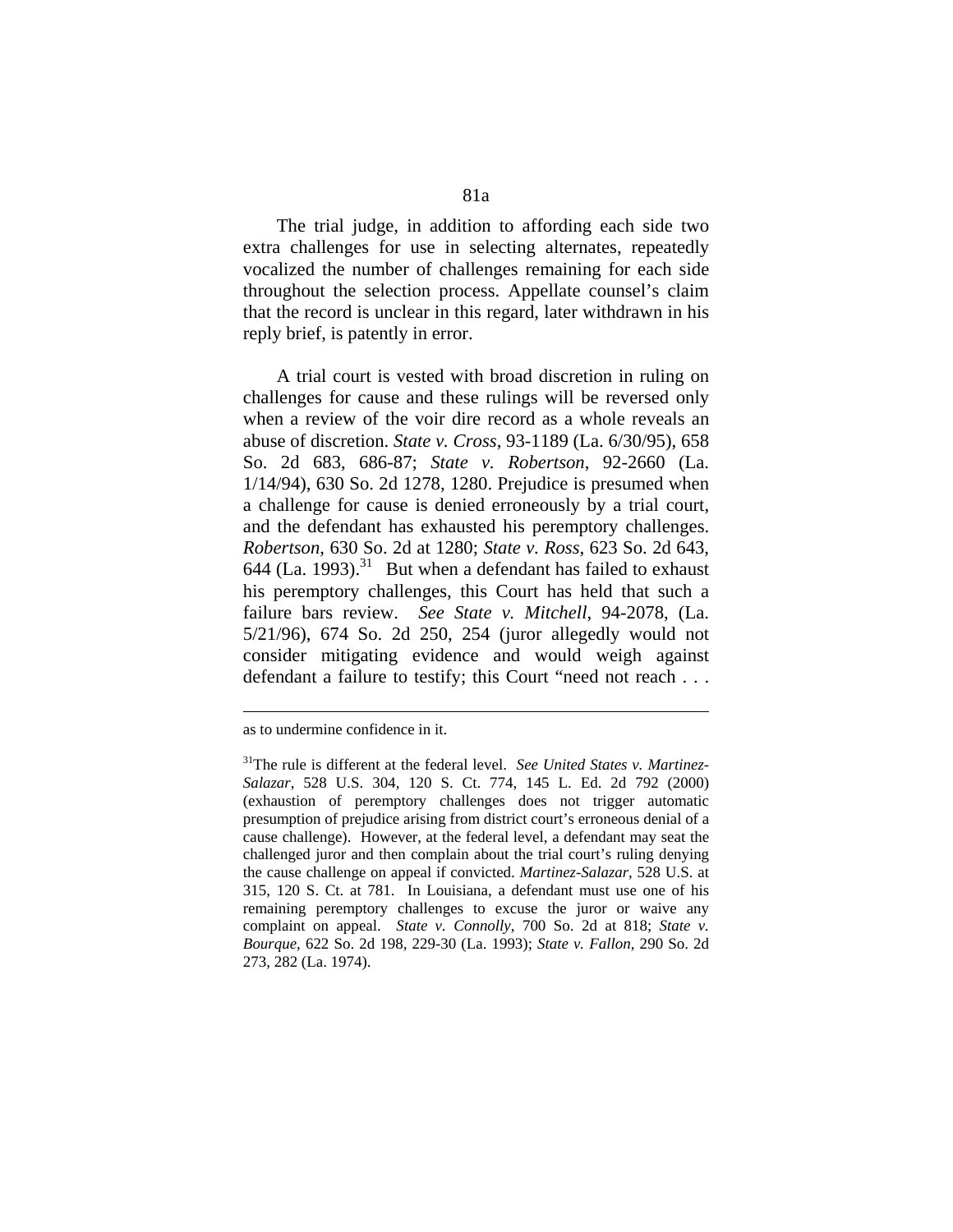whether there was an erroneous denial of [a cause] challenge," because defendant struck the juror and had peremptories remaining at the close of jury selection), *cert. denied*, 519 U.S. 1043, 117 S. Ct. 614 (1996); *State v. Koon*, 96-1208 (La. 5/20/97), 704 So. 2d 756, 757 (juror held fast to belief in defendant's guilt; Court need not decide whether the challenge for cause was improperly denied, "[b]ecause the defense failed to use all its peremptory challenges . . .").

 As noted above, the state exercised 9 and the defense 11 of its peremptory challenges. Regarding this particular juror, following "death qualification" both state and defense joined in challenging this juror for cause. In denying this joint challenge, the trial court described this juror as a weather vane who was easily manipulated by the questions into expressing both pro-death and pro-life leanings. A review of her full testimony shows that this assessment is accurate. She initially indicated that she favored capital punishment in general but could consider both death and life in prison depending on the circumstances of the offense and the evidence presented. However, after defense questioning, she appeared to commit her vote to death. The attorneys approached the bench and the trial court commented that the defense had taken a prospective juror who would consider both options and, by "piling on enough facts," obtained a commitment from her. The trial judge commented further:

My concern is, is that both, all four of you know how when you keep piling on facts with a witness who's already shown a lean[ing], a predisposition, you can virtually lead that person right to where you want that person to be or not want them to be. But, what have you accomplished? My concern is you've never really accomplished that fact that he's incapable or she's incapable of considering both sides. You've just given them a set of facts which drives them right to where their lean is.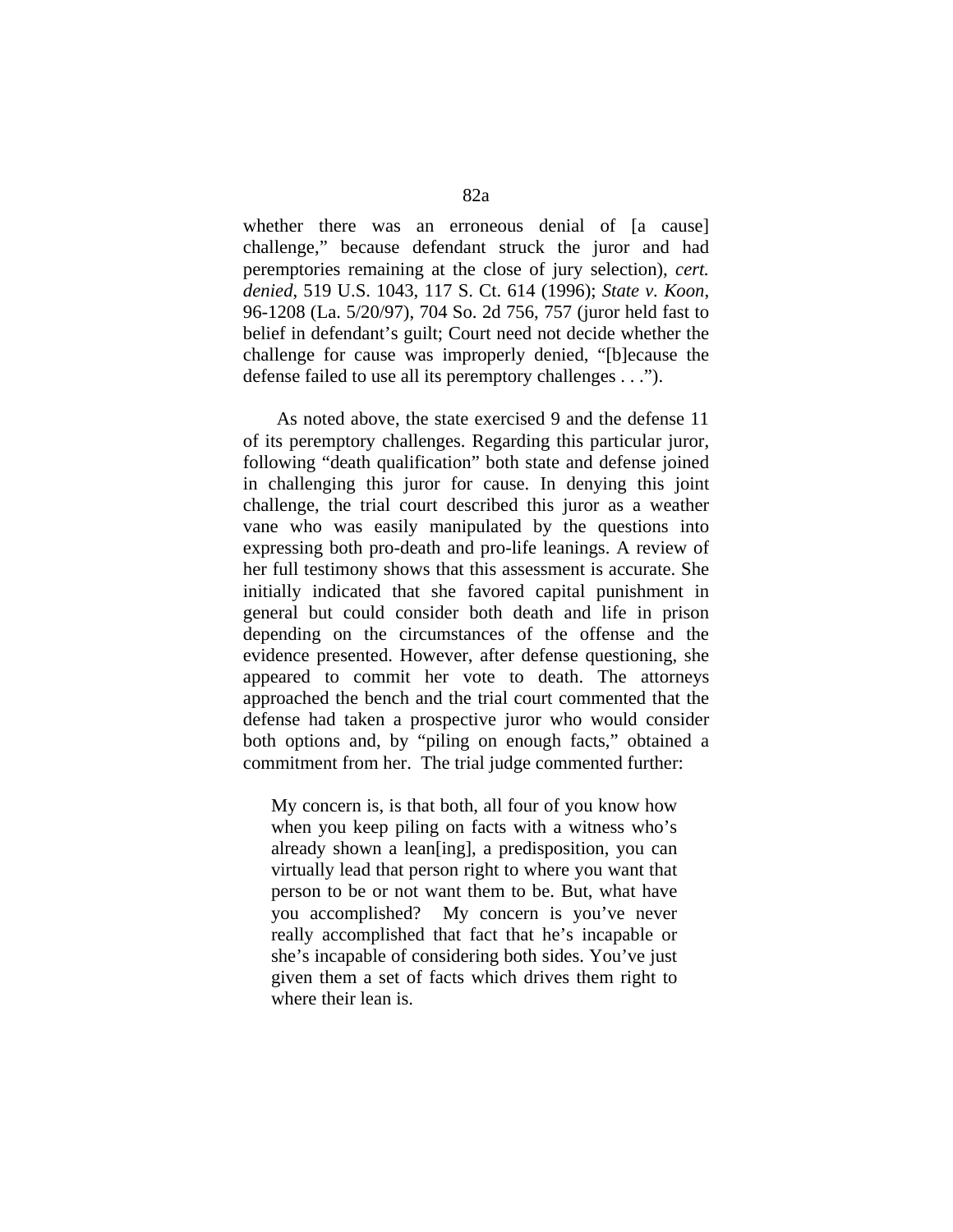After this hiatus, this prospective juror was asked whether she could consider any penalty other than death for the rape of a child and she indicated that she would also consider a life sentence. Under these circumstances, there appears no abuse of discretion in refusing to excuse this juror for cause, who was apparently perceived as objectionable to each side, when neither exhausted its peremptory challenges. This mode of questioning by defense counsel, however, is exemplary of the type of questioning ultimately restricted by the district court, which defendant contends (as discussed below) unduly restricted his right to conduct a full voir dire of the prospective jurors.

 **Asfour.** The defendant contends that his challenge for cause of this prospective juror, who knew someone who had been molested as a child rendering her partial, was improperly denied. In fact, Asfour first volunteered during the "death qualification" process that she had not included on her juror questionnaire that she knew someone who was molested at age 12. She was questioned further about this by defense counsel after which she remained committed to considering both life and death. She survived "death qualification" and then approached the court to note that she is a single parent of a six-year-old child whose father is serving in Iraq. The court inquired into her child care arrangements. Following general voir dire, the defendant challenged this prospective juror for cause because she was one of two prospective jurors who expressed concern that the defendant had access to their personal information on the jury questionnaires. The trial court inquired to determine whether she had formed any opinions about the defendant, and because she had not, denied the challenge. It is only in this context that the defense objected to the denial of its challenge for cause of this prospective juror. Therefore, the argument raised on appeal, that this prospective juror knew a child sex abuse victim and therefore was biased, was not properly preserved for review.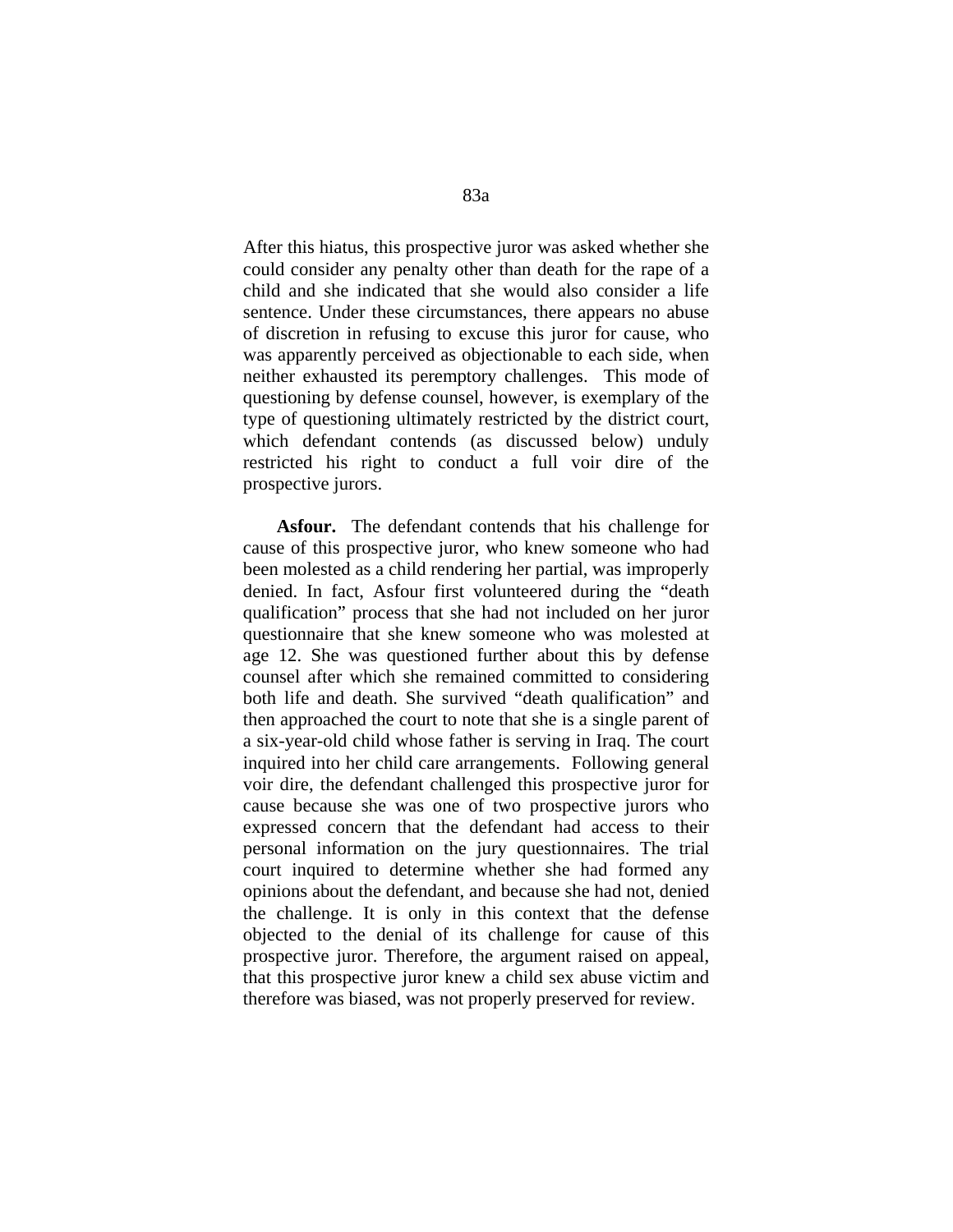**Butler.** The defendant contends this prospective juror indicated that, although he considered capital punishment a disproportionate penalty for rape, he would consider imposing it under some circumstances. However, the state's challenge for cause of Butler was granted without objection by the defense. Therefore, this issue has not been preserved for review.32

 **Howell.** The defendant contends that this prospective juror indicated that she could only consider capital punishment for a rape that resulted in the death of the victim. However, the state's challenge for cause of this prospective juror was granted without objection by the defense. Therefore, this issue has not been preserved for review.<sup>33</sup>

 **Scheid.** The defendant contends that although the record suggests that defense counsel challenged this prospective juror, it seems more likely that the state would have challenged this prospective juror who would not consider capital punishment if the victim of the offense lived to testify. However, assuming arguendo that appellate counsel's theory is correct and the names of the prosecuting and defense attorney were reversed during transcription, then the defense did not object to the challenge for cause of this prospective juror and this issue has not been preserved for review.<sup>34</sup>

<sup>&</sup>lt;sup>32</sup>Moreover, Butler made it clear that he would never consider capital punishment in a case of aggravated rape of a child victim but only in an extreme case of serial rape. Therefore, this prospective juror was properly excluded under *Witherspoon*.

<sup>&</sup>lt;sup>33</sup> Moreover, Howell clearly indicated that she absolutely would never vote for capital punishment in the case of the aggravated rape of a child victim. Therefore, she was properly excluded under *Witherspoon*.

<sup>&</sup>lt;sup>34</sup> Moreover, although Scheid's initial statements were confused, when pressed to imagine a situation in which he would be able to consider capital punishment for an aggravated rape that did not result in homicide,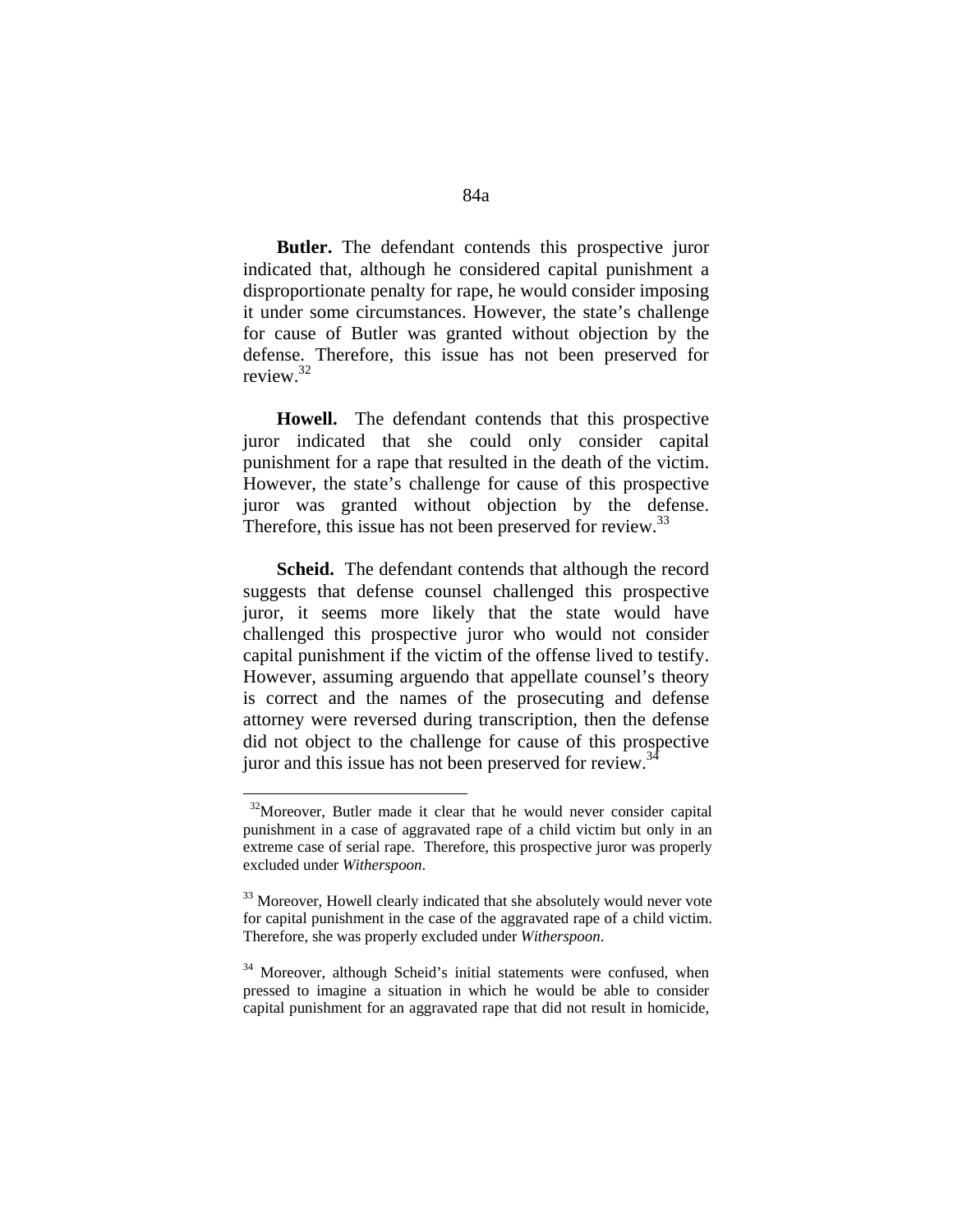**Scope of voir dire.** Finally, the defendant contends the district court improperly restricted the scope of voir dire during the "death qualification" process, which prevented the defense from fully exploring prospective jurors' views on capital punishment.

 The transcript of voir dire has been reviewed to see the extent of restrictions placed on defense counsel. In addition to those described above, the transcript shows a limitation was placed on defense during voir dire of prospective juror Finney,<sup>35</sup> who indicated some preference for capital punishment in the case of the rape of a 12-year old. Upon further questioning Finney testified he could consider a life sentence despite his first preference for capital punishment. After this questioning, the defense added an additional hypothetical condition by probing how the juror would respond if he learned that the defendant had raped another girl previously. The court intervened, finding that the defense had sufficiently probed the prospective juror's ability to consider the alternatives. Likewise, a similar scenario occurred during *Witherspoon* questioning on the next day. On both occasions, defense counsel argued that it was necessary to present prospective jurors with the precise factual circumstances of the case to determine whether they would be able to consider both sentencing options under those circumstances. The trial court limited defense counsel a third time during the voir dire of prospective juror Unger.<sup>36</sup> The defense, who wished to

1

he could only imagine a scenario in which the victim were his own daughter (although he conceded that he would not be able to serve on that jury). *Id.* at p. 2882. He said he would find it extremely difficult to consider capital punishment for a non-homicide rape even when the defendant had been shown to have committed prior rapes. *Id.* Therefore, the *Witherspoon* challenge was clearly properly granted.

<sup>&</sup>lt;sup>35</sup> This prospective juror was ultimately back-struck by the defense.

<sup>&</sup>lt;sup>36</sup>This prospective juror was excused by the trial court without objection.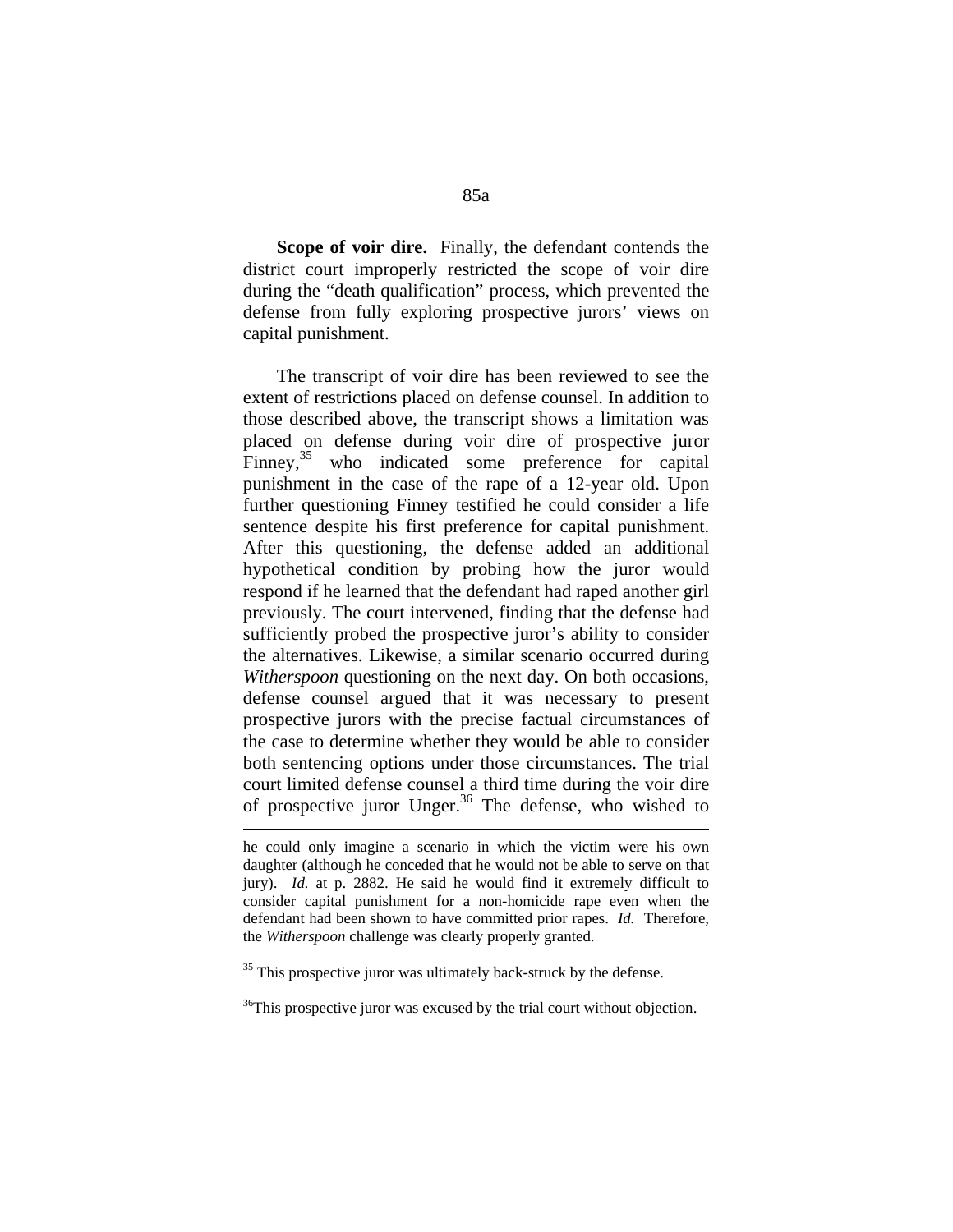continue questioning her about the impact of her grandchildren on her decision-making process, argued that her demeanor showed that she would be substantially impaired from performing her duty as a juror. The trial court, however, considered the questioning repetitive and calculated to end up with a commitment to a verdict.

 As a general matter, an accused in a criminal case is constitutionally entitled to a full and complete voir dire examination. La. Const. Art. I, § 17. The purpose of voir dire is to determine the qualifications of prospective jurors by testing their competency and impartiality and to assist counsel in articulating intelligent reasons for exercise of cause and peremptory challenges. *State v. Stacy*, 96-0221(La. 10/15/96), 680 So. 2d 1175, 1178; *see also State v. Burton*, 464 So. 2d 421, 425 (La. App. 1 Cir.), *writ denied*, 468 So. 2d 570 (La. 1985). The scope of voir dire is within the sound discretion of the trial court and its rulings will not be disturbed on appeal absent a clear showing of an abuse of discretion. Review of a trial judge's rulings on voir dire should be accomplished by examination of the whole record to determine whether sufficiently wide latitude was afforded the defendant in examining prospective jurors. *Burton*, *supra*, 464 So. 2d at 425.

 The record as a whole shows that the trial judge acted with an even hand, spending extensive time attempting to rehabilitate jurors, and conducted voir dire in an equitable manner. The trial judge afforded the defense a full opportunity to conduct its voir dire and only appears to have restricted the defense when its questions became repetitive, badgering, or an attempt to inquire too deeply into the prospective juror's response to the specific facts of the case to be tried. In this regard, a trial judge must adhere to the fine line separating a proper inquiry into the ability of a juror to

1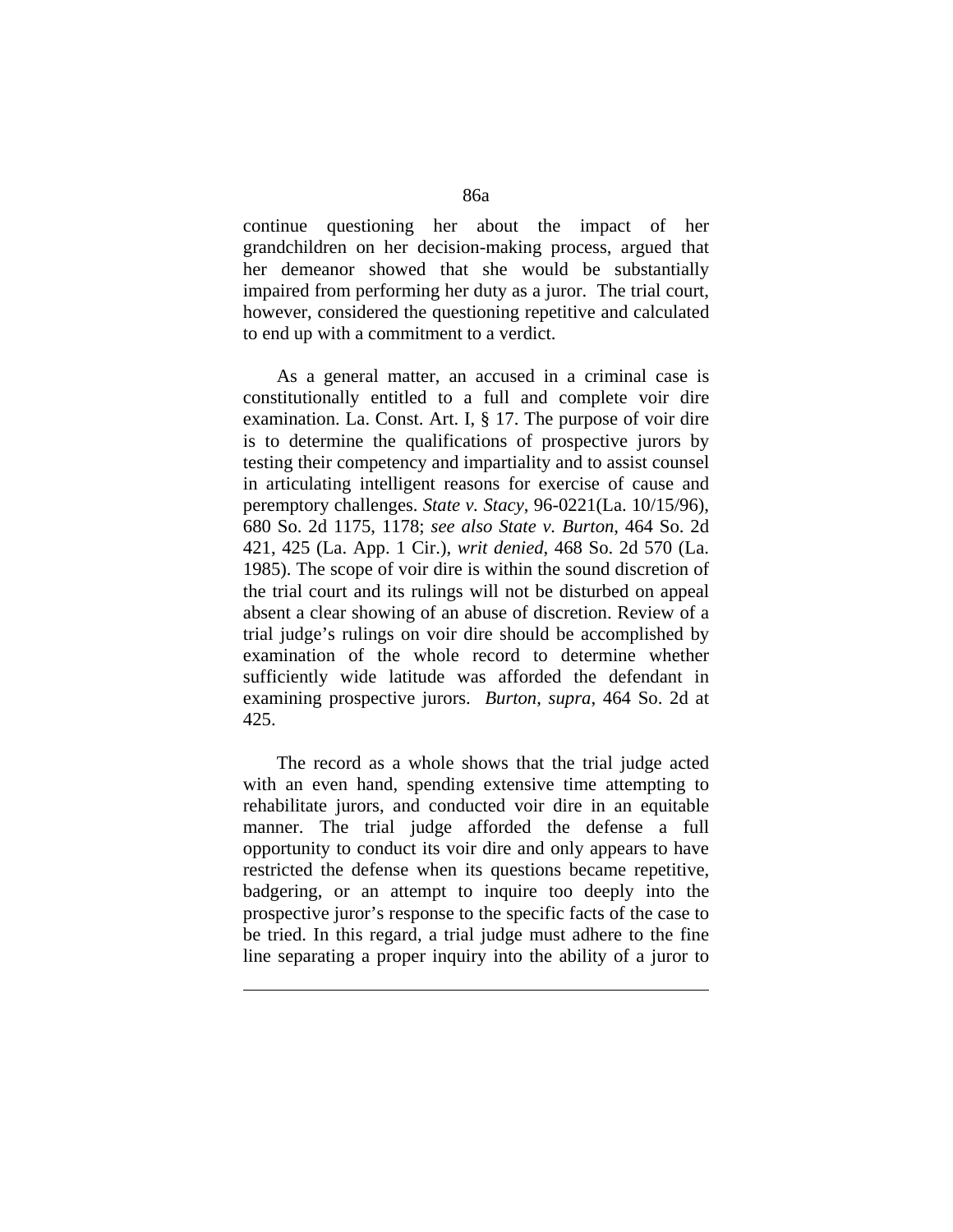consider both death and life imprisonment under the particular facts of the case, *see State v. Watson*, 449 So. 2d 1321, 1330 (La. 1984) ("If [a prospective juror] knows enough about the case to know that she could not consider the imposition of the death penalty regardless of what evidence might be presented, she must be excused."), and an improper use of hypothetical questions to pry into the juror's opinion concerning evidence that may be offered at trial. *State v. Vaughn*, 431 So. 2d 358, 360 (La. 1983); *State v. Square*, 257 La. 743, 244 So. 2d 200, 226 (1971); *State v. Smith*, 216 La. 1041, 45 So. 2d 617 (1950). The defendant has shown no abuse of the trial judge's discretion.

#### **Pre-trial motions**

 The defendant contends the trial court erred in denying a defense motion to hold a pre-trial hearing to assess the competency of the victim to testify at trial. The defendant contends the victim's videotaped statement, her testimony at a pre-trial *Prieur* hearing, and her testimony at trial shows that her memory for, and understanding of, the relevant events was extremely limited. Defendant alleges the victim's young age and limited capacity rendered her particularly suggestible and that her recollections were therefore easily tainted by leading questions asked during interviews and the expectations of representatives of the state throughout the investigatory process.

 On July 14, 2003, the defendant filed a Motion to Assess Witness' Competency to Testify, seeking a pre-trial hearing for the purpose of assessing L.H.'s competency to testify as a witness at the trial in this matter, claiming that the December 16, 1999, videotaped interview of the victim revealed that her recollection of specific details of the event was impaired.

 On July 17, 2003, the trial court denied the motion, finding that the victim had previously demonstrated her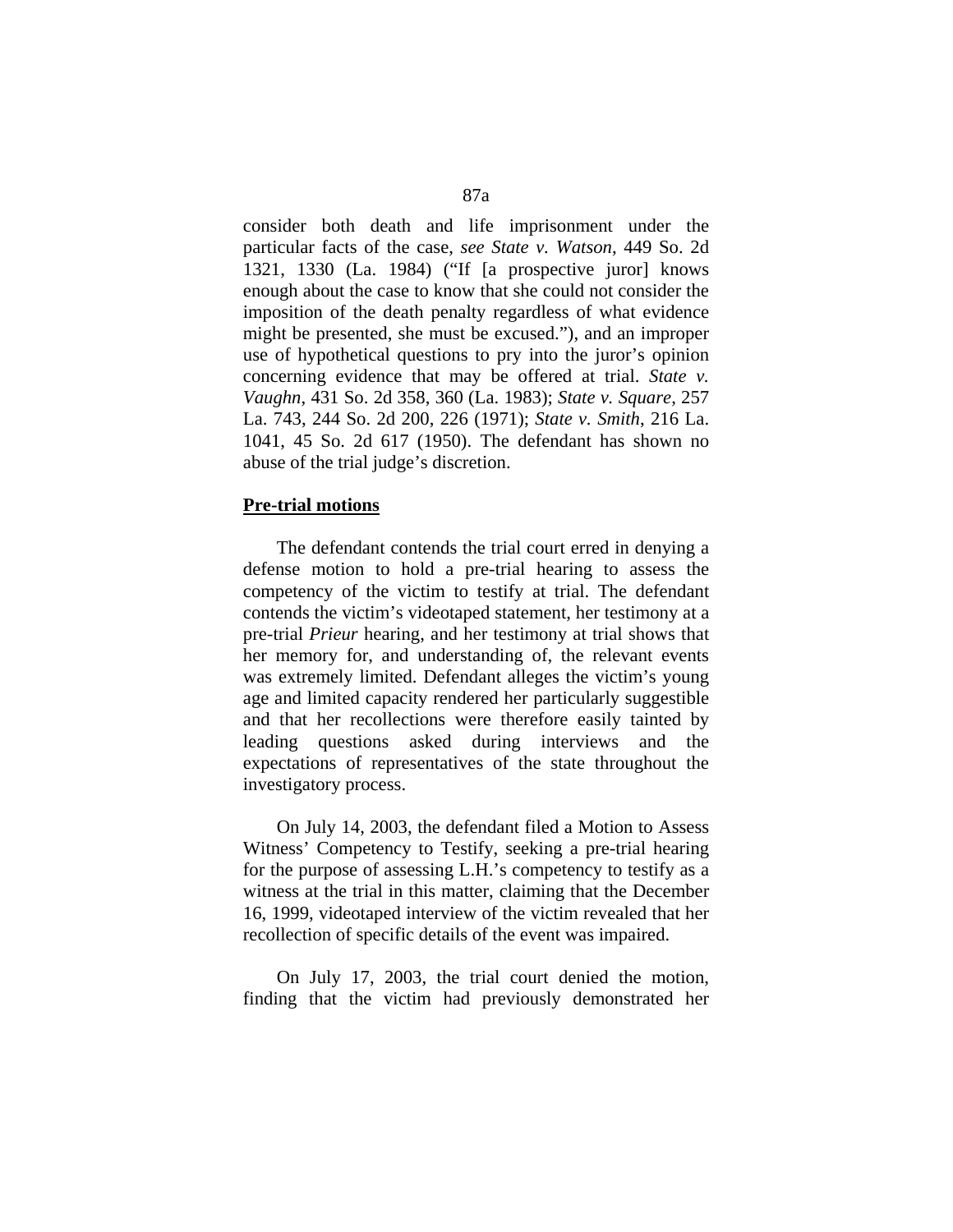competency when she testified before the trial court on April 7, 2000, at a *Prieur* hearing as follows:

Alright. In reviewing the transcript given by L.H. on April 7, year 2000, and in reviewing the applicable law, I'm not inclined to grant the Defendant's Motion. The Defendant in this case asks me to test the competency of L.H. She is thirteen years of age as we speak, if my calculations are correct. She was eight years of age when the rape allegedly occurred, for which Defendant is charged. Your motion asks that the events-argues rather that the events which she is being asked to recall occurred at an age in which her competency to testify surely would have been at issue, and that her reported memory of those events is vague and spotty, casting doubt on her credibility as a witness. And I think that's a quote almost verbatim from your motion.

It is the Court's appreciation that understanding, not age, is the test of whether a person is competent to be sworn as a witness. And that the key determination to be made in determining the competency of a witness is whether—in this case [L.H.] was able to discern the difference between truth and falsehood. In other words, competency is not the same as testing a witness' memory or lack thereof [and] in my judgment is clearly an issue for the jury to decide.

If you're asking me to test whether or not [L.H.] was competent at age eight, I certainly decline to make that determination. Because I don't have and couldn't have the benefit of knowing how she would have responded to questioning five years ago.

I have a transcript. And the transcript made for interesting reading. And I don't mean that in the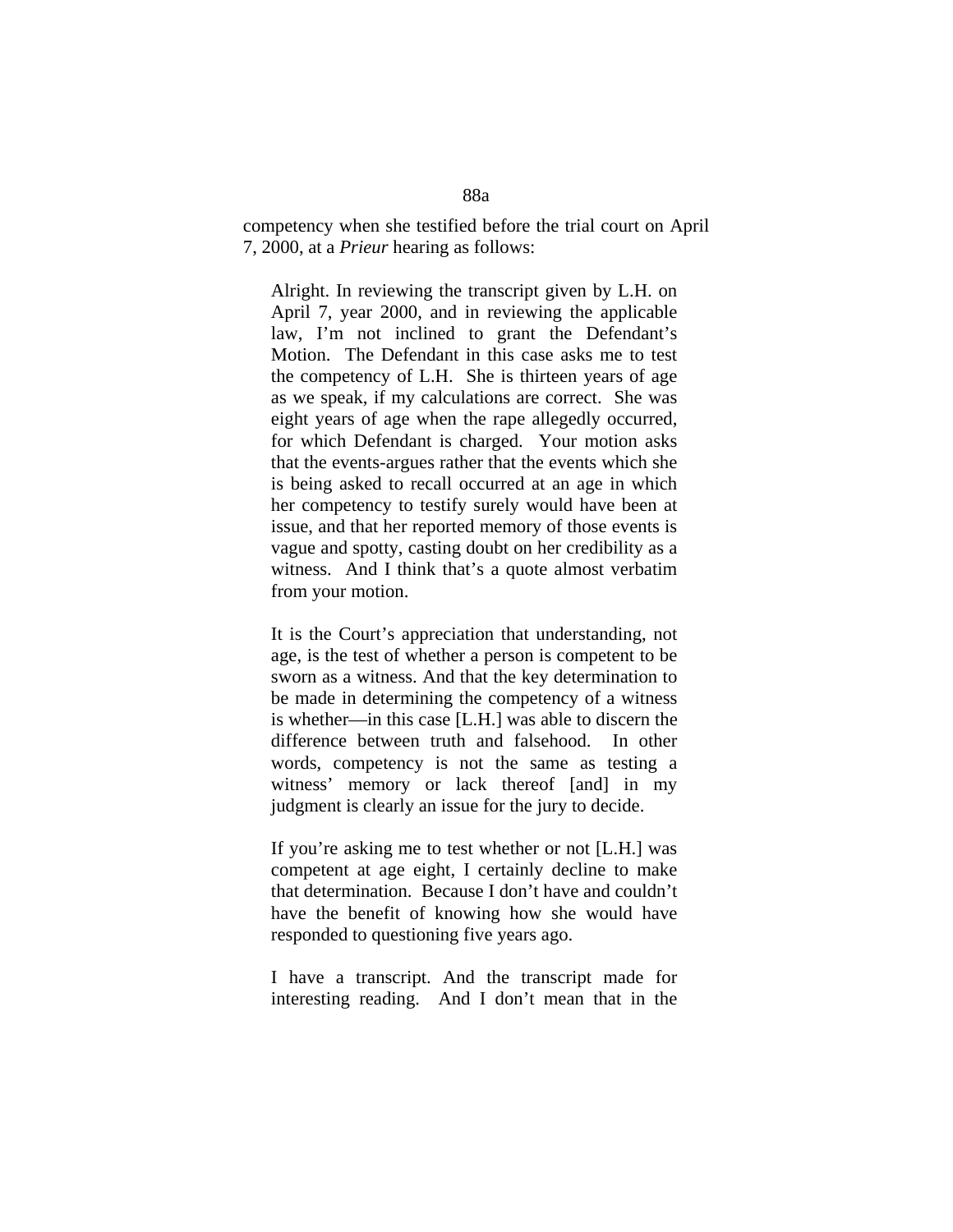perjuritive [sic] sense. The young lady was able to state her full name, her date of birth, names of family members, as well as the names of the street and the neighborhood that she lived in previous to the time of the alleged rape for which your client has been charged. And I note and made a list of the following questions put to her by Mr. Armato. Question: "L.H., do you always tell the truth?" Answer: "No." Question: "Mr. Bates asked you whether you knew the difference between what the truth is and what a lie is; do you?" Answer: "Yes." Question: "Why don't you tell us what the truth is and what a lie is." Answer: "A lie is when somebody believes something and they don't tell what they did to you." Question: "When somebody does something and when they don't tell what they actually did to you?" Answer: "When somebody do something and they don't tell what they actually did." Question: "All right. They tell something different than what they actually did?" Answer: "Yes." Question: "Okay. What is the truth when somebody does something?" "They tell what they did."

I found it also interesting that no one, that is no one from the State nor the Defense, and the Court for that matter, put the issue of competency before the Court at that particular time. We just proceeded right on through testimony, assuming that the young lady was competent to testify.

I think that the Defense established clearly in my mind that she knew the difference between a truth and a falsehood. And what sort of underscored that point in my mind was that she readily admitted that she didn't always tell the truth; of which I'm sure the Defense found interesting. Perhaps not as interesting for the State.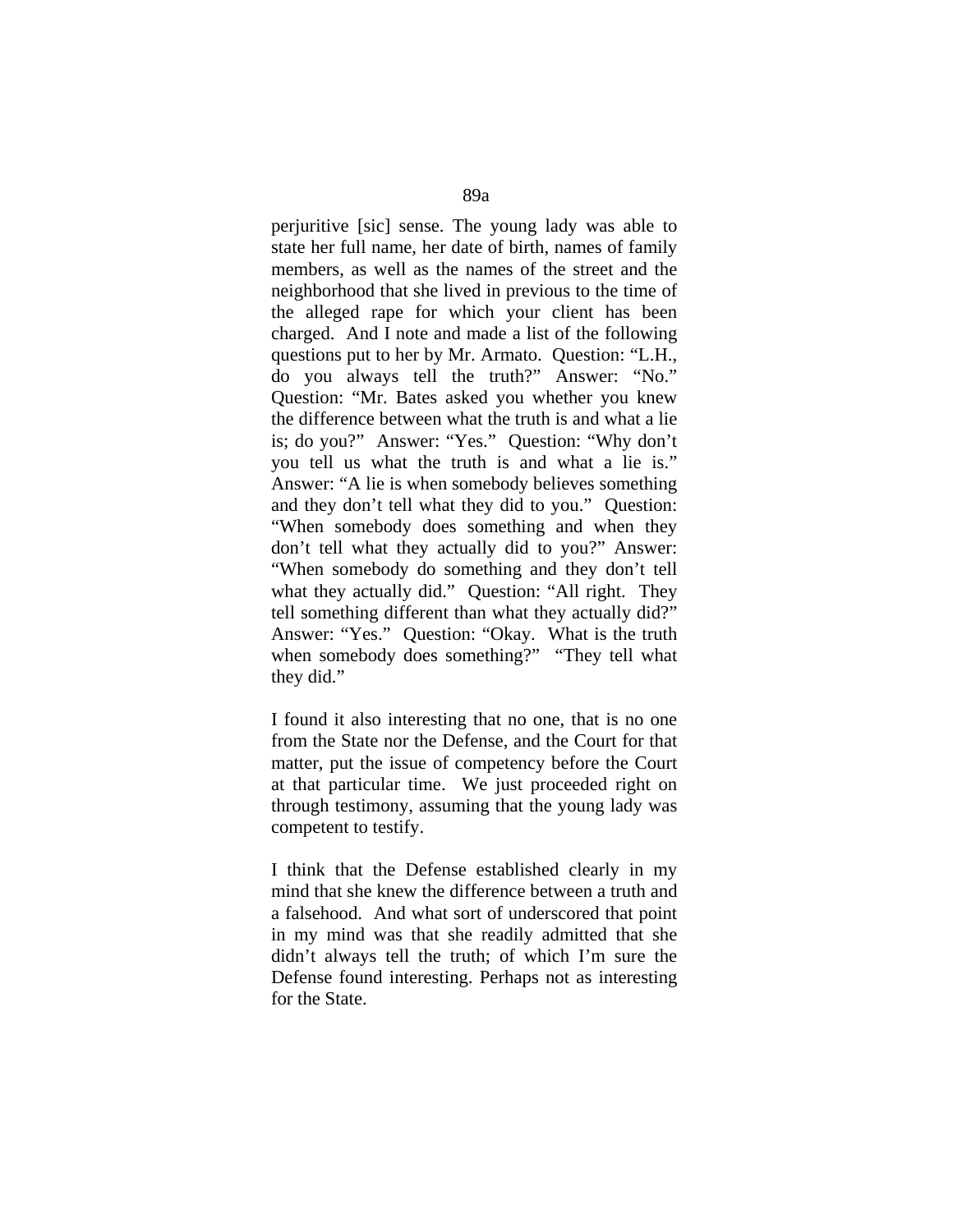She had a sound understanding of these concepts. Unless you can show me today some circumstances that have manifested themselves between that testimony in April of 2000 and today that would cause me to concern myself about her competency to testify—unless you can do that today, your Motion is denied.

 The state argues that the trial judge is vested with great discretion in determining whether a witness is competent to testify and adds further that when the witness testified at the pre-trial hearing, the witness testified competently and the defense did not challenge her competency to testify. The state notes further that for the first time on appeal the defendant is alleging that the witness was incompetent because she was suggestively questioned. Finally, the state contends that the defense waived this issue when it did not object to the admissibility of the videotape.

 Every person of proper understanding is competent to be a witness except as otherwise provided by legislation. La. C.E. art. 601. Understanding, and not age, is the test of whether any person shall be sworn as a witness. *State v. Francis*, 337 So. 2d 487, 489 (1976). The determination by the trial court that a child is competent to testify as a witness is based not only upon the child's answers to questions testing his understanding, but also upon the child's overall demeanor on the witness stand. *State v. Humphrey*, 412 So. 2d 507, 516 (La. 1981). The determination as to whether a child has sufficient understanding to testify is entitled to great weight because the trial court has the advantage of seeing and hearing the witness. *State v. Edwards*, 419 So. 2d 881, 890 (La. 1982). Therefore, the trial court is vested with broad discretion in determining the competency of child witnesses, and on appeal its ruling is entitled to great weight and will not be disturbed in the absence of manifest error. *State v.*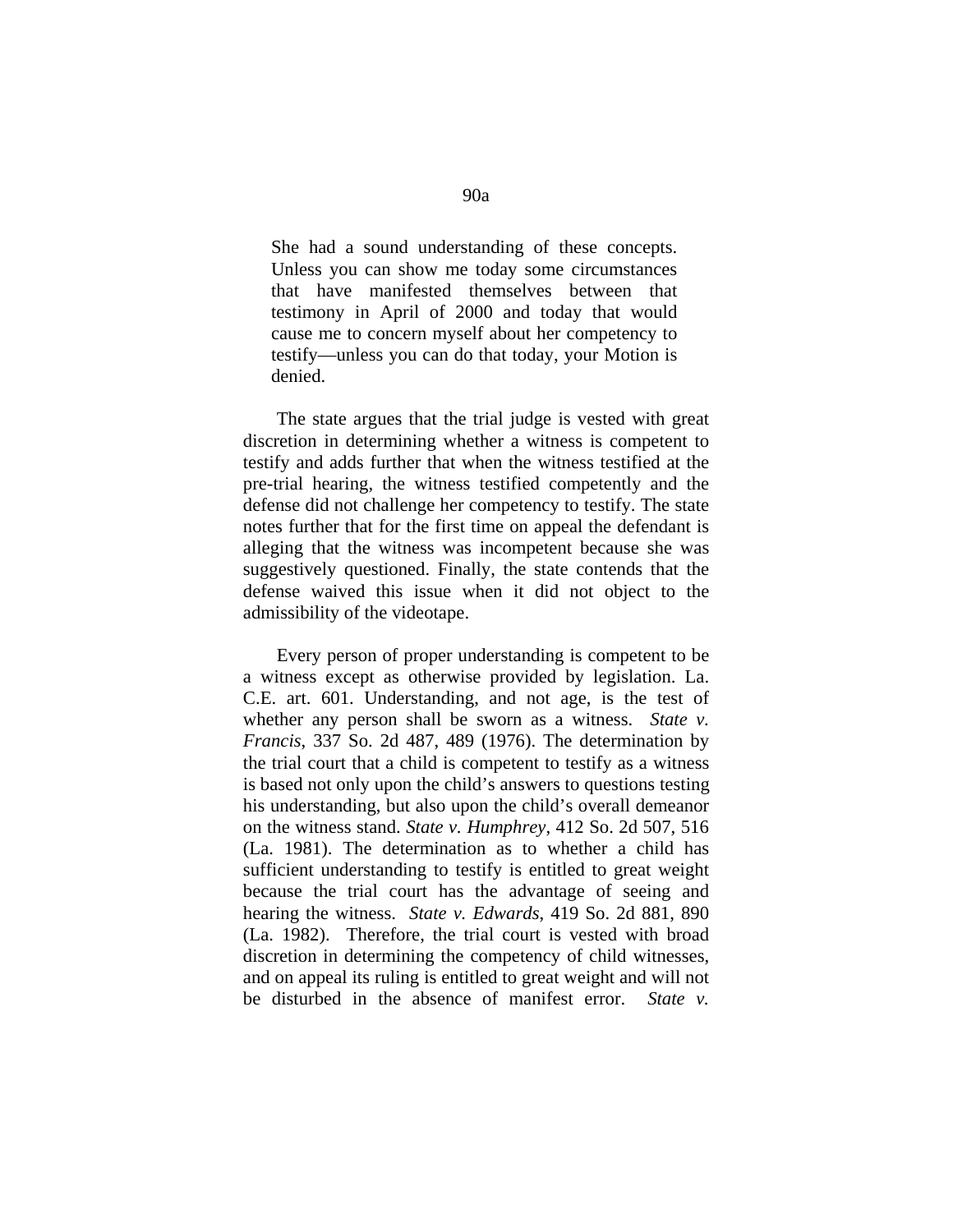*Arnaud*, 412 So. 2d 1013, 1018 (La. 1982). This Court has upheld the competency determinations of four-year-old witnesses under circumstances which vouched for the reliability of the child's testimony. *Arnaud*, 412 So. 2d at 1018; *State v. Noble*, 342 So. 2d 170, 172 (La. 1977).

 In addition to holding that the trial court decides questions of competence of child witnesses and exercises great discretion in doing so, *see e.g.*, *State v. Foy*, 439 So. 2d 433, 435 (La. 1983), Louisiana jurisprudence holds that the same deferential standard which applies to a district judge's determination of competency of a child witness likewise applies to the judge's decision as to the method by which he will determine that competence. The predecessor to Art. 601 required the judge to examine the witness. *See* former R.S. 15:469. However, the code now allows for the judge to make his determination without an examination.

 The key determination to be made was whether the child is able to understand the difference between truth and falsehoods. *See State v. Doss*, 522 So. 2d 1274, 1279 (La. App. 5 Cir. 1988). The trial judge explicitly made such a determination. The defendant has made no showing that the trial court's decision was manifestly erroneous. La. C.Cr.P. art. 930.2. As the district court ruled on July 17, 2003, in denying the defendant's motion to assess the witness's competency, he had previously observed that the victim was competent when she testified at a *Prieur* hearing on April 2, 2000, and the defense had put forth no evidence that her competency had changed since that time. Further, at trial, the jury observed the victim's inability to recall certain details during cross-examination, as well as the paucity of detail in the videotaped interview in which she accuses the defendant. The trier of fact makes credibility determinations and may, within the bounds of rationality, accept or reject the testimony of any witness; thus, a reviewing court may impinge on the "fact finder's discretion only to the extent necessary to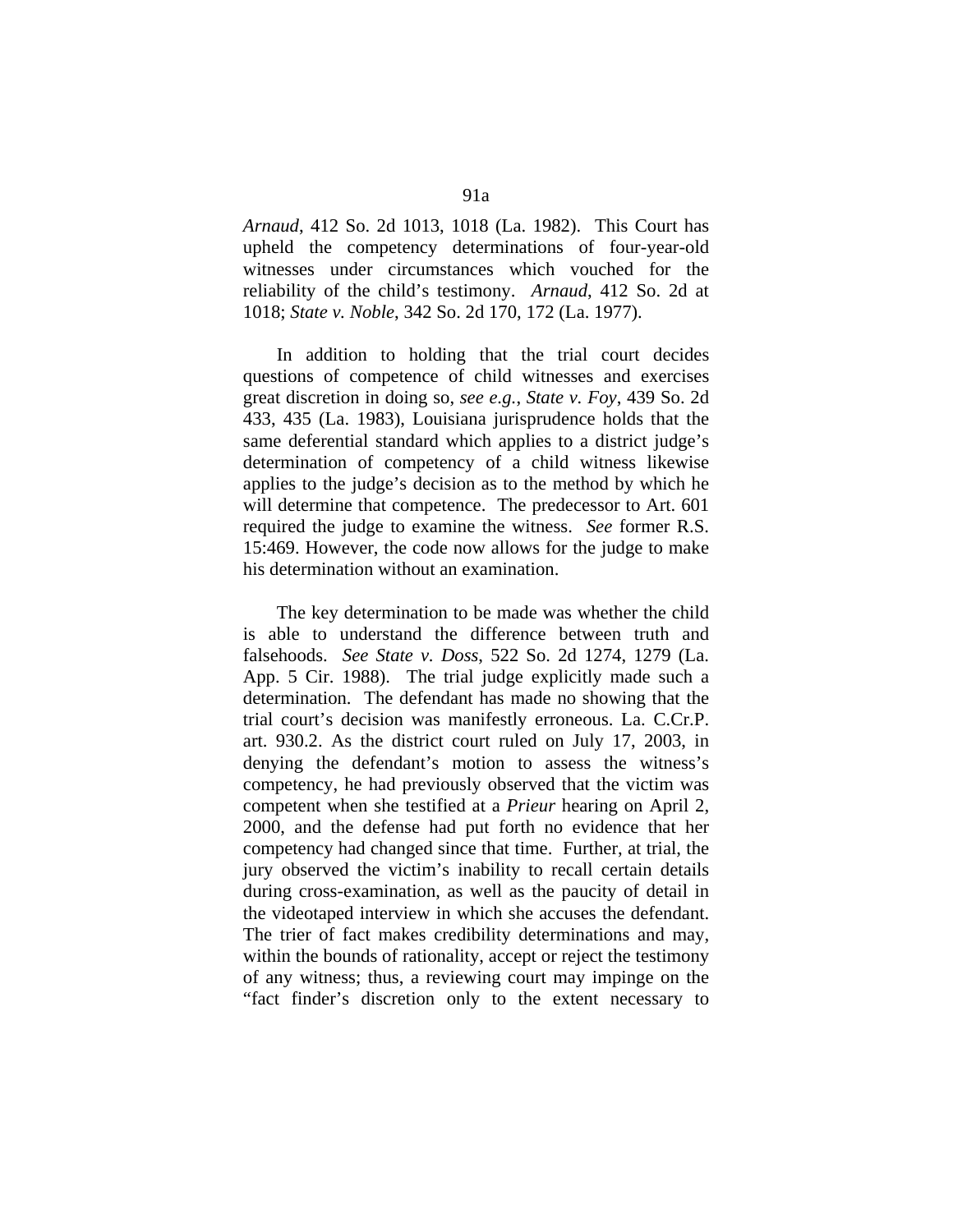guarantee the fundamental due process of law." *State v. Mussall*, 523 So. 2d 1305, 1310 (La. 1988).

 Considering the deferential standard which applies to a district judge's determination of competency of a child witness, as well as that applied to a judge's decision as to the method by which he will determine that competence, the defendant's complaints lack merit. In addition, to the extent that the defendant now claims that he should have been allowed the opportunity to test the witness's competency prior to the admission at trial of the December 16, 1999, videotape, the defendant clearly waived that right as he did not request to at that time and instead freely stipulated to the admissibility of the tape. La. C.C.P. art. 841.

## **Trial Delayed Disclosure of Exculpatory Evidence**

 The defendant complains that the state delayed in disclosing exculpatory evidence. Specifically, the defendant contends the state withheld: (1) test results from the Connecticut crime lab which were unable to identify the source of blood found on the underside of the mattress or mattress pad (which were not discovered by the defense until trial), (2) the videotaped interview of March 7, 1998, in which the victim stated that the defendant did not rape her (which was not disclosed until 1999), and (3) records documenting phone calls placed from the defendant's home on the morning of the rape (which were not provided to the defense until February 1, 2000). The defendant contends that if he had timely received all of this exculpatory evidence, he could have asserted his right to a speedy trial and been tried before the production of the victim's 1999 videotaped statement taken by Amalee Gordon when, the defendant contends, the evidence would have been insufficient to support the conviction. Finally, the defendant contends that when the Connecticut report surfaced for the first time during trial, the defense should have been granted a mistrial or given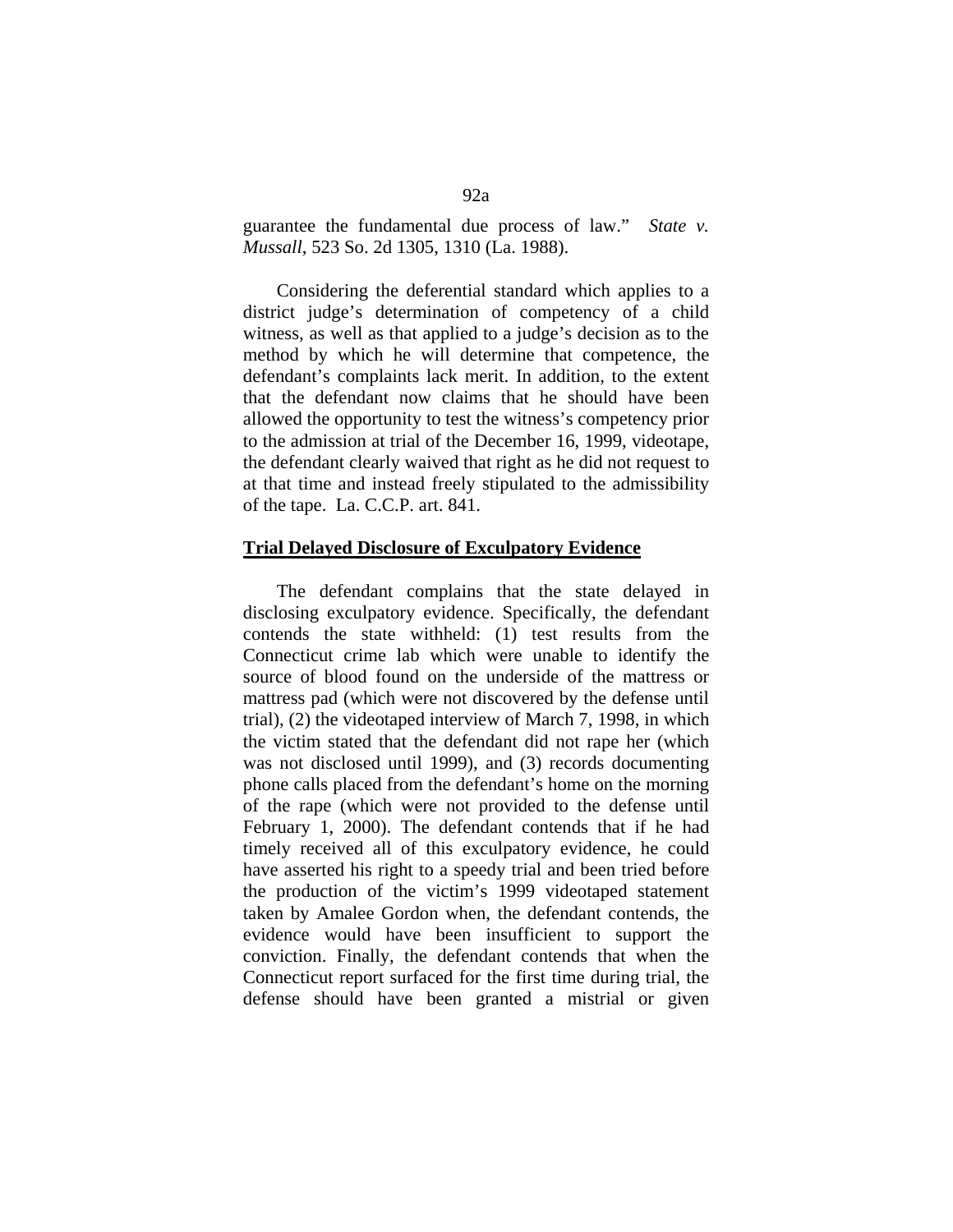opportunities to pursue more vigorously its theory that the state had deliberately concealed this evidence.

 The state responds that the Connecticut lab results were inconclusive and therefore not exculpatory and that the defense did not rely on these results but obtained independent testing that ruled out the victim as the source of blood on the mattress pad. In addition, on February 1, 2000, the defense acknowledged receipt of the 1998 videotaped interview; however, the state alleges that the defense was aware of this interview as early as August 28, 1998. Regardless, the state contends that the defense was not prejudiced by receiving the videotape three years before trial. Likewise, the state alleges that the defense received the phone records three years before trial. Further, the state contends that the fact that the defense opted not to introduce the phone records at trial indicates that this evidence was not deemed exculpatory by the defense.

 In *Brady v. Maryland*, 373 U.S. 83, 83 S. Ct. 1194, 10 L. Ed. 2d 215 (1963), the Supreme Court held that the suppression by the prosecution of evidence favorable to the accused after receiving a request for it violates a defendant's due process rights where the evidence is material either to guilt or punishment, without regard to the good or bad faith of the prosecution. *Id.*, 373 U.S. at 87, 83 S. Ct. at 1196-97. The *Brady* rule encompasses evidence which impeaches the testimony of a witness when the reliability or credibility of that witness may be determinative of guilt or innocence. *United States v. Bagley*, 473 U.S. 667, 676, 105 S. Ct. 3375, 3380, 87 L. Ed. 2d 481 (1985); *Giglio v. United States*, 405 U.S. 150, 154, 92 S. Ct. 763, 756, 31 L. Ed. 2d 104 (1972); *State v. Knapper*, 579 So. 2d 956, 959 (La. 1991). Still, *Brady* and its progeny do not establish a general rule of discoverability. A prosecutor does not breach his constitutional duty to disclose favorable evidence "unless the omission is of sufficient significance to result in the denial of the defendant's right to a fair trial." *United States v. Agurs*,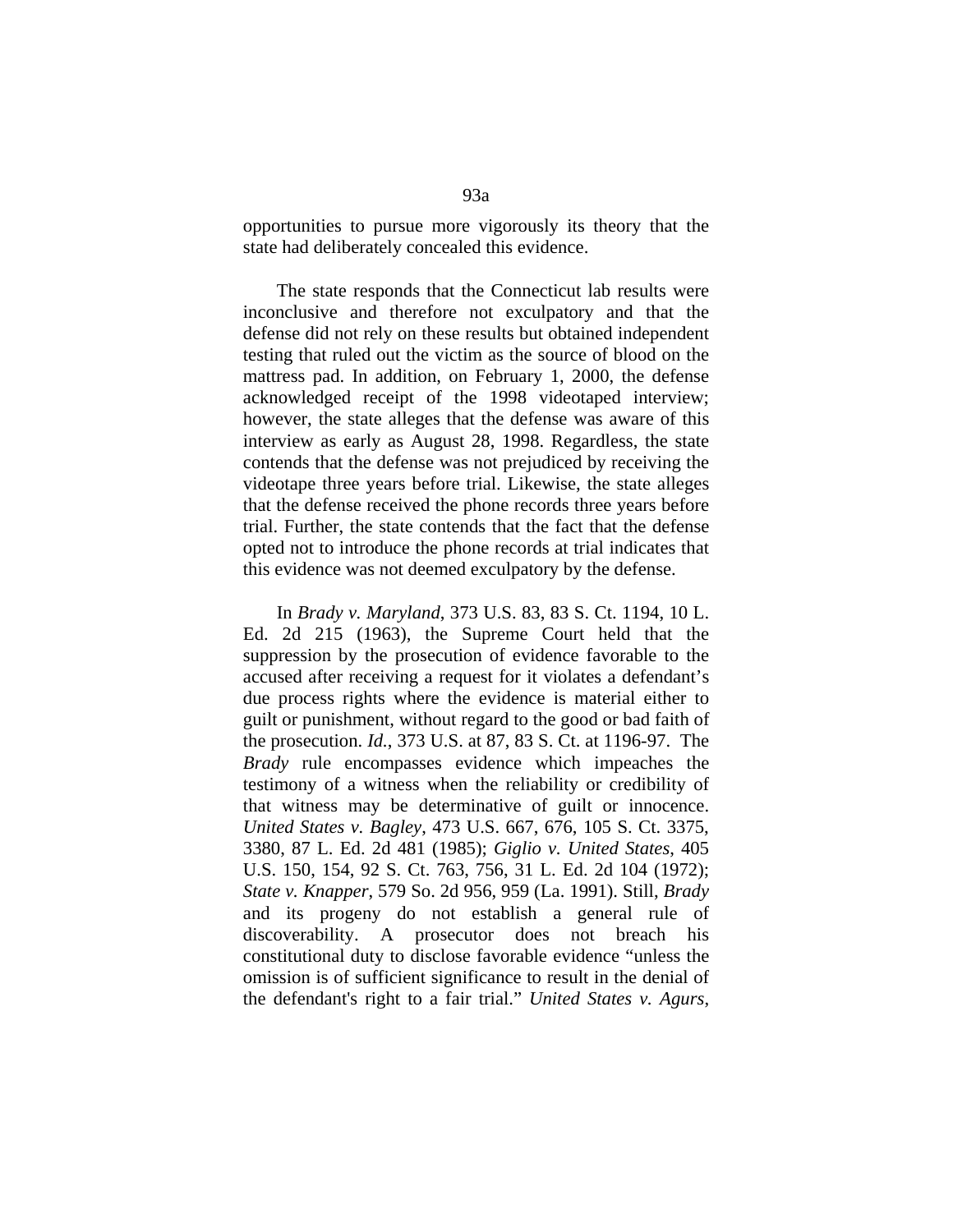# 427 U.S. 97, 112, 96 S. Ct 2392, 2400, 49 L. Ed. 2d 342 (1976); *State v. Willie*, 410 So. 2d 1019, 1030 (La. 1982).

 While the Supreme Court has repeatedly emphasized the duty of the prosecution to disclose material exculpatory evidence, *see e.g. Taylor v. Whitley*, 514 U.S. 419, 115 S. Ct. 1555, 131 L. Ed. 2d 490 (1995), it has never involved itself in the timing of such disclosures. In that respect, this Court has noted broadly that "the late disclosure as well as the nondisclosure of exculpatory evidence can so prejudice a defendant that he is deprived of his constitutional right to a fair trial." *State v. Williams*, 448 So. 2d 659, 665 (La. 1984). This standard appears elastic enough to sanction a deliberate delay of disclosure to protect witness safety as long as the defendant's opportunity to investigate the evidence and prepare to exploit it is not substantially impaired. *See United States v. Higgs*, 713 F.2d 39, 43-44 (9th Cir. 1983) ("That inquiry in turn depends on what information has been requested and how that information will be used by [the defendants]. No denial of due process occurs if Brady material is disclosed to [defendants] in time for its effective use at trial.").

 Not every violation of the discovery procedures requires reversal; before the defendant may complain of the violation, he must establish that prejudice resulted. *State v. Hooks*, 421 So. 2d 880, 886 (La. 1982); *State v. Strickland*, 398 So. 2d 1062, 1067 (La. 1981). When a defendant is lulled into a misapprehension of the strength of the state's case through the prosecution's failure to disclose timely or fully, and the defendant suffers prejudice when undisclosed evidence is used against him, basic unfairness results which constitutes reversible error. *State v. Mitchell*, 412 So. 2d 1042, 1044 (La. 1982); *State v. Davis*, 399 So. 2d 1168, 1171 (La. 1981). Regardless, discovery violations generally do not provide grounds for reversal of a conviction and sentence unless they have actually prejudiced the defendant; even a discovery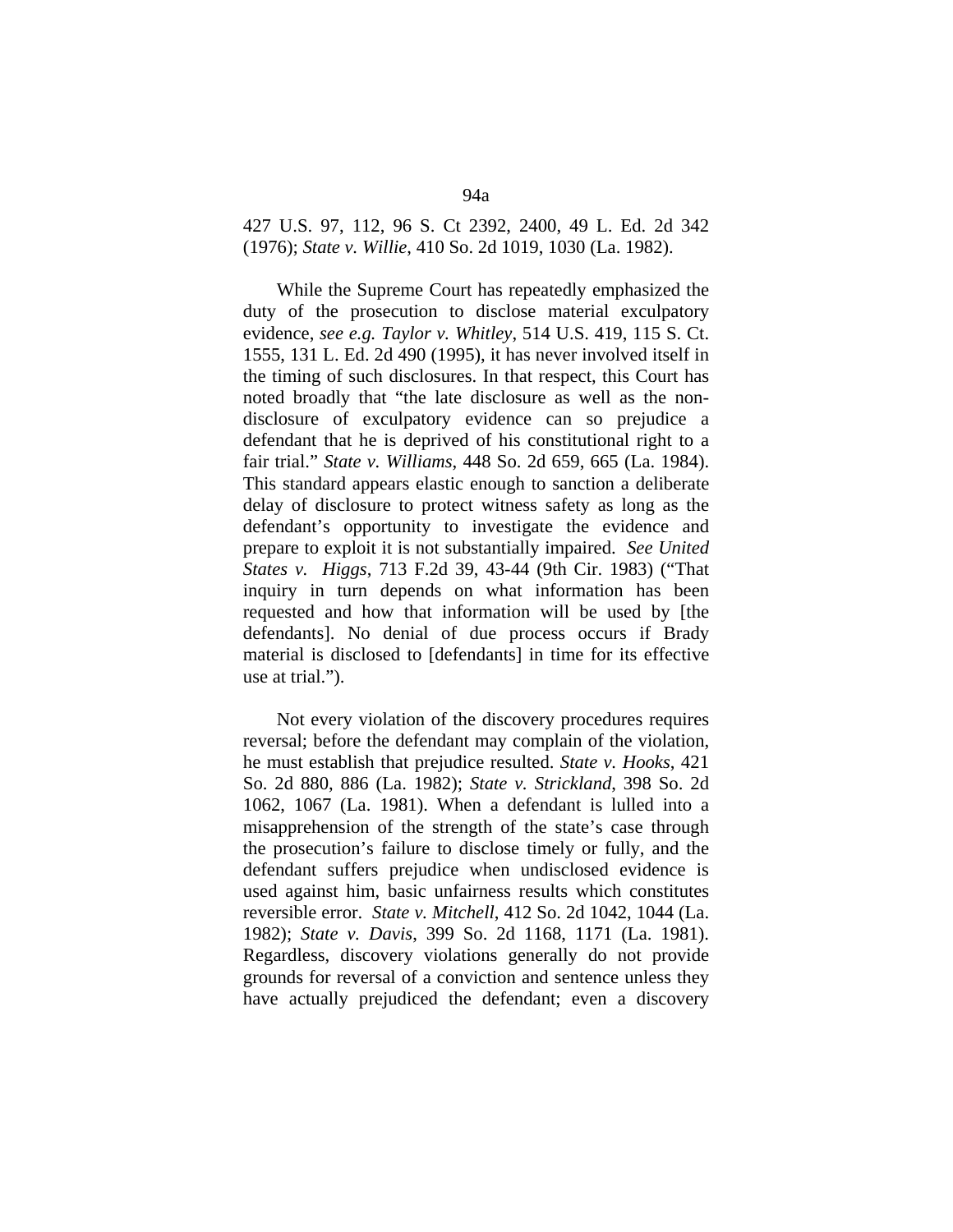violation involving the state's failure to disclose exculpatory evidence does not require reversal as a matter of the Due Process Clause unless the non-disclosure was so serious that there exists a reasonable probability that the suppressed evidence would have produced a different verdict. *State v. Garrick*, 03-0137 (La. 4/14/04), 870 So. 2d 990, 993.

 The defendant must show here that the state's untimely disclosure of the Connecticut laboratory report, the victim's statement, and his phone records deprived him of an opportunity to place before the jury all evidence relevant to the credibility of the witness's testimony and thereby "'undermines confidence in the outcome of trial."" *State v. Walter*, 96-1702 (La. 6/20/97), 695 So. 2d 1340 (quoting *Kyles v. Whitley*, 514 U.S. 419, 434, 115 S. Ct. 1555, 1566, 131 L. Ed. 2d 490 (1995)). The defendant is least able to make such a showing in the case of the laboratory report and the phone records. The Connecticut laboratory report was inconclusive and ultimately of no evidentiary value. Despite this, the district court collected voluminous testimony outside the presence of the jury to determine why the defense had not been timely provided with a copy of the report, but was unable to conclude anything more than that something had clearly gone wrong with the process. Regardless, the defense had the same material tested and was able to rule out the victim as the source of the bloodstain, rendering the evidence irrelevant to the instant case.

 Regarding the defendant's own phone records, the government is not obligated to furnish the defendant with information he already has or can obtain. *United States v. Newman*, 849 F.2d 156, 161 (5th Cir. 1988) (government is not obligated to furnish defendant with information he already has or can obtain with reasonable diligence); *United States v. Miranne*, 688 F.2d 980, 987 (5th Cir. 1982) ("Under *Brady*, the government is not obligated to furnish a defendant with information which he already has."). Accordingly, no *Brady*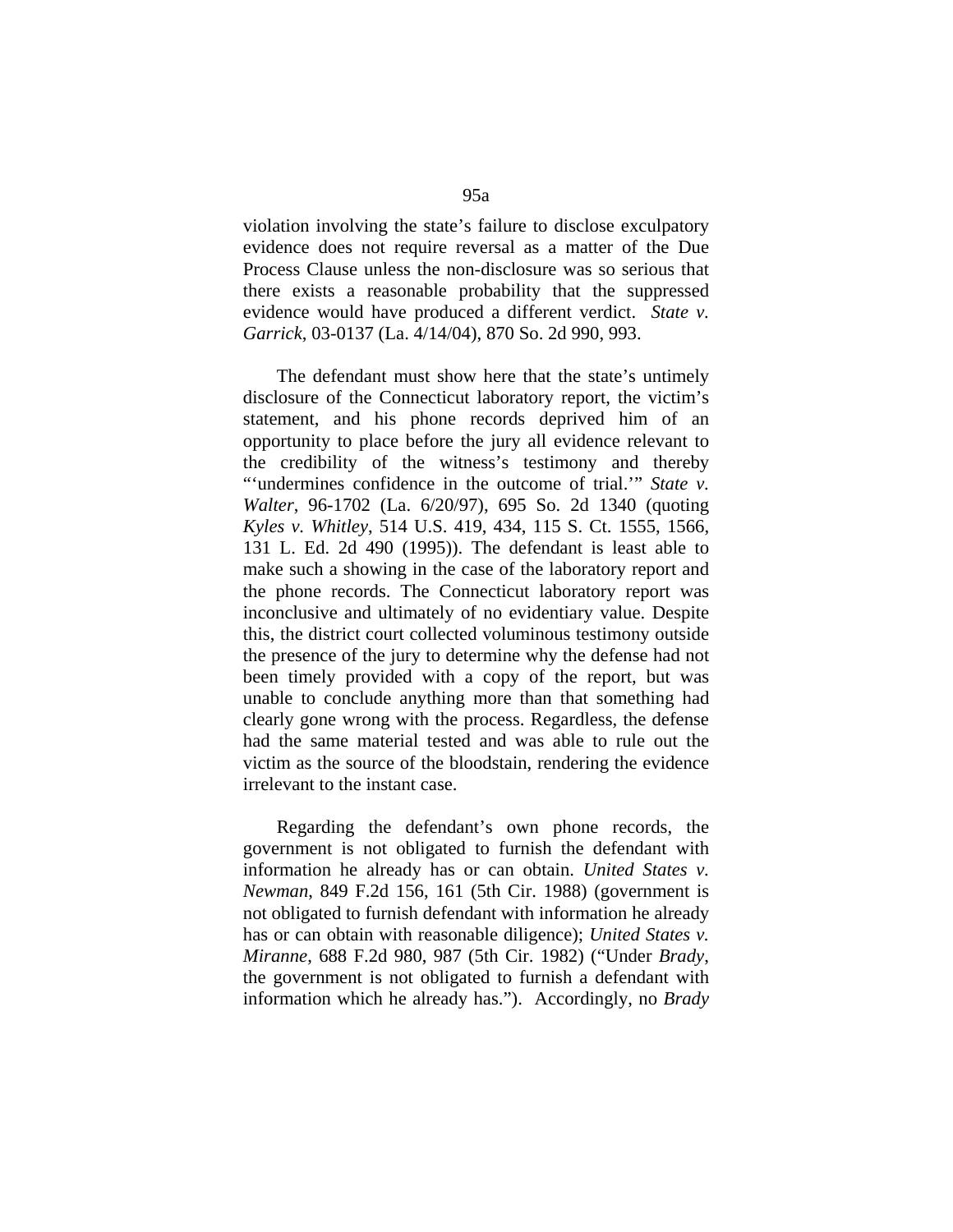violation occurred. *See State v. Hobley*, 99-3343, p. 25 n.10 (La. 12/8/99), 752 So. 2d 771, 786 ("There is no *Brady* violation where a defendant knew or should have known the essential facts permitting him to take advantage of any exculpatory information, or where the evidence is available from another source, because in such cases there is really nothing for the government to disclose.") (quoting *Coe v. Bell*, 161 F.3d 320, 344 (6th Cir. 1998)). It appears that although the defense had the records in time for trial, defense counsel preferred not to introduce them and instead argued during closing that the highly chaotic morning of the rape produced discrepancies between the computer records and memories and that the jury should consider the fallibility of human memory.

 Although the videotaped interview conducted by Dr. McDermott was clearly exculpatory and therefore its delayed discovery more troublesome, the defendant fails to show it was prejudiced by receiving the videotaped interview approximately three years before trial. In fact, the defendant made this interview the centerpiece of his case. The defendant's contention on appeal that if he had known about the existence of the videotape earlier, he could have proceeded to trial at an earlier date (in which there allegedly would have been insufficient evidence), requires foreknowledge that the victim would recant her original statement and later make a statement implicating the defendant, which the defendant could not have anticipated. This argument is wholly speculative.

 In all three instances, the defendant has shown no prejudice in the delayed disclosure that resulted in basic unfairness rising to the level of reversible error.

#### **Mental Retardation Defense**

The defendant contends the trial court erred in precluding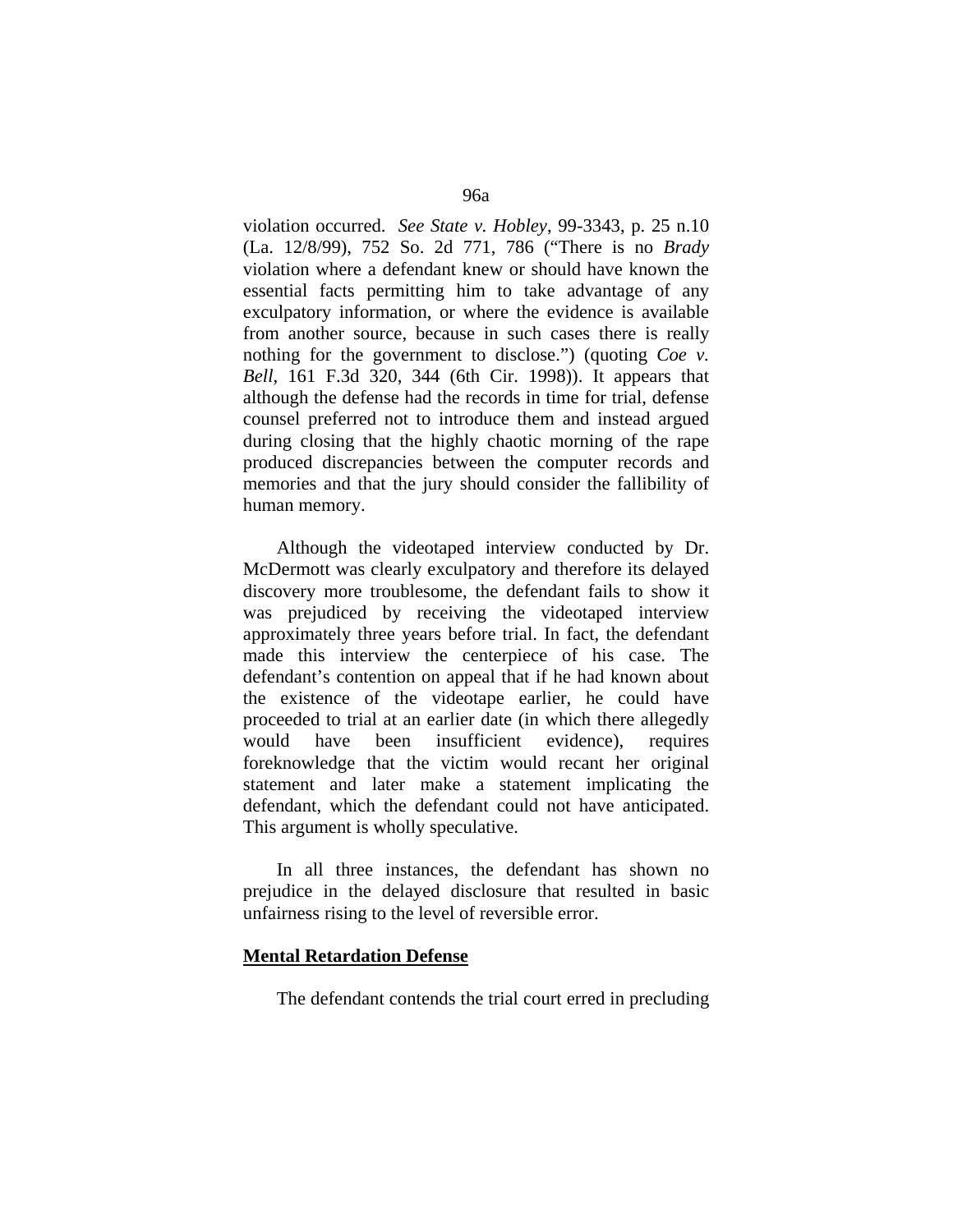a defense of mental retardation, based on his failure to cooperate with expert evaluation and the prospective application of legislatively pending La. C.Cr.P. art. 905.5. The defendant disputes that he failed to cooperate sufficiently with the court-appointed experts, alleging that although he resents being considered mentally retarded he cooperated throughout their evaluations.<sup>37</sup> The defendant contends further that the stigma associated with the label of mental retardation renders mentally retarded defendants particularly vulnerable to the risk of being executed in violation of *Atkins*, *infra,* and that the court below should have chosen a less severe remedy than barring the proof of his mental retardation to the jury.

 The state responds that jury selection was completed and opening statements made on the same day the enactment of La. C.Cr.P. art. 905.5.1 in 2003 La. Acts 698, became effective: August 15, 2003.<sup>38</sup> In response to the defendant's motion, the district court found the testimony of the defense's expert sufficient to justify the appointment of a commission to evaluate the defendant in accordance with this Court's decision in *State v. Williams*, 01-1650 (La. 11/1/02), 831 So. 2d 835. Based on the commission's opinion, the district court

 $37$ The state responds that a court-appointed expert made three trips to jail to interview the defendant and that the defendant refused to speak with him until the third and never complied with any form of testing.

<sup>38</sup>In response to *Atkins*, La. C.Cr.P. art. 905.5.1 provides that no person who is mentally retarded shall be subjected to a sentence of death. The statute further provides that any capital defendant who claims to be mentally retarded must file written notice within the time limits for filing pre-trial motions. La. C.Cr.P. art. 905.5.1((B). In addition, the statute provides that mental retardation is to be tried to the jury during the capital sentencing hearing. La. C.Cr.P. art.  $905.5.1(C)(1)$ . The state contends that this act, containing as it does provisions requiring pre-trial notice, would apply necessarily only to those cases in pre-trial posture at the time of its effective date. Therefore, the state contends that this Court's decision in *Williams* was the governing law.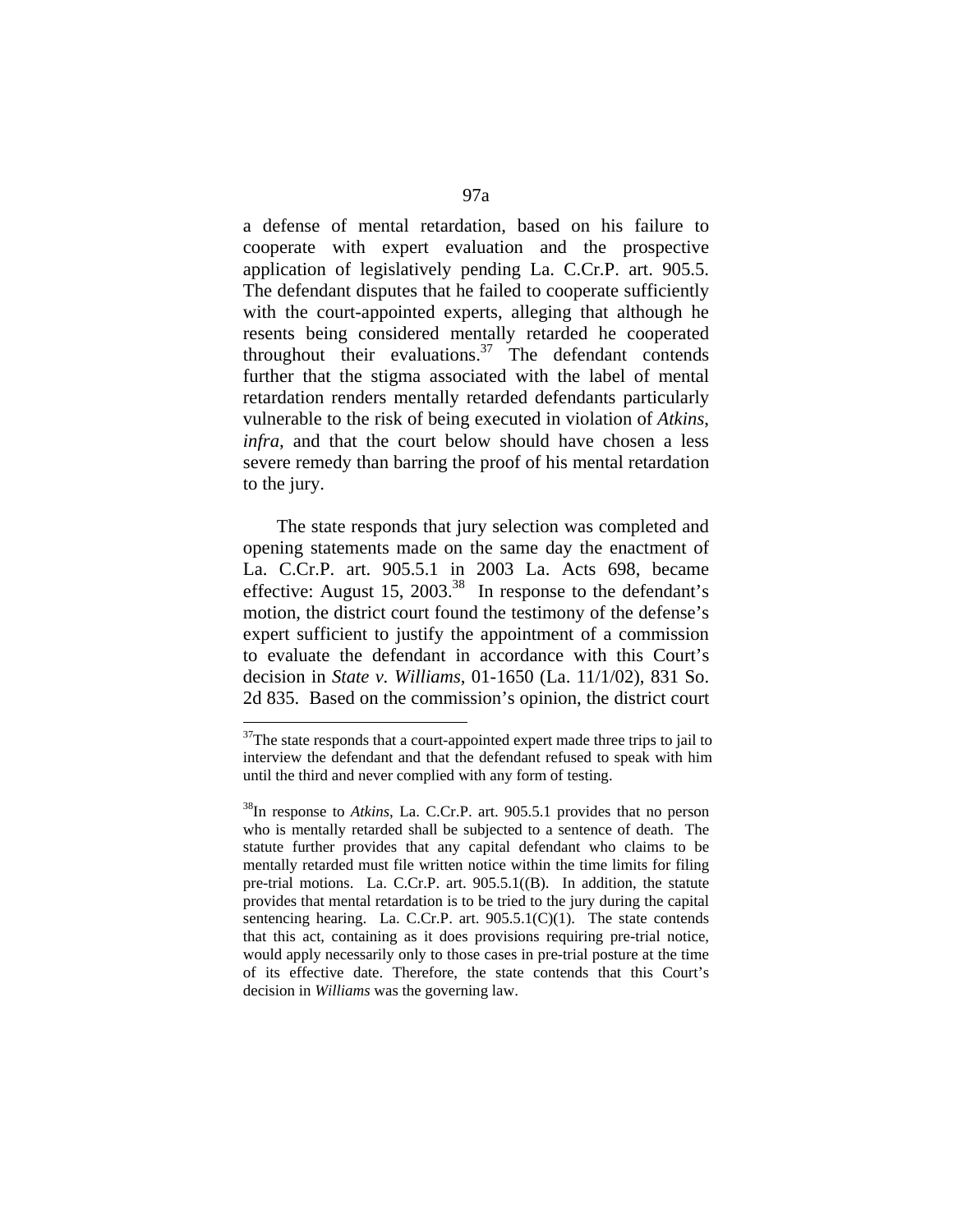found that the defendant failed to show he was mentally retarded by a preponderance of the evidence. The state also implies that the defense opted during the penalty phase to depict the defendant instead as a productive, positive, and functioning member of society rather than trying to place evidence before the jury that would show impairment in defendant's adaptive functioning.

 In *Atkins v. Virginia*, 536 U.S. 304, 122 S. Ct. 2242, 153 L. Ed. 2d 335 (2002), the United States Supreme Court held that execution of mentally retarded persons constitutes an excessive punishment and thus violates the Eighth Amendment. However, the Supreme Court declined to adopt a uniform definition of mental retardation, and instead, left the task of defining mental retardation to the states. *Id.*, 536 U.S. at 317, 122 S. Ct. at 2250. This Court addressed *Atkins* in *State v. Williams*, *supra* at 861, and directed trial courts in post-*Atkins* hearings:

 1) to order a pre-trial evidentiary hearing on the issue of mental retardation when the court has 'reasonable grounds' to believe a defendant is mentally retarded, [La. C.Cr.P.] art. 643; 2) to hold the hearing before a judge, not a jury; 3) to require the defendant to prove by a preponderance of the evidence that he meets the criteria established in Louisiana's statutory definition of mental retardation, LSA-28:381 [defining retardation as "significantly subaverage general intellectual functioning existing concurrently with deficits in adaptive behavior, and manifested during the developmental period"].

 In response to both *Atkins* and *Williams*, the legislature enacted 2003 La. Acts 698, which created La. C.Cr.P. art. 905.5.1. The recently enacted article, which took effect on August 15, 2003, provides for a procedure to be used in the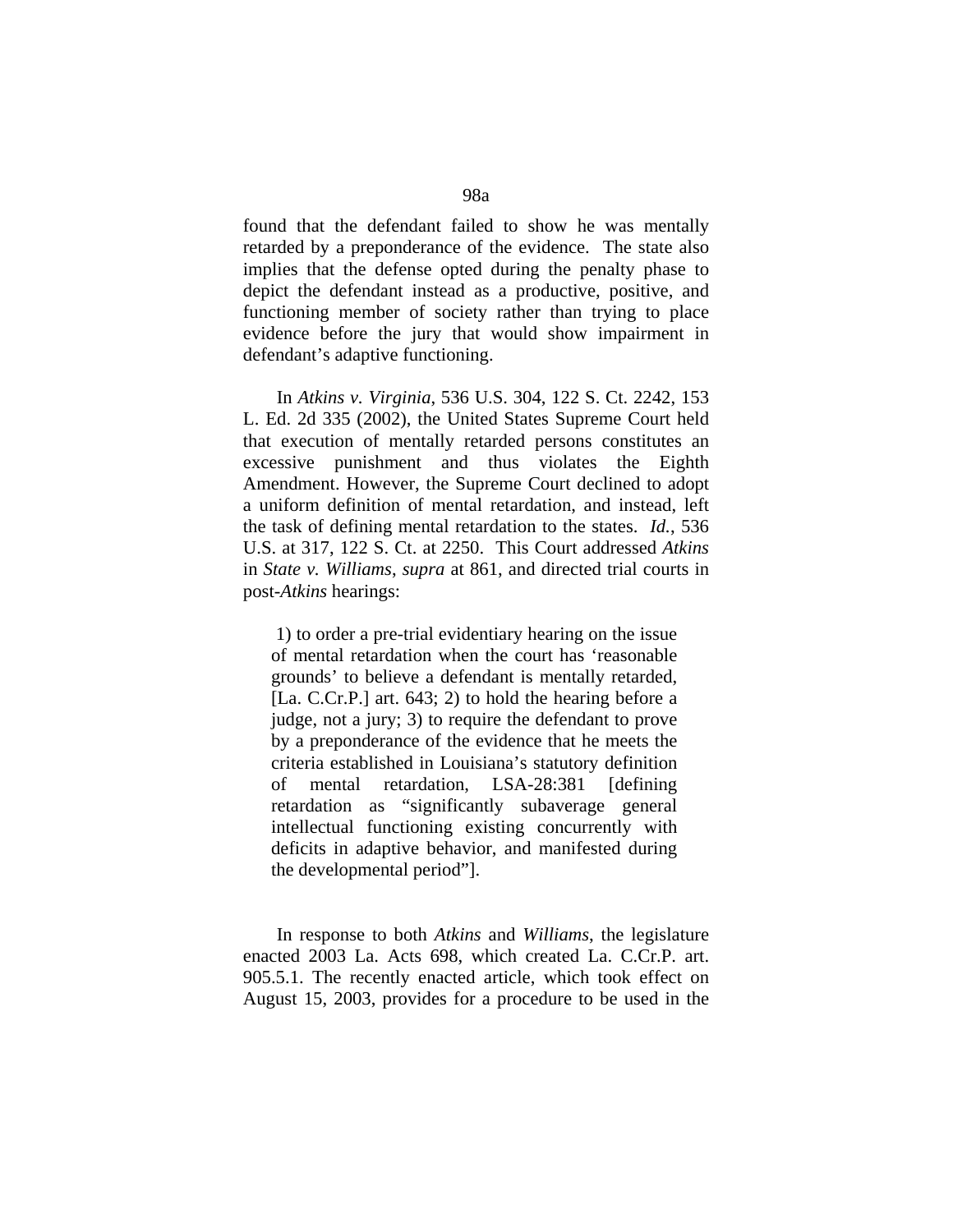event that a defendant raises a claim of mental retardation and requires proof of the allegation of mental retardation by a defendant in a capital case before the jury unless the state and defendant agree that the issue is to be tried by the judge. In all likelihood, however, a jury determination of mental retardation is not required for the statute to survive constitutional scrutiny. In fact, in *Williams*, we addressed that very issue and opined:

The Supreme Court would unquestionably look askance at a suggestion that in *Atkins* it had acted as a super legislature imposing on all of the states with capital punishment the requirement that they prove as an aggravating circumstance that the defendant has normal intelligence and adaptive function. *Atkins*  explicitly addressed mental retardation as an exemption from capital punishment, not as a fact the absence of which operates "as the functional equivalent of an element of a greater offense."

*Id*., 831 So. 2d at 860, n.35 (quoting *Ring v. Arizona*, 536 U.S. 584, 609, 122 S. Ct. 2428, 2443, 153 L. Ed. 2d 556). Moreover, in *Apprendi v. New Jersey*, the Supreme Court distinguished those findings which would increase punishment and thus required a jury determination and proof beyond a reasonable doubt and those facts that reduce punishment, which are not required to be submitted to a jury, stating:

If facts found by a jury support a guilty verdict of murder, the judge is authorized by that jury verdict to sentence the defendant to the maximum sentence provided by the murder statute. If the defendant can escape the statutory maximum, by showing for example, that he is a war veteran, then a judge that finds the fact of veteran status is neither exposing the defendant to a deprivation of liberty greater than that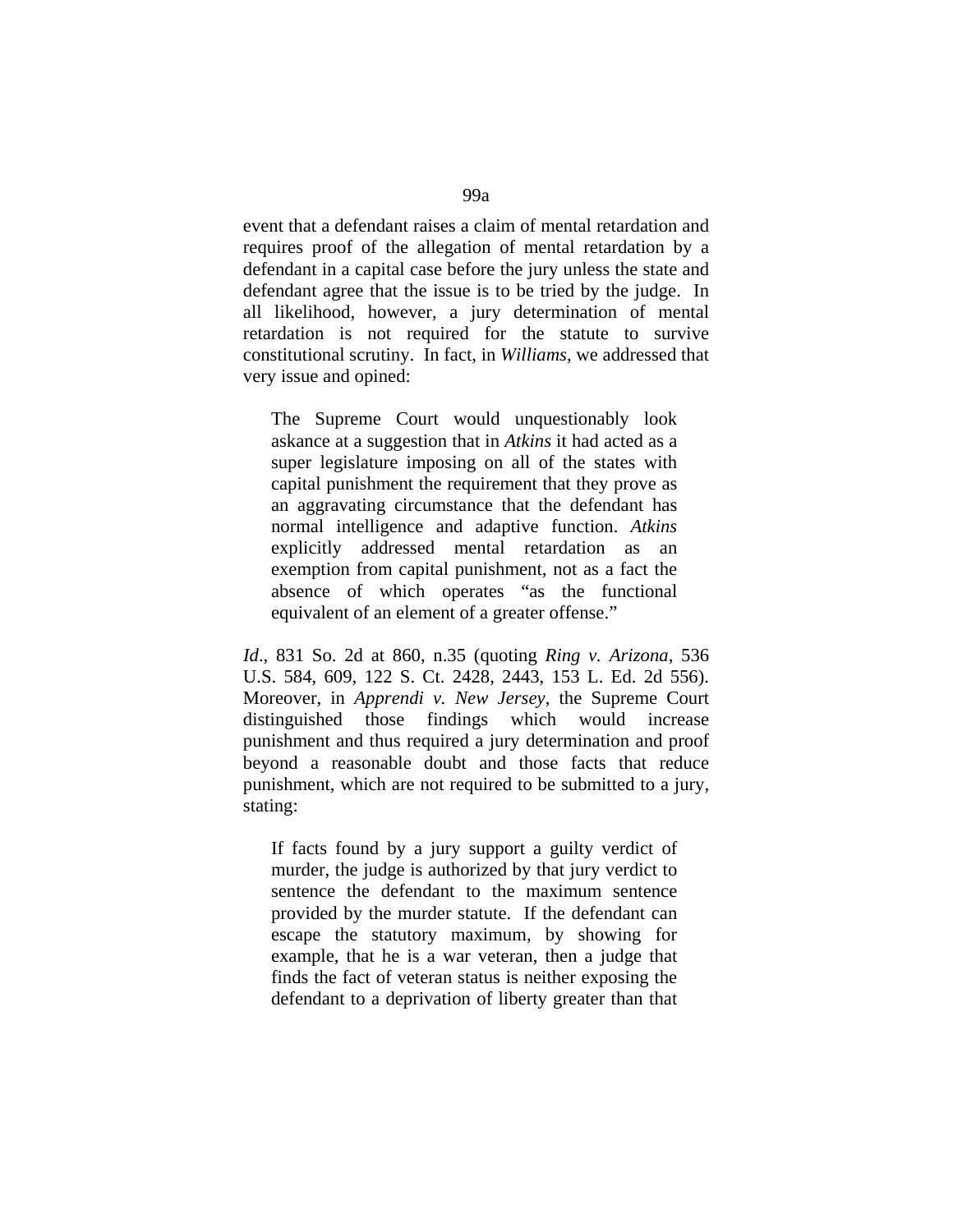authorized by the verdict according to statute nor is the judge imposing upon the defendant a greater stigma than that accompanying the jury verdict alone.

530 U.S. 466, 490, n. 16, 120 S. Ct. 2348, 2363 (2000). *See also* Tobolowsky, *Atkins Aftermath: Identifying Mentally Retarded Offenders and Excluding Them from Execution*, 30 J. Legis. 77, 208 (2003) ("[I]t does not appear that the Court's holdings in *Apprendi* and *Ring* require a jury determination regarding the *Atkins* mental retardation issue.").

 In fact, both commentators and appellate courts have expressed serious reservations about jurors deciding the issue of mental retardation at the penalty phase of capital trials. *See* Tobolowsky, *supra*, p. 109 ("[P]lacing the *Atkins* mental retardation determination within the punishment proceeding could be confusing to jurors who might misconstrue it as interrrelated with the culpability issues before them or otherwise to be balanced with or against such issues."); *Murphy v. State*, 54 P.3d 556, 575-77 (Okla. Crim. App. 2002) (Chapel, J. concurring in result) (at penalty phase determination of mental retardation, jurors resolution of issue may be improperly influenced by evidence that "can only improperly appeal to jurors' emotions and passions"). Accordingly, several states actually require the court to make the determination of whether a defendant is mentally retarded before trial. *See* Ariz. Rev. Stat. § 13-703.02; Colo. Rev. Stat. § 18-1.3-1102; Ind. Code Ann. § 35-36-9-1; Ky. Rev. Stat. Ann. § 532.135; S.D. Codified Laws 23-A-27A-26.1 to .7. Twenty-one of the thirty states that have enacted procedures for determining mental retardation for those accused of capital offenses provide for a pre-trial determination by a judge. However, perhaps in an abundance of caution following *Ring*, other jurisdictions with large death row populations have adopted statutory schemes whereby the jury must determine whether a defendant has established that he is mentally retarded and thus ineligible for execution. *See e.g.*,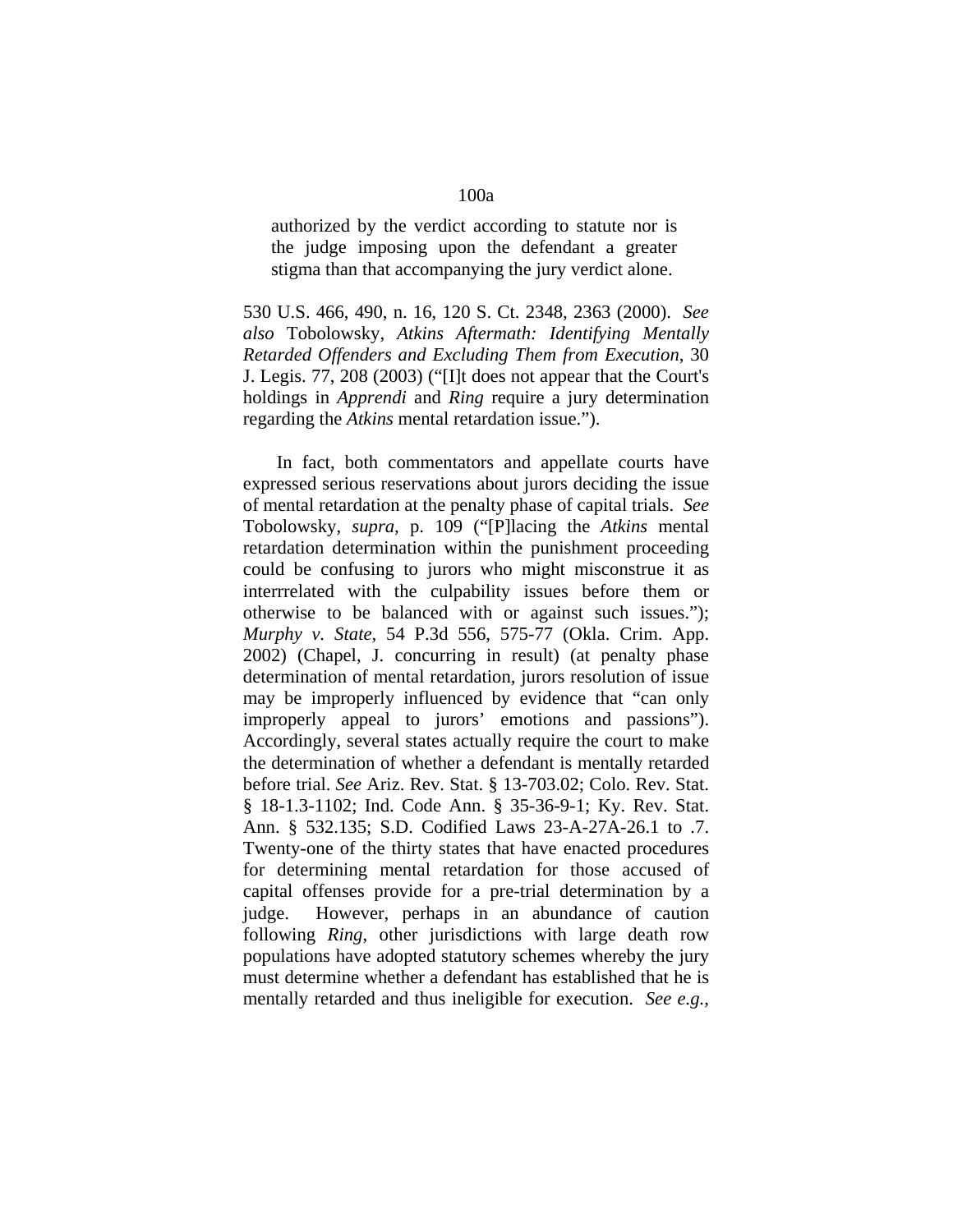Va. Code Ann. § 19.2-264.3:1.1(C) ("In any case in which the offense may be punishable by death and is tried before a jury, the issue of mental retardation, if raised by the defendant in accordance with the notice provisions . . . shall be determined by the jury as part of the sentencing proceeding . . ."); N.C. Gen. Stat. § 15A-2005(c) issue of mental retardation shall be submitted to the court pre-trial only with the consent of the state) N.C. Gen. Stat. §15A-2005(e) (court shall submit issue of mental retardation to jury at sentencing).

 Emphasis has been placed on discussing the legitimacy of a judicial determination of whether a defendant is mentally retarded and therefore protected from capital punishment by *Atkins,* because that is essentially what occurred in the instant case, despite the efforts of defense counsel to make it appear that the defendant was prevented from litigating this issue. The defense first interjected the question of defendant's mental status in April, 2003, when it filed a motion to stay all proceedings pending action on several bills submitted to the legislature in response to *Atkins*. Counsel had previously submitted to the court ex parte information which they believed supported a finding that defendant is mentally retarded. The trial court denied the motion to stay the proceedings but agreed to hold a hearing on whether reasonable grounds existed for appointing a sanity commission to delve into defendant's mental status. At the hearing conducted on May 1, 2003, Dr. Marc Zimmerman, a psychologist and well-known defense expert on a variety of mental heath topics including mental retardation, *see, e.g.*, *State v. Dunn*, 01-1635 (La. 11/1/02), 831 So. 2d 862, 877, testified that on the basis of objective tests administered to defendant in jail, he had determined that defendant has an I.Q. of 70, on the cusp of mild mental retardation. The doctor was inclined to that diagnosis but refrained from giving a firm opinion because he had not had the time to assess whether the defendant suffered from multiple adaptive skills impairment, as suggested by poor school performance and placement in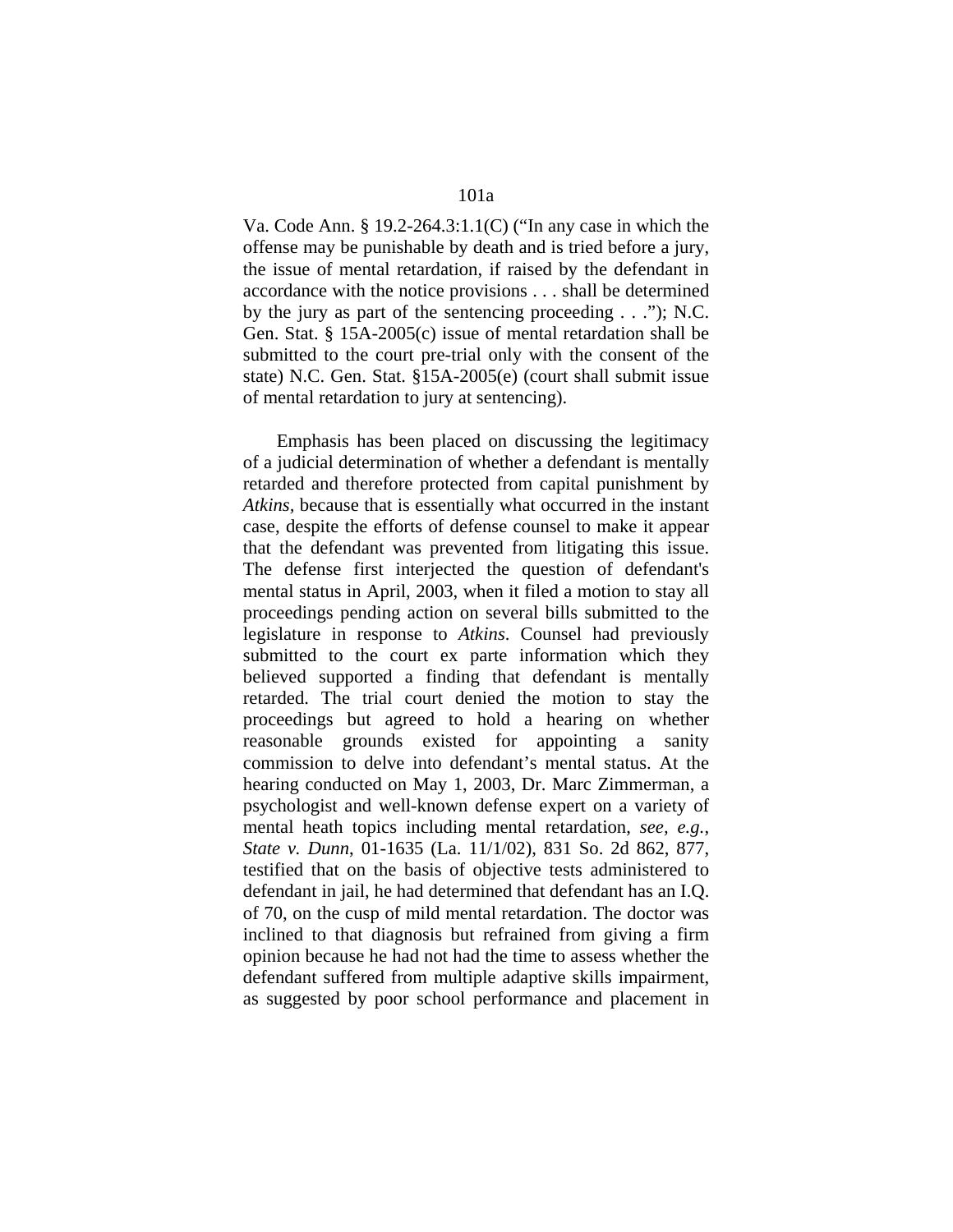special education, or whether the signs of mental retardation had manifested themselves before defendant was 18 years old. On the basis of Dr. Zimmerman's testimony, the trial court appointed a commission composed of Drs. Hannie and Griffin to examine the defendant and determine whether he is mentally retarded.

 The trial court began the hearing conducted on the commission's report, June 27, 2003, by denying a renewed motion by the defense to postpone the matter until after the effective date of the pending *Atkins* legislation. The court further noted that it was proceeding by analogy with a sanity commission and first heard testimony from Dr. Thomas Hannie, a clinical psychologist. Dr. Hannie testified that he had made three trips to the jail; on the first two occasions, the defendant refused to speak to him, although on the second trip the doctor had brought counsel with him to smooth the way; however, on the third occasion, May 27, 2003, the defendant agreed to speak with him but flatly refused to take any tests.

 Dr. Hannie had found no indicia of mental retardation in the defendant's school records.39 Dr. Hannie had also reviewed defendant's writing samples, which this expert considered to have been produced at the level of an average high school graduate. $40^{4}$  According to Dr. Hannie, the defendant was articulate, and able to discuss the consequences of retardation on his potential sentence, but politely refused to take any tests. He was neat, well groomed, and his speech was clear and intelligent, showing no impairment in thought processes. He also writes well and in an organized fashion, according to this expert. Most critically,

<sup>&</sup>lt;sup>39</sup> Instead, this expert attributed that the defendant's school problems to behavior problems.

 $40$  The defendant dropped out of school in junior high but then obtained his GED, although the documentary evidence of GED completion is disputed.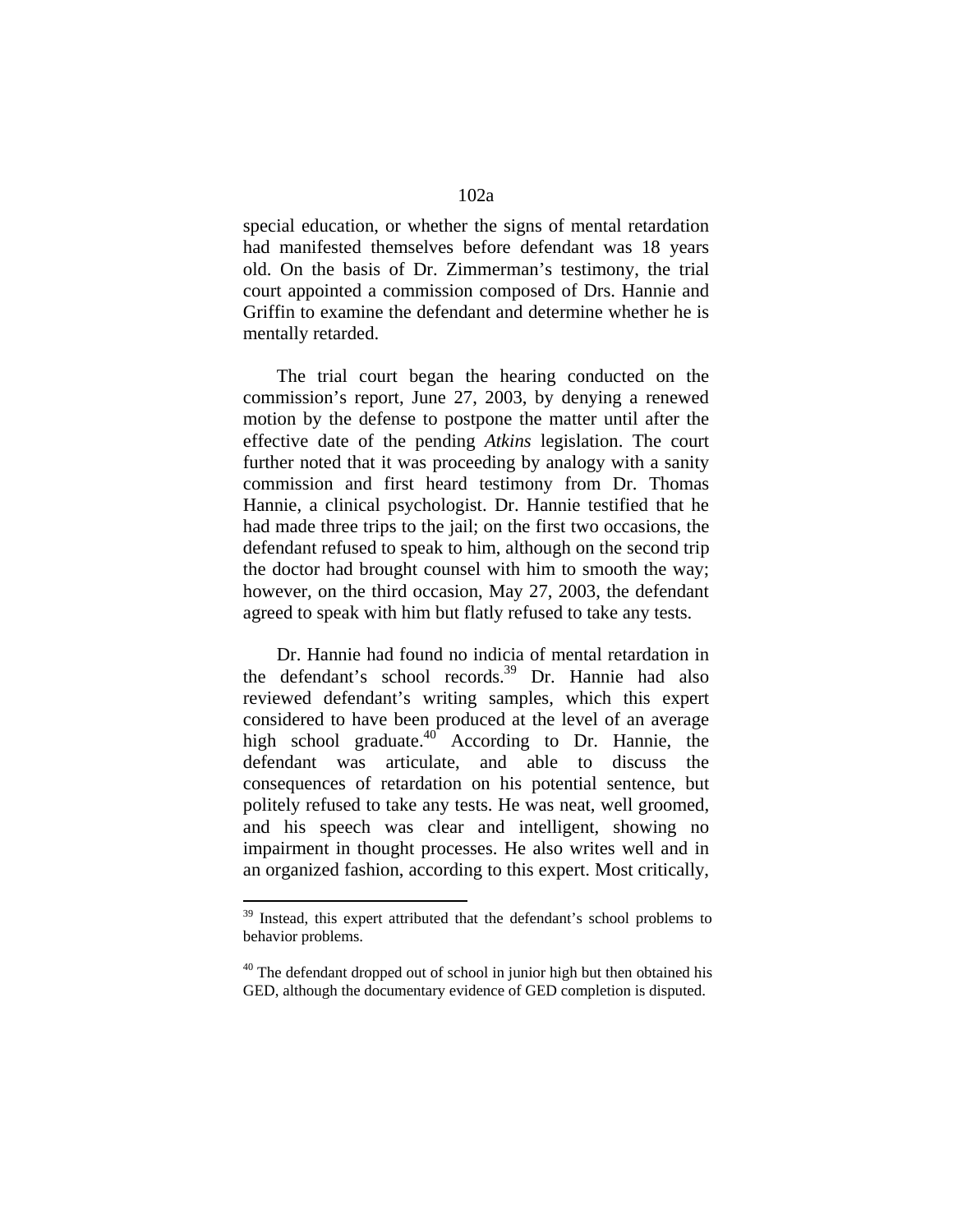Dr. Hannie took a life history from defendant which appeared completely inconsistent with a diagnosis of mental retardation. By his own account, the defendant began his employment history at age 17 when he managed a cleaning crew at K-Mart. He then obtained a commercial operator's license and drove trucks throughout the United States, especially to the Eastern seaboard, using a map to find his way. The defendant also worked as a cook in a private school and ran his own catering business for parties and banquets. He had been employed by Job Link and Crossroads at their group homes for the mentally retarded. The defendant had also driven buses and worked his way up to First Mate on a tugboat. In the meanwhile, he had married twice. The defendant played the piano and taught himself all of the wind instruments. He directed a choir and recorded CDs with them. He had also opened a wholesale grocery business and operated a janitorial service. Following his arrest in the present case, the defendant became a "Podman" or someone with responsibility for an area in jail and the people in it. Dr. Hannie spoke with a Deputy Sullowd at the jail and learned that defendant had handled his responsibilities as a Podman "very well," that he communicated well and took the initiative, that he was helpful to others and that he read so much that he had to box some of the material up and send it home. Deputy Sullowd informed Dr. Hannie that he had dealt with mentally retarded prisoners and that defendant "was on the opposite side of the world . . . ."

 The defendant resolutely maintained that he was not mentally retarded and after his interview with him and especially after receiving defendant's account of his own social and work history, Dr. Hannie found himself in complete agreement with him. In fact, Dr. Hannie disputed that the defendant's IQ test score of 70 placed him in the category of mild mental retardation as opposed to the "bottom of the borderline range of intelligen[ce]." Projecting the defendant's intelligence solely on the basis of the adaptive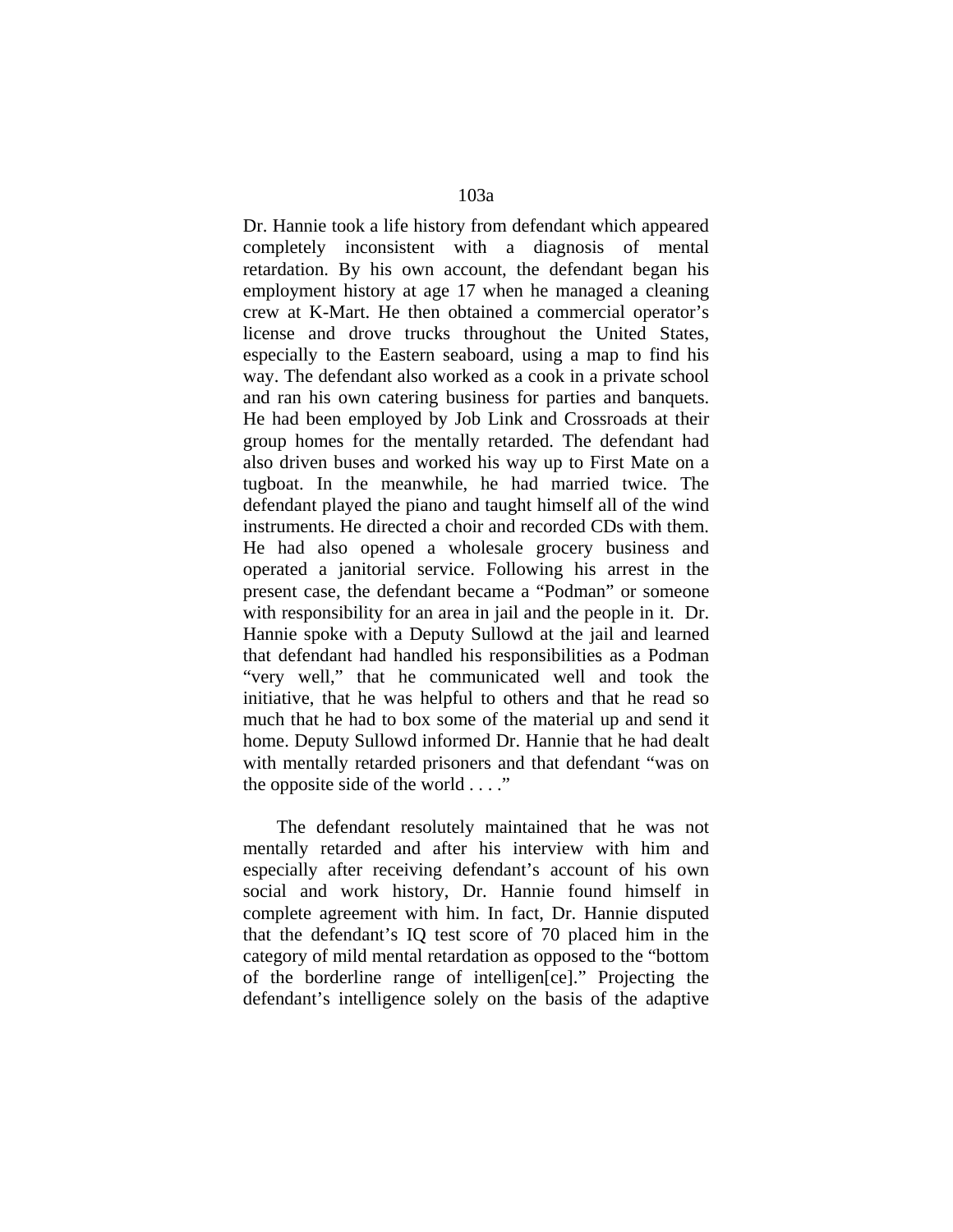skills he had displayed, Dr. Hannie concluded that his IQ score would be 96-100, well above the cutoff figure for mild mental retardation.

 The commission's second member, Dr. Phillip Griffin, also a clinical psychologist, interviewed the defendant on June 4, 2004, after Dr. Hannie. The defendant initially resisted that interview but after Dr. Griffin sent him a message, he relented on the same day. Dr. Griffin's initial impression of defendant agreed with Hannie's. He appeared "neat and well groomed," a little "miffed at having to come talk to another psychologist," but calmed down quickly and appeared "willing to engage in conversation." Dr. Griffin agreed with Hannie that Dr. Zimmerman's measured IQ of 70 placed defendant in the borderline range of intelligence, slightly above mild mental retardation. Dr. Griffin also agreed that defendant particularly resisted any suggestion that he is mentally retarded stating, "[h]e seems to be a proud person," Dr. Griffin testified, and the defendant exhibited that pride by describing his work history in much the same manner as he did to Dr. Hannie. ("In those examples were some of his jobs: driving eighteen wheelers, counseling mentally retarded children, the fact that he's learned to play musical instruments, the fact that he reads law books to try to help his own case."). On the basis of the information provided by defendant, and his own view of the significance of the 70 IQ measured by Dr. Zimmerman, Dr. Griffin agreed with Dr. Hannie that defendant did not exhibit any of the diagnostic criteria of mental retardation.

 After hearing the expert testimony, the court found that the defendant did not prove by a preponderance that he was mentally retarded. The court perceived the controlling law at that moment to be *Williams*. Although the court noted that it would have preferred that the defendant had cooperated with additional testing, the court found that clear and convincing evidence established that the defendant suffered no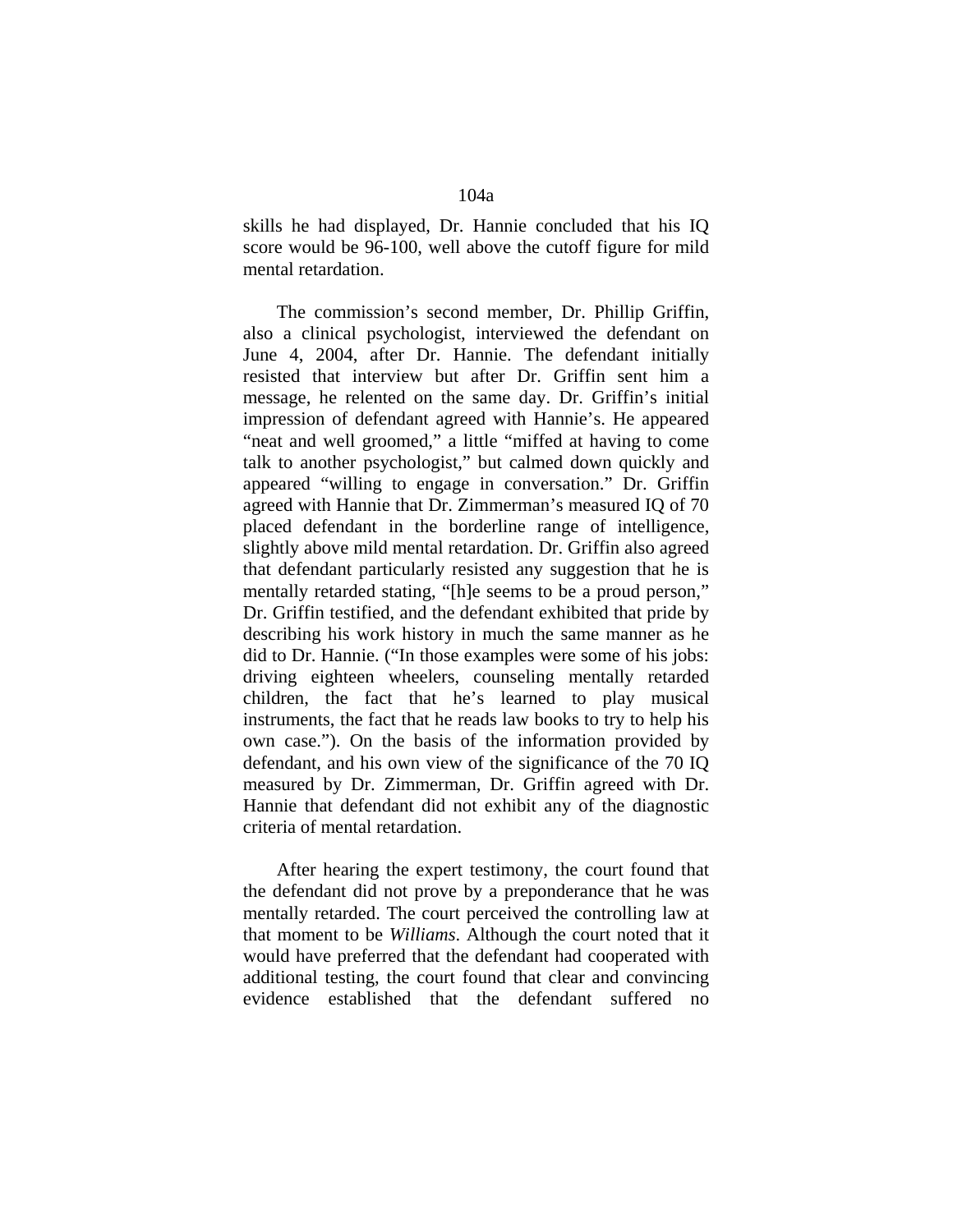impairment in adaptive functioning. The trial court then made an observation that has brought forth a firestorm of protest in the defendant's brief. Well aware that 2003 La. Acts 698 had passed both houses of the legislature and was awaiting the Governor's signature, and that it would take effect on August 15, 2003, the trial court warned counsel that it would maintain its ruling and not submit the issue of mental retardation to a jury because the defendant had failed to cooperate fully with Drs. Hannie and Griffin, as La. C.Cr.P. art.  $905.5.1(G)^{41}$ would shortly require, and had thereby lost his right to an instruction to jurors about the exemption of mentally retarded persons from capital punishment.

 In a later written judgment, the trial court adhered to this ruling but clarified that the defense would have the opportunity to present, and a jury to consider, any evidence of defendant's alleged mental retardation as a mitigating circumstance. True to its word, the court then granted on July 17, 2003, less than a month before trial, the state's motion to preclude any jury instruction on the exemption of mentally retarded persons from execution. In fact, on August 16, 2003, one day after 2003 La. Acts 698 went into effect, the defense submitted a special requested charge on the exemption for mental retardation. The trial court did not rule on the motion on the record but in any event did not depart from its earlier rulings and did not instruct jurors on the exemption at the close of the penalty phase. During the penalty phase the parties stipulated to Dr. Zimmerman's measured IQ for defendant of 70. However, instead of presenting evidence of mental retardation as a mitigating factor, the defense

 $41$  La. C.Cr.P. art. 905.5.1(G) provides that if the defendant making the claim of mental retardation fails to submit to or fully cooperate with any examination, upon motion of the district attorney, the district court "shall neither conduct a pretrial hearing concerning the issue of mental retardation nor instruct the jury of the prohibition of executing mentally retarded defendants."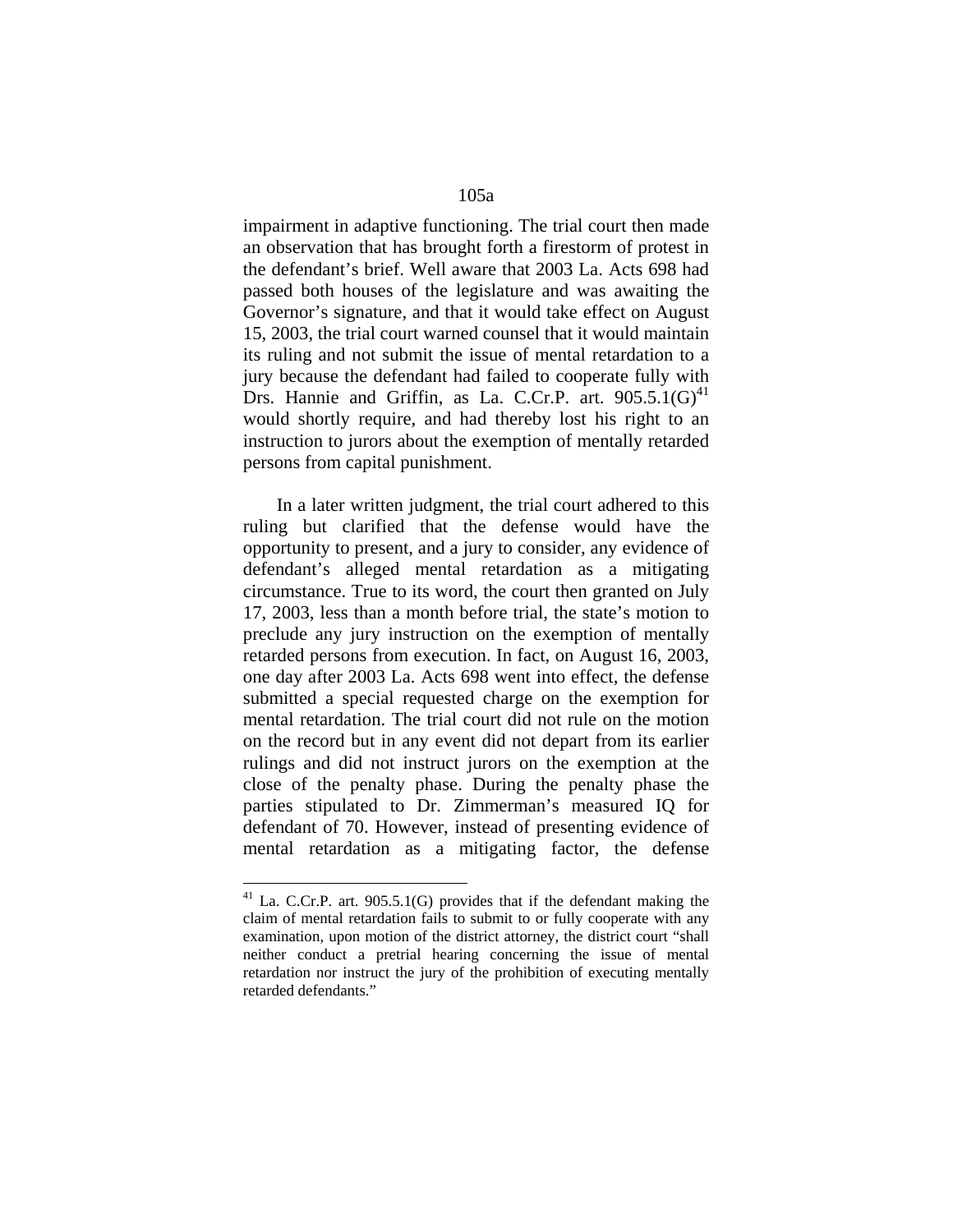presented witnesses to give jurors the opposite impression of the defendant as a capable and socially productive person with artistic leanings.

 In brief, appellate counsel bitterly complains of the patent unfairness in the trial court's ruling which retroactively applied the rule of preclusion in La. C.Cr.P. art. 905.5.1 although the statute was not in effect at the time the defendant gave the interviews with Drs. Hannie and Griffin. Apart from that basic unfairness, and even apart from the question of whether defendant had in fact been uncooperative, counsel argues that La. C.Cr.P. art. 905.5.1 raises a host of constitutional questions under both the Fifth Amendment, by compelling the defendant to waive his privilege against selfincrimination under compulsion of the preclusion rule in subsection (G), and under the Eighth Amendment, by creating "the unacceptable risk that individuals with mental retardation will be executed . . ."

 Under other circumstances, the trial court's determination over defense objection to rule on the reports of Drs. Hannie and Griffin only two months before 2003 La. Acts 698 became effective, yet its willingness to apply the act's provisions against the defendant to preclude any consideration at trial of the *Atkins* exemption, might raise serious questions. However, in the present case, no basic unfairness to the defendant resulted because the record is devoid of any evidence that he is in fact mentally retarded. The trial judge was not necessarily wrong in refusing to delay matters even two months and in ruling on the question of the defendant's mental status. The court was following the procedure set out by this Court in *Williams* as appropriate for resolving the question and, as discussed above, this Court was not alone in deeming the issue one for a judge to decide in a pre-trial context before the Louisiana legislature expressed its own superseding view. Given the testimony of Drs. Hannie and Griffin which fully supported the trial court's primary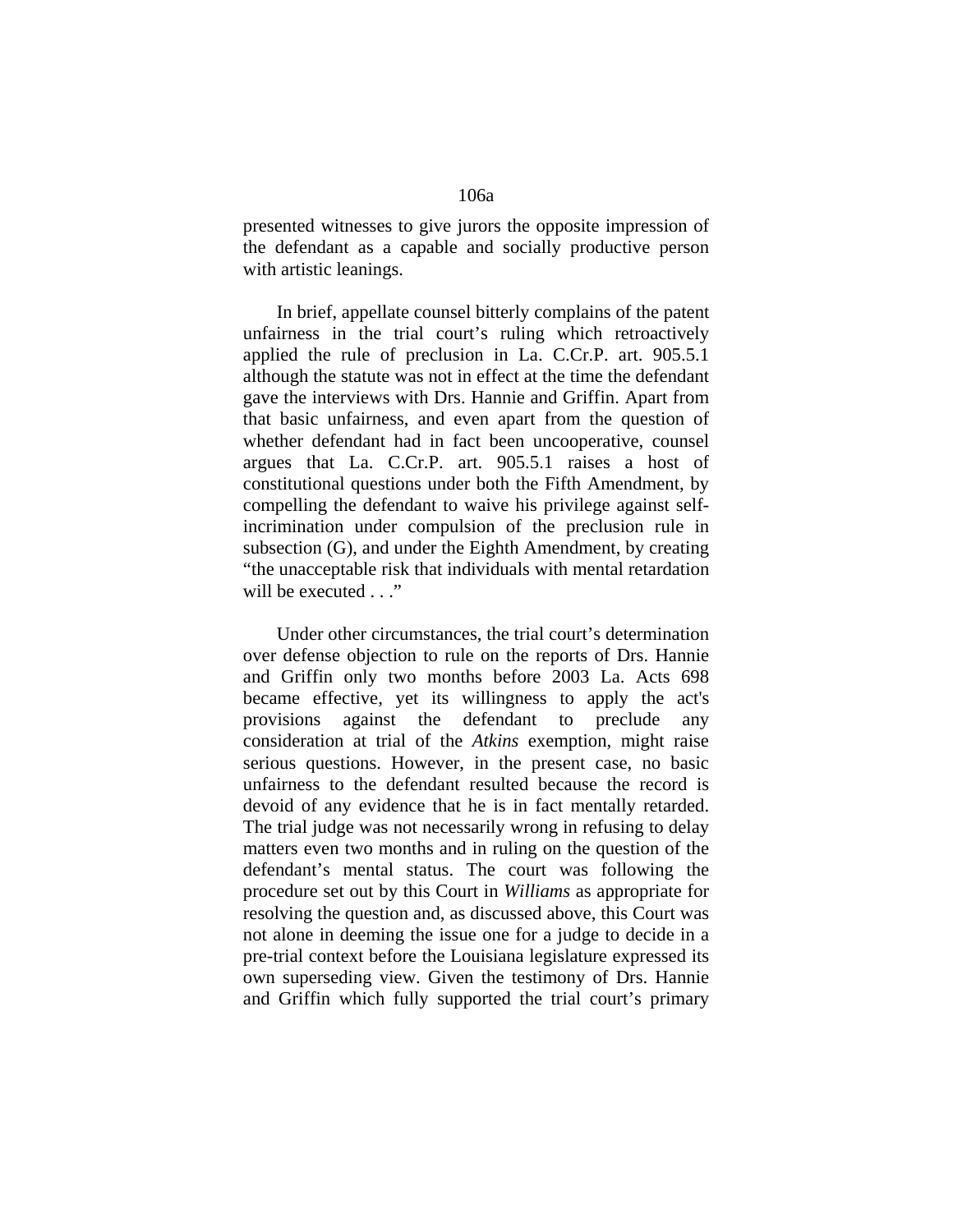ruling that the defendant is not mentally retarded, an instruction on the *Atkins* exemption was not pertinent to the case, and the record otherwise forecloses any possibility that the trial court's ruling on the merits induced the defense decision not to present mitigating evidence of defendant's alleged mental retardation for jurors at the sentencing stage. The trial court had expressly left open the opportunity for the defense to make that showing in mitigation, and it appears that counsel instead chose of their own volition a different path by presenting evidence of the defendant's productive role in society before the rape of his stepdaughter and, even, after his arrest, in jail as a "Podman," suggesting in a positive light that the defendant had worked hard and successfully to overcome any disadvantage caused by his marginal intelligence as measured by Dr. Zimmerman. These assignments of error lack merit.

## **Limited Mental Functioning**

 The defendant contends the trial court erred in denying his motion to allow guilt phase testimony of limited mental functioning. He contends that this evidence was essential to understand his statements to police and his reactions to the crime perpetrated on his stepdaughter, including the phone calls he made. The state presented witnesses to show that the defendant's reactions were unusual and therefore suspicious. The defendant contends those reactions could be innocently explained in light of his mental limitations.

 La. C.Cr.P. art. 651 provides that "[w]hen a defendant is tried upon a plea of 'not guilty,' evidence of insanity or mental defect at the time of the offense shall not be admissible." Louisiana does not recognize a defense of "diminished mental capacity" short of legal insanity. *State v. Deboue*, 552 So. 2d 355, 366 (La. 1989), *cert. denied*, 498 U.S. 881, 111 S. Ct. 215 (1990); *State v. Nelson*, 459 So. 2d 510 (La. 1984); *State v. LeCompte*, 371 So. 2d 239 (La.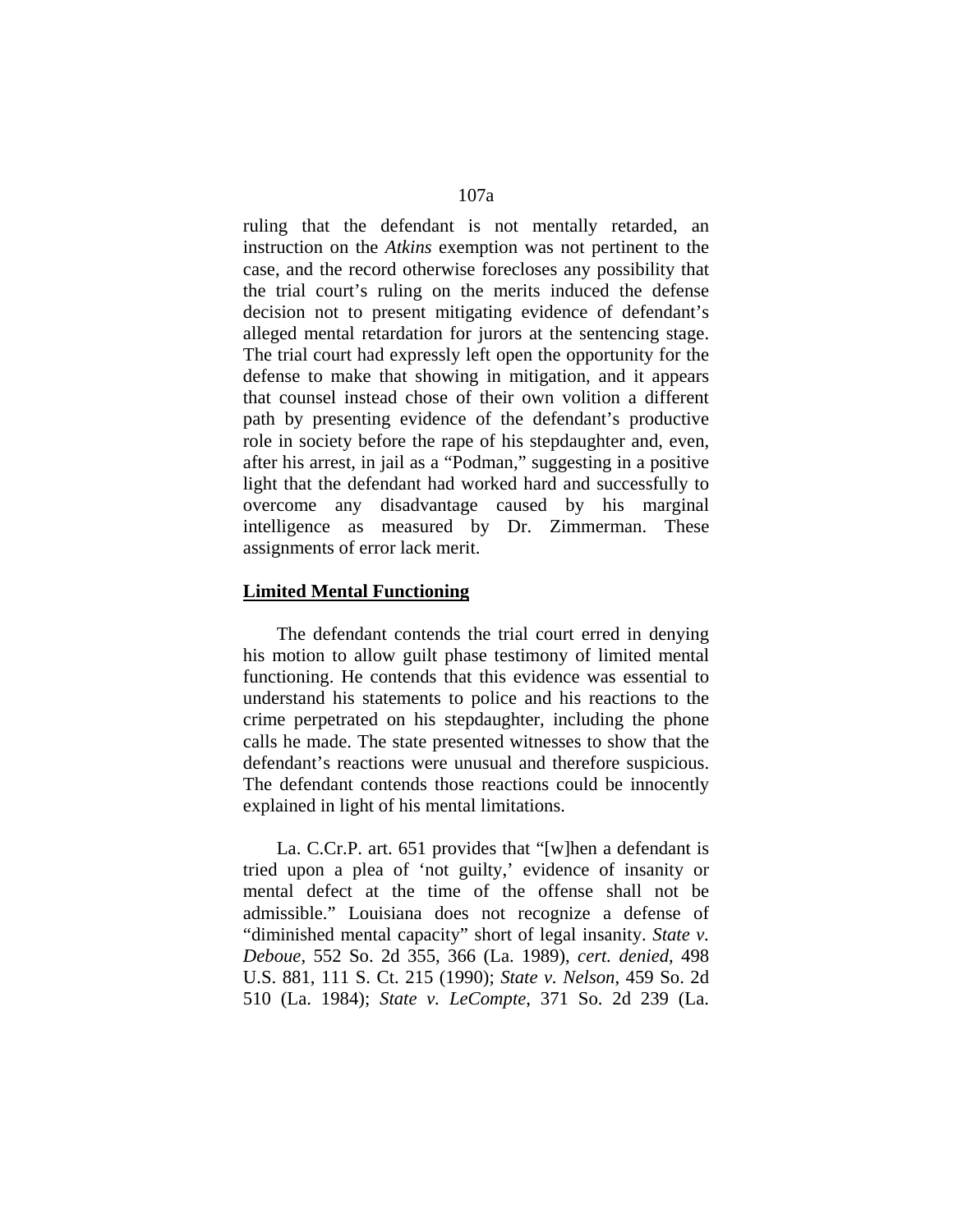1978). Legal insanity, in Louisiana, is the inability to distinguish right from wrong with reference to the conduct in question. La. R.S. 14:14.

 The defendant's contention that he should have been permitted to explain his behavior by presenting evidence of mental retardation, in addition to amounting to a "diminished mental capacity" defense short of legal insanity, is contrary to the evidence presented by the defense as presented above, which showed that the defendant in fact showed no impairment in daily living skills.

## **Victim's Emotional Display**

 The defendant contends the victim's display of emotions on the stand tainted the proceedings and should have resulted in mistrial, particularly in this case in which the district court refused a defense request to instruct the jury to disregard the emotional display and makes its findings solely on the evidence. The defendant notes that the state was able to capitalize on one outburst, which resulted when the prosecuting attorney left the courtroom and the victim waited on the stand for the prosecutor to return, in closing argument.

 Assuming arguendo the facts as presented by the defendant, however, La. C.Cr.P. art. 775 states that "a mistrial shall be ordered . . . when prejudicial conduct in or outside the courtroom makes it impossible for the defendant to obtain a fair trial . . . ." *See also* La. C.Cr.P. art. 905.1 (adopting trial procedures into penalty phase). A mistrial, however, is a drastic remedy and a trial judge has broad discretion in determining whether conduct is so prejudicial so as to deprive an accused of a fair trial. *State v. Wingo*, 457 So. 2d 1159, 1166 (La. 1984). However, as a general proposition unsolicited statements and spontaneous conduct of a witness are usually not grounds for a mistrial. *See State v. Newman*, 283 So. 2d 756, 758 (La. 1973).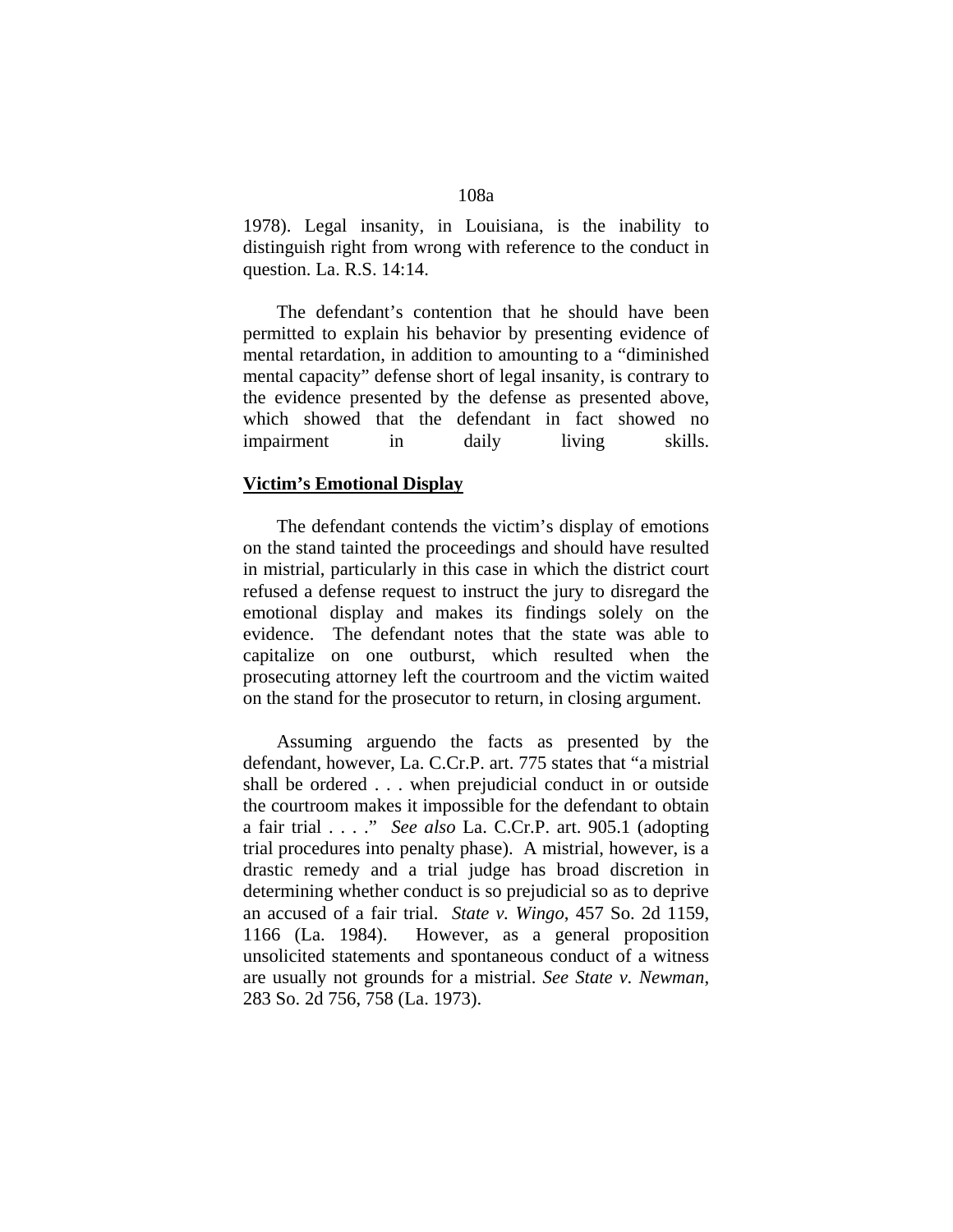The record also reflects that there were no verbal outbursts by the victim; rather she was crying and looked upset, the degree to which is disputed. Furthermore, the district court noted that the victim's state was understandable, minimal, and that the jury appeared unaffected by it. In similar cases, more extreme emotional displays have not warranted a mistrial. *See e.g.*, *State v. Hopkins*, 626 So. 2d 820, 822-23 (La. App. 2 Cir. 1993) (although the victim's family was upset and cried during closing arguments, the trial judge denied a mistrial and although not immediately, did charge the jury not to be influenced by sympathy, passions, prejudice or public opinion); *State v. Worthen,* 550 So. 2d 399, 401-02 (La. App. 3 Cir. 1989) (appellate court affirmed the denial of a mistrial based on an unprovoked verbal outburst and crying by the victim while being crossexamined; the trial judge noted the victim's emotional state was understandable and strongly admonished the jury).

### **Prosecutorial Misconduct**

 The defendant contends the prosecution made several inappropriate comments during closing: (1) asking the jury to convict the defendant to protect the victim and (2) calling the defendant a monster. The defendant also contends the state improperly elicited testimony from the pediatric expert regarding the severity of the victim's injuries (which was not disputed) as a way of bolstering the victim's truthfulness despite the refusal of the trial court to qualify this witness as an expert in delayed reporting by victims of child sexual abuse.

 To assist in evaluating these claims, closing arguments in their entirety have been reviewed. First, the state argued that the defendant engaged in suspicious behavior, which included phone calls and attempting to clean the carpets, before reporting the rape. The state noted that no other person saw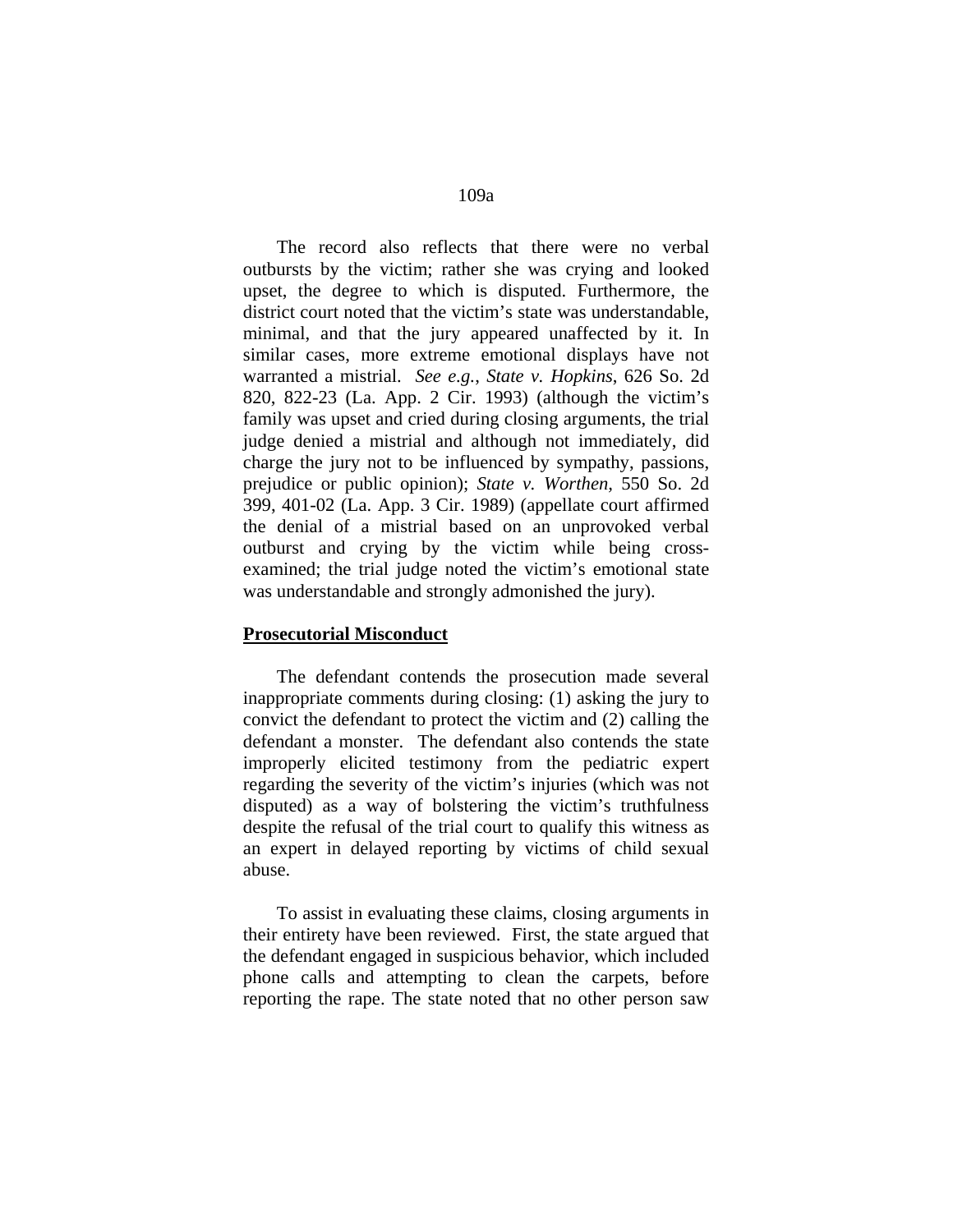the person fleeing on a bicycle, as reported by the defendant, despite the proximity of the responding officer and the quick police response. The state argued further that there was no evidence of a rape occurring outside. The state noted that the defendant's description of the perpetrator did not match Devon Oatis. Finally, the state argued that the victim's second videotaped interview resulted from her need finally to tell the truth.

 The defense responded that the computer screen at the carpet cleaning service did not match the witness's memory of the call, and asked the jury to consider the fallibility of human memory when considering the phone call evidence. The defense explained the defendant's unusual behavior as resulting from an understandable and natural reluctance to tell persons outside the family that his stepdaughter had just been raped. The defense argued that the victim's first videotaped interview was more detailed and consistent with the evidence, despite the obvious pressure placed upon her by the adults present. The defense noted that the second videotaped interview lacked detail. For example, the cargo blanket, which figured prominently in the crime, was never mentioned in that interview. Therefore, the defense asked the jurors to compare the two statements and determine which was true. The defense added that the mattress pad, relied upon by the state initially in suspecting the defendant, was shown by DNA testing to be irrelevant to the crime. The defense argued that, although the police described Devon Oatis's bicycle as inoperable, a witness testified that she saw him riding it. The defense suggested that it could not be coincidental that Devon Oatis arranged to have his mother pick him up from school the same day as the rape. The defense responded to the state's assertion that the defendant delayed in reporting the rape by arguing that, given the extent of the blood loss, it was not possible that the defendant delayed very long, if at all. The defense finally characterized the case as one based solely on emotion but argued that, when the evidence was examined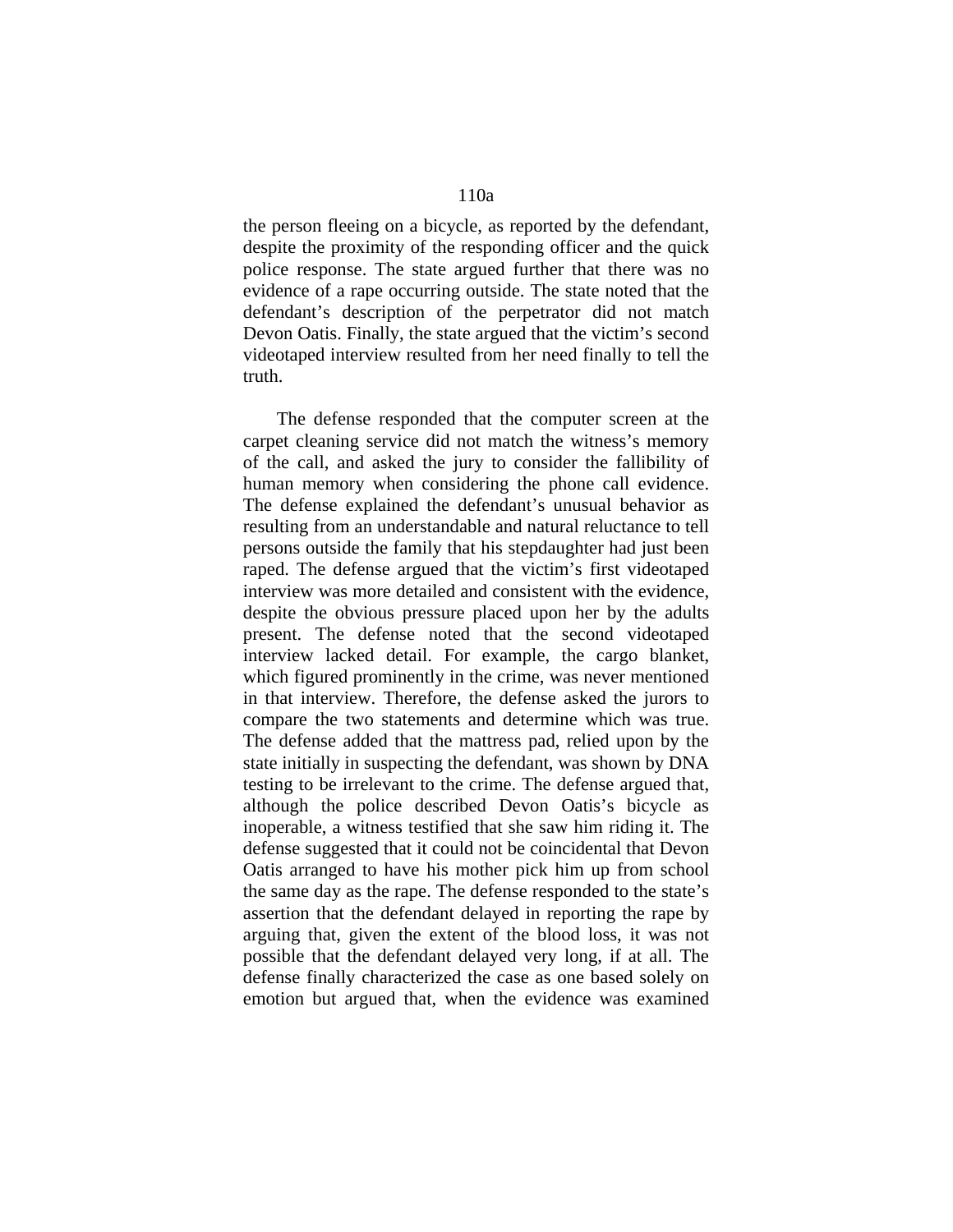without emotion, there was simply insufficient proof to establish beyond a reasonable doubt that the defendant raped the victim.

 The state argued in rebuttal that the defendant's phone calls the morning of the rape are too unusual to be explained innocently and noted that the discrepancy between the cleaning service's computer and employee's testimony was adequately explained by the witness. The state emphasized that the defendant was always present to interrupt the victim when she was questioned. The state argued that the defendant's identification of Oatis's bicycle was inconsistent. The state claimed that the victim's first videotaped statement of how the crime occurred simply did not make sense. The state responded to the defense's claims that the victim was pressured to accuse the defendant by noting that, although C.H.'s custody of her daughter was restored on June 22, 1998, the victim did not accuse the defendant until December 1999. The state closed with the comments found objectionable by the defense:

You saw L.H. in the courtroom; how hard it was for her to come in here. You can only imagine. She's telling you what happened to her. She can't go to her Dad, because he is the monster. Only you can protect her.

 Closing arguments in criminal cases should be restricted to the evidence admitted, to the lack of evidence, to conclusions of fact that may be drawn therefrom and to the law applicable to the case. La. C.Cr.P. art. 774. Louisiana jurisprudence on prosecutorial misconduct allows prosecutors considerable latitude in choosing closing argument tactics. The trial judge has broad discretion in controlling the scope of closing argument. *State v. Prestridge*, 399 So. 2d 564, 580 (La. 1982). Even if the prosecutor exceeds these bounds, the Court will not reverse a conviction unless "thoroughly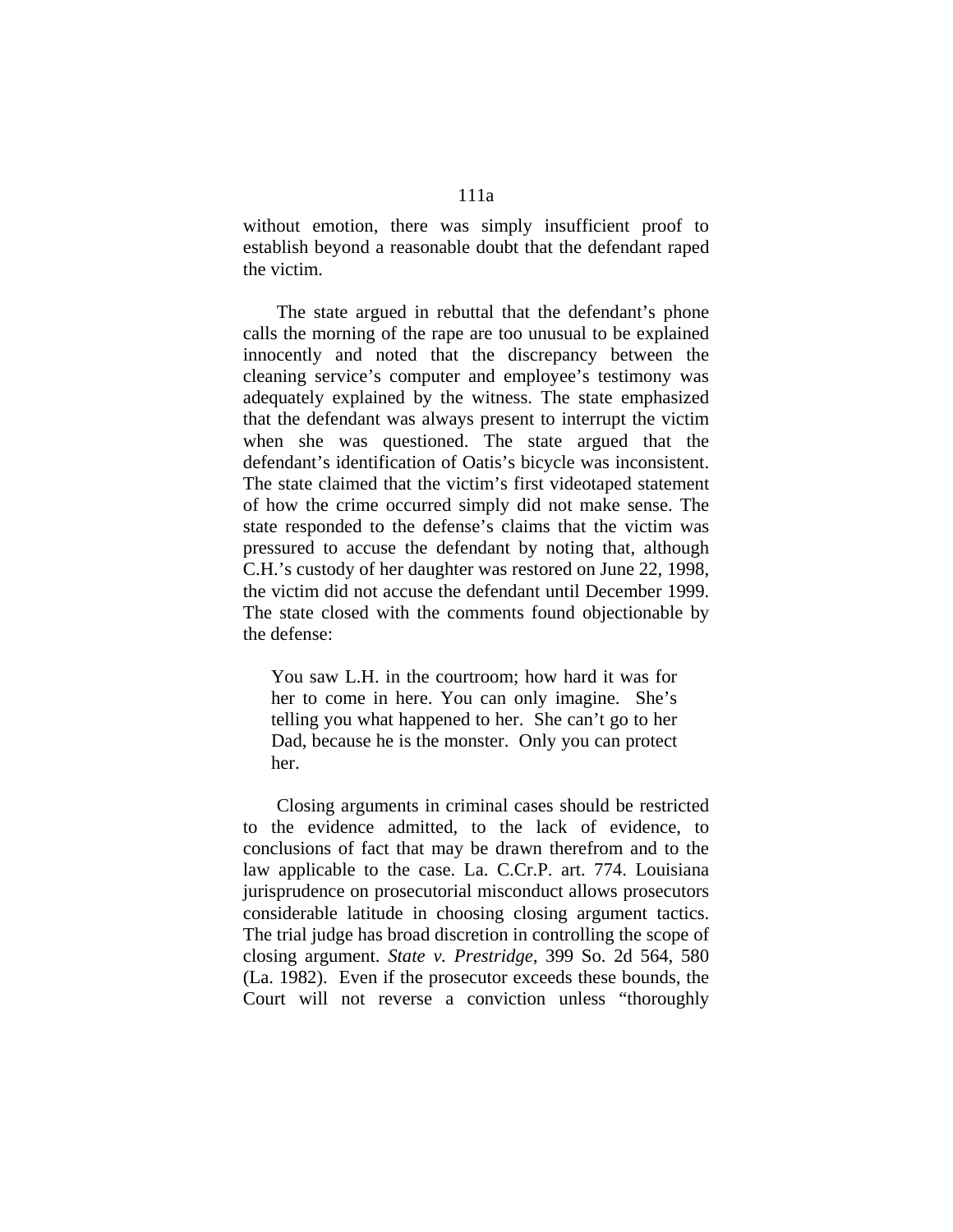convinced" that the argument influenced the jury and contributed to the verdict. *See State v. Martin*, 93-0285 (La. 10/17/95), 645 So. 2d 190, 200; *State v. Jarman*, 445 So. 2d 1184, 1188 (La. 1984); *State v. Dupre*, 408 So. 2d 1229, 1234 (La. 1982).

 In the instant case, the bulk of the state's arguments were fair statements of the evidence admitted and the lack of evidence to corroborate the defense's theory of the case. The final statement by the state during closing (quoted above), however, bordered on improper. But as noted above, improper closing argument does not constitute reversible error unless the appellate court is thoroughly convinced that the remarks influenced the jury and contributed to the verdict. The reviewing court must also give credit "to the good sense and fair-mindedness of jurors who have heard the evidence." *State v. Jarman*, *supra* at 1188. Reading the prosecutor's argument as a whole, and considering the entirety of the record, nothing the defense argues indicates that these remarks so influenced the jury that they contributed to the verdict. Given the traditional breadth accorded the scope of closing arguments by this Court, none of these comments would either individually (or collectively for that matter) merit reversing the defendant's conviction and sentence. *See, e.g.*, *State v. Martin*, 539 So. 2d 1235, 1240 (La. 1989) (closing argument referring to "smoke screen" tactics and defense "commie pinkos" held inarticulate but not reversible); *State v. Copeland*, 530 So. 2d 526, 545 (La. 1988) (prosecutor's waving a gruesome photo at jury and urging jury to look at it if they become "weak kneed" during deliberations held not improper). This Court has declined to reverse elsewhere when similarly ill-considered epithets were employed. *See State v. Bridgewater*, 00-1529, p. 33 (La. 1/15/02), 823 So. 2d 877, 903 ("animal" and "cold-blooded killer on the hunt for prey"); *State v. Martin*, *supra*, 645 So. 2d at 200-201 (defendant as "beast" to the victim's "beauty"); *State v. Gray*, 351 So. 2d 448, 460 (La. 1977) ("animal").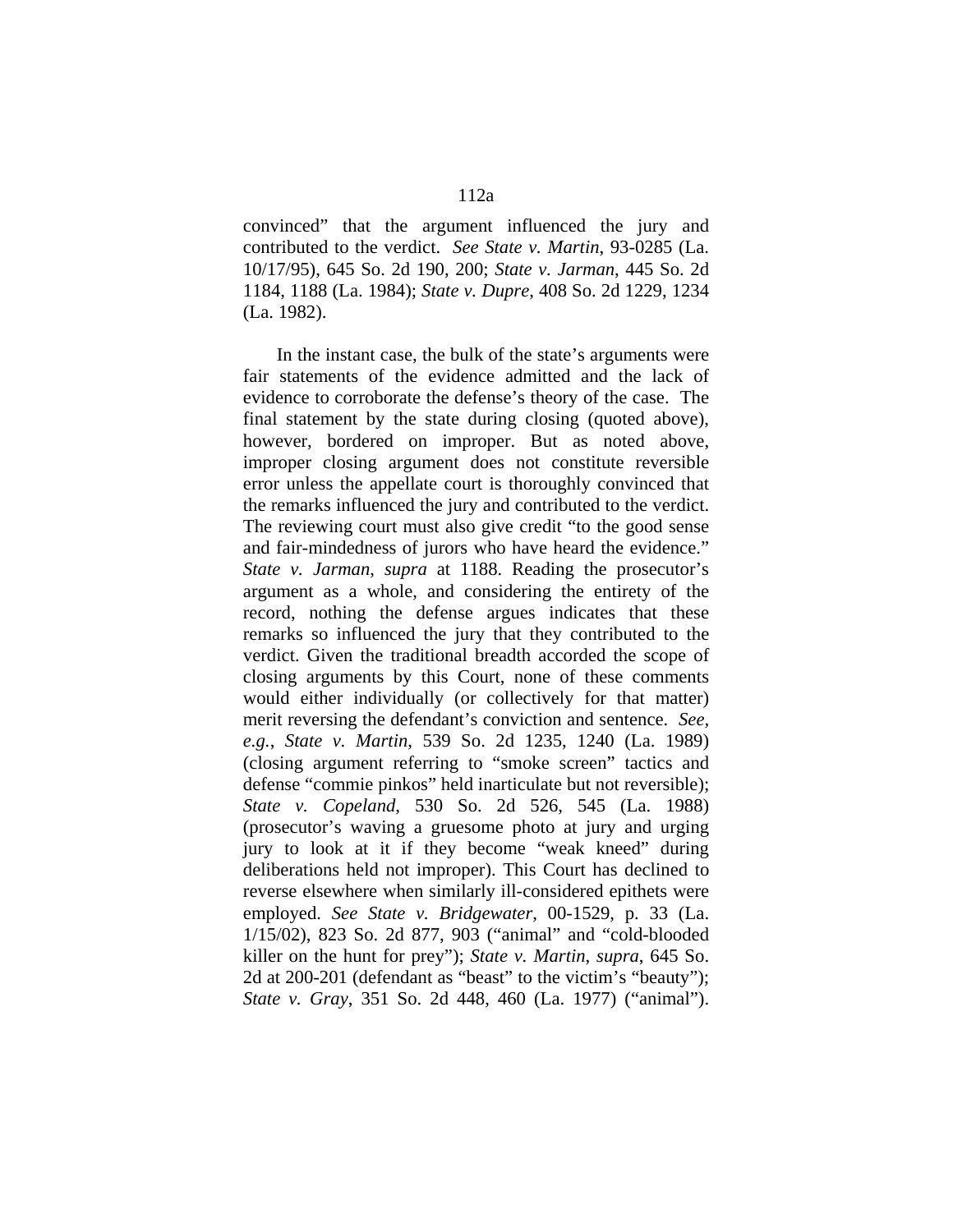Given that the defendant fails to show any reasonable likelihood that the argument influenced the verdict, this assignment does not warrant relief.

 Regarding the defense's complaint that the testimony of the pediatric expert regarding the victim's injuries was an impermissible means of bolstering the credibility of the victim, the trial judge is vested with broad discretion in ruling on the scope of expert testimony. La. C.E. art. 702; *State v. Billiot*, 94-2419 (La. App. 1 Cir. 4/4/96), 672 So. 2d 361, 373; *State v. Mays*, 612 So. 2d 1040, 1044 (La. App. 3 Cir. 1993), *writ denied*, 619 So. 2d 576 (La. 1993). The court did not permit this witness to usurp the jury's ultimate fact-finding role on the question of guilt or innocence.

 The state is entitled to the moral force of its evidence, and just as post-mortem photographs of murder victims are admissible to prove corpus delicti, to corroborate other evidence establishing cause of death, as well as location and placement of wounds and to provide positive identification of the victim, as discussed below, this expert's testimony was permissible to establish that a rape had occurred and that it was an exceptionally brutal one. The witness never opined whether the victim would be more likely to accuse her attacker truthfully because of the severity of the injuries. This witness simply testified that it was clear that the victim had been raped and that her injuries were the most severe he had seen during his practice to have resulted from sexual assault.

### **Gruesome Photographs**

 The defendant contends gruesome photographs of the victim were admitted at trial despite the lack of probative value in a case in which the fact of the rape and the extent of the injuries were not disputed. The defendant objects that, although the state was ordered pre-trial to limit the images to the dimension of five-by-seven inches, at trial the state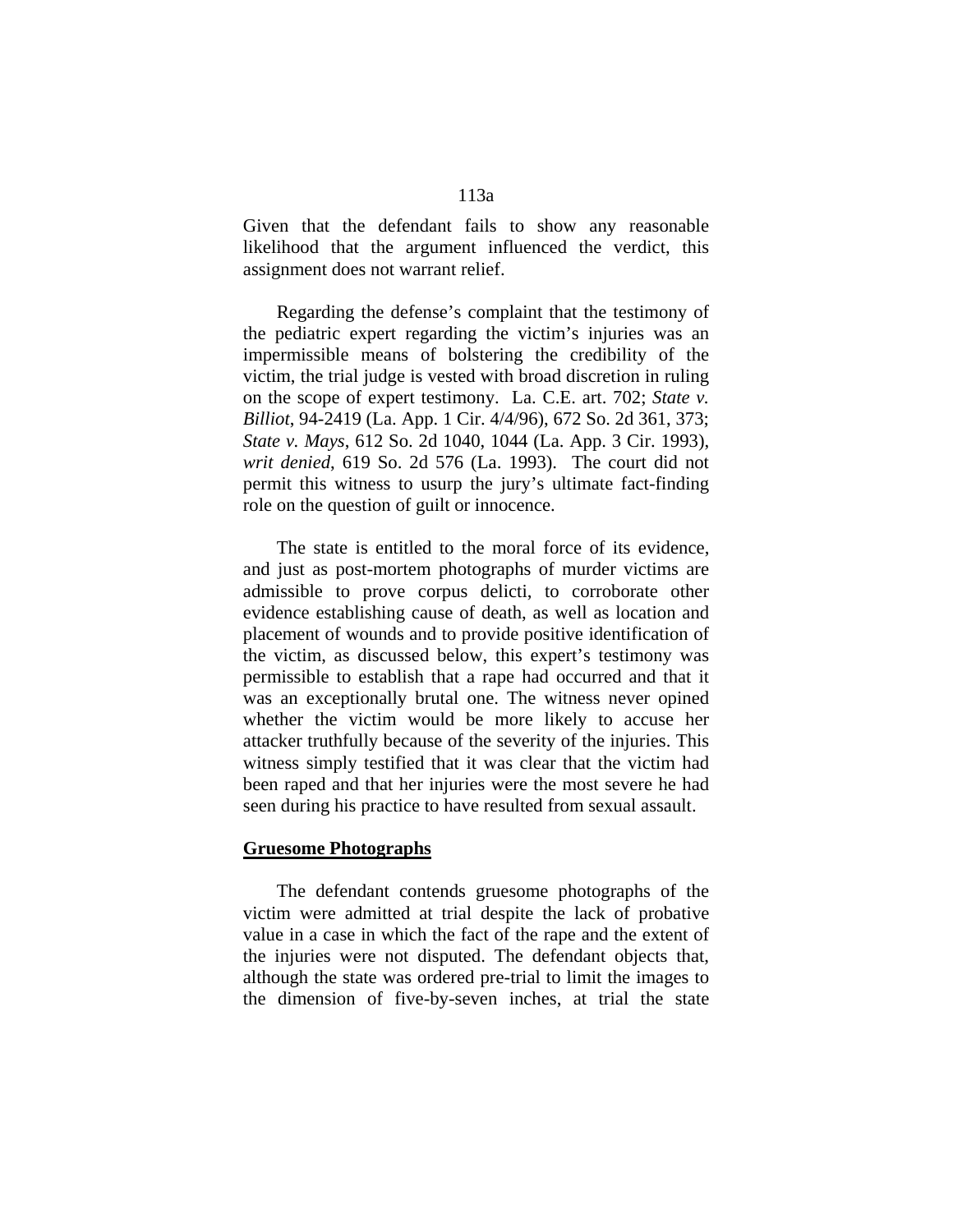produced larger images.

 Under La. C.E. art. 403, relevant evidence "may be excluded if its probative value is substantially outweighed by the danger of unfair prejudice . . ." The cumulative nature of photographic evidence does not render it inadmissible if it corroborates the testimony of witnesses on essential matters. *State v. Lane*, 414 So. 2d 1223, 1227 (La. 1982); *State v. Miles*, 402 So. 2d 644, 647 (La. 1981). "The trial court has considerable discretion in the admission of photographs [and] its ruling will not be disturbed in the absence of an abuse of that discretion." *State v. Gallow*, 338 So. 2d 920, 923 (La. 1976); *see Watson*, 449 So. 2d at 1326 (admission of gruesome photographs will not be overturned absent a showing that their prejudicial effect outweighs their probative value).

 Photographs are generally admissible if they illustrate any fact, shed any light upon an issue in the case, or are relevant to describe the person, thing, or place depicted. *State v. Jackson*, 30,473 (La. App. 2 Cir. 5/13/98), 714 So. 2d 87, 96, *writ denied*, 98-1778 (La. 12/6/98), 727 So. 2d 444. It is well-settled that a trial court's ruling with respect to the admissibility of allegedly gruesome photographs will not be overturned unless it is clear that the prejudicial effect of the evidence outweighs its probative value. *State v. Maxie*, 93- 2158 (La. 4/10/95), 653 So. 2d 526, 532 n.8 (La. 1995).

 Even when the cause of death is not at issue, the state is entitled to the moral force of its evidence and postmortem photographs of murder victims are generally admissible to prove corpus delicti, to corroborate other evidence establishing cause of death, location, placement of wounds, as well as to provide positive identification of the victim. *State v. Letulier*, 97-1360 (La. 7/8/98), 750 So. 2d 784, 794-95; *State v. Robertson*, 97-0177 (La. 3/4/98), 712 So. 2d 8, 32; *State v. Koon*, 96-1208 (La. 5/20/97), 704 So. 2d 756, 776;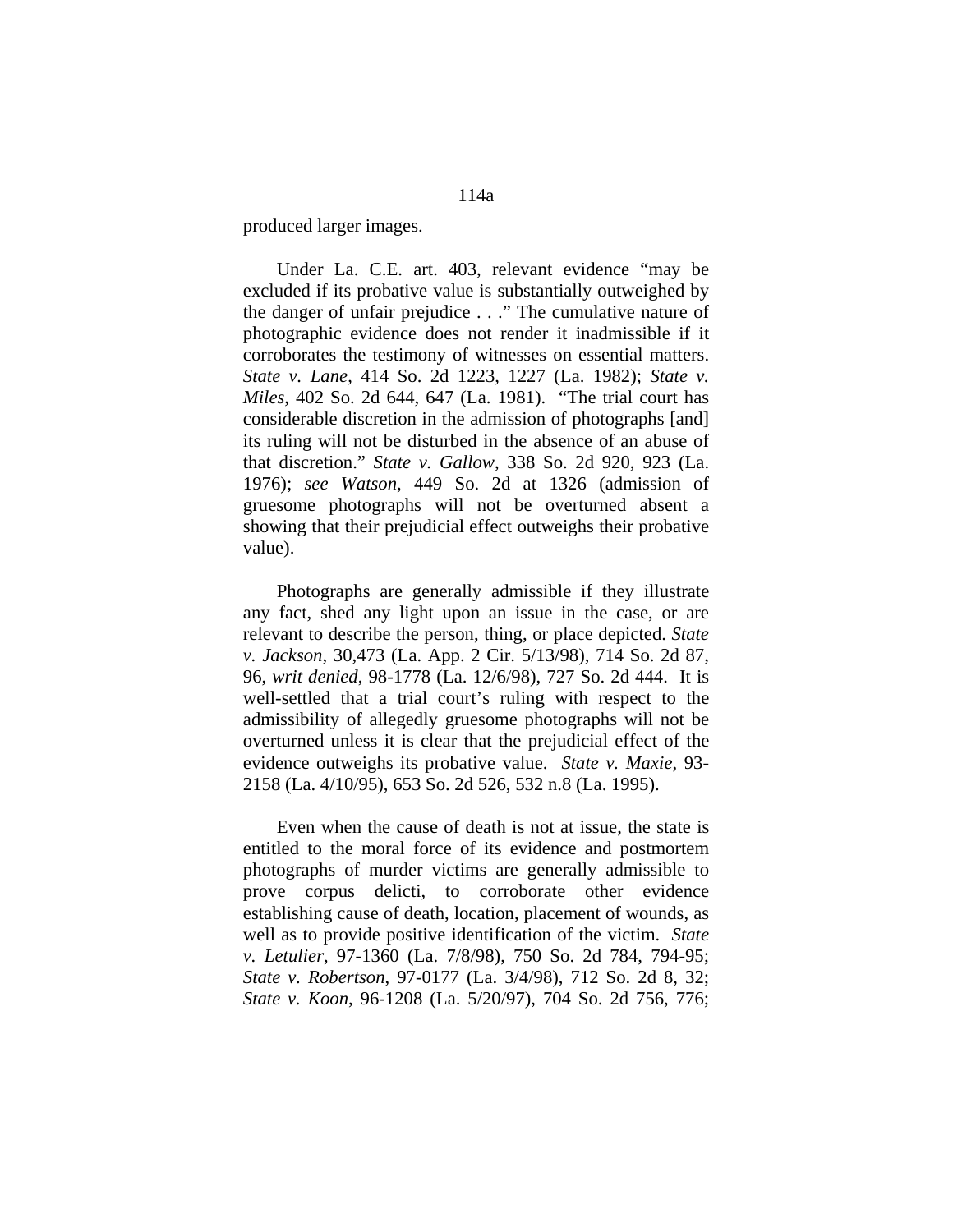*State v. Maxie*, *supra* at 532. Photographic evidence will be admitted unless it is so gruesome as to overwhelm the jurors' reason and lead them to convict the defendant without sufficient evidence, *i.e.*, when the prejudicial effect of the photographs substantially outweighs their probative value. *State v. Broaden*, 99-2124 (La. 2/21/01), 780 So. 2d 349, 364 (citing *State v. Martin*, 93-0285 (La. 10/17/94), 645 So. 2d 190, 198)); *State v. Perry*, 502 So. 2d 543, 558-59 (La. 1986).

 The photographs at issue, although depicting serious injuries, are not so gruesome as to be overwhelming. Although they depict more severe injuries than are typically seen in a rape case, they are comparable to the photographs that are routinely deemed admissible in other capital cases, and they are directly relevant to prove the extreme brutality of this rape. The defendant shows no abuse of discretion on the part of the trial judge in admitting these photographs.

#### **Dr. Lee's Testimony**

 $\overline{a}$ 

 The defendant contends Dr. Lee's testimony that the photos of the yard are inconsistent with a struggle occurring there because the grass and soil are undisturbed was "junk" science not admissible under *Daubert*. A challenge to the reliability of the methods used by an expert must be examined through a *Daubert* hearing, which was not requested by the defendant at trial. $42$ 

<sup>42</sup> As a general matter, under the standards set out in *Daubert v. Merrell Dow Pharmaceuticals, Inc.*, 509 U.S. 579, 113 S. Ct 2786, 125 L. Ed. 2d 469 (1993), which this Court explicitly adopted in *State v. Foret*, 628 So. 2d 1116, 1121 (La. 1993) (Louisiana's La. C.E. art. 702 "virtually identical to its source provision in the Federal Rules of Evidence. . . [Rule] 702"), the trial court is required to perform a "gatekeeping" function to "ensure that any and all scientific testimony or evidence admitted is not only relevant, but reliable." *Daubert*, 509 U.S. at 589, 113 S. Ct. at 2795. In performing this function, a trial court must have considerable leeway in deciding in a particular case how to go about determining whether particular expert testimony is reliable. *Kumho Tire Company, Ltd., v.*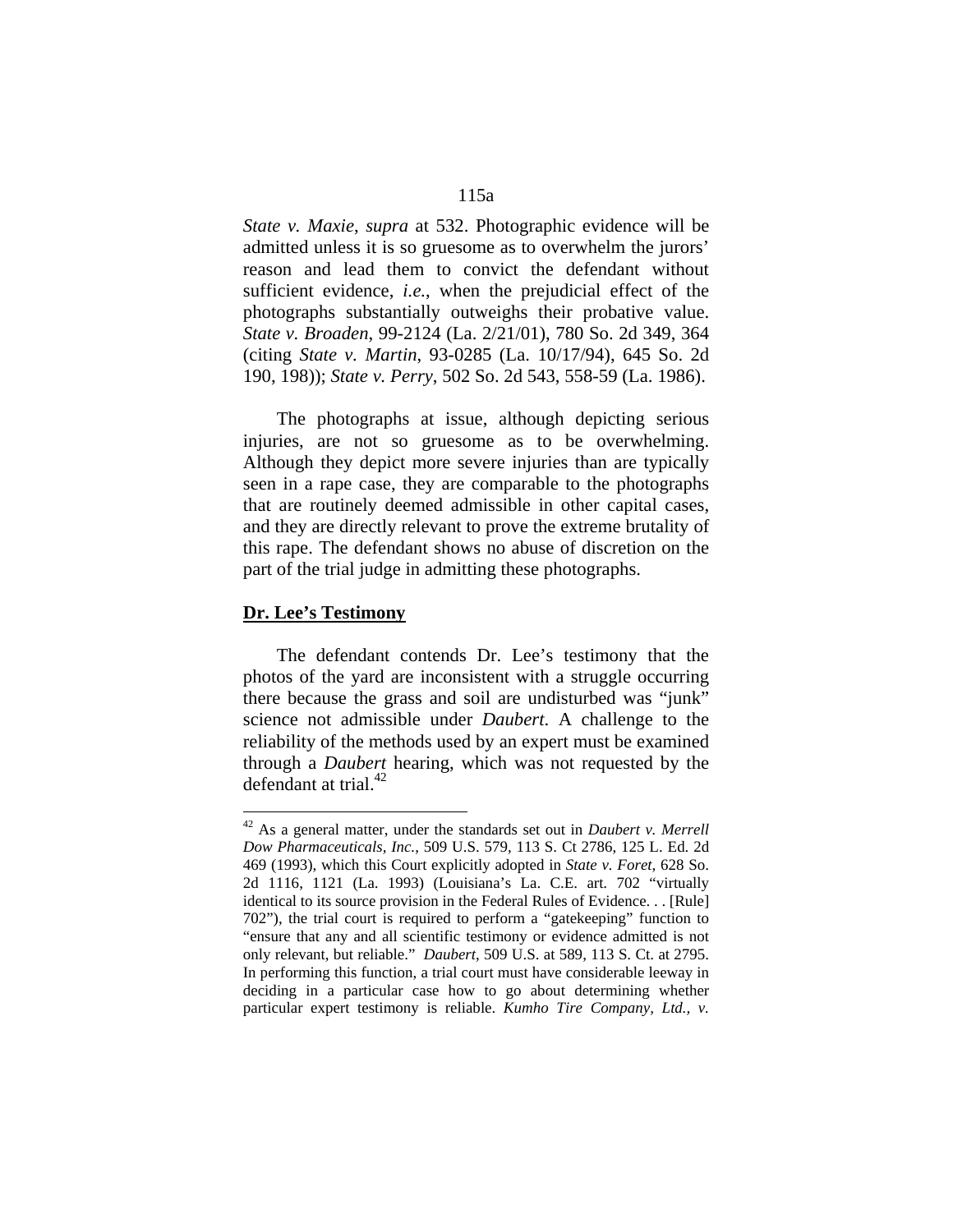The parties stipulated as to this witness's qualifications, *inter alia*, as an expert in criminalistics and crime scene reconstruction, and he was permitted to testify without objection that he examined the victim's clothes for soil or grass trace and found none. Other witnesses also testified they saw no sign of a struggle occurring in this location without objection. The defendant's characterization of this testimony as one based on knowledge of grass breakage rates, is not accurate. The expert simply opined, as did several other witnesses, that the crime scene in the yard did not appear consistent with a rape occurring there, and added that he had examined the victim's clothing and found no evidence of grass stain, soil, or abrasion consistent with being dragged through the yard.

 When the state first asked Dr. Lee whether the physical evidence was consistent with the victim's story, the defense objected on the basis that the state was seeking scientific testimony as to whether the victim was telling the truth. The state rephrased, and the expert testified without objection. Because counsel did not object to the claimed error after the question was rephrased, he waived any claim based on it. La. C.Cr.P. art. 841. This assignment of error lacks merit.

1

*Carmichael*, 526 U.S. 137, 152, 119 S. Ct. 1167, 1176, 143 L. Ed. 2d 238 (1999). While *Daubert* specifically addressed scientific evidence, *Kumho* made clear that the trial court's essential gatekeeping function applies to all expert testimony, including opinion evidence based solely on special training or experience. *Id.*, 526 U.S. at 148-49, 119 S. Ct. at 1174-75. In the end, "the trial judge must determine whether the testimony has 'a reliable basis in the knowledge and experience of [the relevant] discipline.'" *Id.*, 526 U.S. at 149, 119 S. Ct. at 1174 (quoting *Daubert*, 509 U.S. at 592, 113 S. Ct. at 2796.) "Whether *Daubert*'s specific factors are, or are not, reasonable measures of reliability . . . is a matter that . . . the trial judge [has] broad latitude to determine," and a decision to admit or exclude is reviewed on an abuse-of-discretion standard. *Id.,* 526 U.S. at 153, 119 S. Ct. at 1176.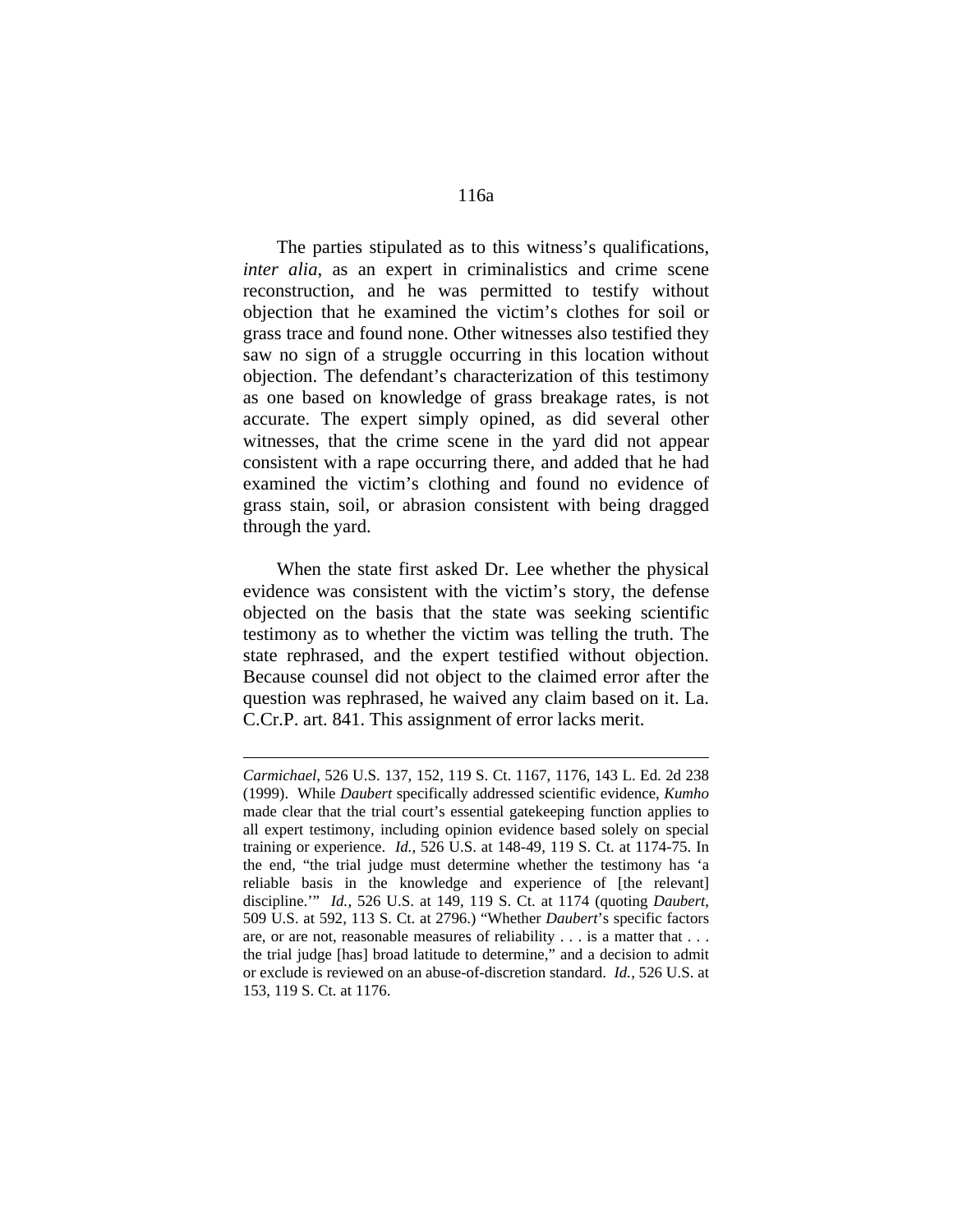### **Sufficiency of the Evidence**

 The defendant contends the evidence was insufficient to support the conviction because for every piece of inculpatory evidence there is exculpatory evidence, *e.g.*, in contradictory victim statements in which the defendant is alternatively denied to have been the rapist and then accused.

 Aggravated rape in the instant case is vaginal intercourse, deemed to be without lawful consent, because the victim is under the age of 12 years. R.S.  $14:42(A)(4)$ ; (D)(2). Any penetration, however slight, is sufficient to complete the crime. R.S. 14:41. "In reviewing the sufficiency of the evidence to support a conviction, an appellate court in Louisiana is controlled by the standard enunciated by the United States Supreme Court in *Jackson v. Virginia*, 433 U.S. 307, 99 S. Ct. 2781 (1979). . . . [T]he appellate court must determine that the evidence, viewed in the light most favorable to the prosecution, was sufficient to convince a rational trier of fact that all of the elements of the crime had been proved beyond a reasonable doubt." *State v. Captville*, 448 So. 2d 676, 678 (La. 1984). This Court has stated that when a reviewing court evaluates the sufficiency of the evidence under the *Jackson* standard, all of the evidence submitted to the trier of fact should be considered, including that which was admitted in error. *State v. Martin*, 595 So. 2d 592, 597 (La. 1992). The evidence admitted in the instant case was clearly sufficient to establish that the defendant committed an aggravated rape in the form of vaginal penetration upon the victim who was less than 12 years old at the time. The jury was presented with evidence that the defendant waited to call 911 while he attempted to clean up the crime scene and that there was no evidence supporting his version of what happened to his stepdaughter. The jury also were presented with the conflicting victim statements, and obviously chose to believe the victim's testimony that the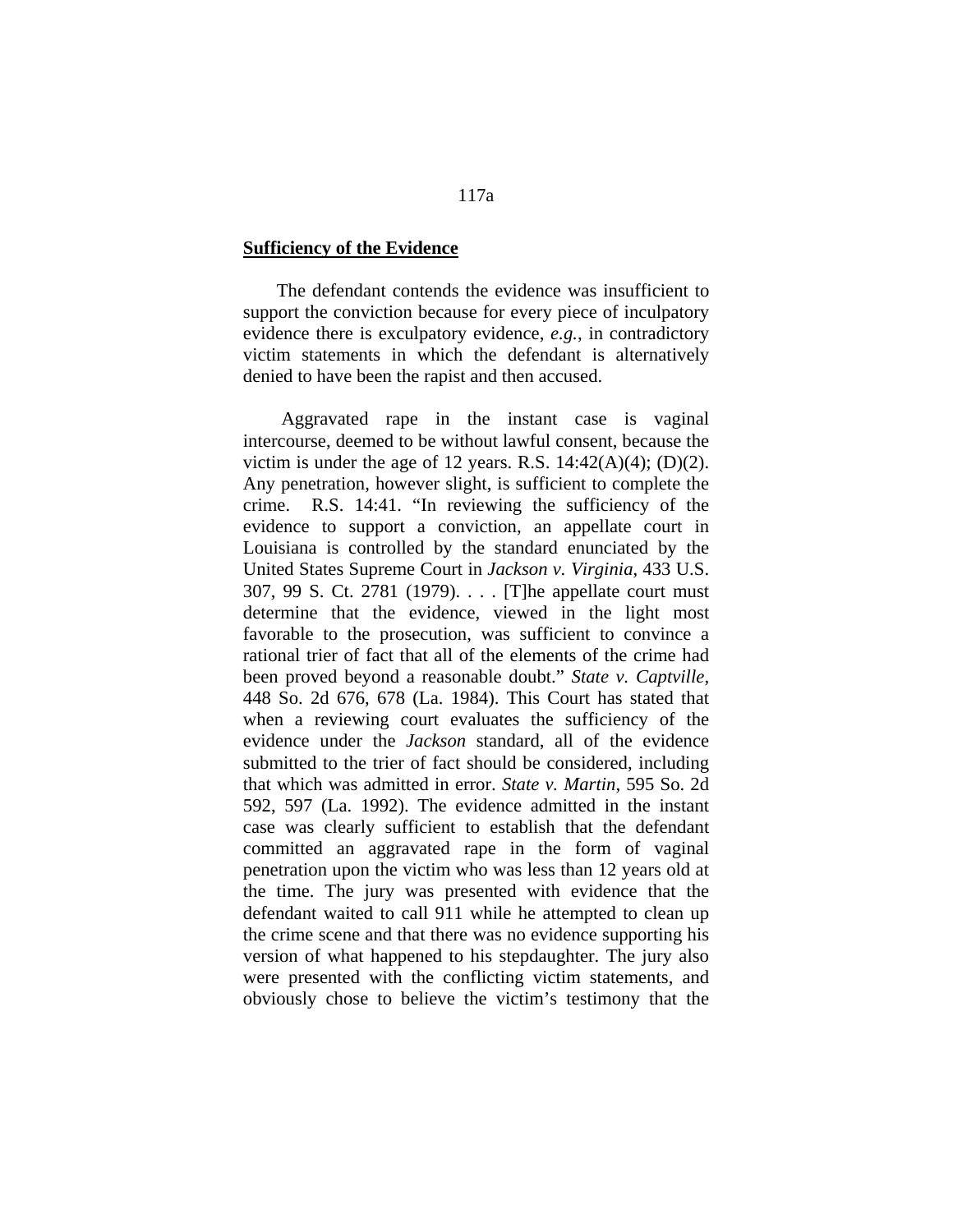# 118a

defendant raped her. This assignment of error lacks merit.

#### **Admission of Evidence**

 The defendant contends that his allegedly contradictory statements to investigating officers should not have been admitted because several of them were taken without a preceding *Miranda* warning. The defendant also contends that evidence collected after the victim was transported by ambulance from the crime scene should have been suppressed.

 *Miranda v. Arizona*, 384 U.S. 436, 444, 86 S. Ct. 1602 (1966), bars government use of any statement, of whatever stripe, stemming from interrogation of a defendant who has been "taken into custody or otherwise deprived of his freedom of action in any significant way," unless warned that he has the right to remain silent, that any statement he does make can be used against him and that he has the right to counsel, retained or appointed. The warnings are a prerequisite to the admission of any statement in the state's case-in-chief, whether confession, alibi, exculpatory assertion or admission, as "[t]he privilege . . . protects the individual from being compelled to incriminate himself in any manner; it does not distinguish degrees of incrimination . . . [and] . . . no distinction may be drawn between inculpatory statements and statements alleged to be merely 'exculpatory.'" *Id.*, 86 S. Ct. at 1629.

 However, the obligation to administer *Miranda* warnings attaches only when a person is questioned by law enforcement after he has been taken "into custody or otherwise deprived of his freedom of action in any significant way." *Id.* Custody is decided by two distinct inquiries: an objective assessment of the circumstances surrounding the interrogation to determine whether there is a formal arrest or restraint on freedom of the degree associated with formal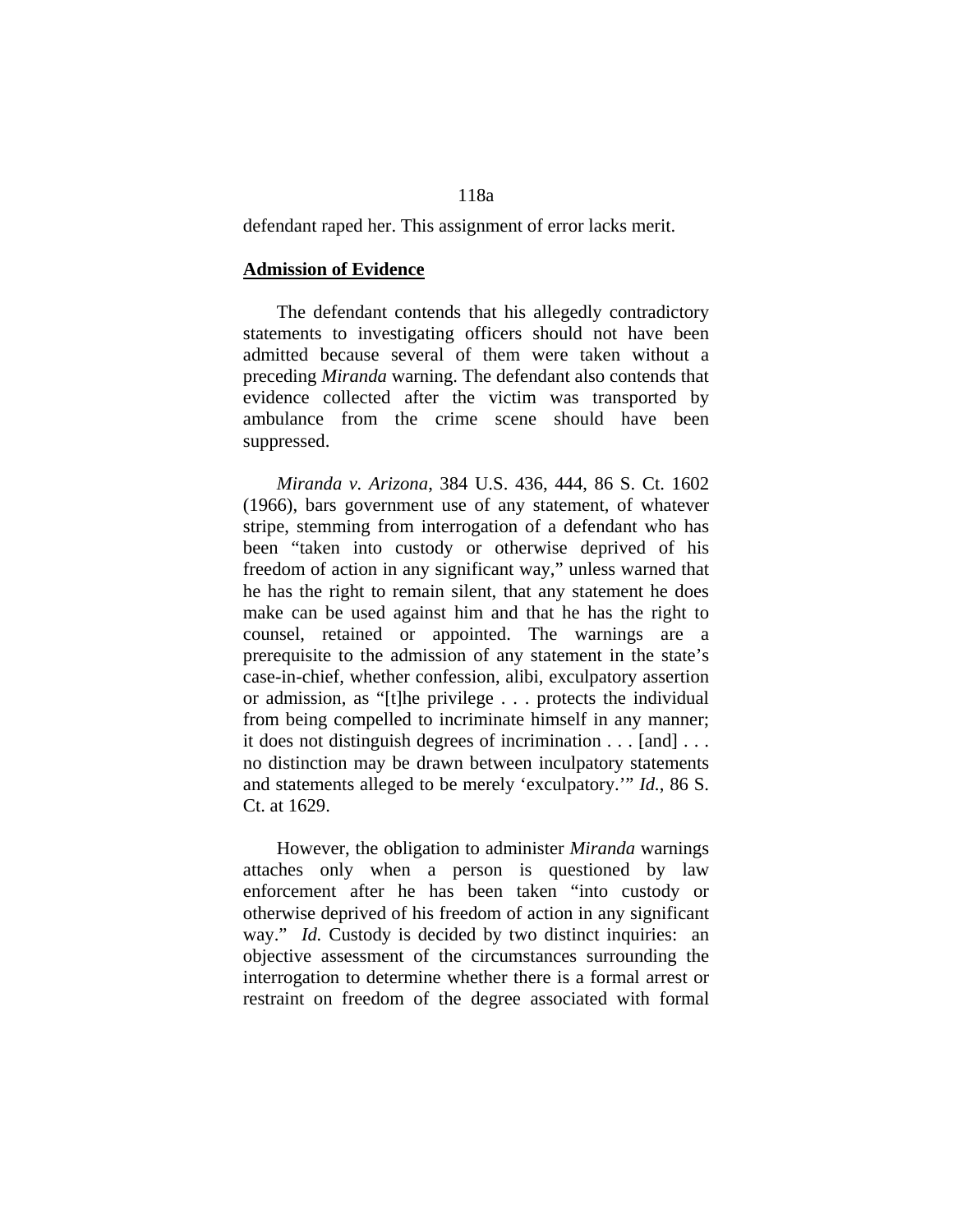arrest; and, second, an evaluation of how a reasonable person in the position of the interviewee would gauge the breadth of his freedom of action. *Stansbury v. California*, 511 U.S. 322- 25, 114 S. Ct. 1526, 1528-30 (1994) (citing *California v. Beheler*, 463 U.S. 1121, 1125, 103 S. Ct. 3517, 3520 (1983) (per curiam), *Oregon v. Mathiason*, 429 U.S. 492, 495, 97 S. Ct. 711, 714 (1977) (per curiam)). *See Thompson v. Keohane, Warden*, 516 U.S. 99, 112-15, 116 S. Ct. 457, 465-466 (1995). No one factor, such as time, place, kind of question, focus of investigation, probable cause for arrest prior to questioning, intent of the officer or belief of the suspect, is dispositive of the question of custody; each case turns on its own facts and is decided under the totality of circumstances. *See, e.g.*, *Stansbury v. California*, *supra*.

 As such, *Miranda* warnings are not required when officers conduct preliminary, non-custodial, on-the-scene questioning to determine whether a crime has been committed, unless the accused is subjected to arrest or a significant restraint short of arrest. *State v. Davis*, 448 So. 2d 645, 651-652 (La. 1984); *State v. Mitchell*, 437 So. 2d 264, 266 (La. 1983); *State v. Thompson*, 399 So. 2d 1161, 1165-67 (La. 1981) (dissent at 400 So. 2d 1080); *State v. Menne*, 380 So. 2d 14, 17 (La.1980); *State v. Hodges*, 349 So. 2d 250, 255-57 (La. 1977); *State v. Brown*, 340 So. 2d 1306, 1308 (La. 1977); *State v. Watkins*, 526 So. 2d 357, 359-360 (La. App. 4 Cir 1988). Thus, an individual's responses to on-thescene and non-custodial questioning, particularly that carried out in public, are admissible without *Miranda* cautions. *See State v. Davis*, *supra* (Question, "Who shot the deer?" directed to a group of hunters did not point the finger of suspicion at any one person, even though wildlife agent knew that does had been taken and that citizens were holding the culprits, and therefore did not require *Miranda* warnings); *State v. Thompson*, *supra* (question of "how he came by the blood spots on his shirt," asked by officer of man in motel lobby identified as perpetrator of assault and who agreed to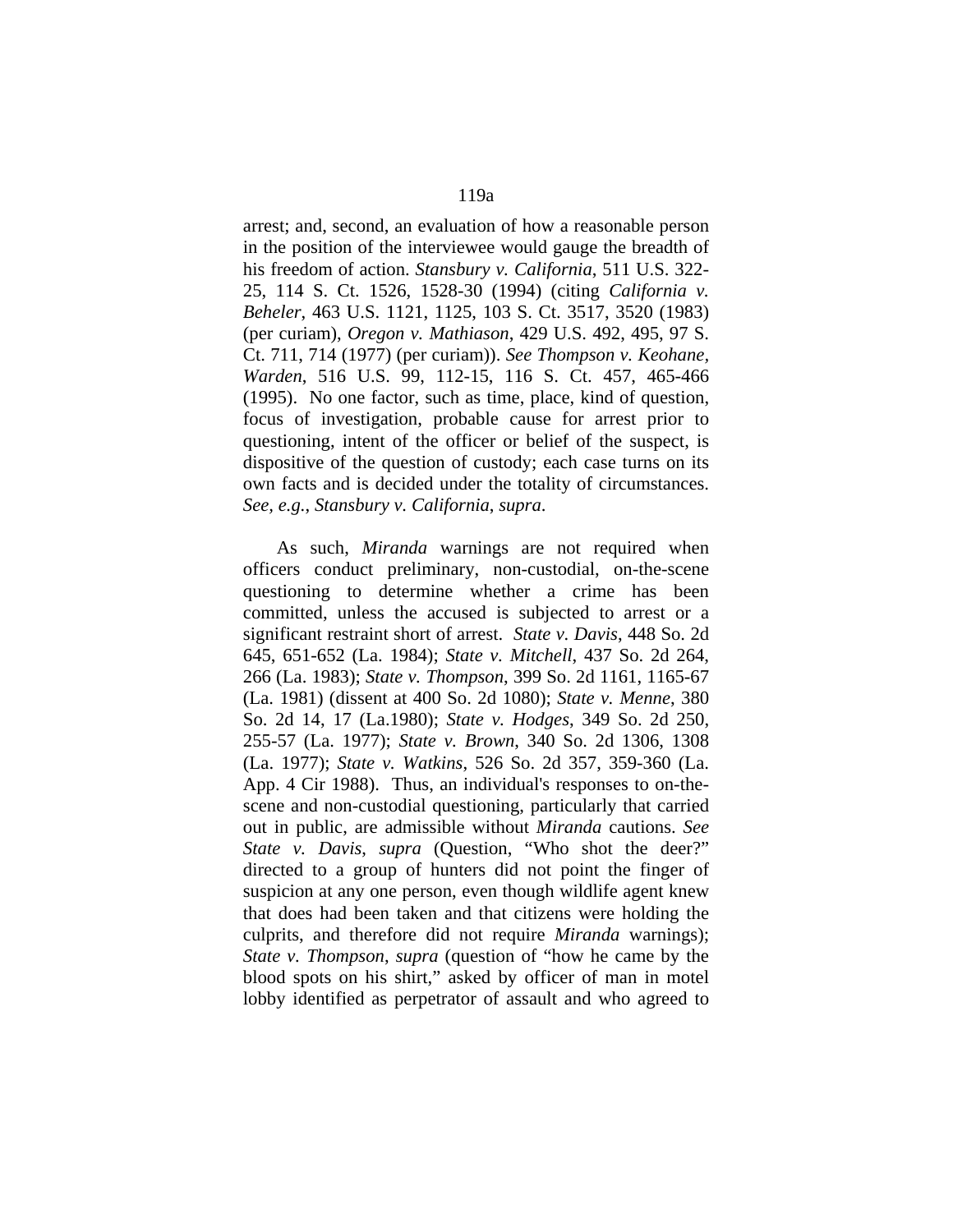talk with the officer, was to learn if crime had occurred and therefore occurred in a pre-custodial setting which did not require *Miranda* warnings); *State v. Mitchell*, *supra* (question asked by an Arkansas deputy after handcuffing a drunken Monroe driver for traffic offenses and noticing dried blood on his neck, "What happened?" did not amount to custodial interrogation for *Miranda* purposes; defendant's reply, "My wife shot me," admissible without *Miranda* under time pressure of finding injured wife).

 That general, preliminary questioning is conducted in a private home does not alter the analysis or necessarily transform the situation into custodial interrogation. *Beckwith v. United States*, 424 U.S. 341, 96 S. Ct. 1612 (1976) (rejecting claim that questioning in home by two IRS agents after the investigation had focused on the defendant requires *Miranda* cautions; partial *Miranda* warnings given, however). *See State v. Hodges*, *supra* (officer merely conducted noncustodial preliminary questioning when he responded to a report of shooting, saw a crowd gathered, asked "Who got shot?" and elicited the defendant's response, "My wife;" no custody found); *State v. Anderson*, 332 So. 2d 452, 456-457 (La. 1976) (Single question, "What happened?" after deputy went to the defendant's home and issued incomplete *Miranda* warnings, did not require *Miranda* warnings; defendant's replies were admissible on grounds that he was not in custody); *State v. Roach*, 322 So. 2d 222, 226-227 (La. 1975) (police, executing a search warrant found marijuana seeds and gleanings, asked occupant which was his bedroom; response held admissible on grounds that no custody or significant detention existed).

 The following statements are at issue. Deputy Burgess responded to the reported rape and spoke with the defendant to ascertain what was going on. He obtained a description of the perpetrators, which he conveyed to other officers by radio. This clearly constituted a preliminary, non-custodial, on-the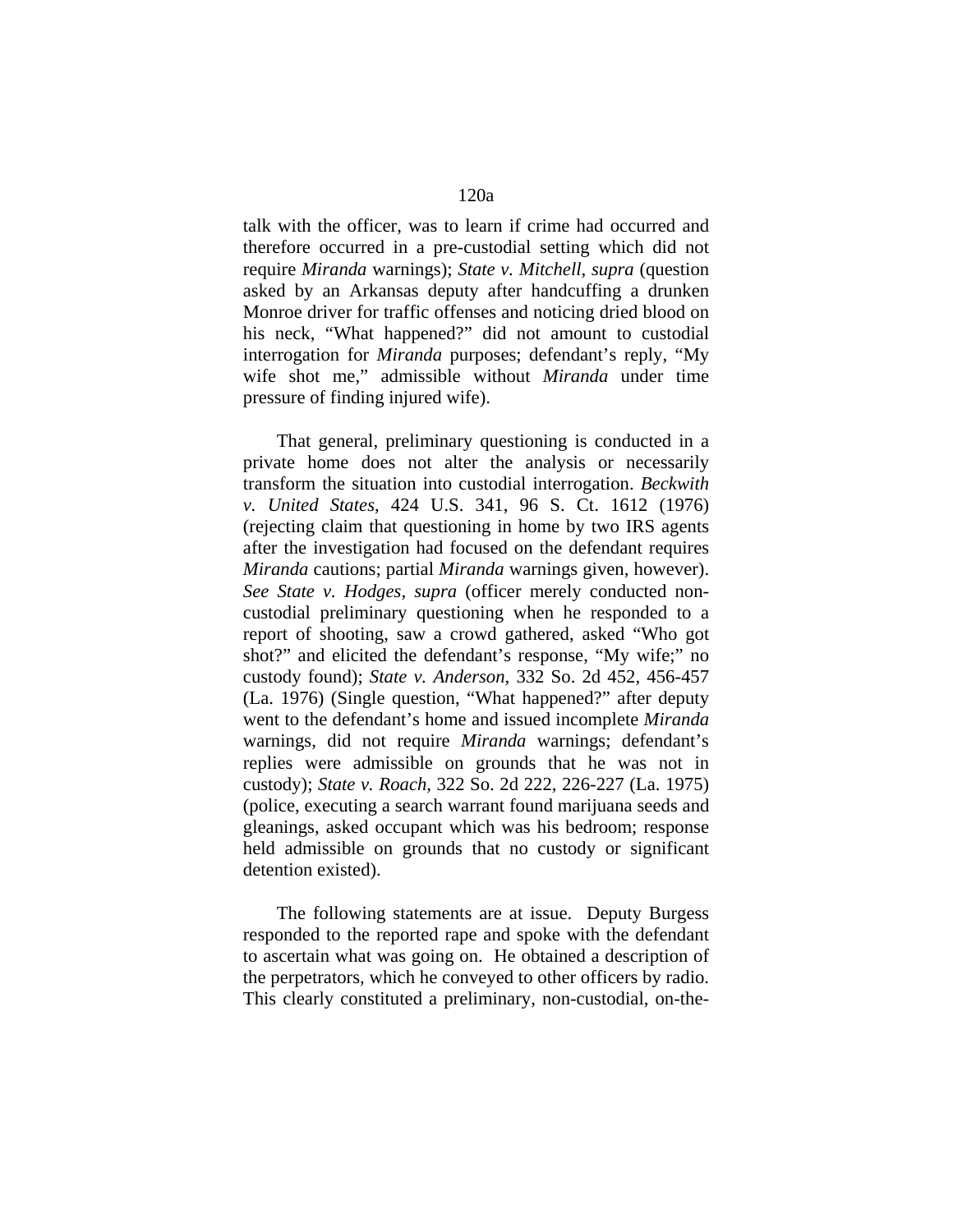scene questioning to determine whether a crime has been committed, requiring no *Miranda* warnings. Detective O'Cull later obtained information from the defendant as the caller or complainant in the form of a witness statement. This was a recorded statement taken at the dining room table in the home. The defendant was not a suspect at this time. The fact that this statement was given in the home tends to negate a custodial setting and no *Miranda* warnings were necessary. Detective Bradstreet indicated that the defendant voluntarily accompanied him to the store to assist the officers in identifying the type of bicycle used by the attacker. All the remaining statements followed *Miranda* warnings: Detective Hullihan indicated that he was going over information with the defendant at the Detective Bureau and it was his standard procedure to go through the rights form and *Mirandize* as a precaution; Sergeant Monie said he *Mirandized* the defendant and obtained a voluntarily signed rights waiver form before taking a statement.

 The trial judge heard the officers' testimony at the November 12, 1999, hearing on the motion to suppress. There appears no error in the trial judge's determination. The initial statements were clearly preliminary, non-custodial, onthe-scene statements to police. Thereafter, the defendant was *Mirandized* before being questioned and the trial judge determined that his statements were voluntarily made. *See State v. Vessell*, 450 So. 2d 938, 943 (La. 1984) (credibility determinations at motion to suppress hearings lie within the sound discretion of the trial court). Regarding the defendant's contention that evidence was impermissibly seized from the home, the police processed the crime scene after responding to the reported rape. Sergeant Jones testified that they were invited into the home and not asked to leave when the victim was transported to the hospital. When the defendant became a suspect, four separate search warrants were obtained and executed for his body and the home. The trial judge also evaluated this claim at the motion to suppress hearing, and the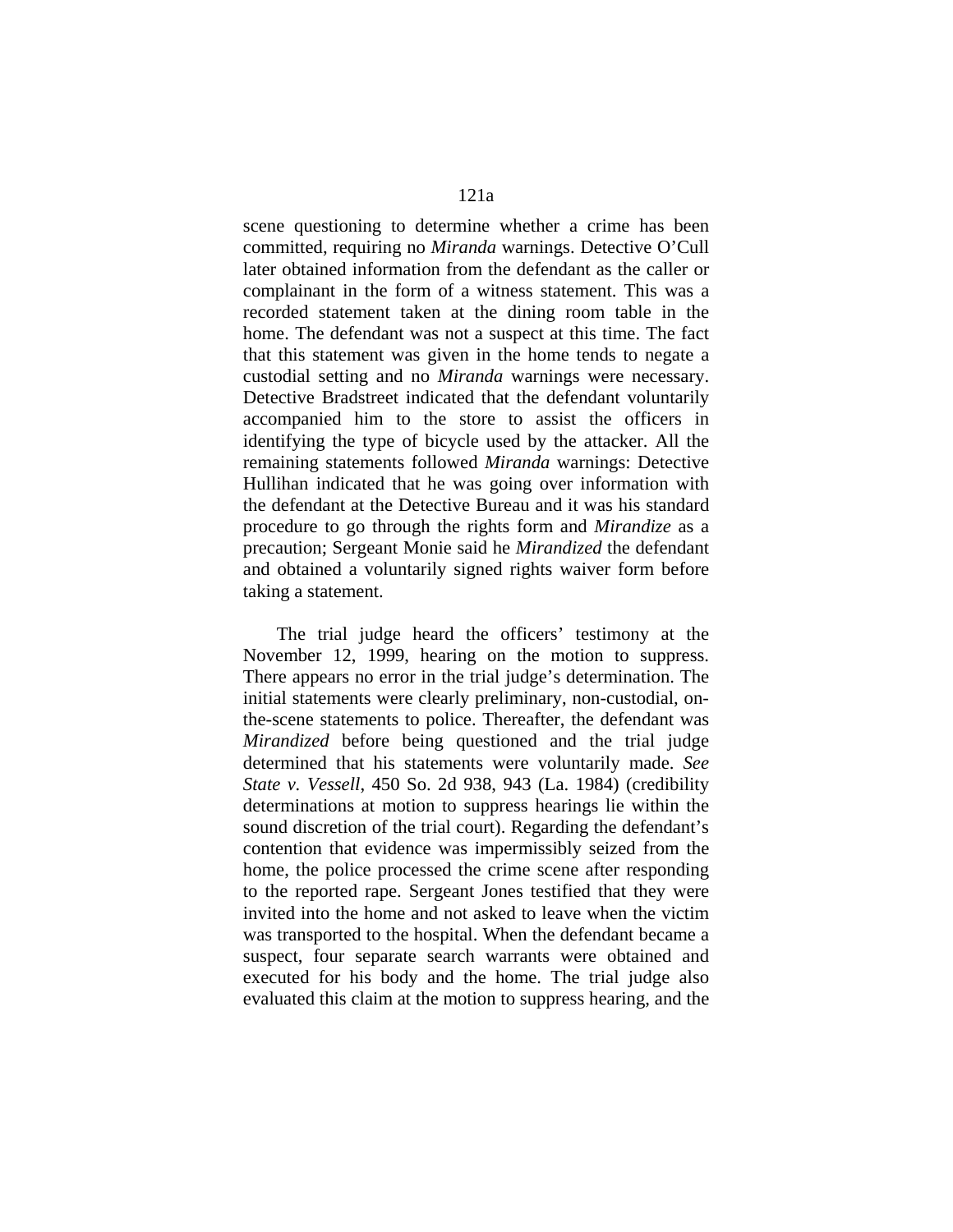defendant has shown no abuse of discretion in the denial of his motion to suppress.

### **Jury instructions**

 The defendant contends the jury received several inappropriate jury instructions and that the jury should have been instructed on mitigating circumstances as requested by the defense.

 The defense objected to the following instruction, contending that it prohibits jurors from using outside evidence to acquit but does not contain a comparable prohibition against using outside evidence to convict:

 You are prohibited by law and your oath from going beyond the evidence to seek for doubts upon which to acquit the defendant, but you must confine yourselves strictly to a dispassionate consideration of the testimony given upon trial. You must not resort to extraneous facts or circumstances in reaching your verdict. That is, you must not go beyond the evidence to find facts or circumstances creating doubts, but you must restrict yourselves to the evidence that you heard on the trial of this case, or the lack of evidence.

 However, the jury instructions *in toto* clearly instruct the jury that the defendant is presumed innocent and his guilt can only be proved beyond a reasonable doubt by the evidence, which is defined clearly for the jury as testimony and exhibits and stipulations and to exclude attorney argument and things the judge instructed the jury to ignore. The jury is clearly instructed that "[y]ou are expected to reach a verdict based on the evidence or lack of evidence." This final cautionary note which permitted jurors to find reasonable doubt from the lack of evidence reclaimed the instruction as a whole. *Cf. State v. Mack*, 403 So. 2d 6, 10 (La. 1981) (charge confining jury to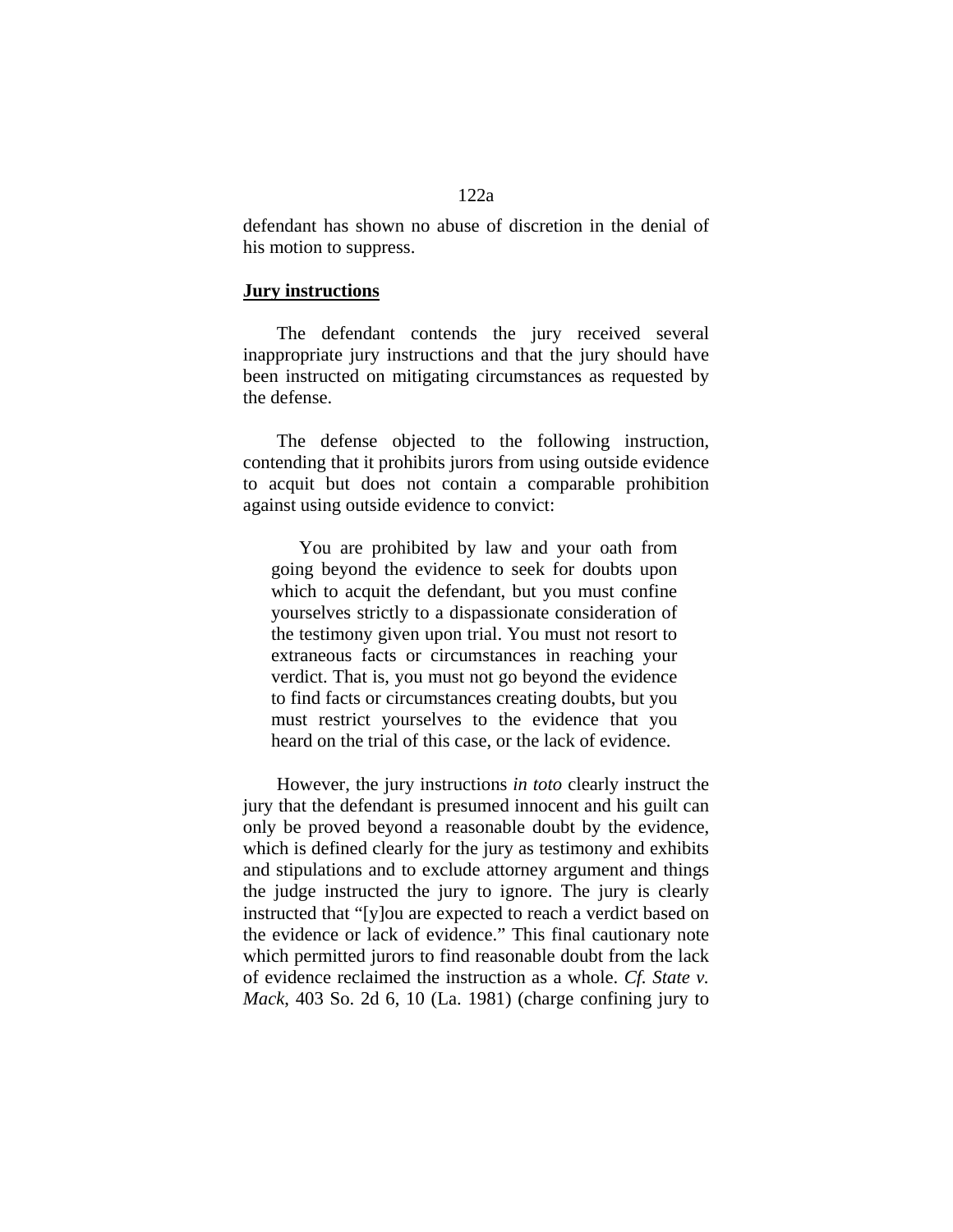the evidence presented at trial as a basis for finding reasonable doubt does not comply with La. C.Cr.P. art.  $804(A)(2)$  which requires a trial judge to instruct jurors to give defendant the benefit of "every reasonable doubt arising out of the evidence or out of the lack of evidence in the case."); *see also State v. Rault*, 445 So. 2d 1203, 1212 (La. 1984) (trial court may either read Art. 804 to jurors or give a "substantially equivalent" charge.).

 The defense also objects to the instructions as a whole contending they give the impression of an elevated reasonable doubt standard throughout, and in particular in stating:

Reasonable doubt is based upon reason and common sense and is present when, after you have carefully considered all of the evidence, you cannot say that you are firmly convinced of the truth of the charge.

 The defendant contends this creates an impermissible articulation requirement. However, the reasonable doubt instruction in its entirety is as follows: A person accused of a crime is presumed by law to be innocent until each element of the crime, necessary to constitute his guilty, is proved beyond a reasonable doubt. Reasonable doubt is based upon reason and common sense and is present when, after you have carefully considered all of the evidence, you cannot say that you are firmly convinced of the truth of the charge. It is the duty of the jury if not convinced of the guilt of a defendant beyond a reasonable doubt, to find him not guilty. The defendant argues a reasonable juror could have interpreted the reasonable doubt instruction to allow a finding of guilt based on a degree of proof below that required by the due process clause of the Fifth and Fourteenth Amendments. In a criminal charge, the state must establish the guilt of a defendant by proof beyond a reasonable doubt. *State v. Smith*, 91-0749 (La. 5/23/94), 637 So. 2d 398, 400 (citing *In re Winship*, 397 U.S. 358, 361 90 S. Ct. 1068, 1071, 25 L. Ed. 2d 368 (1970)). The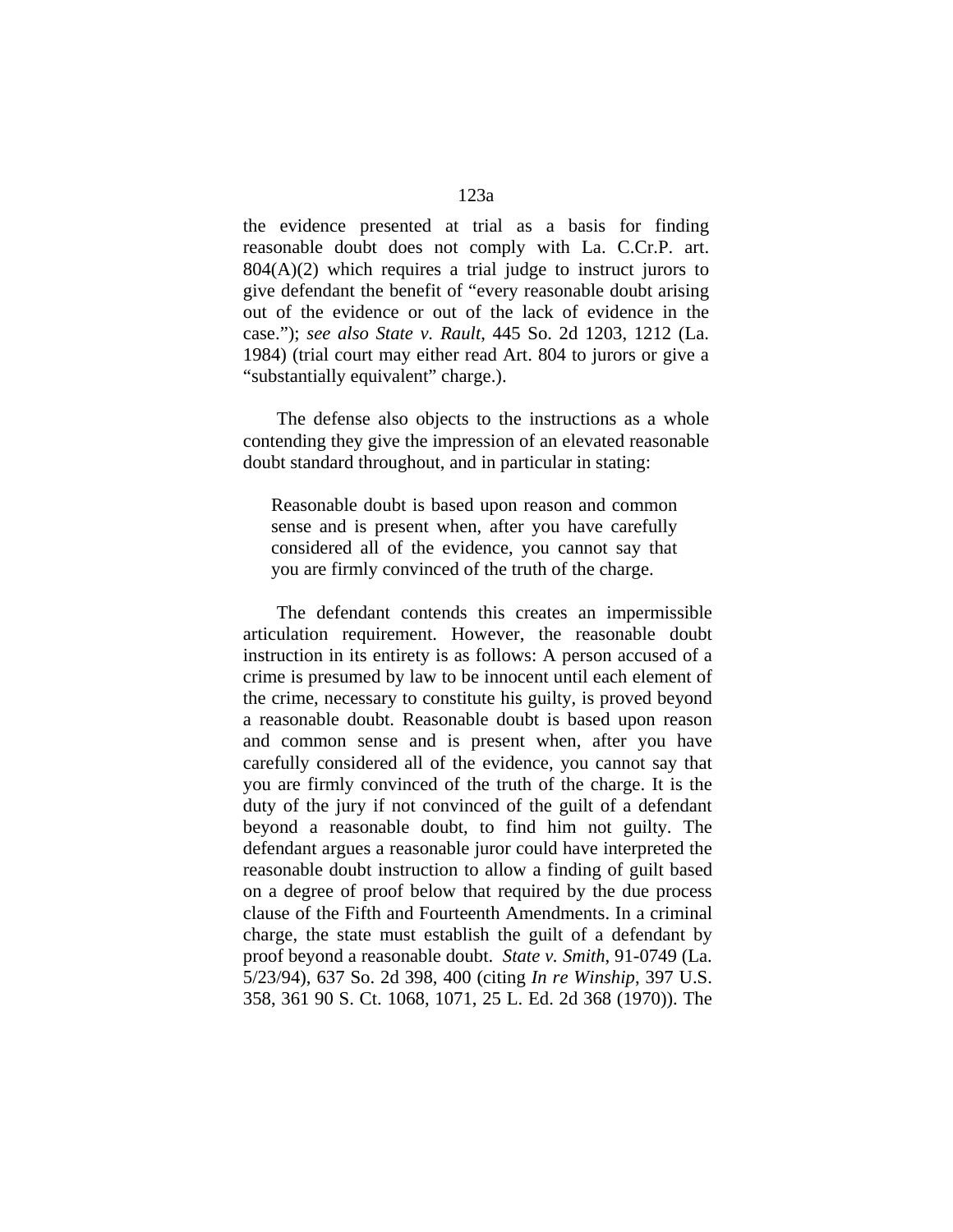purpose of reviewing a reasonable doubt instruction is to ensure that the trial judge did not overstate the degree of doubt required. *State v. Gamble*, 93-0809 (La. App. 3 Cir. 2/2/94), 631 So. 2d 586. A reviewing court is required to consider how reasonable jurors could have understood the charge as a whole. *Id*. at 590 (citing *Cage v. Louisiana*, 498 U.S. 39, 111 S. Ct. 328, 112 L. Ed. 2d 339 (1990)).

 The instruction in the present case is not constitutionally deficient. It is not reasonably likely that the instructions provided by the trial court led the jurors to convict based on proof insufficient to meet the *Winship* standard. The trial court did not use words and phrases such as, "moral certainty" or "substantial doubt," like those found in the improper instruction given in *Cage*. The instruction delivered by the trial court is clear and concise in defining the burden of proof. The trial court repeatedly stated the burden of proof upon the state was beyond a reasonable doubt. Furthermore, after the judge instructed the jury on the state's burden, he defined "reasonable doubt." The definition provided was it is "doubt based on reason and common sense." The jury instructions clearly outlined the proper burden of proof and did not include any confusing or misleading language as to affect the degree of doubt required. The defendant's claim, therefore, is without merit.

#### **Cumulative Effect of Errors**

 The defendant contends the cumulative effect of errors renders the proceedings defective and asks this Court to examine the record of any additional errors that were not briefed.

 The record has been reviewed *in toto* and the proceedings do not appear defective or globally unfair. Although not briefed by the defendant, in his appellate brief defendant makes a cursory allegation that he received ineffective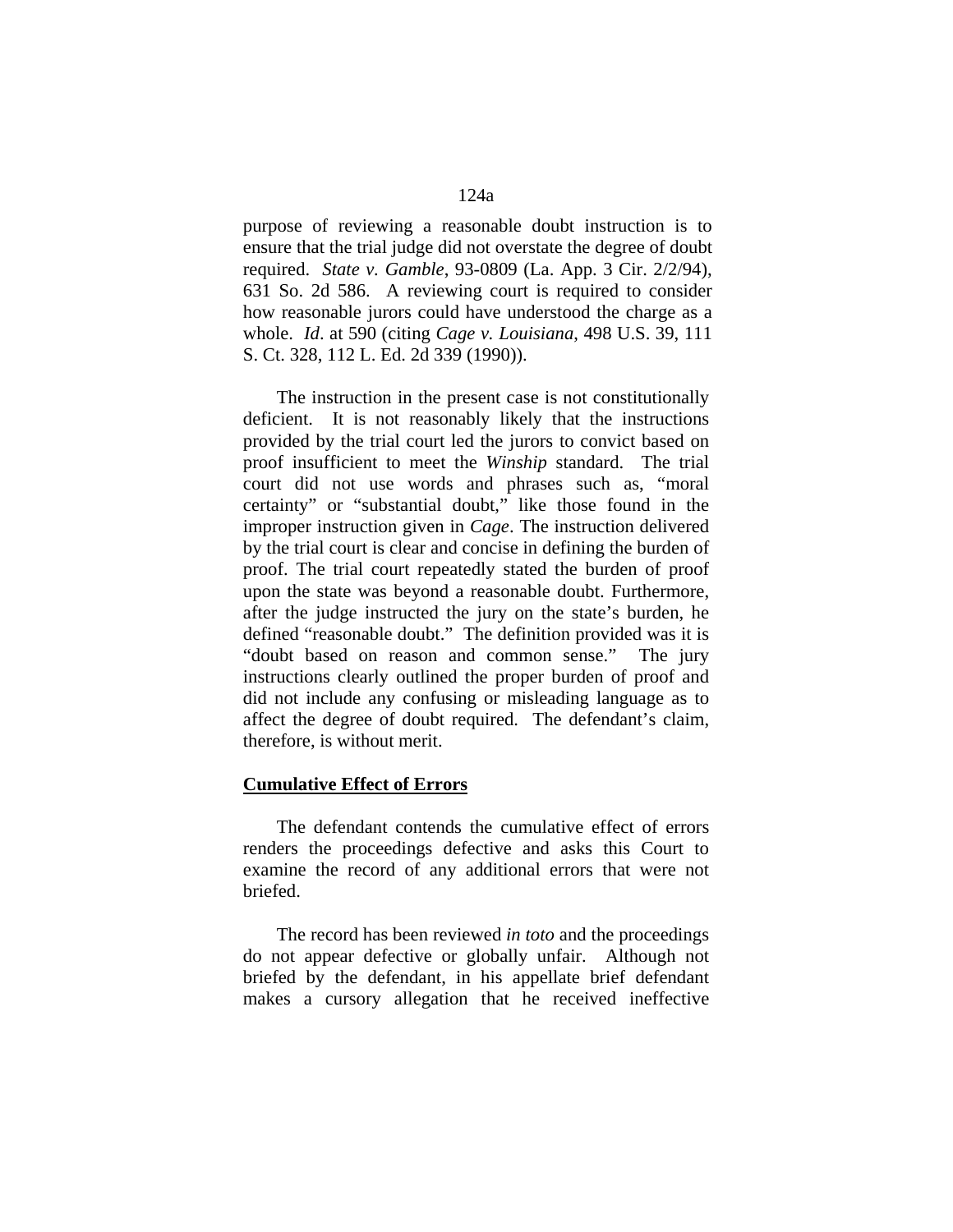assistance of counsel, as in context of the admission of the second videotaped victim interview:

Moreover, given the devastating impact of the videotape, to the extent the failure to object constitutes a waiver, it is clear that such a failure would constitute ineffective assistance of counsel.

 A claim for ineffective assistance of counsel is properly raised in an application for post-conviction relief. *State v. Burkhalter*, 428 So. 2d 449, 456 (La. 1983). Although it is not clear whether by making such a skeletal claim in his appeal brief whether defendant wished to pursue this claim at this time, at oral argument before this Court, defense counsel clearly stated that he was not making a claim for ineffective assistance of counsel at this time. In addition, the defendant has not demonstrated that any claimed errors rendered his trial globally unfair or the verdict generally suspect. *Strickland v. Washington*, 466 U.S. 668, 687, 104 S. Ct. 2052, 2064 (1984).

#### **Penalty Phase Errors Prosecutorial Misconduct**

 The defendant contends the state engaged in misconduct by arguing in essence that the victim would like the defendant to be killed. To assist in evaluating the extent of the prosecutorial misconduct, if any, the state's argument from the penalty phase (which is brief) is reproduced below *in toto:* 

I'm going to tell y'all something and then I'm going to sit down.

You want to know what L.H. wants, or what she thinks. You want to know what S.L. was trying to tell you. Why does Patrick Kennedy deserve to die. You want me to tell you why. I'm going to tell you why. Because as Mr. Paciera told you yesterday; an adult, a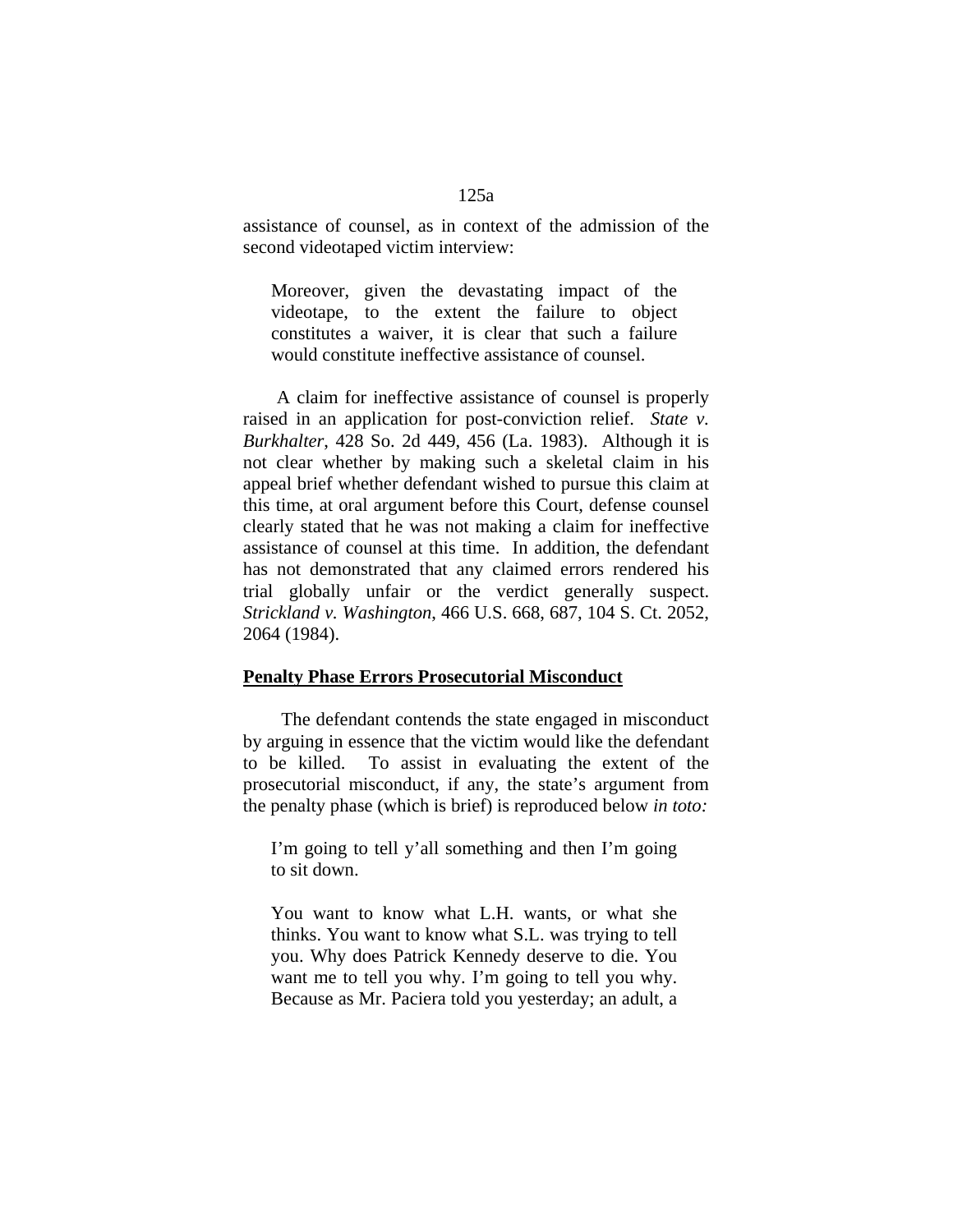Stepfather and a Godfather who has custody of the child had the ultimate trust in the world. They give us love and they give us comfort, and they teach us who we are. She deserves, L.H. does, to have a time and place to where he's sentenced to die. She deserves that. She deserves that because of what she's been through. Because by doing that ladies and gentlemen, by doing the duty that you said you could do, each and every one of you went through ad nauseum the Voir Dire on capital sentence. And you said that if given the facts, you could impose the death penalty. We've given you those facts.

L.H. is asking you, asking you to set up a time and place when he dies.

 At this point, defense counsel objected that this argument amounted to testimony, was highly prejudicial, was outside of the evidence, and was not appropriate. The state continued:

Ladies and gentlemen, as a child—Mr. Paciera is right—it's the same thing. Those of you that have children know that people have nightmares. They want the lights on, don't they. They want you to check under the bed; make sure there is no monster. Make sure there's nothing under the bed, Daddy. Make sure all of these things.

Do your jobs and do what you told me you could do, each and every one of you. Each and every one of you do your jobs. Tell L.H. we're turning out the light. You can go to sleep baby, because we're going to make sure—we're going to make sure that you sleep. We're going to make sure; turn out the light and rest easy.

Do your jobs ladies and gentlemen. The State is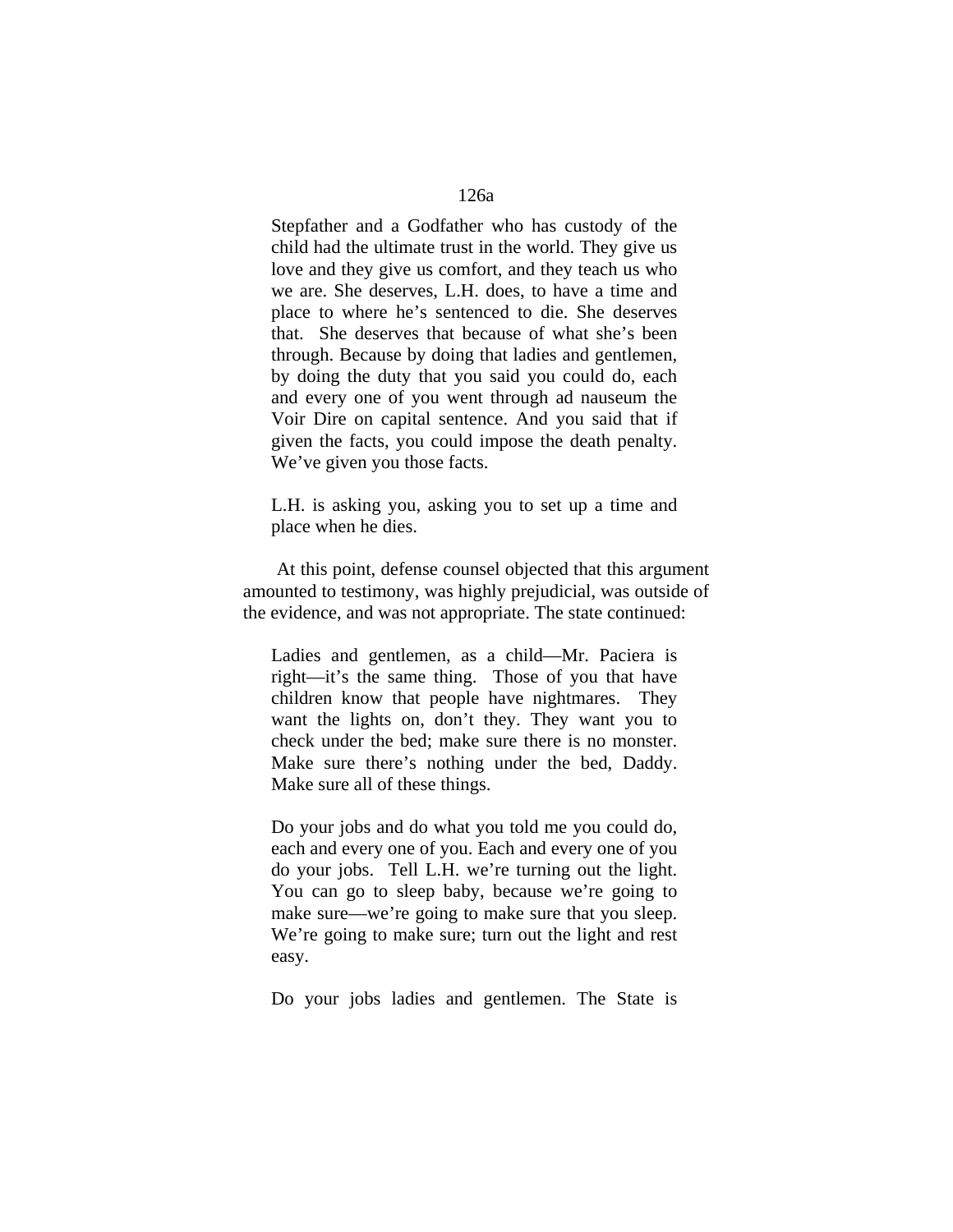asking you to impose the death penalty on Mr. Kennedy, because this is how Mr. Kennedy touched L.H. That's how he touched L.H., and that's how he left her. That's his footprint in the sand. That's his footprint. This is wrong. He is wrong. Give him the death penalty for what he has done.

 The scope of proper argument is limited to the evidence admitted, to the lack of evidence, to conclusions of law either side may draw, and to the law applicable to the case. La. C.Cr.P. art. 774. Generally, a prosecutor may not resort to personal experience or inject personal opinions about the defendant into argument. On the other hand, prosecutors have considerable leeway in making closing arguments and may press upon the jury any view of the case supported by the evidence. *State v. Frost*, 97-1771 (La. 12/1/98), 727 So. 2d 417, 432-433. Improper argument will not bring reversal unless this Court is "thoroughly convinced that the jury was influenced by the remarks and that such contributed to the verdict." *State v. Hart*, 96-0697 (La. 3/7/97), 691 So. 2d 651, 660 (quoting *State v. Jarman*, *supra* at 1188).

During its closing, the defense argued first as follows:

How will executing him help L.H.? These are questions I want you to consider. How will it affect her? How would it affect her if she were to learn, which she will, because she will be notified every time there is a decision, every time there is any proceeding in the future regarding a death sentence. How will she handle having to deal with that for many years to come . . . How will L.H. ever be able to get past this until it is final. What would it do to her? Why is it necessary for Patrick Kennedy to be executed?

Thus, the state's arguments would appear a fair attempt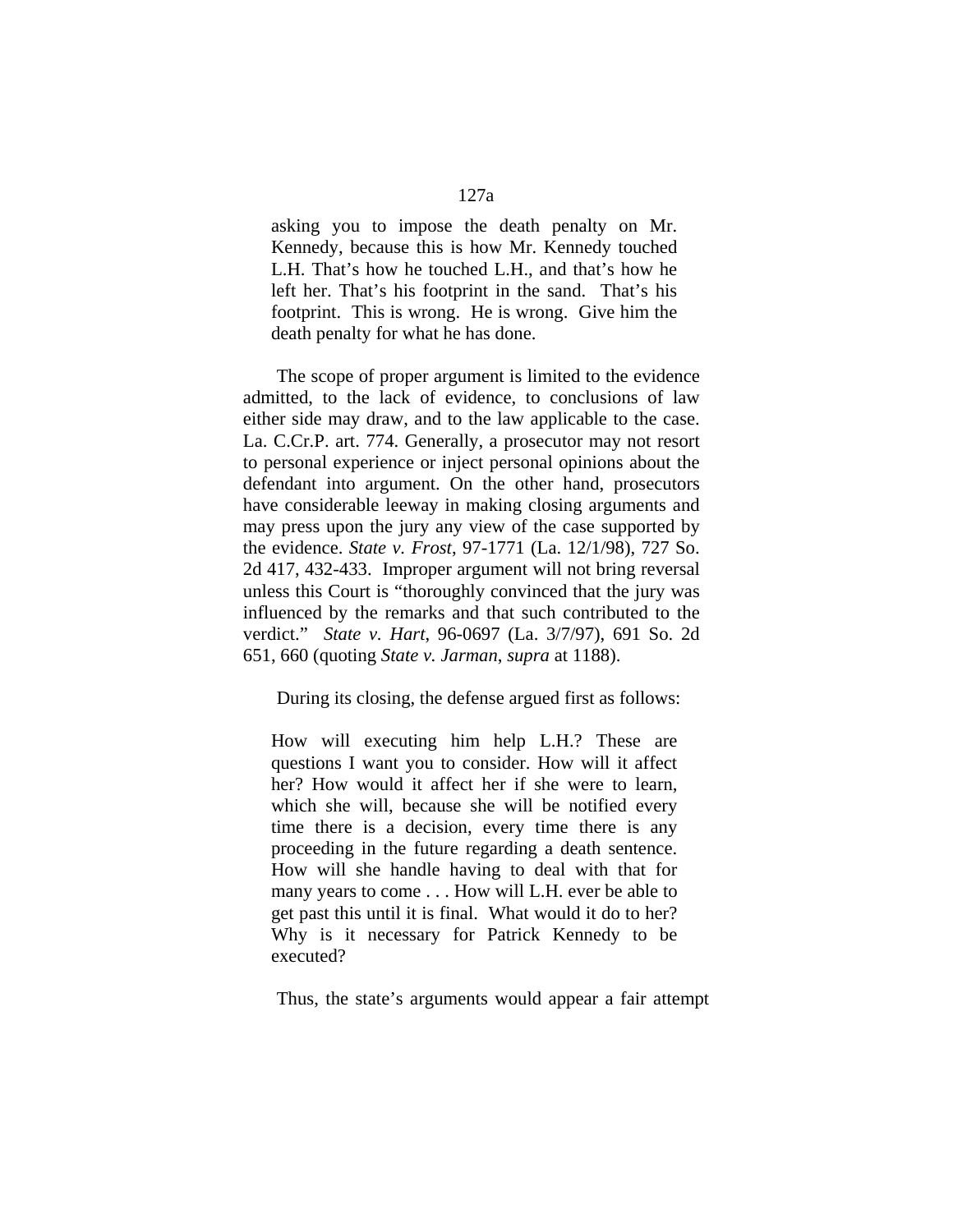to respond to the issues raised by the defense regarding the psychological impact on the victim and her need for finality. Some additional leeway is allowed the prosecutor in making remarks that would ordinarily be inappropriate but are provoked by defense argument. *State v. Thomas*, 572 So. 2d 681 (La. App. 1 Cir. 1990); *State v. Lockett*, 332 So. 2d 443 (La. 1976); *State v. Sosa*, 328 So. 2d 889 (La. 1976).

 In any event, as discussed above in the context of the state's arguments during the culpability phase, Louisiana jurisprudence on prosecutorial misconduct allows prosecutors wide latitude in choosing closing argument tactics. Even urging a death verdict on the basis of an "eye-for-an-eye" argument, although criticized, *State v. Monroe*, 397 So. 2d 1258, 1271 (La. 1981), has been held to be not reversible unless the argument, when reviewed as a whole, urges jurors to "disregard the law as given" by the trial court in its instructions. *Id.* Thus, the state's arguments appear more fairly characterized as claims that the victim has been deeply affected by the crime, that the defendant abused his paternal role and position of trust, and that the victim requires finality. The first two are simply fair characterizations of the evidence and reasonable conclusions of fact. The second, a fair response to the defendant's own closing argument. The prosecutor's rebuttal is entitled to the same breadth and scope as the defendant's closing. *State v. Williams*, 353 So. 2d 1307 (La. 1977).

## **Unadjudicated Prior Conduct**

 The defendant objects to the presentation of evidence regarding an unadjudicated prior rape of another victim alleged to have been committed by him several years ago upon a different victim, which defendant contends was not proved by clear and convincing evidence. The defendant contends that permissible victim impact testimony does not extend to other victims. The defendant objects that these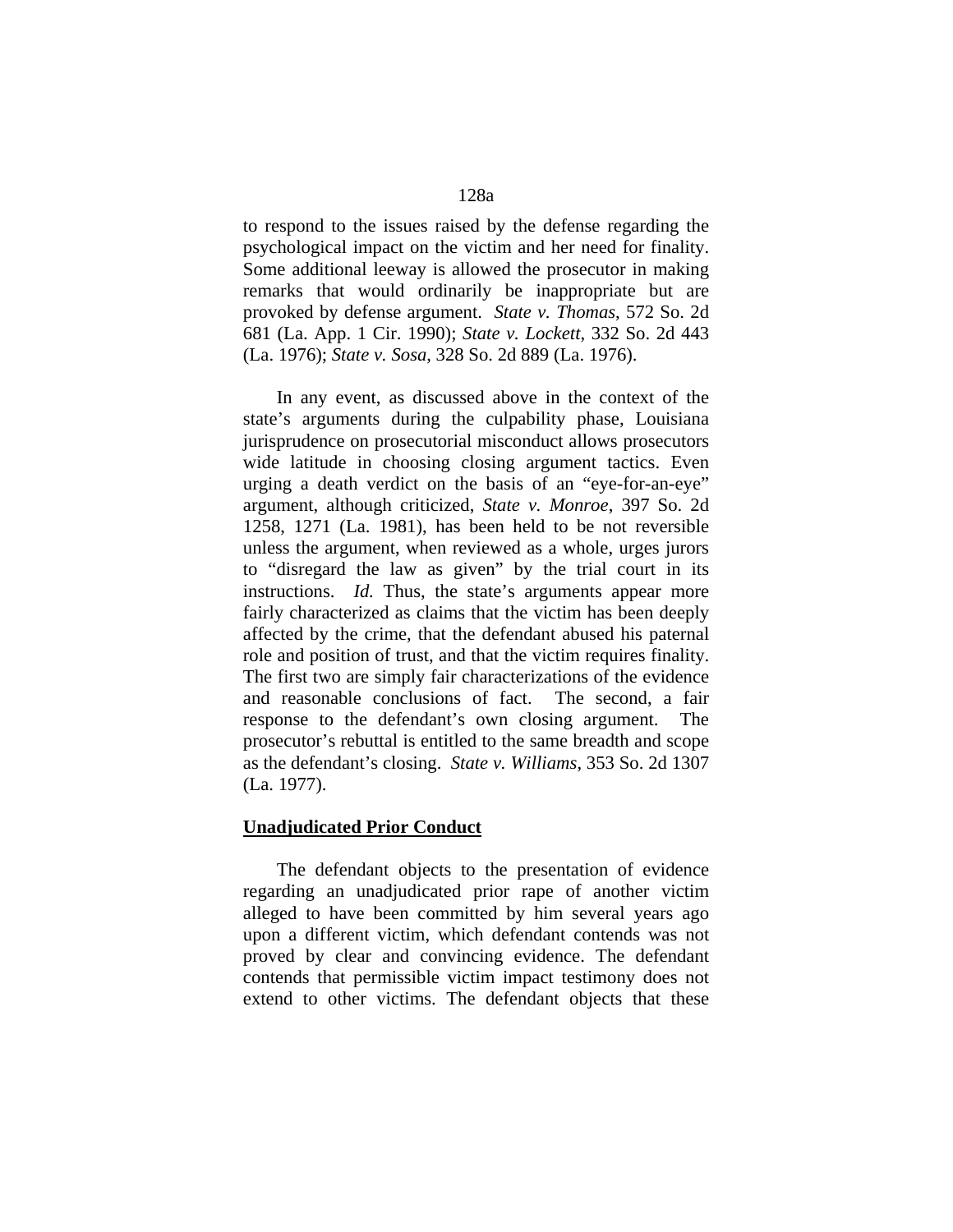allegations, in addition to be unadjudicated, were impossible to defend against considering that all relevant documentation had been destroyed. Moreover, the defendant contends the conduct at issue could no longer be prosecuted given the expiration of the limitations period.

 In this case, the state gave pre-trial notice of its intent to introduce evidence of this prior unadjudicated criminal conduct during the culpability phase, which was ultimately prohibited by this Court. Although barred from the culpability phase, the state's witness, S.L., testified to the following during the penalty phase. The defendant was married to her cousin and godmother, C.S. S.L. spent the summer with them when she was about eight or nine years old. The defendant sexually abused her three times. The first was inappropriate touching. The last was intercourse. She did not tell anyone about it until two years later. The family pressured her not to pursue legal action. The testimony was brief and is transcribed in four pages.

 La. C.Cr.P. art. 905.2 provides that "[t]he sentencing hearing shall focus on the circumstances of the offense, the character and propensities of the offender, and the impact that the death of the victim has had on family members." Rules governing the admission in penalty phase hearings of unrelated and unadjudicated crimes evidence to prove the defendant's character and propensities have evolved jurisprudentially. In *State v. Brooks*, 541 So. 2d 801 (La. 1989) this Court approved the state's introduction in its casein-chief in the penalty phase of two unrelated and unadjudicated murders once the trial judge determined that: (1) the evidence of the defendant's commission of the unrelated criminal conduct is clear and convincing; (2) the proffered evidence is otherwise competent and reliable; and (3) the unrelated conduct has relevance and substantial probative value as to the defendant's character and propensities. *Brooks*, 541 So. 2d at 814. In *State v. Jackson*,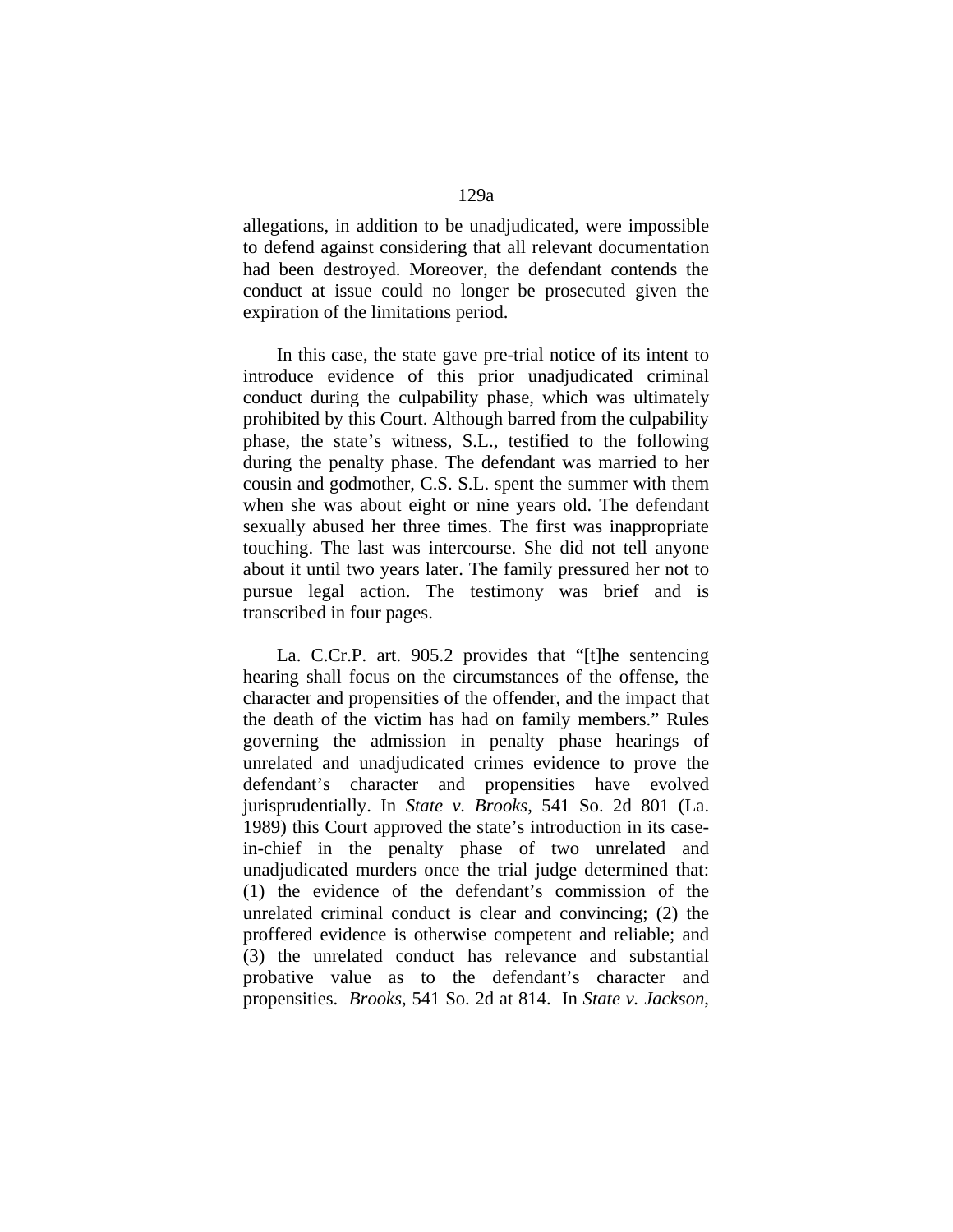*supra*, the Court granted pre-trial writs to establish limitations on admissibility of unrelated and unadjudicated criminal conduct in capital sentencing hearings. *Jackson* also incorporated the three-pronged test from *Brooks*. *Jackson*, 608 So. 2d at 956. There, the Court ruled that the evidence of the unadjudicated criminal conduct must involve violence against the person of the victim for which the period of limitation for instituting prosecution had not run at the time of the indictment of the accused for capital murder. *Jackson*, 608 So. 2d at 955. Applying the limitations of *Jackson*, this court in *State v. Bourque*, 622 So. 2d 198 (La. 1993) held that evidence of an unrelated and unadjudicated killing, committed one hour before the murder at issue in the capital case being tried, was admissible, since it was relevant evidence of Bourque's character and propensities and fell within *Jackson*'s limitations. However, a majority of the court reversed the death sentence on the basis that the prosecutor "presented a prohibited 'mini-trial' on the issue of the defendant's guilt or innocence of the killing of Jasper Fontenot," the unrelated and unadjudicated conduct. *Id.* at 248.

 Thus, the *Bourque* decision limited the amount of admissible evidence that the prosecutor may introduce in the case-in-chief of the penalty phase, holding that anything beyond "minimal evidence" of the unadjudicated criminal conduct impermissibly shifts the focus of the capital sentencing jury from the character and propensities of the defendant to the determination of the guilt or innocence of the defendant with respect to the unadjudicated criminal conduct. However, in *State v. Comeaux*, 93-2729 (La. 7/1/97), 699 So. 2d 16, this Court revisited the issue and held that *Bourque*'s further limitation on the amount of admissible evidence, no matter how highly relevant to the defendant's character and propensities, was unnecessary to guarantee due process. The Court noted that the thrust of the *Jackson* decision was not to exclude any evidence that was significantly relevant to the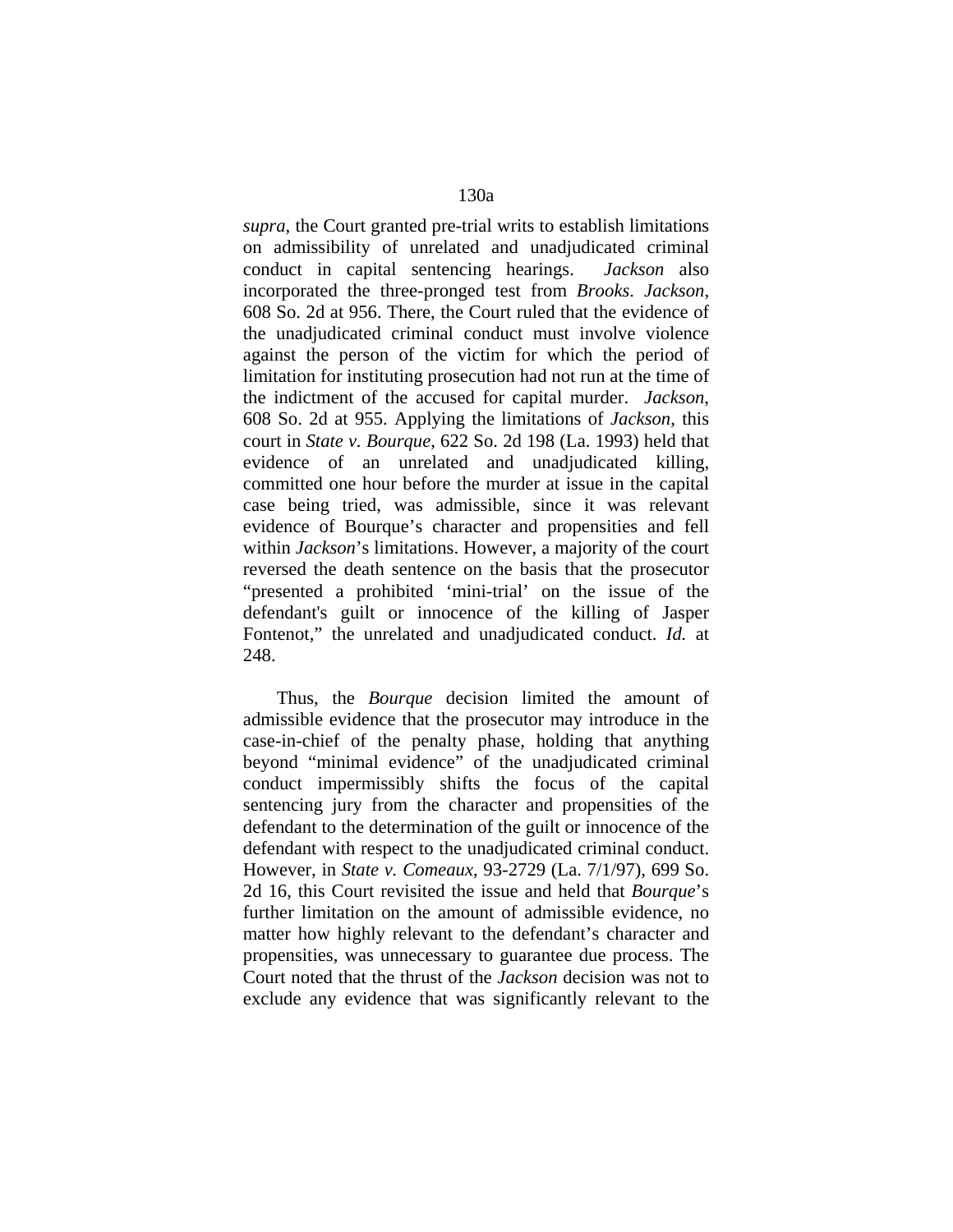defendant's character and propensities, no matter what the amount of the evidence was, but rather to maintain the jury's focus on their function of deciding the appropriate penalty by eliminating marginally relevant evidence that does not aid the jury in performing this function.

 As a result, *Comeaux* provided guidelines to help determine whether character and propensity evidence is admissible at the penalty phase. The court held that evidence which establishes that the defendant, in the recent past, "has engaged in criminal conduct involving violence to the person is highly probative of the defendant's character and propensities." *Id.* "On the other hand, the type of evidence that tends to inject arbitrary factors into a capital sentencing hearing usually is evidence which is of only marginal relevance to the jury's determination of the character and propensities of the defendant." *Id.* 

 The State did not inject an arbitrary factor into the penalty phase when it introduced evidence of the unadjudicated rape of S.L. by the defendant when she was a child, when considering the standard set forth in *Comeaux*. The state only introduced one witness, the victim, who testified briefly, and thus, did not present a "prohibited minitrial." *See State v. Robertson*, *supra* at 40 (permitting both victims to testify at penalty phase to defendant's previous criminal conduct did not violate *Jackson* limitation allowing either "testimony of the victim or of any eyewitness to the crime"). The evidence presented was highly relevant to defendant's character and propensity to rape children under his supervision.

 Nor does it appear that the state was prevented from prosecuting the conduct at issue by a statutory limitations period, as the defendant contends. The parties disagree to some extent on the precise dates of the prior unadjudicated criminal conduct, but both place the events in the vicinity of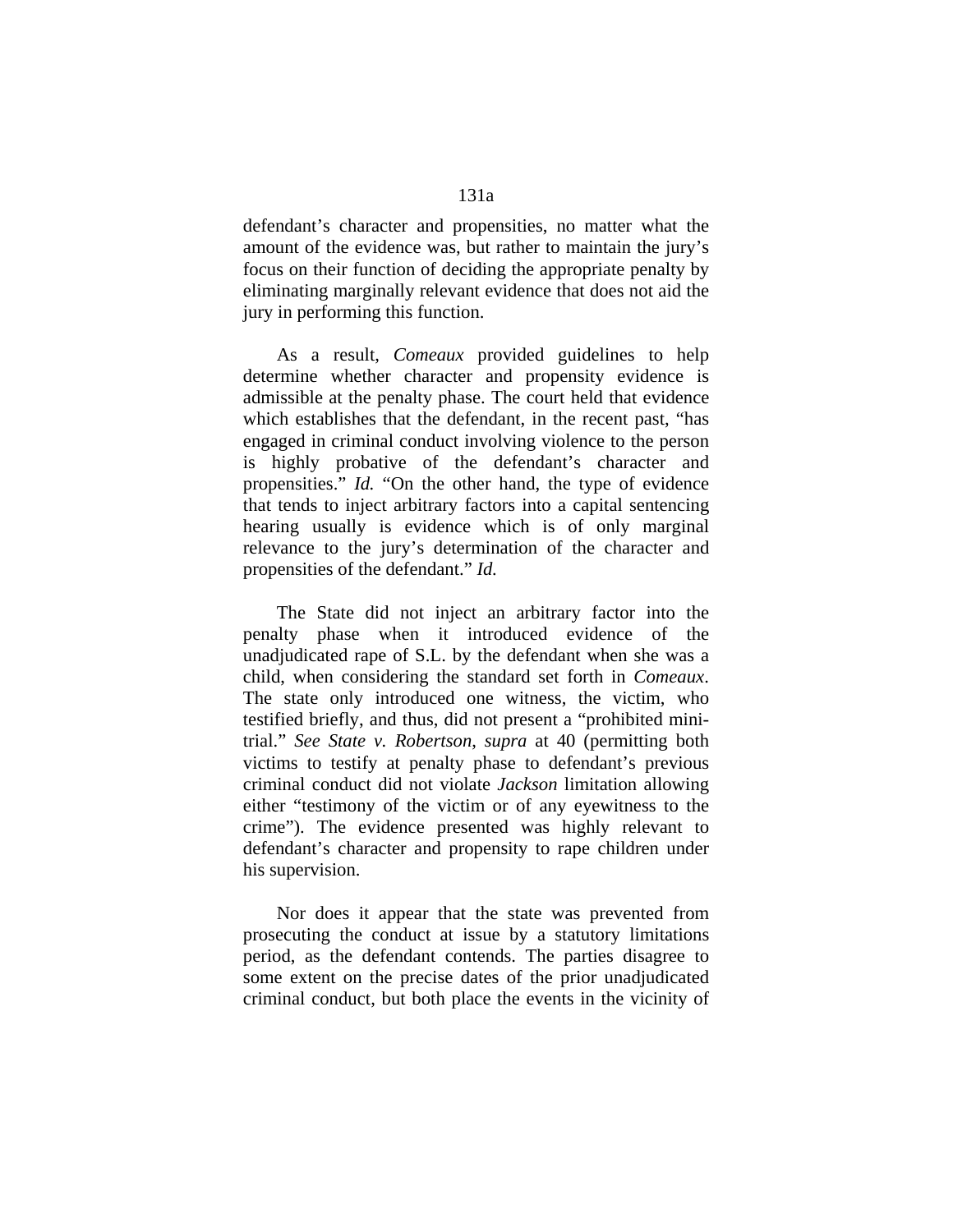1984. At that time, these offenses would constitute aggravated rape of a juvenile and have been punishable by life in prison. The parties agree that the defendant could have been prosecuted for the aggravated rape of S.L. when La. C.Cr.P. art. 571 was amended by 1984 La. Acts, No. 926 § 1 to remove the limitations period for such an offense.

 This Court has previously ruled that when a prescriptive period has not yet expired, the state may institute prosecution at any time within the newer prescriptive period. *State v. Adkisson*, 602 So. 2d 718 (La. 1992); *State v. Ferrie*, 243 La. 416, 144 So. 2d 380 (1962). In *Ferrie*, the bill of information was filed eight months after the original prescriptive period of one year had expired. However, while the original prescriptive period was still running, it was legislatively extended to two years. *Id.*, 243 La. at 419-20. This Court found that the more recent time limit applied, because the original period was extended before it had expired. *Id.*, 243 La. at 427-28. This Court reasoned that the right against prosecution had not vested because the time limit in effect when the alleged offense occurred had not run when the amendment became effective. *Adkisson*, 602 So. 2d at 719; *Ferrie*, 243 La. at 425.

This assignment of error lacks merit.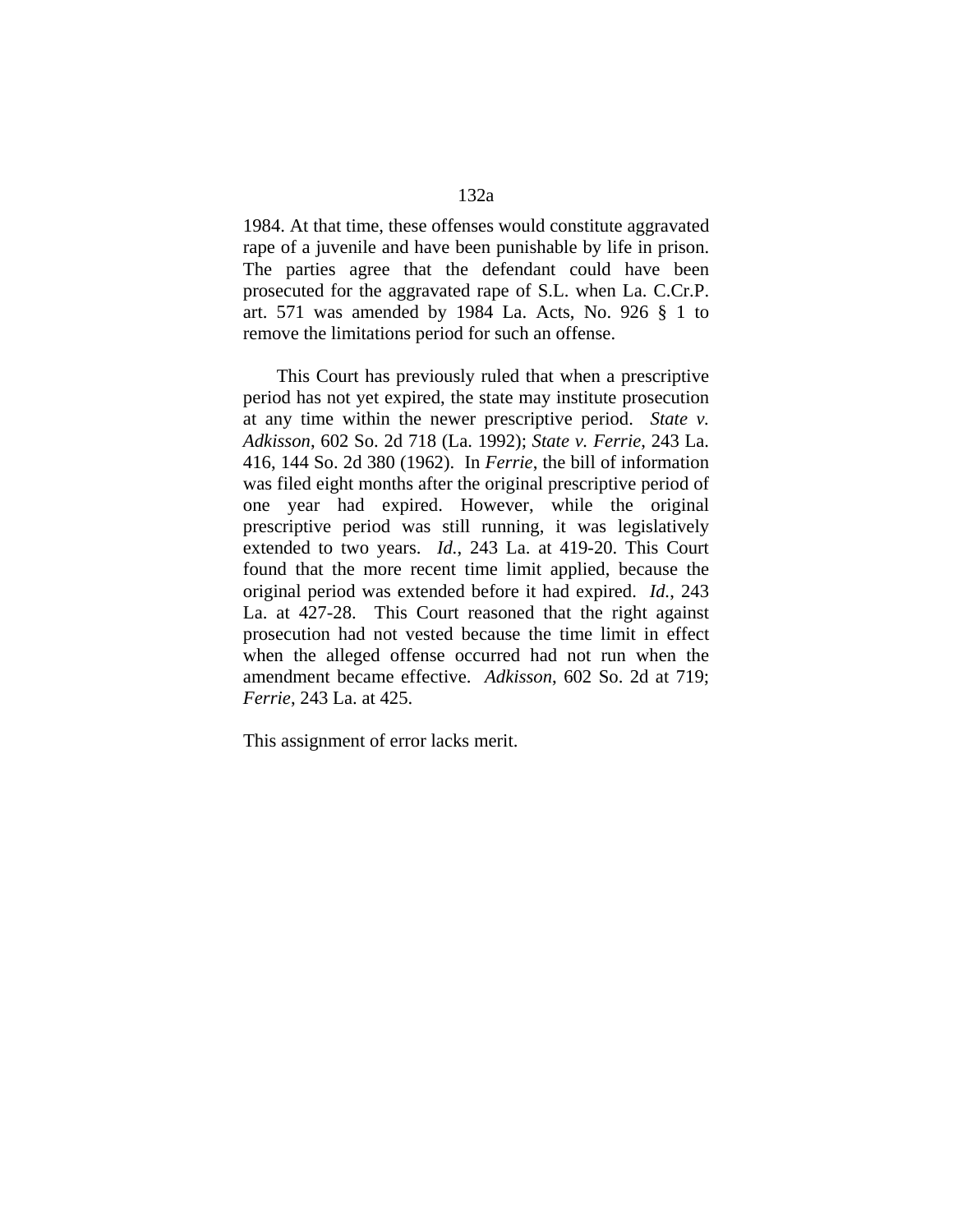#### **APPENDIX C**

### **SUPREME COURT OF LOUISIAN**A **No. 2005-KA-1981**

# *STATE OF LOUISIANA v*. *PATRICK KENNEDY*

#### **CALOGERO, Chief Justice, dissents and assigns reasons.**

 With the possible exception of *sui generis* crimes against the state involving espionage or treason, the Eighth Amendment precludes capital punishment for any offense that does not involve the death of the victim. Nearly thirty years ago, *Coker v. Georgia*, 433 U.S. 584, 97 S. Ct. 2861, 53 L. Ed. 2d 982 (1977), and its companion decision in *Eberheart v. Georgia*, 433 U.S. 917, 97 S. Ct. 2994, 53 L. Ed. 2d 1104 (1977), made that concept clear by striking down the death penalty for the crimes of rape and kidnapping in cases wherein the victims, although experiencing the "ultimate" violation of self" short of death, and sustaining severe injuries, did not die. In the context of a rape of a sixteen-yearold juvenile, *Coker*, 433 U.S. at 605, 97 S. Ct. at 2872 (Burger, C.J. dissenting) ("After twice raping this 16-year-old victim, [Coker] stripped her, severely beat her with a club, and dragged her into a wooded area where he left her for dead."), the Supreme Court specifically observed that "the death penalty, which 'is unique in its severity and irrevocability,' is an excessive penalty for the rapist who, as such, does not take human life." *Coker*, 433 U.S. at 598, 97 S. Ct. at 2869 (quoting *Gregg v. Georgia*, 428 U.S. 153, 187, 96 S. Ct. 2909, 2931, 49 L. Ed. 2d 859 (1976)). Although drawing support from an apparent widespread legislative rejection of the death penalty for rape in other state jurisdictions at the time, "in the end" the Supreme Court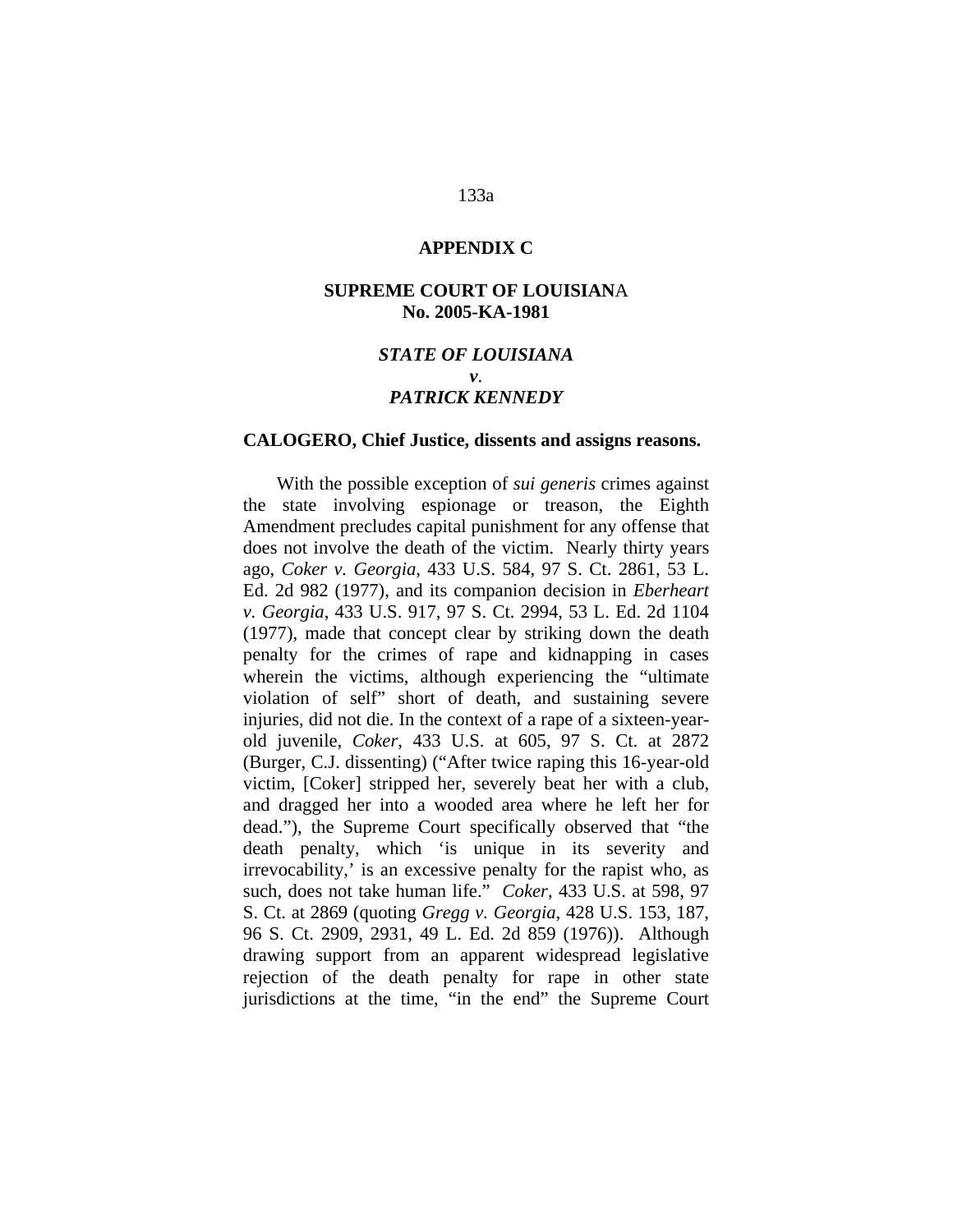brought its "own judgment . . . to bear on the question of the acceptability of the death penalty under the Eighth Amendment," *Coker*, 433 U.S. at 597, 97 S. Ct. at 2868, just as, more recently, the Supreme Court brought its independent judgment to bear on the questions of whether the Eighth Amendment precludes capital punishment for mentally retarded offenders, *Atkins v. Virginia*, 536 U.S. 304, 122 S. Ct. 2242, 153 L. Ed. 2d 335 (2002), or for offenders under the age of eighteen years when they commit a capital crime. *Roper v. Simmons*, 543 U.S. 551, 125 S. Ct. 1183, 161 L. Ed. 2d 1 (2005).

 Despite recent legislative enactments in other states, nothing approaching a consensus exists in capital jurisdictions on the appropriateness of the death penalty for non-homicide crimes. *Coker* retains its force undiminished today not only because the decision set out a bright-line and easily administered rule, but also because the "abiding conviction" expressed in that decision, *id*., 433 U.S. at 598, 97 S. Ct. at 2869, has served as the wellspring of the Supreme Court's capital jurisprudence over the past thirty years since *Gregg.* Capital punishment is unique in its severity and irrevocability and it is reserved by the Eighth Amendment for the worst of fully culpable offenders committing the worst crimes different in kind and degree from all others because they result in the taking of human life. *See Roper*, 543 U.S. at 568, 125 S. Ct. at 1194 ("Capital punishment must be limited to those offenders who commit 'a narrow category of the most serious crimes' and whose extreme culpability makes them 'the most deserving of execution.'") (quoting *Atkins*, 536 U.S. at 319, 122 S. Ct. at 2251).

 I would adhere to that fundamental principle and therefore respectfully dissent.